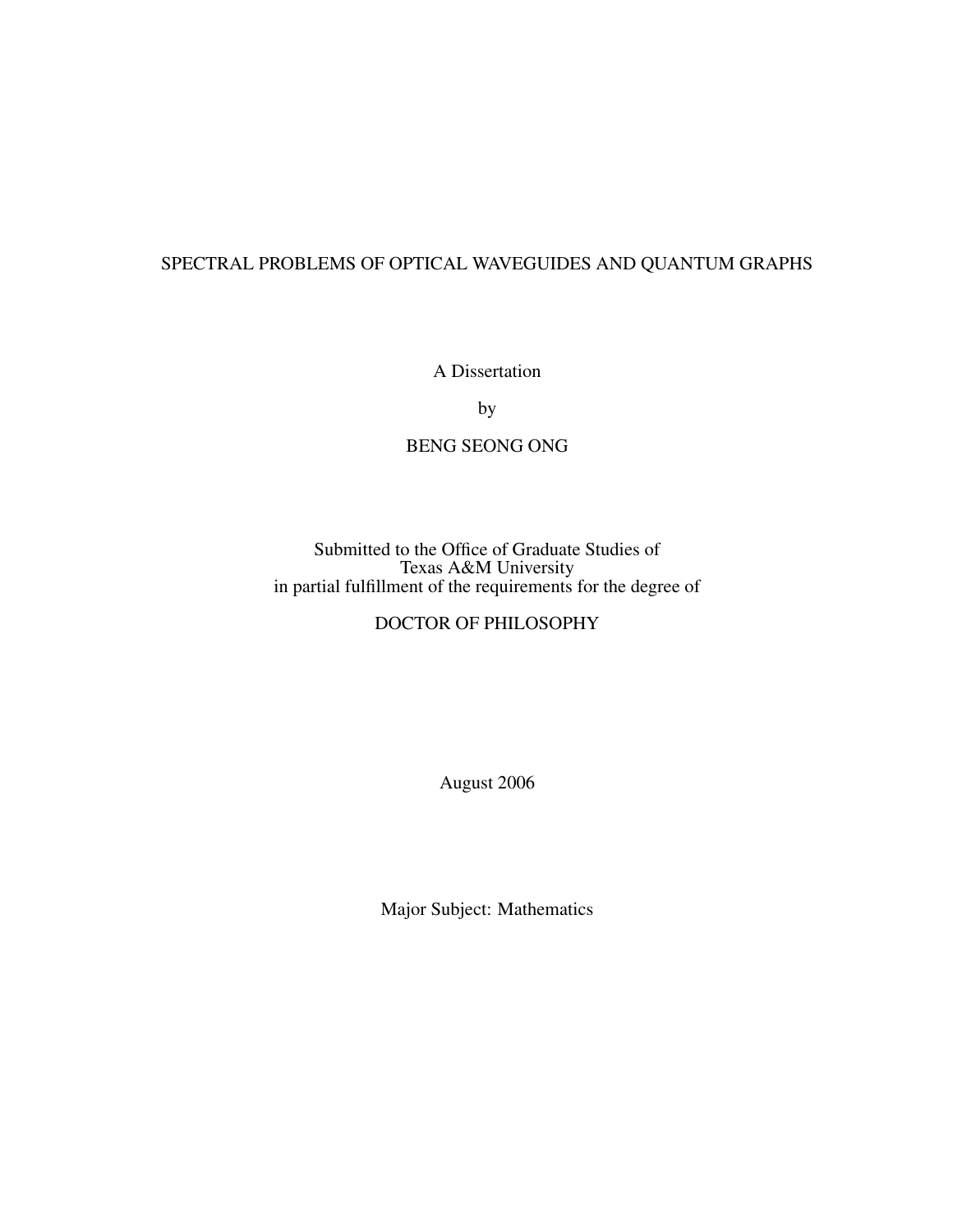## SPECTRAL PROBLEMS OF OPTICAL WAVEGUIDES AND QUANTUM GRAPHS

A Dissertation

by

# BENG SEONG ONG

## Submitted to the Office of Graduate Studies of Texas A&M University in partial fulfillment of the requirements for the degree of

# DOCTOR OF PHILOSOPHY

Approved by:

| Chair of Committee, | Peter Kuchment     |
|---------------------|--------------------|
| Committee Members,  | Joseph Ward        |
|                     | Jay Walton         |
|                     | Olga Kocharovskaya |
| Head of Department, | Al Boggess         |

August 2006

Major Subject: Mathematics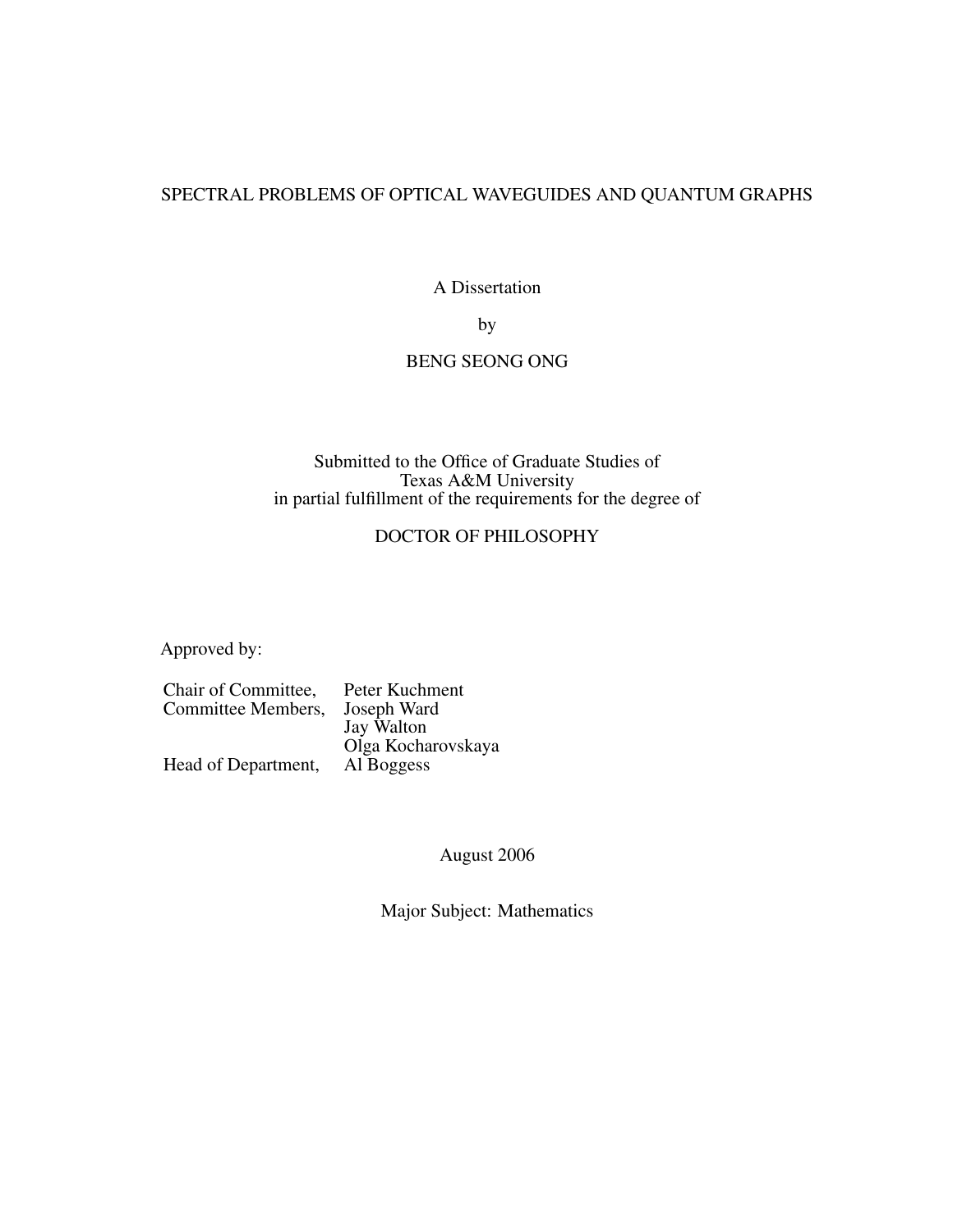### ABSTRACT

Spectral Problems of Optical Waveguides and Quantum Graphs. (August 2006) Beng Seong Ong, B.S., University of South Alabama; M.S., Texas A&M University

Chair of Advisory Committee: Dr. Peter Kuchment

In this dissertation, we consider some spectral problems of optical waveguide and quantum graph theories.

We study spectral problems that arise when considerating optical waveguides in photonic band-gap (PBG) materials. Specifically, we address the issue of the existence of modes guided by linear defects in photonic crystals. Such modes can be created for frequencies in the spectral gaps of the bulk material and thus are evanescent in the bulk (i.e., confined to the guide).

In the quantum graph part we prove the validity of the limiting absorption principle for finite graphs with infinite leads attached. In particular, this leads to the absence of a singular continuous spectrum.

Another problem in quantum graph theory that we consider involves opening gaps in the spectrum of a quantum graph by replacing each vertex of the original graph with a finite graph. We show that such "decorations" can be used to create spectral gaps.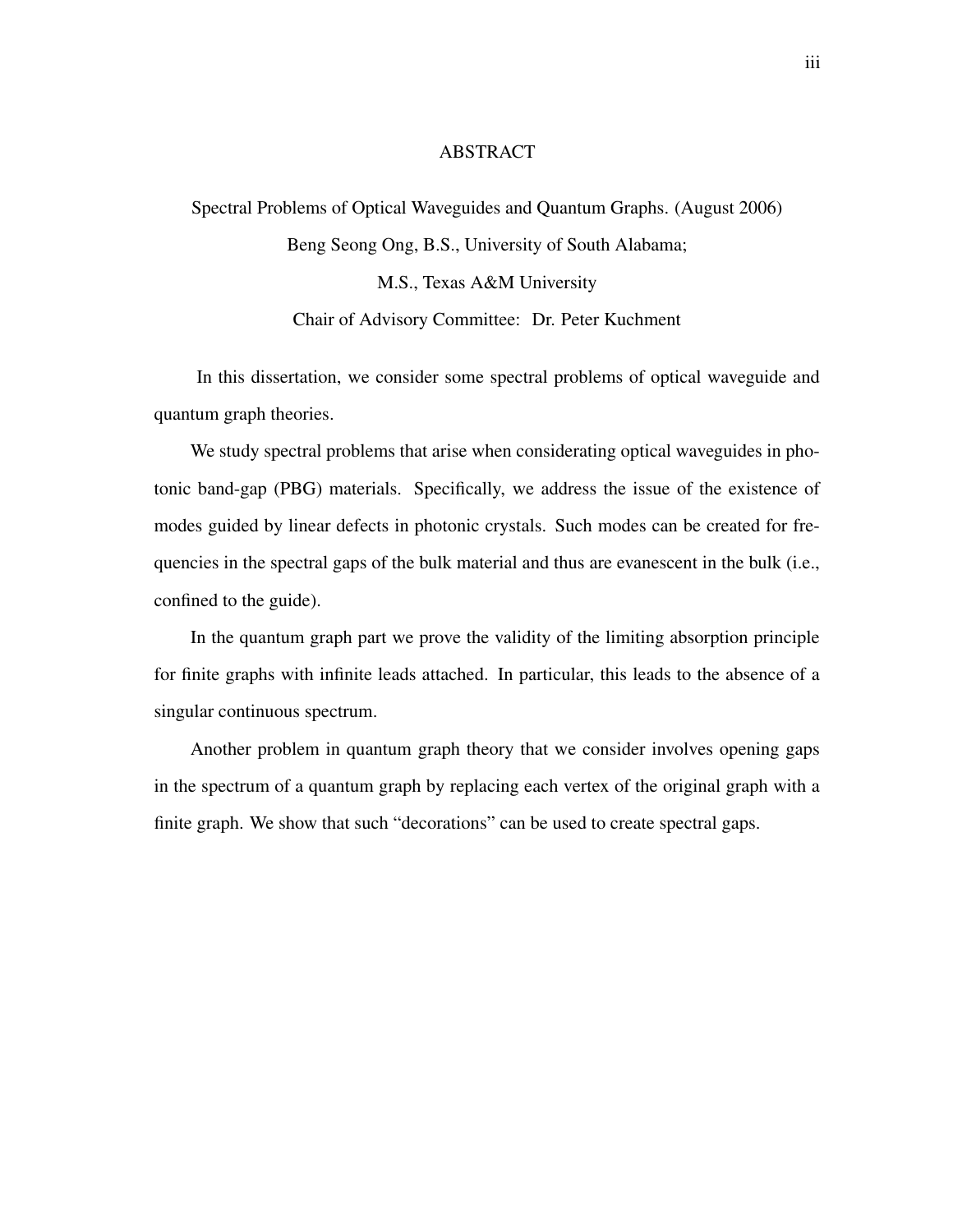To my dear mother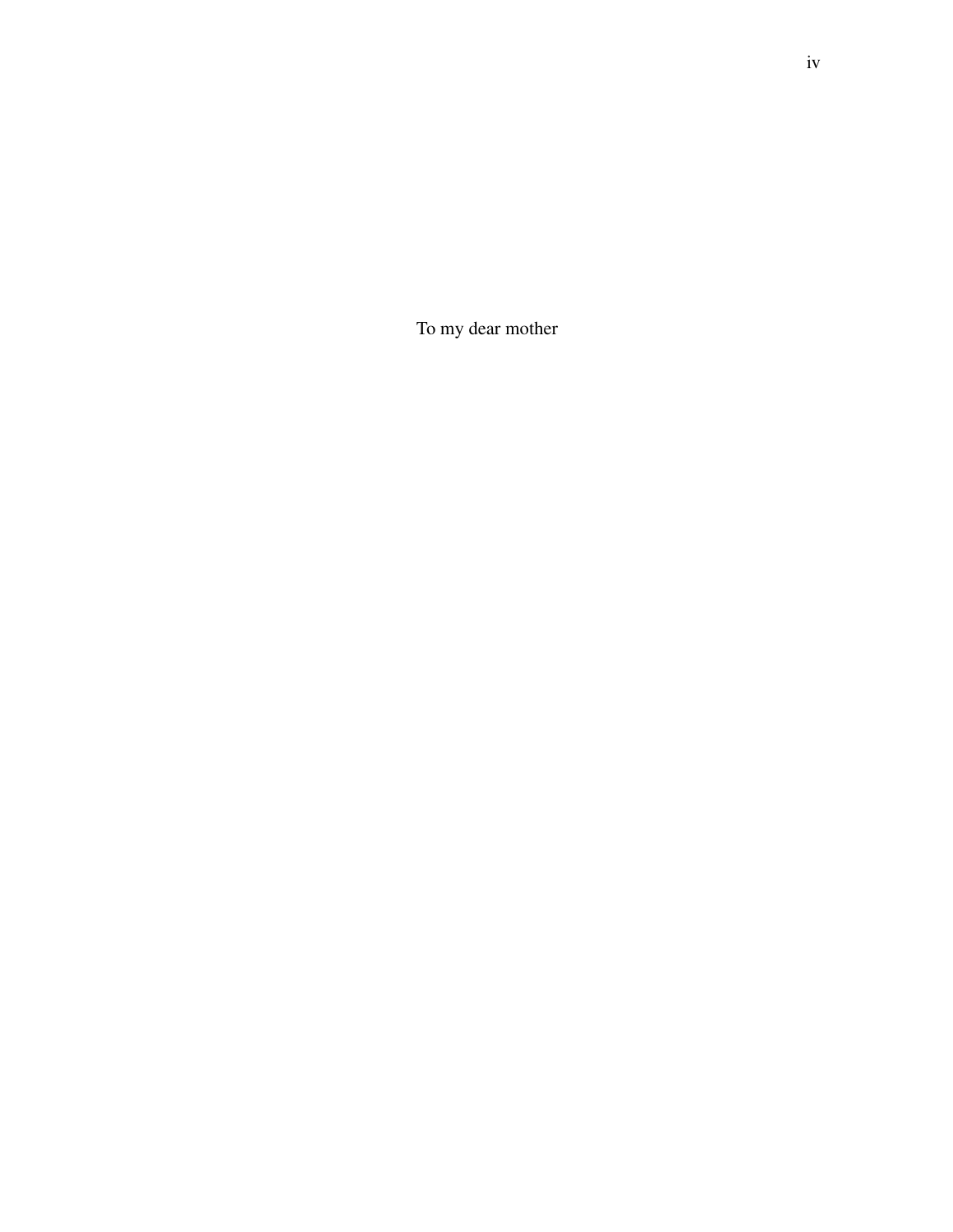#### ACKNOWLEDGMENTS

First, I want to thank my teachers at the University of South Alabama, who encouraged me to pursue mathematics in graduate school.

I would also like to thank the mathematics department at Texas A&M University for their generosity; otherwise it would be impossible to get this far. I would like to thank my committee members for their support and valuable suggestions. Many of my colleagues' discussions have also benefitted me.

I am grateful to Prof. Joseph Ward, who helped me in various ways during my early years in graduate school. His guidance let me acquire the confidence to continue into Ph.D. study.

During my time here, I have also learned the extremely fast and addictive sport of badminton. It has provided me with an outlet for stress and kept me sane. I owe it to these elderly gentlemen, Jim Melton and Edward McWilliams, who first taught me the basic strategies of the game.

I am eternally grateful and indebted to my dissertation advisor, Prof. Peter Kuchment, for his advice, care, suggestions, guidance and most of all, his great patience with me. Without his help, both academic and financial, this dissertation would never have been realized.

All of my family, parents, brother and sister have also encouraged and supported me in my studies. In particular, my mother has been my pillar of strength. Through her prayers and emotional support, I have been able to overcome some really difficult and trying times.

This work was partially supported by the NSF Grants DMS 9971674, 0296150 and 0501357. I thank the NSF for this support. Any opinions, findings, and conclusions or recommendations expressed in this text are mine and do not necessarily reflect the views of the National Science Foundation.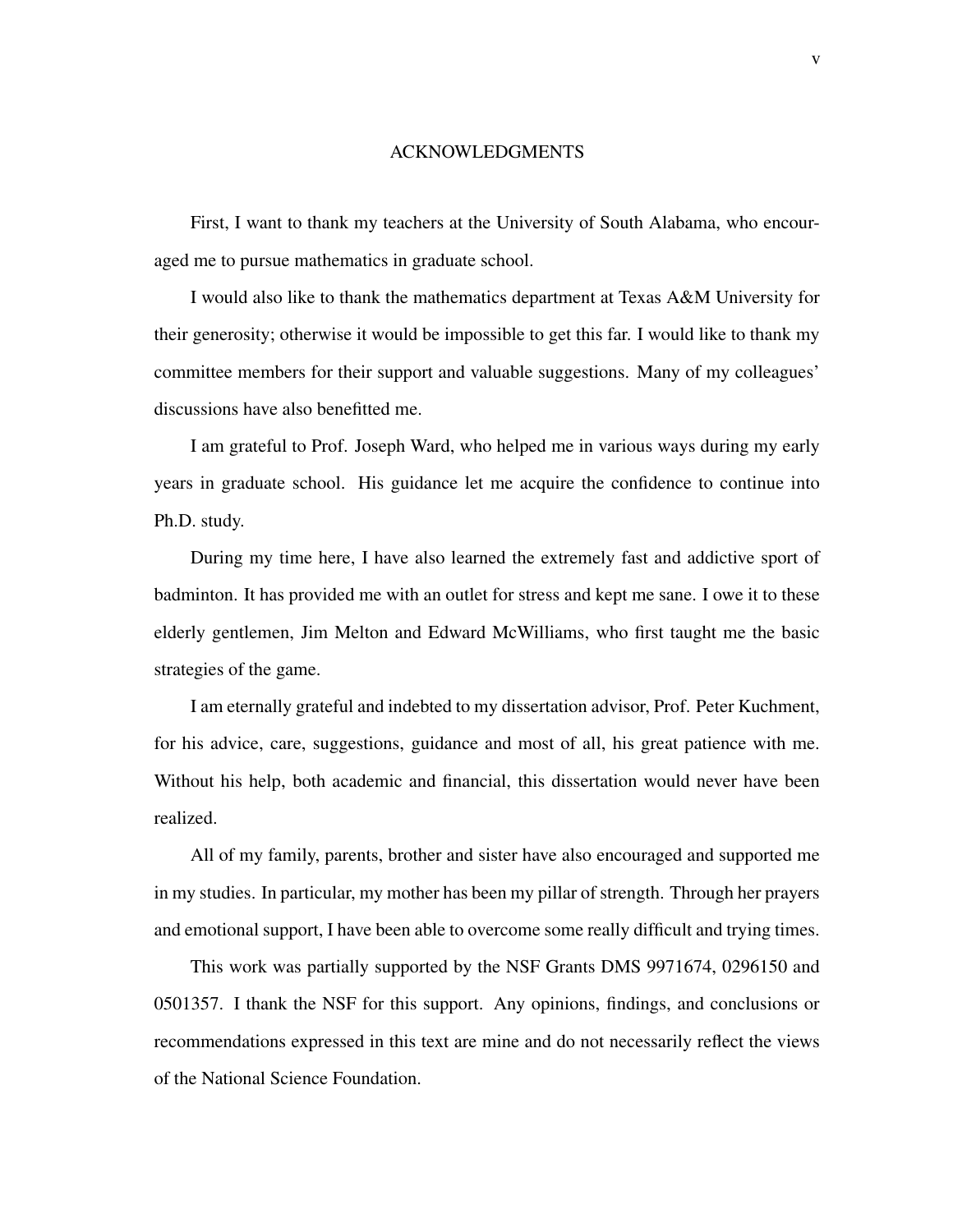# TABLE OF CONTENTS

# CHAPTER Page

| $\bf{I}$ |                                                                        | $\mathbf{1}$   |
|----------|------------------------------------------------------------------------|----------------|
| $\rm II$ | SPECTRAL PROPERTIES OF PHOTONIC WAVE GUIDES                            | $\overline{4}$ |
|          | A. Introduction to PBG Waveguides                                      | $\overline{4}$ |
|          | B. Existence and Confinement of Guided Modes. Scalar Model.            | 10             |
|          | Formulation of the Results<br>$1_{-}$                                  | 14             |
|          |                                                                        | 15             |
|          | Proof of Theorem 1<br>a <sub>z</sub>                                   | 15             |
|          | Proof of Theorem 2 $\ldots \ldots \ldots \ldots \ldots$<br>$h_{\cdot}$ | 19             |
|          | C. Existence and Confinement of Guided Modes. Maxwell                  |                |
|          | Equation                                                               | 24             |
|          | 1. Formulation of the Results                                          | 25             |
|          |                                                                        | 27             |
|          | Proof of Theorem 7 $\ldots \ldots \ldots \ldots \ldots$<br>a.          | 27             |
|          | Proof of Theorem 8<br>b.                                               | 30             |
|          | Proof of Theorem 9 $\ldots$<br>$\mathbf{c}$ .                          | 33             |
| Ш        | SPECTRAL PROPERTIES OF QUANTUM GRAPHS                                  | 34             |
|          | A. Quantum Graphs - An Introduction                                    | 34             |
|          | More on Graphs and Metric Graphs<br>1.                                 | 35             |
|          | 2.                                                                     | 36             |
|          | Examples of Vertex Conditions<br>3.                                    | 40             |
|          | B. On the Limiting Absorption Principle and Spectra of Quan-           |                |
|          |                                                                        | 42             |
|          | 1. Dirichlet-to-Neumann Map and Other Auxiliary Con-                   |                |
|          |                                                                        | 44             |
|          | 2. Proof of the Main Result                                            | 47             |
|          | C. Resonant Gap Opening in Quantum Graphs                              | 52             |
|          | Auxiliary Dirichlet-to-Neumann Operators<br>1.                         | 55             |
|          | Spectral Gap Opening. Main Results.<br>2.                              | 57             |
|          | 3.                                                                     | 58             |
|          | Proof of Theorem 20 - Case $1 \ldots \ldots \ldots \ldots$<br>a.       | 58             |
|          | Proof of Theorem 20 - Case 2<br>b.                                     | 59             |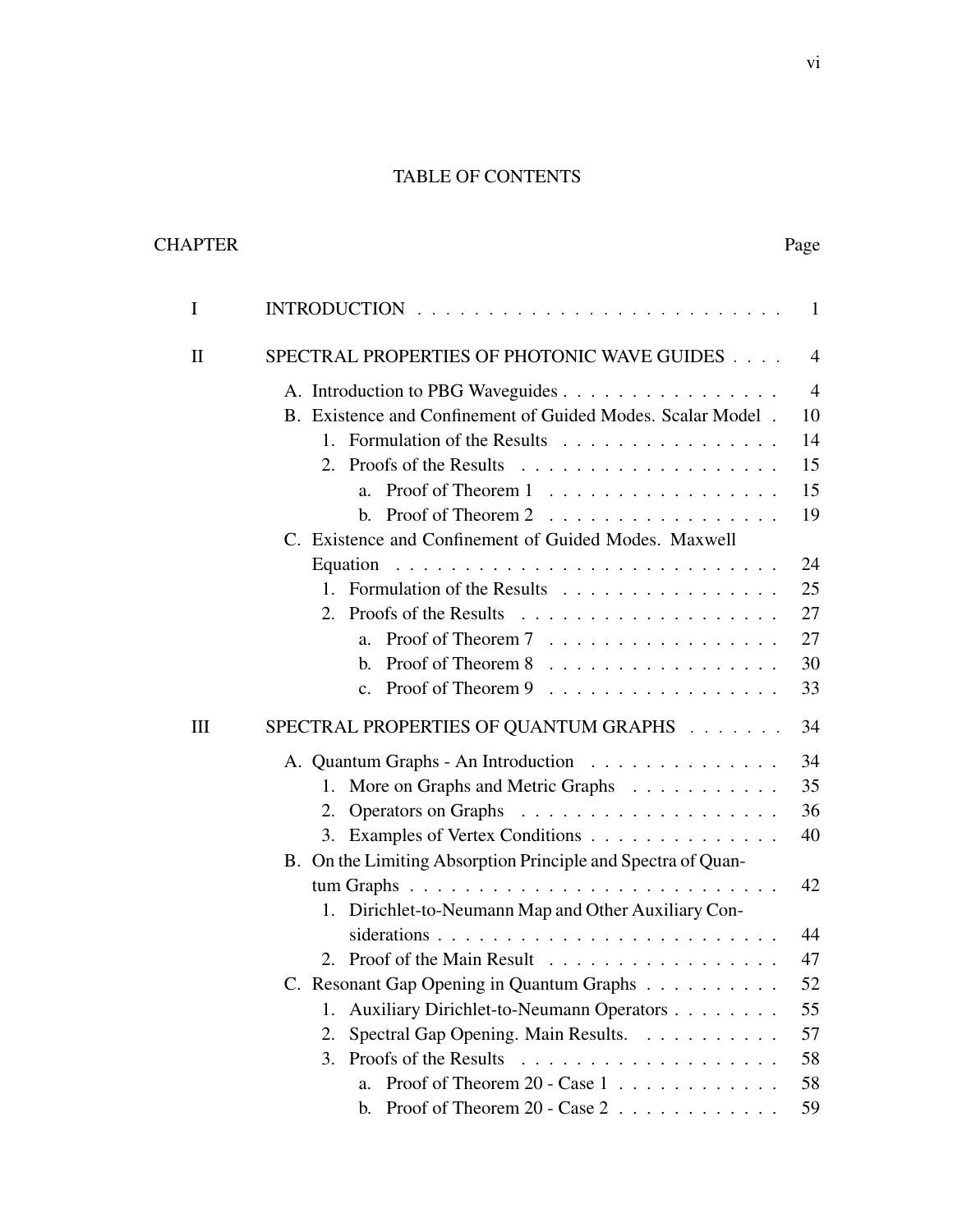| 4. Some Remarks and Examples 67 |  |
|---------------------------------|--|
| IV                              |  |
|                                 |  |
|                                 |  |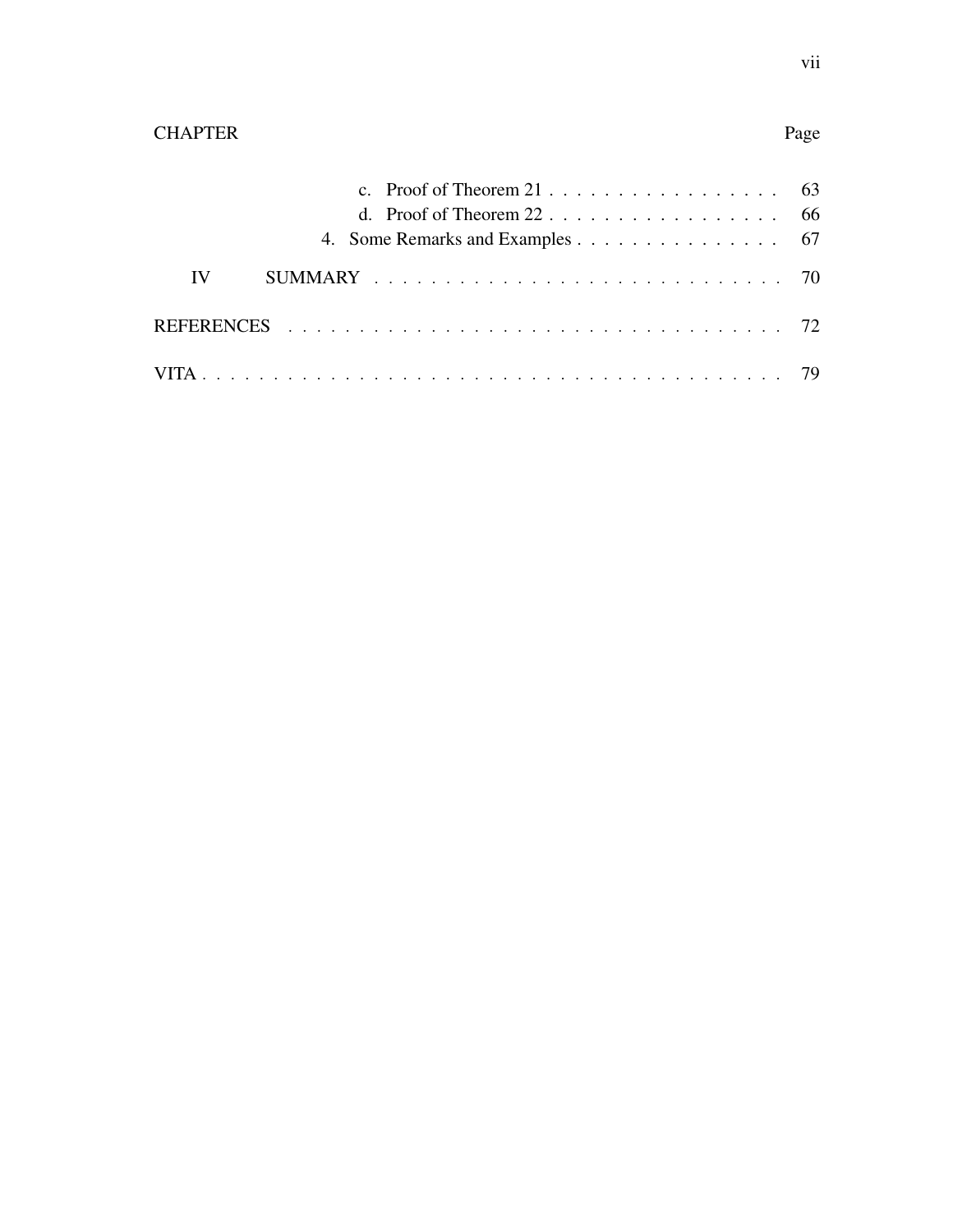# LIST OF FIGURES

| <b>FIGURE</b>  |                                              | Page |
|----------------|----------------------------------------------|------|
| $\mathbf{1}$   |                                              |      |
| $\overline{2}$ |                                              |      |
| 3              |                                              |      |
| $\overline{4}$ |                                              |      |
| 5              |                                              |      |
| 6              |                                              |      |
| 7              | Decorations Used by Schenker and Aizenman 52 |      |
| 8              |                                              |      |
| 9              | Replacing Vertex with "Spider" Decoration 54 |      |
| 10             |                                              |      |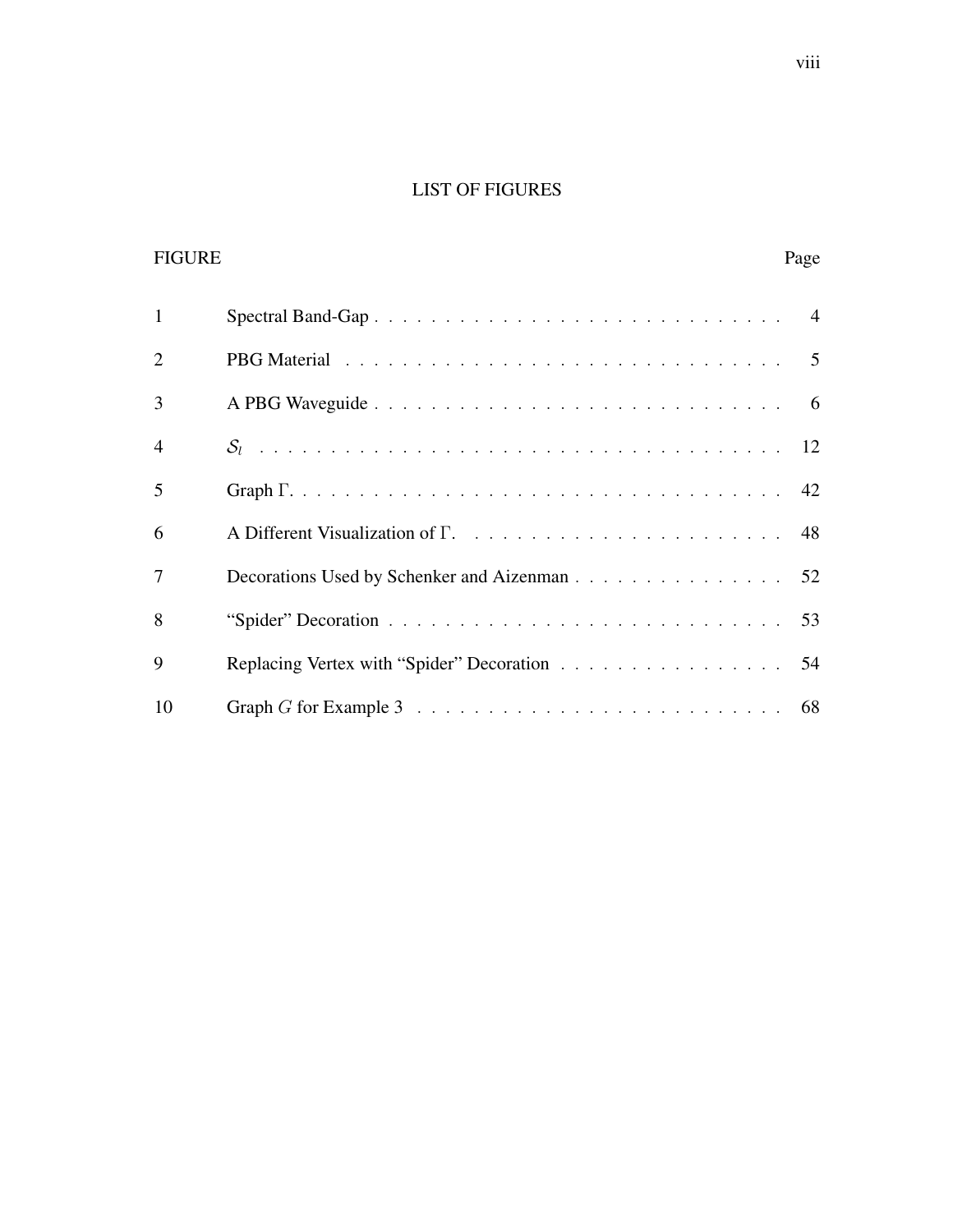### CHAPTER I

#### INTRODUCTION

This dissertation addresses two areas of spectral theory. One deals with the so called photonic crystal waveguides. The other comes from quantum graph theory.

Chapter II starts with the introduction to the wonders of photonic crystals. Throughout history, mankind has made many technological leaps as a result of deeper understanding and/or modifying of material properties. Starting from the Iron Age, humans have learned how to modify mechanical properties of existing materials by combining them to form new materials, such as alloys, plastic and ceramics. In the last century, we learned how to control electrical properties of materials. Transistor is one of such technological advances that have revolutionized the world of electronics. With computers and other electronic equipments widely available and very much depended upon, their impacts are tremendous in our everyday life.

In the recent decades, a new frontier has emerged with a similar goal, that is to control the optical properties of materials. If we can engineer materials that prohibit or allow the propagation of light at certain frequencies, or localize it, our technology would benefit greatly. For instance, one envisions optical integrated circuits, which potentially can operate faster than our current semiconductor ones. The materials that could lead us to such goal are the so called photonic crystals.

Sections B and C of chapter II contain an exposition and the proofs of our results concerning existence and confinement of guided waves in photonic crystal waveguides. Namely, we prove existence and confinement of guided waves through a linear defect in a PBG material, provided some "strength" conditions on the defect. The results are

The journal model is *Contemporary Mathematics.*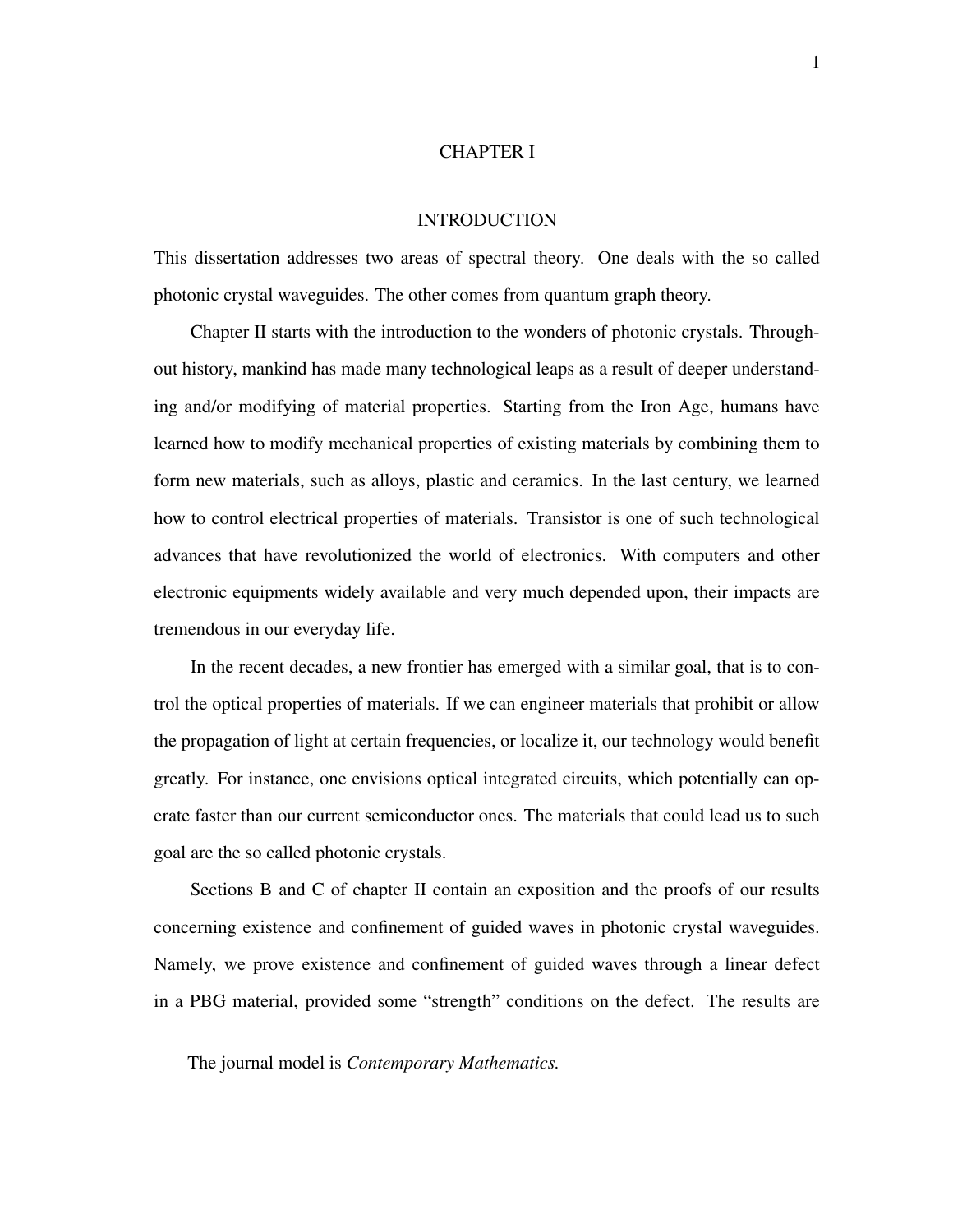obtained both for the scalar (corresponding to acoustic or 2D photonic guides) and the full 3D Maxwell cases. See **[43, 44]** .

Chapter III concerns quantum graphs. In the last couple of decades, engineers have been able to produce thin, graph-like structures (quantum wires, mesoscopic systems). The need to study propagation of waves in such structures has lead to the birth of quantum graph theory. Quantum graphs also arise as simplified model in many areas of science. Besides quantum wires and mesoscopic system already mentioned, quantum graphs also arise in modelling free-electron theory of conjugated molecules in chemistry, photonic crystals theory, scattering theory, quantum chaos and nanotechnology.

Our current technology trend in electronics seems to gear towards faster and smaller equipment. With the miniaturization scale going towards nano-scale, the theory of quantum graphs is indispensable to our understanding and in making breakthrough in some areas of nanotechnology.

In sections B and C of chapter III we describe and prove our results concerning spectral properties of quantum graphs.

One of the results concerning quantum graphs that we establish, is validity of the limiting absorption principle and thus absence of singular continuous spectrum for scattering graphs **[49]** . The limiting absorption principle is useful for understanding the spectrum of a quantum graph, which in turn gives us information about quantum dynamics on such objects.

As in the case of photonic crystal, gaps in the spectrum are essential for quantum graph studies as well. A standard way to create spectral gaps is to make the medium periodic. However, this neither guarantees existence of gaps (except in the one-dimensional case), nor allows easy control over the location of the gaps. We present a novel procedures of opening spectral gaps in regular finite quantum graphs. This procedure also allows some control over the location of the gaps. See **[45]** .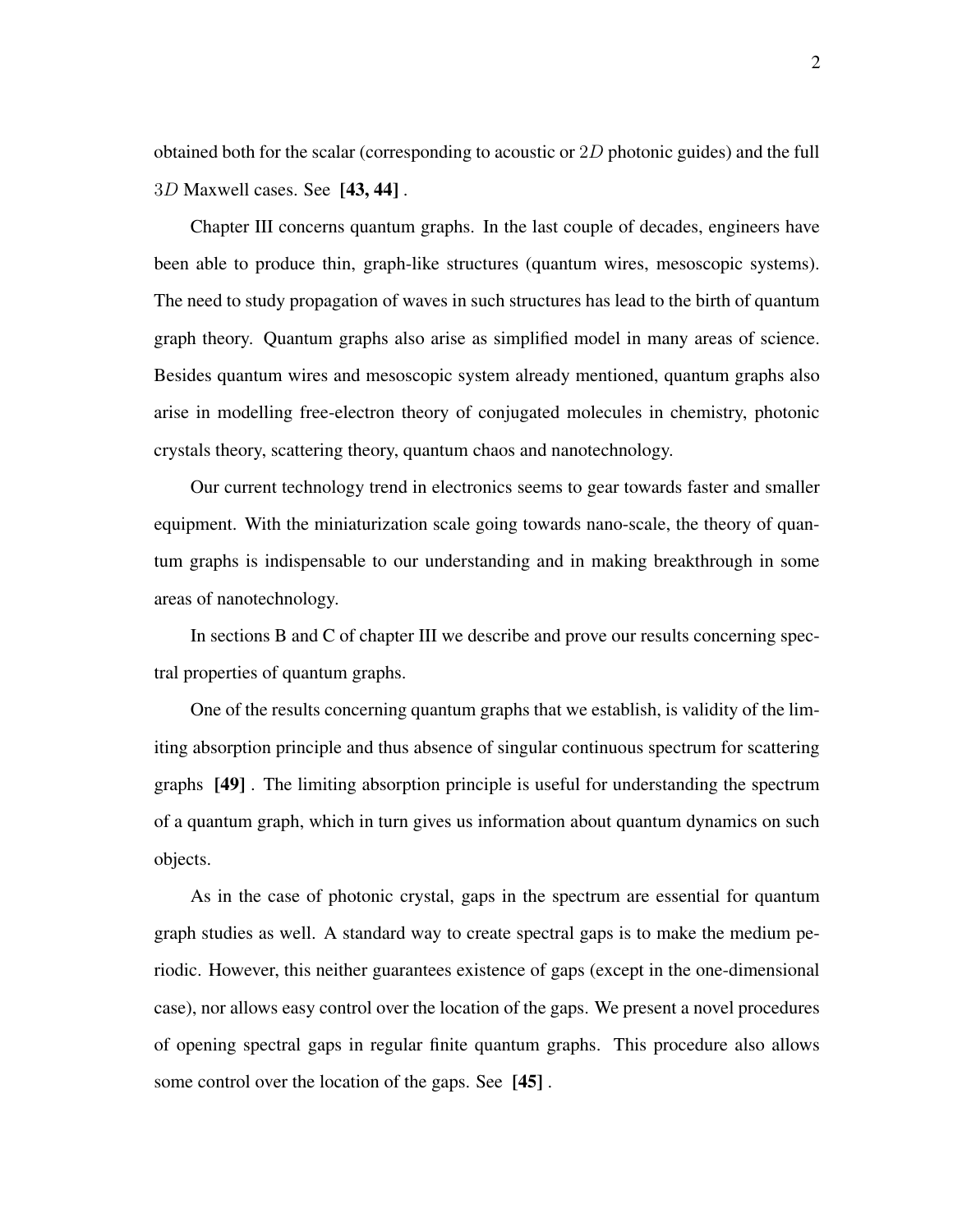The results are presented in one paper published **[44]** , one more accepted for publication **[49]** , and two more in preparation **[43, 45]** .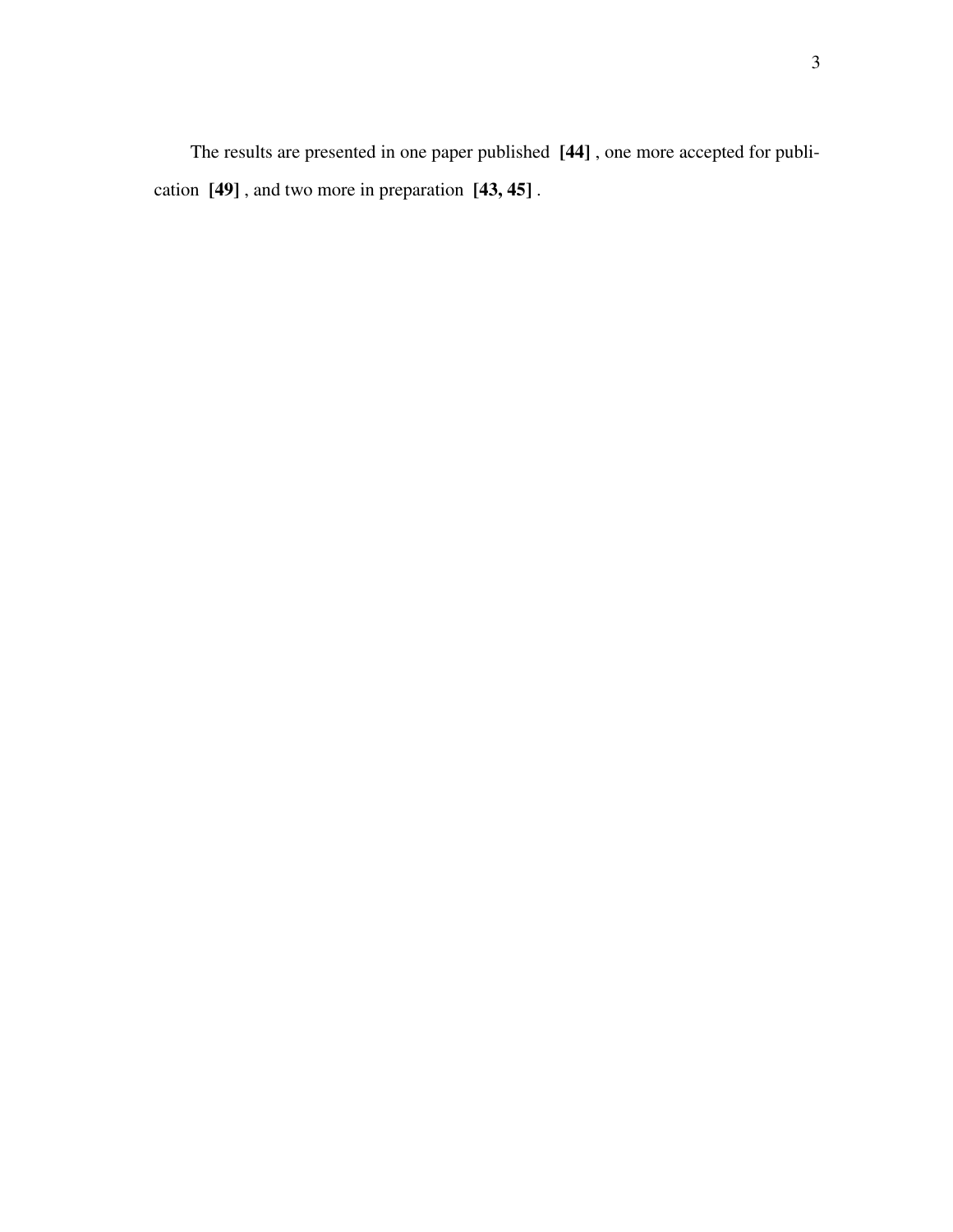#### CHAPTER II

#### SPECTRAL PROPERTIES OF PHOTONIC WAVE GUIDES\*

#### A. Introduction to PBG Waveguides

One could think of a photonic crystal as a block of a dielectric medium (e.g., GaAs) with holes within its structure arranged in a periodic manner. These holes are filled with a different dielectric material (e.g., air). Photonic crystals play the role of optical analogs of semiconductors. In a semiconductor, its atoms are arranged in a periodic lattice. This periodic structure prohibits electrons to have certain values of energies. These forbidden energy values form the so-called gaps in the energy spectrum of a semiconductor and they correspond to values in the spectral gaps of Schrödinger operator  $H = -\Delta + V(x)$  with a periodic potential  $V(x)$ . Allowed energy values form the spectral bands. Thus, the energy spectrum of a semiconductor has a band-gap structure (see Fig. 1). Existence of these energy gaps is what makes semiconductors so useful.



### Fig. 1. Spectral Band-Gap

In the case of a photonic crystal, propagation of monochromatic electromagnetic

<sup>\*</sup>Part of this chapter is reprinted with permission from *On guided waves in photonic crystal waveguides* by P. Kuchment and B. S. Ong, Contemp. Math. **339** (2003), 105–115.  $\overline{c}$  2003 by AMS.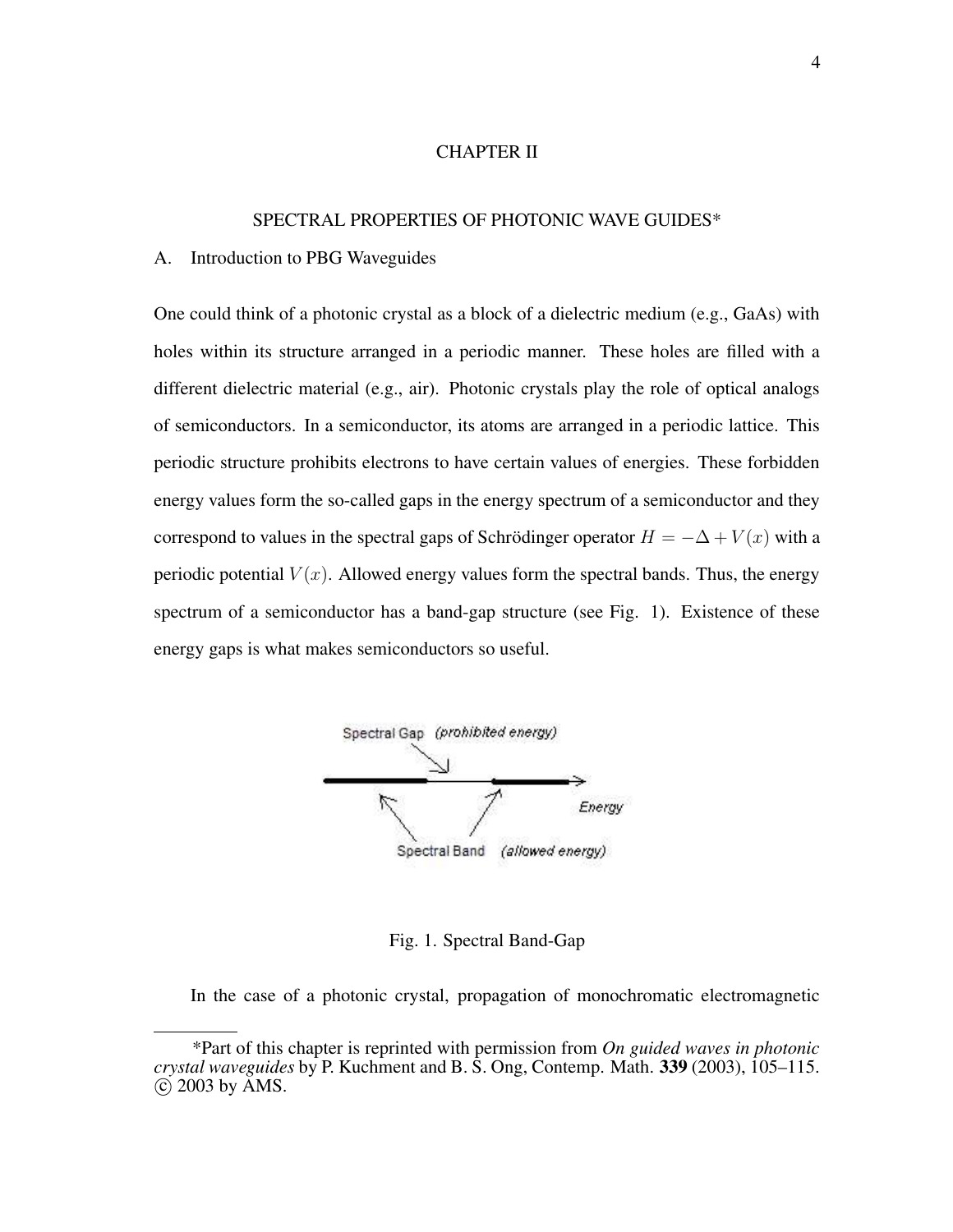waves (instead of electrons) through a block of dielectric material containing holes distributed periodically and filled with air (or other dielectric material) is studied. See Fig. 2.



Fig. 2. PBG Material

Photonic crystals were first suggested in 1987, see **[25, 62]** . Analogously to the semiconductor case, frequency spectrum of a photonic crystal has a band-gap structure. If a frequency gap does indeed exist, waves with frequencies within the gap cannot exist in the medium. Photonic crystals with gaps in their spectra need to be manufactured.

Photonic crystals offer great promises in lasers, high-speed computers and in the area of telecommunications. Already, fiber-optic cables, which guide light, have revolutionized the telecommunications industry. Photonic crystals provide potentially better means of guiding and localizing light than current optical materials. There exist several books and surveys about both physics and mathematics, as well as possible applications of photonic crystals. See for example, **[24, 26, 40]** .

A linear photonic band-gap (PBG) waveguide is a linear "defect" introduced into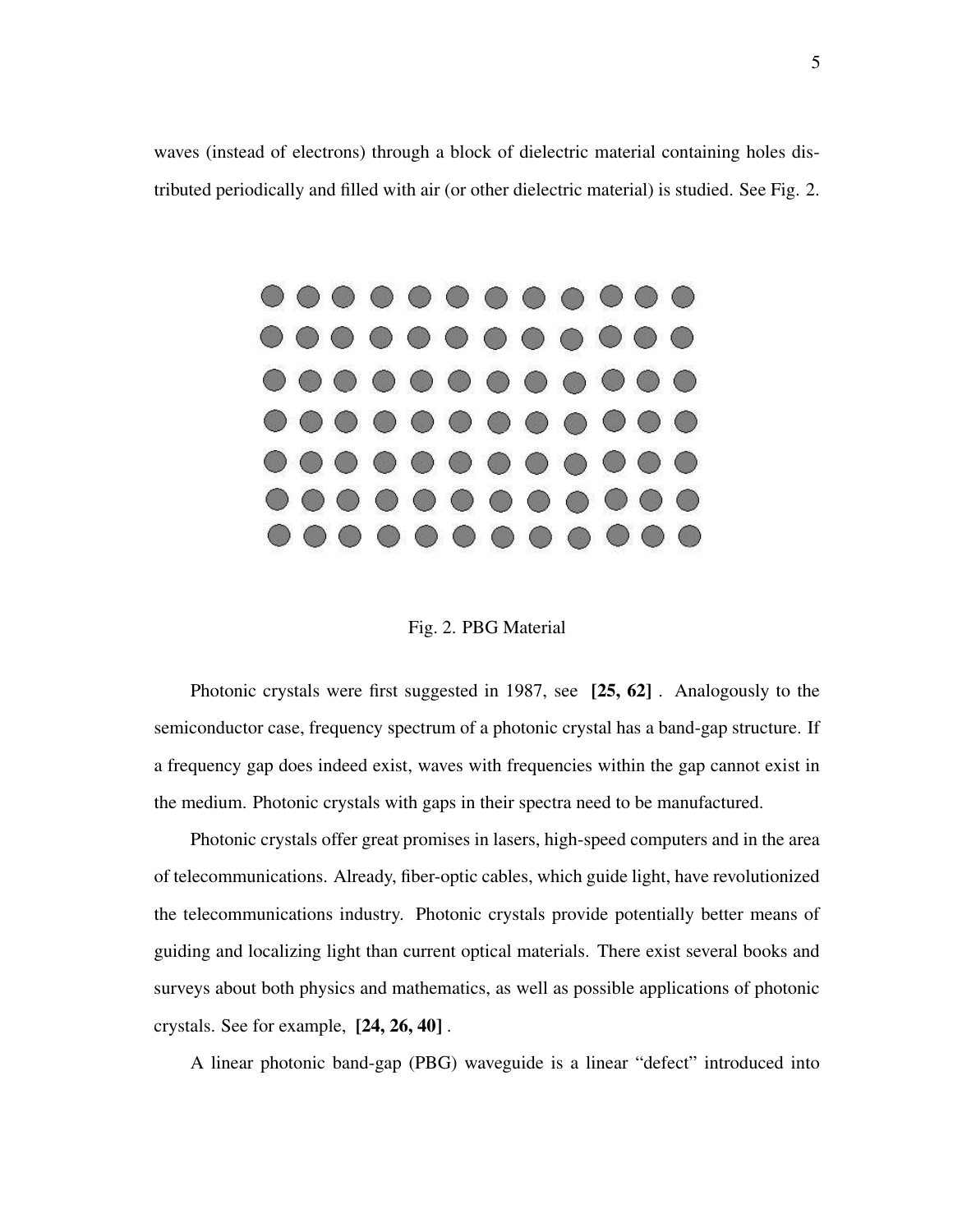photonic crystal that destroys its periodicity. This could change the spectrum in such a way that allows waves of certain frequencies, which were originally prohibited from existing in the "defect-less" bulk, to propagate within the defect. This suggests that such linear defects can possibly be used as efficient optical waveguides. Below is a picture of a more general PBG waveguide (Fig. 3).



Fig. 3. A PBG Waveguide

Current fiber optic cables use total internal reflection to guide light. However, when the cable is bent past a certain critical angle, total internal reflection fails and significant amount of light escapes from the cable. A waveguide carved out of a photonic crystal does not use the law of total internal reflection. Light of frequencies prohibited in the bulk is confined to the waveguide due to the periodic arrangement of holes surrounding the waveguide. Hence light is still guided along bends in photonic waveguides.

In order to study propagation of electromagnetic waves in photonic crystal, we must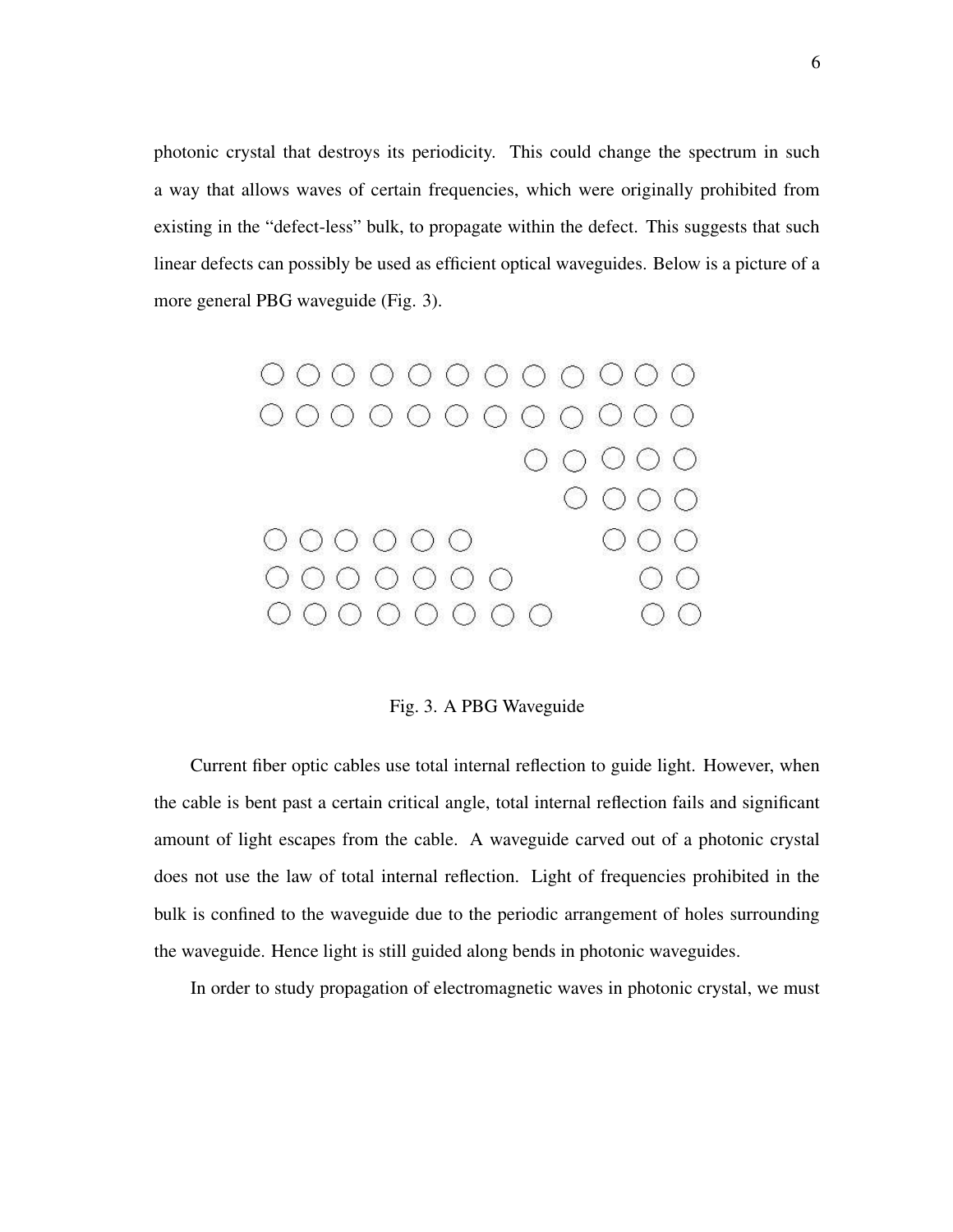turn to Maxwell equations. In cgs units (centimeter, gram, second), they are

$$
\nabla \cdot \mathbf{B} = 0 \qquad \nabla \times \mathbf{E} + \frac{1}{c} \frac{\partial \mathbf{B}}{\partial t} = 0
$$

$$
\nabla \cdot \mathbf{D} = 4\pi \rho \qquad \nabla \times \mathbf{H} - \frac{1}{c} \frac{\partial \mathbf{D}}{\partial t} = \frac{4\pi}{c} \mathbf{J}
$$

where E and H are the electric and magnetic fields respectively, D and B are the displacement and magnetic induction fields respectively and  $\rho$  and  $\bar{J}$  are the free charges and currents. The constant  $c$  is the speed of light.

In studying photonic crystals, we will only be concerned with a mixed dielectric medium, a composite of regions of homogeneous dielectric materials, with no free charge or currents. This means that  $\rho = 0$  and  $J = 0$ . In linear media, we can use the constitutive relation  $D(x) = \varepsilon(x)E(x)$  where  $\varepsilon(x)$  here is the scalar real dielectric constant (i.e., we assume the material to be lossless). See **[23]** for an explanation of this relation. There is also a similar relation for B and H, namely  $B = \mu(x)H$ . However, for most dielectric materials of interest, the magnetic permeability  $\mu(x)$  is constant and we may set  $B = H$ . So, we restrict ourselves to linear lossless non-magnetic materials.

Substituting all the above relations into the Maxwell equations, we obtain

$$
\nabla \cdot \mathbf{H}(x,t) = 0 \qquad \nabla \times \mathbf{E} + \frac{1}{c} \frac{\partial \mathbf{H}(x,t)}{\partial t} = 0
$$

$$
\nabla \cdot \varepsilon(x) \mathbf{E}(x,t) = 0 \qquad \nabla \times \mathbf{H}(x,t) - \frac{\varepsilon(x)}{c} \frac{\partial \mathbf{E}(x,t)}{\partial t} = 0
$$

where  $x \in \mathbb{R}^3$  and  $t \in \mathbb{R}$ .

We restrict ourselves to monochromatic electromagnetic waves and thus we can write  $H(x, t)$  and  $E(x, t)$  (with some abuse of notation) as

$$
\mathbf{H}(x,t) = \mathbf{H}(x)e^{i\omega t} \quad \mathbf{E}(x,t) = \mathbf{E}(x)e^{i\omega t} \tag{2.1}
$$

where  $\omega$  is the frequency of the monochromatic wave.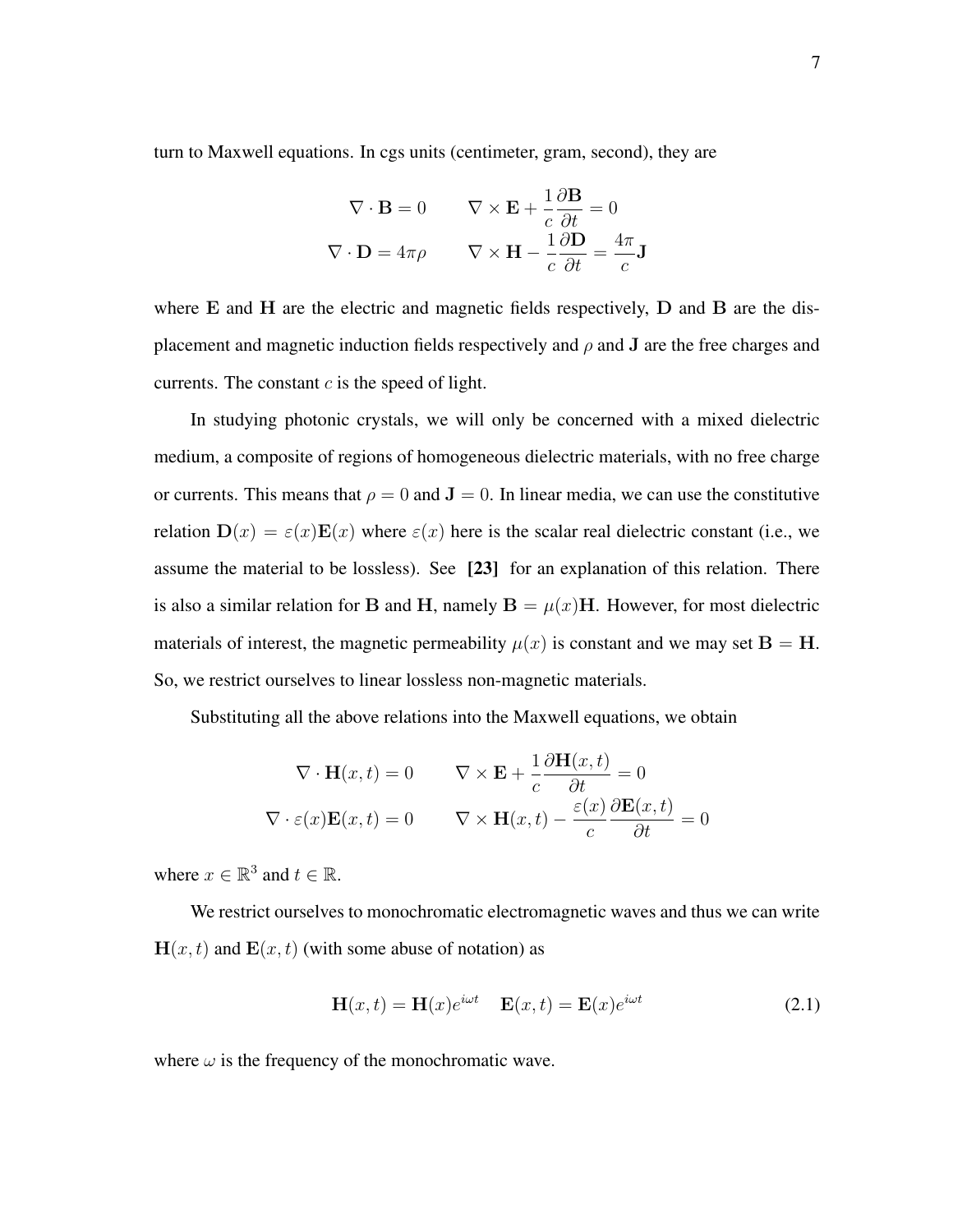Inserting (2.1) into Maxwell equations, the two divergence equations give conditions

$$
\nabla \cdot \mathbf{H}(x) = 0, \quad \nabla \cdot \mathbf{D}(x) = 0
$$

These equations show that there are no point sources or sinks in the displacement and magnetic fields in the medium. If  $H(x) = ae^{ik \cdot x}$  is a plane wave, then the zero divergence condition above requires that  $\mathbf{a} \cdot \mathbf{k} = 0$ .

The two curl equations relating  $E(x)$  to  $H(x)$  are now reduced to the following

$$
\nabla \times \mathbf{E}(x) + \frac{i\omega}{c} \mathbf{H}(x) = 0
$$
\n(2.2)

$$
\nabla \times \mathbf{H}(x) + \frac{i\omega}{c} \varepsilon(x) \mathbf{E}(x) = 0
$$
 (2.3)

We can decouple these equations in the following way, divide the second equation above by  $\varepsilon(x)$  and then take the curl on both sides. Use the first equation above to eliminate  $E(x)$ . The resulting equation entirely in  $H(x)$  is

$$
\nabla \times \frac{1}{\varepsilon(x)} \nabla \times \mathbf{H}(x) = \left(\frac{\omega}{c}\right)^2 \mathbf{H}(x).
$$
 (2.4)

Along with the  $\nabla \cdot \mathbf{H}(x) = 0$ , this determines  $\mathbf{H}(x)$ . The above is an eigenvalue problem for the eigenvalue  $\lambda = \begin{pmatrix} \omega \\ -\omega \end{pmatrix}$ c  $\int_{0}^{2}$ . By studying the above spectral problem, we gain understanding of propagation of monochromatic waves in photonic crystals.

Although there is essentially no difference mathematically in studying (2.4) or a similar equation in terms of  $E(x)$ , we have opted to go with (2.4).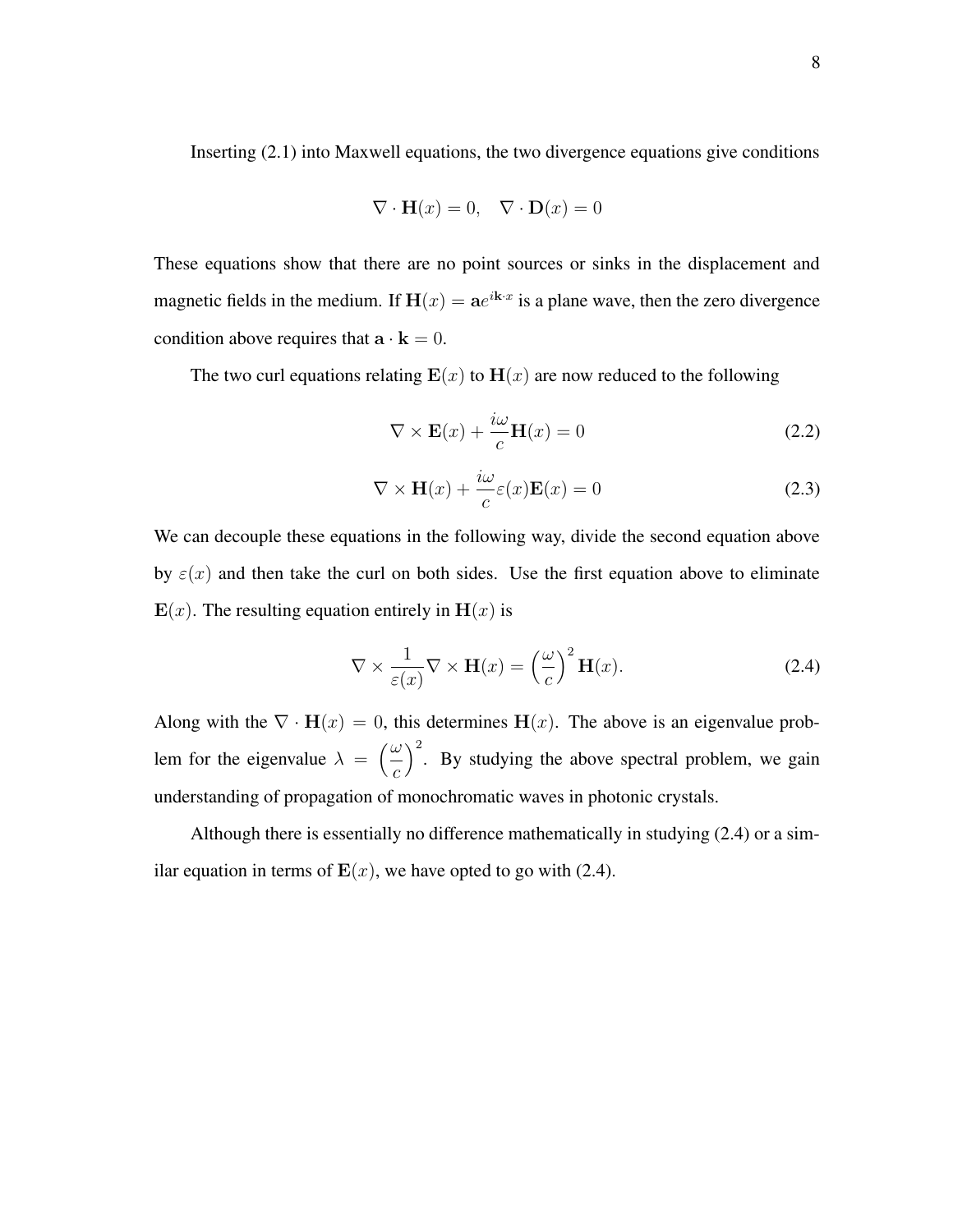There are three questions that we would want to address about linear PBG waveguides.

- 1. Under what conditions on the defect will new spectrum arise in the "defect-less" medium's spectral gap (assuming there is a gap)? The next two sections will show that under some conditions about the defect, creation of new spectrum within the gap of the "defect-less" medium is ensured.
- 2. There are no hard walls to confine waves in photonic waveguides. Will the waves still be confined within the guides ? The waves are confined because their frequencies are prohibited to exist outside the defect. So, confinement in this situation means that waves must decay exponentially away from the defect, i.e., are evanescent into the bulk. The next two sections will answer affirmatively this question.
- 3. Lastly, if there are waves that exist and are confined within the defect, will they propagate ? Or will the waves "stuck" somewhere within the defect ? This corresponds to proving that the operators we consider have no bound states (or  $L^2$ eigenfunctions). It has been known that operators of the above type have no singular continuous spectrum. Thus this is equivalent to proving that the spectra of the above operators are absolutely continuous. This problem is still unresolved, albeit absence of bound states is expected.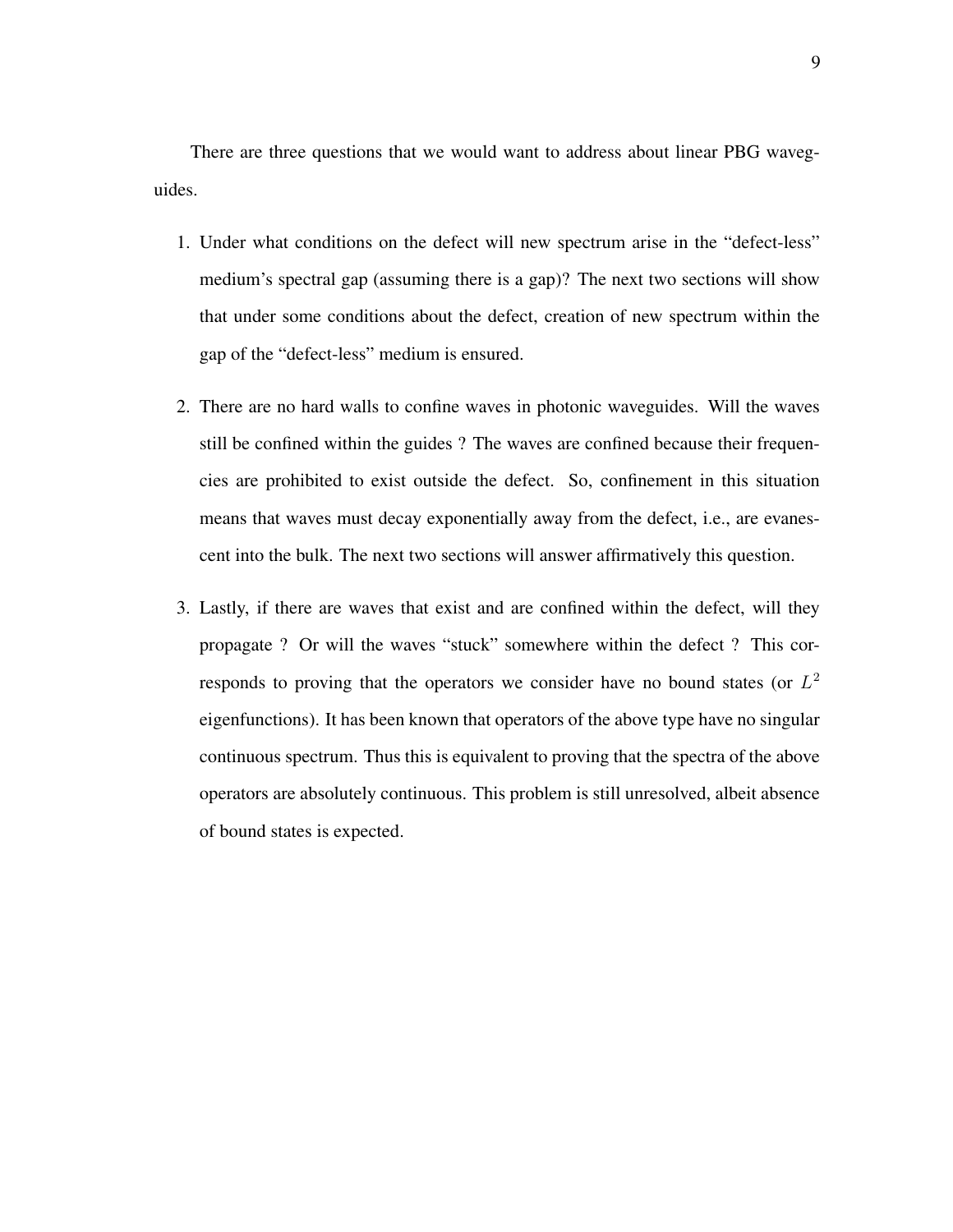#### B. Existence and Confinement of Guided Modes. Scalar Model

If we assume that the photonic crystal is homogeneous in one direction, say in the direction of  $z$ -axis for example, then the eigenvalue problem  $(2.4)$  for Maxwell operator can be simplified. In this situation, the dielectric constant  $\varepsilon(x, y)$  depends only on  $(x, y) \in \mathbb{R}^2$ rather than on  $(x, y, z) \in \mathbb{R}^3$ . In this case every eigenfunction of (2.4) can be classified into two distinct modes (polarizations). These modes have either the magnetic or the electric field perpendicular to the plane of periodicity, see **[24]** . The mode, where the magnetic field is perpendicular to the plane of periodicity, has nonzero field components  $(E_x, E_y, H_z)$  and is called TE (transverse-electric) mode. The other mode in which the magnetic field is parallel to the plane of periodicity is called TM (transverse-magnetic) mode.

We start with TE mode and show that (2.4) can be reduced to a scalar problem. Let  $H = (0, 0, H)$ , divergence free condition for H shows that H does not depends on z. By a direct calculation,

$$
\nabla \times \frac{1}{\varepsilon} \nabla \times \mathbf{H} = \left( \frac{\partial}{\partial z} \left( \frac{-1}{\varepsilon} \frac{\partial H}{\partial x} \right), \frac{\partial}{\partial z} \left( \frac{-1}{\varepsilon} \frac{\partial H}{\partial y} \right), -\nabla_{(x,y)} \cdot \frac{1}{\varepsilon} \nabla_{(x,y)} H \right).
$$

Since  $\varepsilon$  and H do not depend on z, the first two components vanish. Thus the eigenvalue problem in the vector case (2.4) can be reduced to a scalar one, namely

$$
-\nabla \cdot \frac{1}{\varepsilon(x,y)} \nabla H = \left(\frac{\omega}{c}\right)^2 H
$$

where  $\nabla = (\frac{\partial}{\partial \zeta})$  $\partial x$ , ∂ ∂y ).

Before we consider the TM mode, we first have to derive an equation similar to (2.4) but for E. We take the curl of (2.2) and then use (2.3) to eliminate H. After dividing by  $\varepsilon$ ,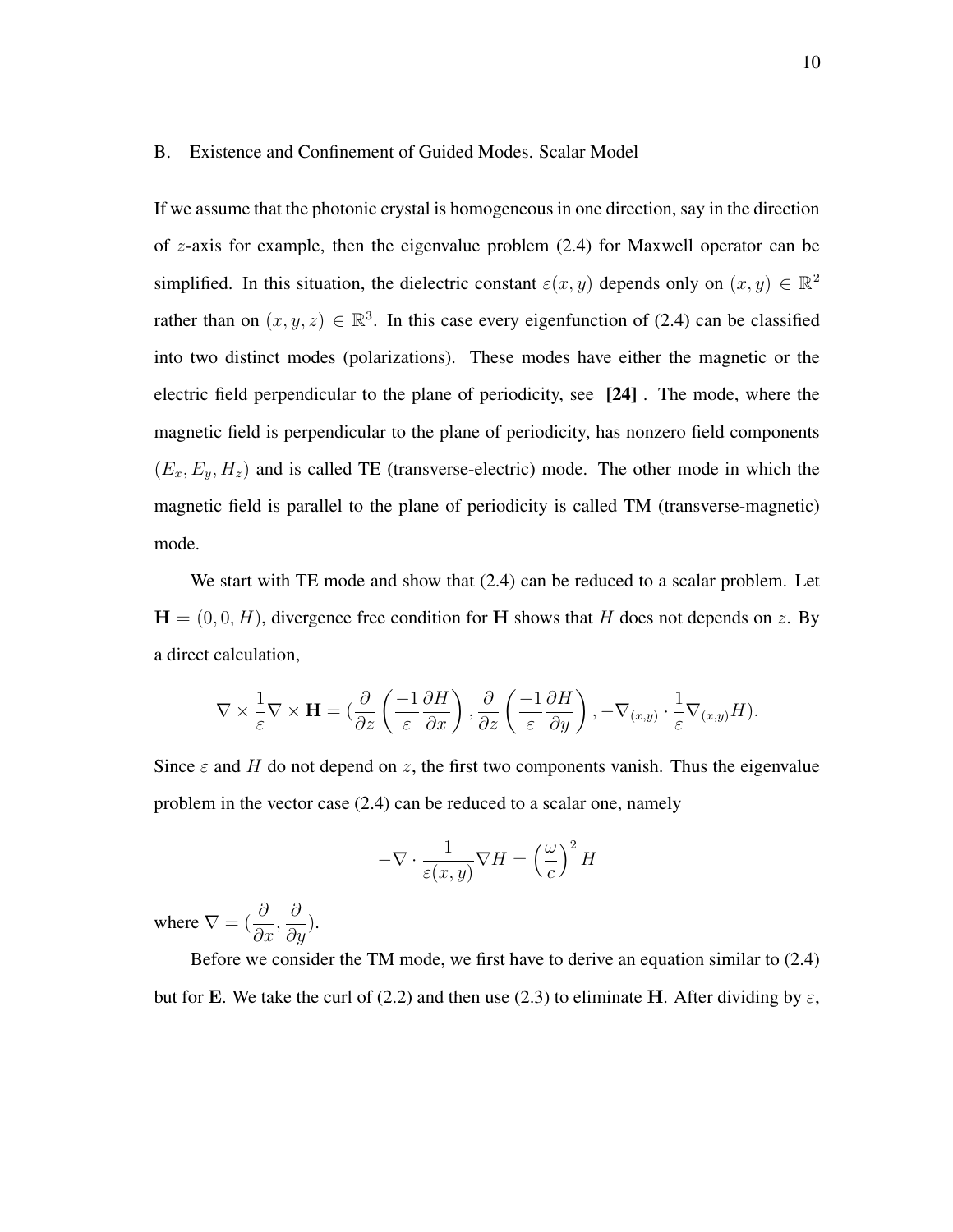the resulting equation entirely in  $E$  is

$$
-\frac{1}{\varepsilon}\Delta \mathbf{E} = \left(\frac{\omega}{c}\right)^2 \mathbf{E}
$$
 (2.5)

With TM mode, we have  $\mathbf{E} = (0, 0, E)$ . The condition  $\nabla \cdot \varepsilon \mathbf{E} = 0$  and that  $\varepsilon$  does not depend on  $z$  imply that  $E$  also does not depend on  $z$ . By direct calculation, we obtain

$$
-\Delta \mathbf{E} = (0, 0, -\Delta E).
$$

Hence the eigenvalue problem in the vector case (2.5) boils down to a scalar case for TM mode, namely

$$
-\frac{1}{\varepsilon(x)}\Delta E = \left(\frac{\omega}{c}\right)^2 E.
$$

We will consider in this section the existence and confinement of guided modes for scalar operators:

$$
A_1:=-\nabla\cdot \frac{1}{\varepsilon(x)}\nabla
$$

or

$$
A_2:=-\frac{1}{\varepsilon(x)}\Delta
$$

where  $\varepsilon(x)$  is a bounded positive function. The operators  $A_1$  and  $A_2$  correspond to the case of TE and TM modes respectively.

We now describe the mathematical model studied in this section that will encompass both cases above. This operator also arises in studying acoustic waves in the so called phononic crystals (or acoustic band-gap structures). Let  $\varepsilon_0(x)$  and  $\rho_0(x)$  be bounded positive measurable functions in  $\mathbb{R}^d$  separated from zero, i.e.  $0 < c_0 \le \varepsilon_0(x)$ ,  $\rho_0(x) \le c_1 <$  $\infty$ . It is usually assumed in the photonic crystal theory that both functions are periodic with respect to a lattice  $\Gamma \subset \mathbb{R}^d$ , but this is not required for the basic results we obtain in this chapter.

One can think that the whole space  $\mathbb{R}^d$  is filled with a dielectric or acoustic material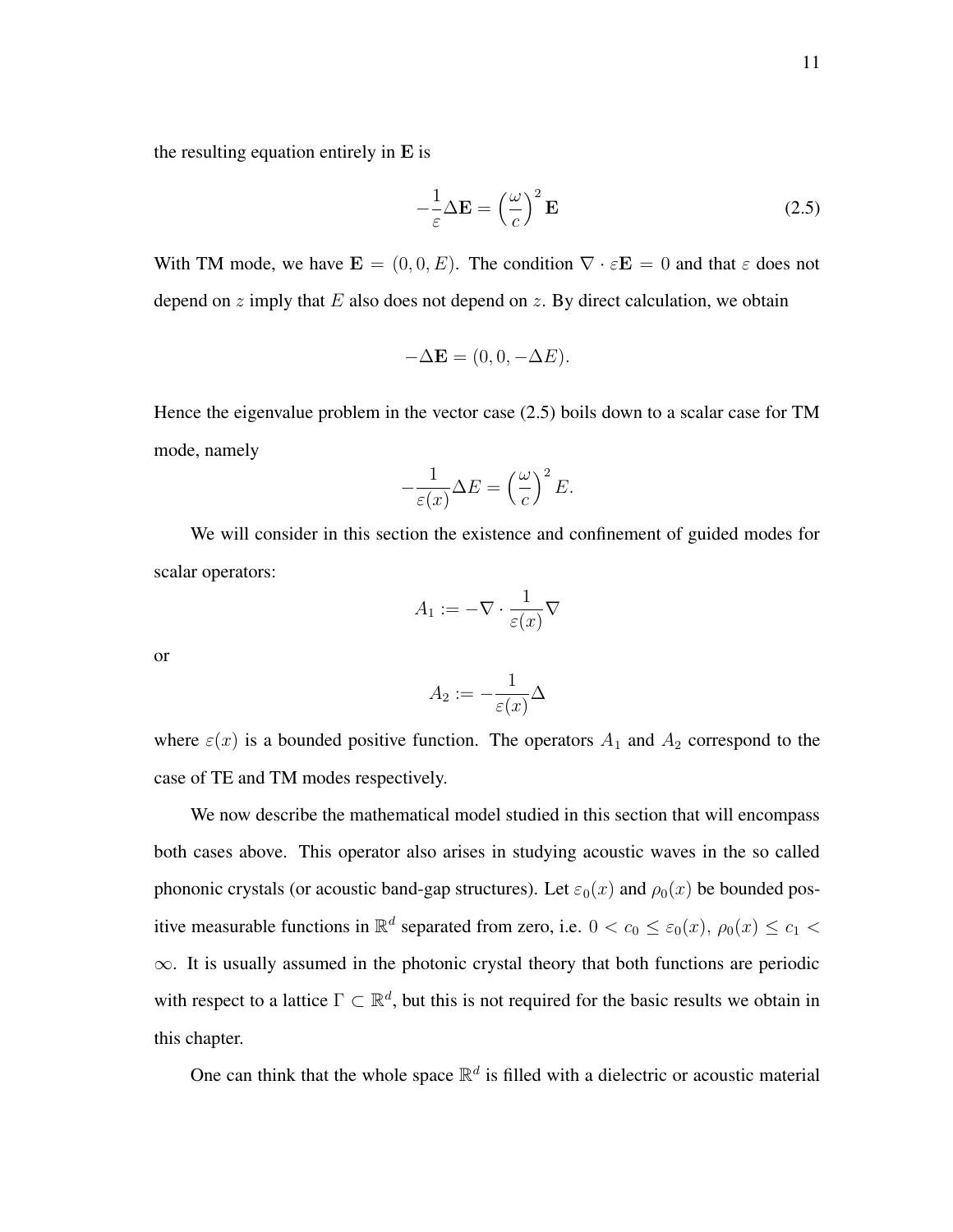with properties described by the functions  $\varepsilon_0$  and  $\rho_0$  (the physical interpretation of these functions depends on whether one deals with electromagnetic or acoustic case, but this will be of no importance for our study). In the case of periodic functions this models a photonic or phononic crystal. This is our un-perturbed (bulk) medium.

The operator  $A_0$  is the self-adjoint realization of

$$
A_0 := -\frac{1}{\rho_0(x)} \nabla \cdot \frac{1}{\varepsilon_0(x)} \nabla \tag{2.6}
$$

in  $L_2(\mathbb{R}^d, \rho_0(x) dx)$  defined by means of its quadratic form

$$
\int \varepsilon_0^{-1} |\nabla u|^2 dx \tag{2.7}
$$

with the domain  $H^1(\mathbb{R}^d)$ .

We will consider a "defect" strip

$$
\mathcal{S}_l = \{ x = (x_1, x') \in \mathbb{R}^d \, | \, x \in \mathbb{R}, \, x' \in l\Omega \},
$$

where  $\Omega$  is a domain in  $\mathbb{R}^{d-1}$  (e.g., the unit ball centered at the origin) and  $l\Omega$  is the domain  $\Omega$  scaled with factor *l*. Below is an example of  $S_l$  (Fig. 4).

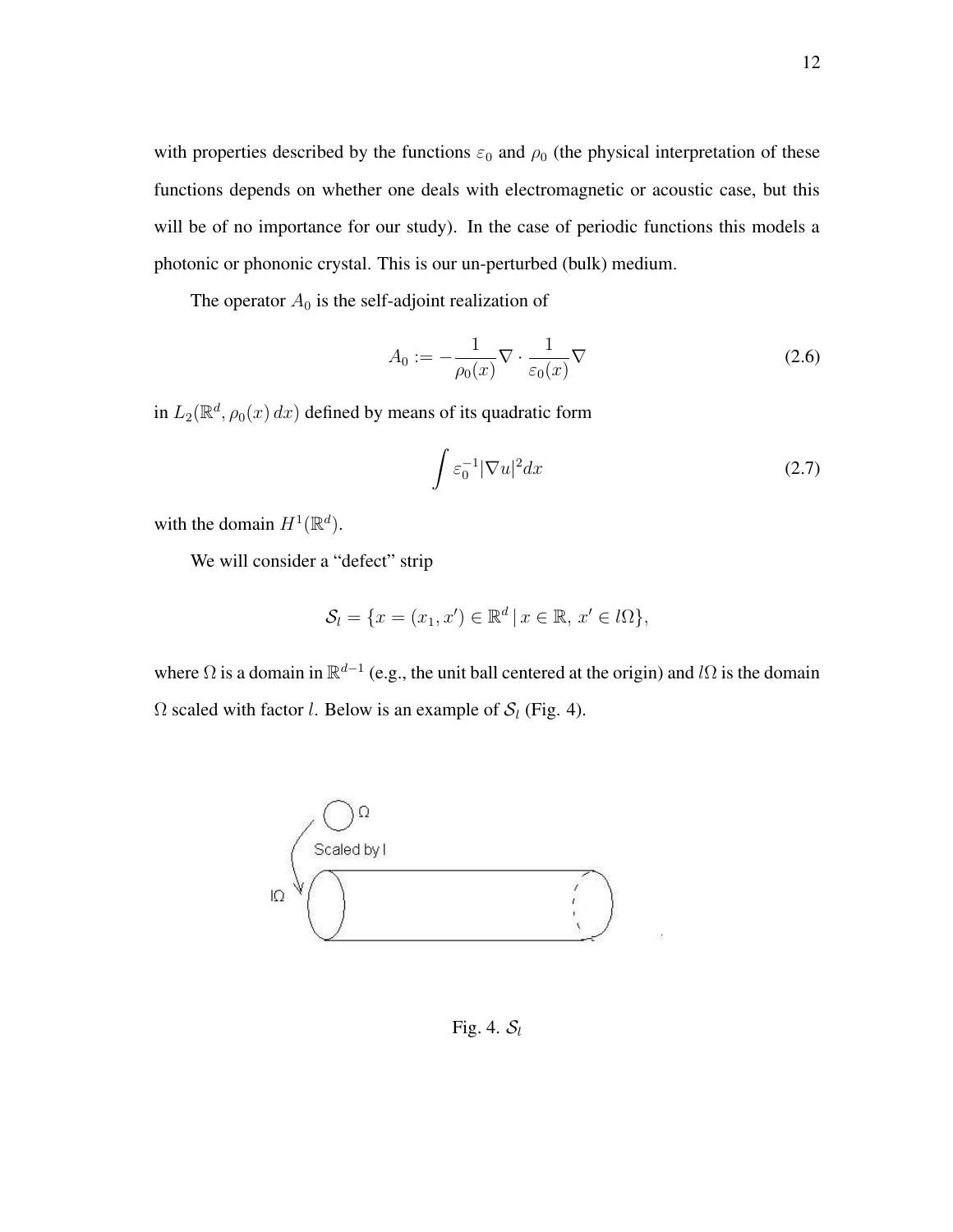We now introduce the perturbed medium, for which

$$
\varepsilon(x) = \begin{cases} \varepsilon > 0 & \text{for } x \in \mathcal{S}_l \\ \varepsilon_0(x) & \text{for } x \notin \mathcal{S}_l \end{cases}, \quad \rho(x) = \begin{cases} \rho > 0 & \text{for } x \in \mathcal{S}_l \\ \rho_0(x) & \text{for } x \notin \mathcal{S}_l \end{cases}
$$

Physically, a linear homogeneous defect  $S_l$  is introduced into the original medium.

We define the perturbed operator

$$
A := -\frac{1}{\rho(x)} \nabla \cdot \frac{1}{\varepsilon(x)} \nabla \tag{2.8}
$$

that corresponds to the modified medium analogously to the background operator  $A_0$ . This operator is self-adjoint in the weighted  $L_2$ -space  $L_2(\mathbb{R}^d, \rho(x) dx)$ , which will from now on be denoted  $L_{2,\rho}$ . Operator A here can be seen to include both cases of the scalar operators  $A_1$  and  $A_2$ .

Our goal is to show that for any gap  $(\alpha, \beta)$  in the spectrum  $\sigma(A_0)$  of the unperturbed medium and under appropriate conditions on the parameters  $l, \rho$ , and  $\varepsilon$  of the line defect, spectrum of the perturbed medium arises in the gap.

One naturally wants to interpret this as existence of guided waves in the "photonic waveguide"  $S_l$ , while this would require proving some additional properties. These are first of all confinement of the wave to the guide (i.e., evanescence into the bulk), which is also proven below, and non-existence of bound states (i.e., the fact that the wave is actually propagating along the waveguide), which we have not been able to prove yet, although there is little doubt that this is true. Some initial results in this direction have been obtained in **[12, 14, 15]** .

The results in this section is contained in **[44]** . One should mention paper **[1]** by H. Ammari and F. Santosa, where spectral properties of the TM mode in a 2D PBG waveguides were studied in the special case of a linear defect aligned with a periodicity axis of an otherwise periodic medium (and hence Floquet theory **[34, 53]** was applicable).

.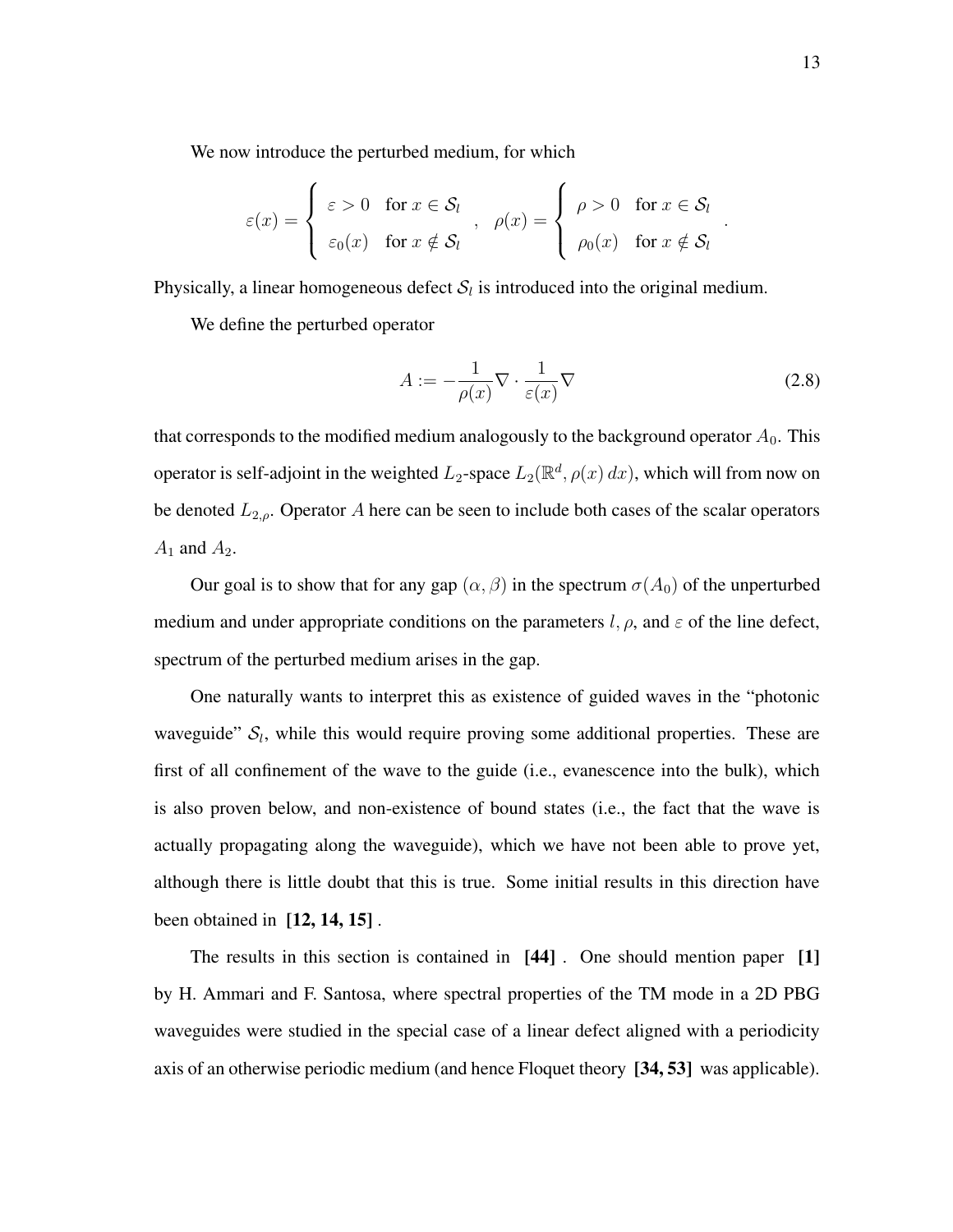In particular, exponential confinement of the guided modes (if they exist) for this particular case was proven there. Existence of guided modes was not established. Some of the constructions presented here are similar to the ones used in **[11]** for localized defects.

#### 1. Formulation of the Results

Our main results are the following theorems.

**Theorem 1.** Let  $G = (\alpha, \beta)$  be a non-empty finite gap in the spectrum of the "background" *medium*" *operator*  $A_0$  *(in particular,*  $\alpha > 0$ ). Assume that for some  $\delta \in (0, \frac{\beta - \alpha}{2})$ 2 ) *the following inequality is satisfied:*

$$
l^4 \delta^2 \rho^2 \varepsilon^2 > \nu_{d-1},\tag{2.9}
$$

 $\omega_{d-1} > 0$  is the lowest eigenvalue of the bi-harmonic operator  $\Delta^2$  in  $\Omega$  with Dirich*let boundary conditions.*

*Then any interval of length* 2δ *in the gap* G *contains at least one point of the spectrum*  $\sigma(A)$  *of the perturbed operator.* 

This theorem guarantees that when (2.9) is satisfied, defect modes in the spectral gaps of the background medium exist, and the corresponding spectrum forms a  $\delta$ -net in the gap.

Before formulating the next theorem, we remind the reader about existence of the so called generalized eigenfunction expansions. Generalized eigenfunction  $u$  of  $A$  is a function that satisfies  $Au = zu$  for some z in a distributional sense. Generalized eigenfunctions do not have to belong to the domain of  $A$  or even to  $L_2$  space. In the case of the operators we consider, for almost all points  $z \in \mathbb{R}$  with respect to the spectral measure, there is a complete family of generalized eigenfunctions A for operator A. Each  $u \in A$  is in  $H_{loc}^1$  and has the properties

$$
(1+|x|)^{-N}u(x) \in L_2(\mathbb{R}^d) \text{ and } (1+|x|)^{-N}\nabla u(x) \in L_2(\mathbb{R}^d) \tag{2.10}
$$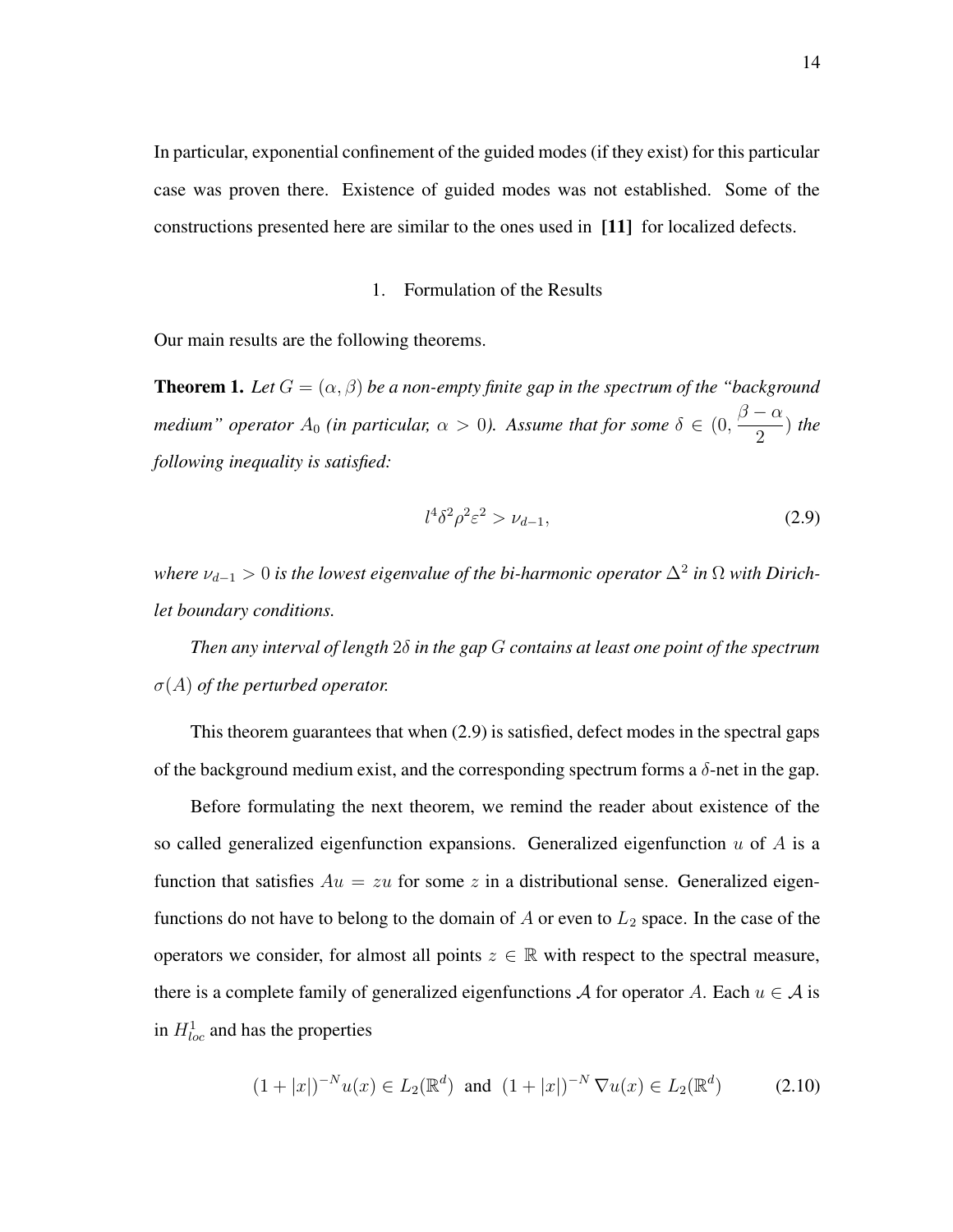for some  $N > 0$ . This is a well known fact for elliptic operators with smooth coefficients **[4]** , while for operators of the type we study one can find the corresponding results in **[27]** . We will use the polynomial boundedness condition (2.10) in the following form:

$$
||u||_{L_2(K+x)} + ||\nabla u||_{L_2(K+x)} \le C_K (1+|x|)^N
$$
\n(2.11)

for any compact K and  $x \in \mathbb{R}^d$ . We summarize (2.11) as *polynomial boundedness of order* N.

**Theorem 2.** *If* u *is a polynomially bounded generalized eigenfunction of* A *that corresponds to a value* z *in a gap*  $G$  *of*  $\sigma(A_0)$ *, then it decays exponentially away from the defect strip*  $S_l$ .

The exact meaning of the exponential decay will be provided in the reformulation of Theorem 2 given in Theorem 3 of the next subsection.

#### 2. Proofs of the Results

We adopt the following notations: the norm and inner product in  $L_2(\mathbb{R}^d)$  will be denoted by  $\|\cdot\|$  and  $\langle \cdot, \cdot \rangle$  respectively, while those in the weighted space  $L_2(\mathbb{R}^d; \rho(x)dx)$  will be denoted with the subscript  $\rho: \| \cdot \|_{\rho}, \langle \cdot, \cdot \rangle_{\rho}$ . Notice that the norms  $\| \cdot \|, \| \cdot \|_{\rho}$ , and  $\| \cdot \|_{\rho_0}$ are equivalent.

### a. Proof of Theorem 1

Let  $(\mu - \delta, \mu + \delta)$  be a sub-interval of the gap G. The idea of the proof is that under the conditions of the theorem one is able to provide an approximate eigenfunction  $u(x)$  for the operator A, such that  $||u||_{\rho}= 1$  and

$$
||Au - \mu u||^2_{\rho} < \delta^2. \tag{2.12}
$$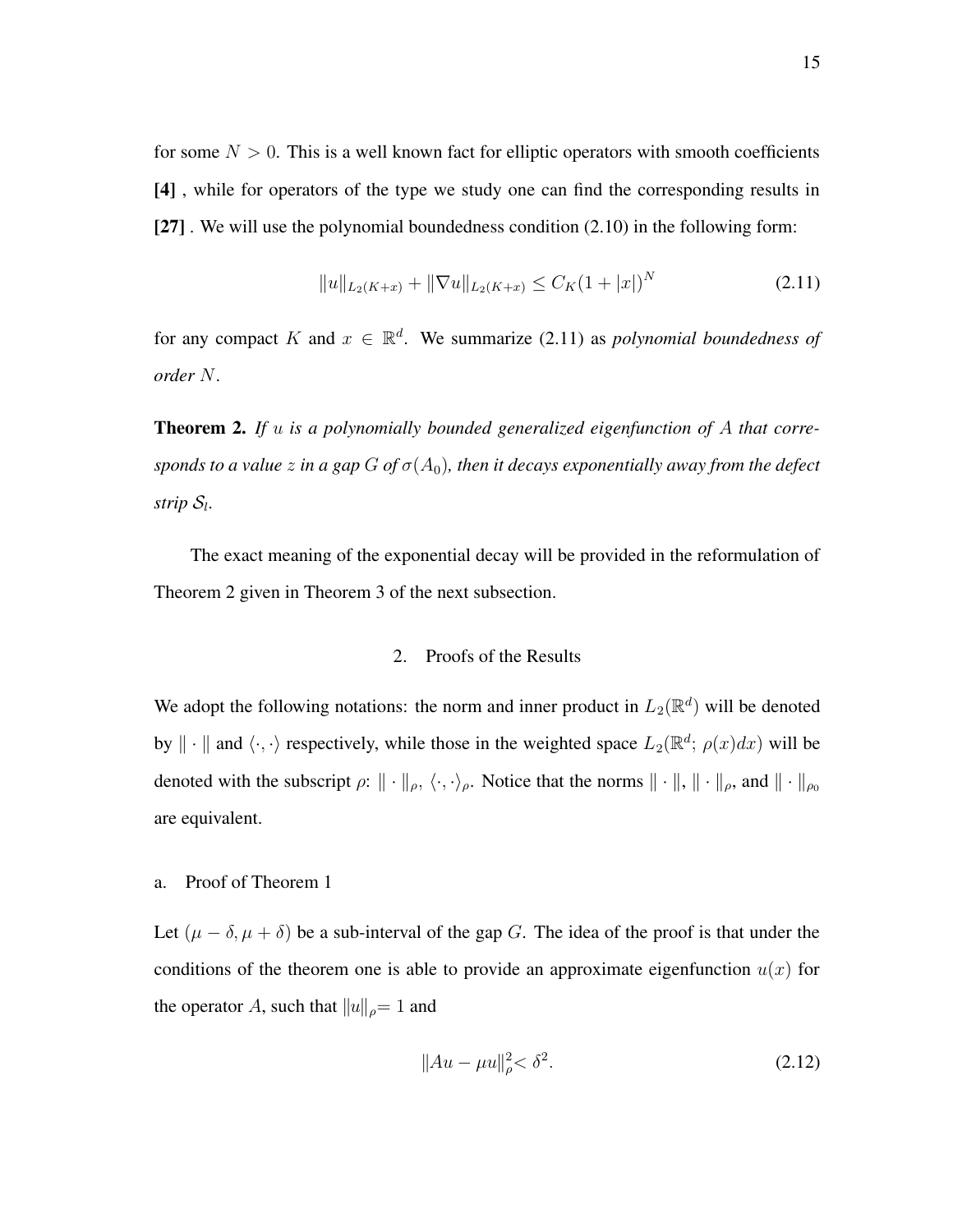Finding such an approximate eigenfunction would imply immediately the statement of the theorem. This is because showing  $\sigma(A) \cap (\mu - \delta, \mu + \delta) \neq \emptyset$  is equivalent to showing dist $(\mu, \sigma(A)) < \delta$ . If  $\mu \in \sigma(A)$  then we are done and dist $(\mu, \sigma(A)) < \delta$  trivially. If  $\mu \notin \sigma(A)$  then  $A_{\mu} := A - \mu I$  has an inverse. Due to self-adjointness of A in  $L_{2,\rho}$ , we have  $|| (A - \mu)^{-1} ||_{\rho} \le \text{dist}(\mu, \sigma(A))^{-1}$ . Suppose a function u has  $||u||_{\rho} = 1$ , then  $1 \leq ||A_\mu u||_\rho ||A_\mu^{-1}||_\rho$ . It follows that (2.12) implies

$$
\frac{1}{\delta} < \frac{1}{\|A_{\mu}u\|_{\rho}} \le \|A_{\mu}^{-1}\|_{\rho} \le \frac{1}{\text{dist}(\mu, \sigma(A))}
$$
\n
$$
\Rightarrow \text{dist}(\mu, \sigma(A)) < \delta.
$$

For functions u supported in the defect strip, where  $\rho(x) = \rho$ , then

$$
\rho ||Au - \mu u||^2 = ||Au - \mu u||^2_{\rho} < \delta^2 ||u||^2_{\rho} = \rho \delta^2 ||u||^2
$$

which is equivalent to

$$
||Au - \mu u||^2 < \delta^2 ||u||^2.
$$

Thus for a function  $u$  supported in the defect strip,  $(2.12)$  is equivalent to finding a function u such that  $||u||= 1$  and

$$
||Au - \mu u||^2 < \delta^2.
$$
 (2.13)

So, let us construct such a function.

Let  $\phi(x') \in C_0^{\infty}(\Omega)$  and  $\psi(x_1) \in C_0^{\infty}(\mathbb{R})$  be functions of unit  $L_2$ -norm on  $\Omega$  and R respectively. Then for  $l, n > 0$ , define  $\phi_l(x') := l^{(1-d)/2} \phi(x'/l)$  and  $\psi_n(x_1) :=$  $n^{-1/2}\psi(x_1/n)$  which also have unit  $L_2$ -norms in the corresponding spaces. Indeed, by change of variables  $y' = x'/l$  and  $y_1 = x_1/n$ , one obtains

$$
\int_{l\Omega} |\phi_l(x')|^2 \ dx' = \int_{\Omega} l^{1-d} |\phi(y')|^2 \ l^{d-1} dy' = \int_{\Omega} |\phi(y')|^2 \ dy' = 1
$$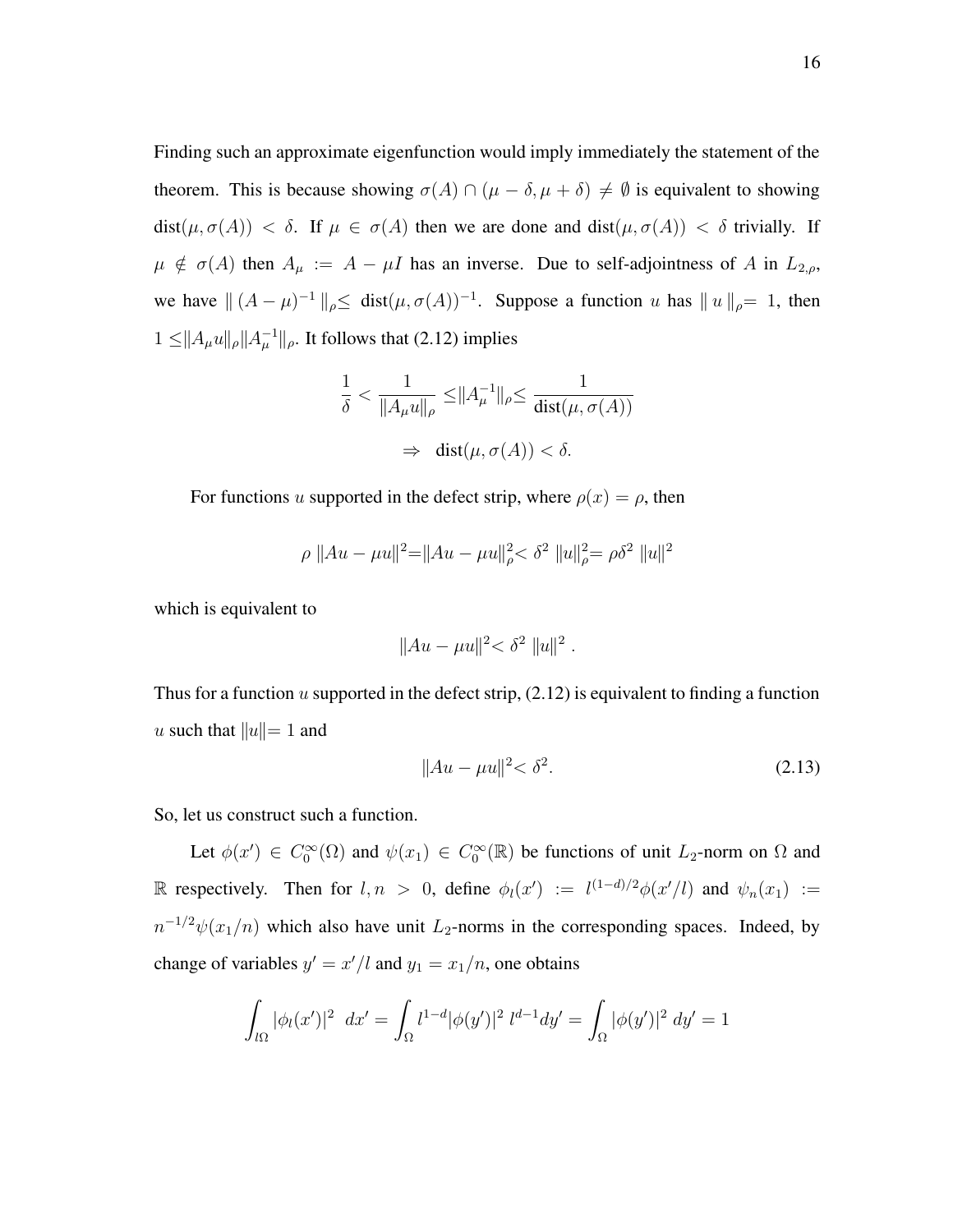$$
\int_{\mathbb{R}} |\psi_n(x_1)|^2 \ dx_1 = \int_{\mathbb{R}} n^{-1} |\psi(y_1)|^2 \ n^1 dy_1 = \int_{\mathbb{R}} |\psi(y_1)|^2 \ dy_1 = 1.
$$

Introducing  $k = \sqrt{\mu \rho \epsilon}$ , we consider the function

$$
u_{l,n}(x) = \phi_l(x')\psi_n(x_1)e^{ikx_1}, \qquad (2.14)
$$

which will be our candidate for an approximate eigenfunction.

Instead of estimating the left hand side of (2.13), we will estimate  $\|\varepsilon \rho (Au - \mu u)\|^2$ . Since  $\varepsilon(x)$  and  $\rho(x)$  are positive constants inside the defect, (2.13) is equivalent to

$$
\|\varepsilon \rho (Au - \mu u)\|^2 < \delta^2 \rho^2 \varepsilon^2. \tag{2.15}
$$

The left hand side can be further simplified to

$$
\|\varepsilon\rho(Au - \mu u)\|^2 = \|\varepsilon\rho(-\frac{1}{\rho}\nabla \cdot \frac{1}{\varepsilon}\nabla u - \mu u)\|^2 = \|\Delta u - k^2 u\|^2
$$

Thus the needed inequality (2.15) can be also rewritten as

$$
\|\Delta u + k^2 u\|^2 < \delta^2 \rho^2 \varepsilon^2. \tag{2.16}
$$

Let us calculate directly the left hand side of  $(2.16)$  for the function u introduced above. We start by calculating  $-\Delta u$ :

$$
\Delta u = \nabla \cdot ((\psi'_n + ik\psi_n)\phi_l e^{ikx_1}, \psi_n e^{ikx_1} \nabla_{x'} \phi_l)
$$

$$
= (\psi''_n + 2ik\psi'_n - k^2\psi_n)\phi_l e^{ikx_1} + \psi_n e^{ikx_1} \Delta_{x'} \phi_l
$$

$$
= (\psi''_n + 2ik\psi'_n)\phi_l e^{ikx_1} - k^2 u + \psi_n e^{ikx_1} \Delta_{x'} \phi_l
$$

Understanding that all norms appearing below as the norms in  $L_2$ , (2.16) expands to

$$
\|\Delta u + k^2 u\|^2 = \|(\Delta_{x'} \phi_l)\psi_n + \phi_l \psi_n'' + 2ik\phi_l \psi_n'\|^2
$$
  
= 
$$
\|(\Delta_{x'} \phi_l)\psi_n + \phi_l \psi_n''\|^2 + 4k^2 \|\phi_l \psi_n'\|^2.
$$
 (2.17)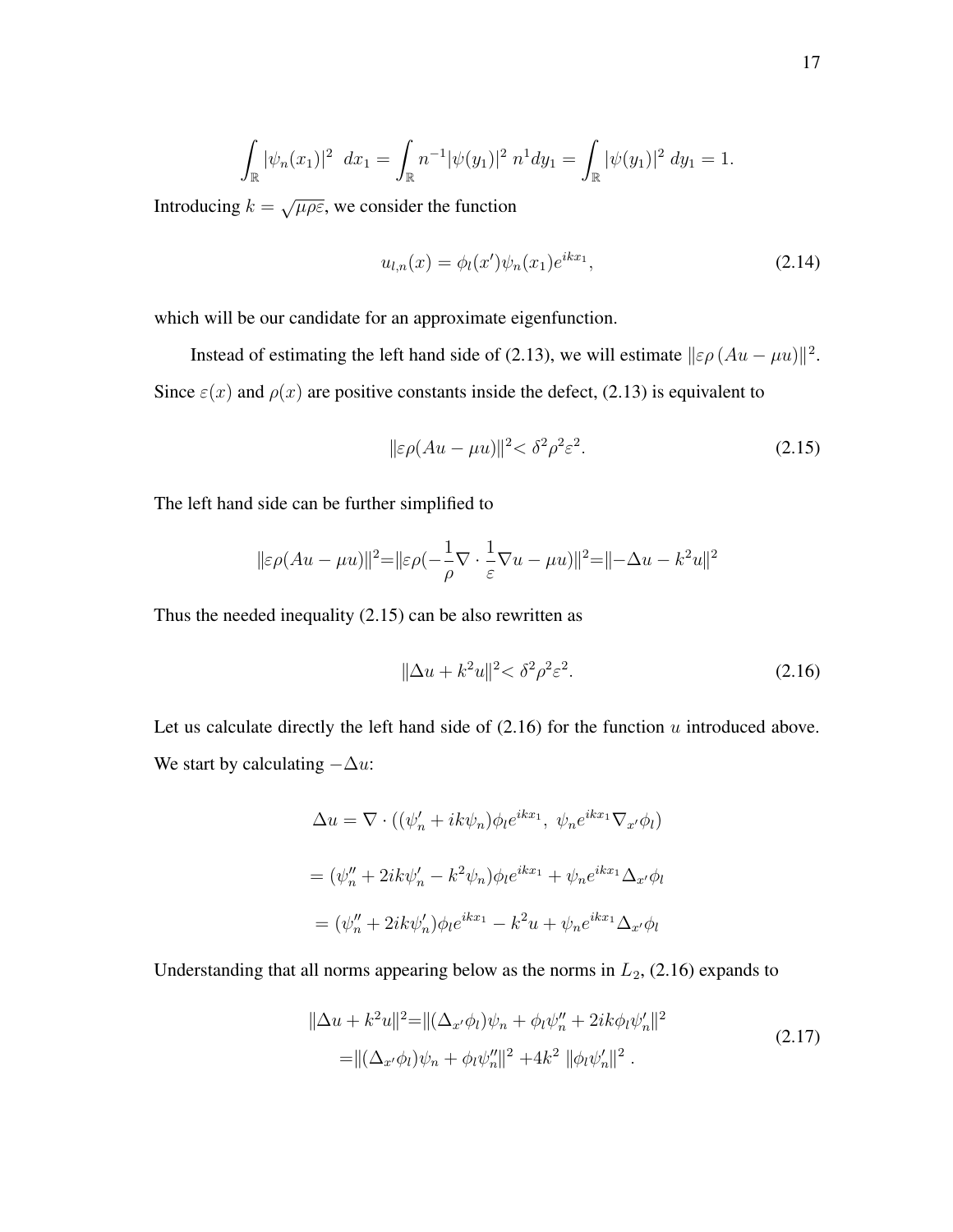We used the condition that functions  $\phi$  and  $\psi$  are real valued and Pythagorean theorem for  $L_2$ -norm.

Let  $\gamma > 0$ . Using the inequality

$$
(a+b)^2 \le (1+\gamma) a^2 + \left(1+\frac{1}{\gamma}\right) b^2
$$

and normalization of the functions, we can estimate the last expression from above to get the following upper bound for the expression in question:

$$
\|\Delta u + k^2 u\|^2 \le \frac{1+\gamma}{l^{d+3}} \|\Delta \phi \left(\frac{x'}{l}\right)\|_{L_2(l\Omega)}^2
$$
  
+
$$
\frac{1+\frac{1}{\gamma}}{n^5} \|\psi''\left(\frac{x_1}{n}\right)\|_{L_2(\mathbb{R})}^2 + \frac{4k^2}{n^3} \|\psi'\left(\frac{x_1}{n}\right)\|_{L_2(\mathbb{R})}^2
$$
(2.18)

where we used

$$
\begin{aligned}\n\|(\Delta_{x'}\phi_l)\psi_n\|^2 &= \|\Delta\phi_l\|_{L_2(l\Omega)}^2 \|\psi_n\|_{L_2(\mathbb{R})}^2 = \|\Delta\phi_l\|_{L_2(l\Omega)}^2 = \frac{1}{l^{d+3}} \|\Delta\phi\left(\frac{x'}{l}\right)\|_{L_2(l\Omega)}^2 \\
&\|\phi_l\psi_n''\|^2 &= \|\phi_l\|_{L_2(l\Omega)}^2 \|\psi_n''\|_{L_2(\mathbb{R})}^2 = \|\psi_n''\|_{L_2(\mathbb{R})}^2 = \frac{1}{n^5} \|\psi''\left(\frac{x_1}{n}\right)\|_{L_2(\mathbb{R})}^2 \\
&\|\phi_l\psi_n'\|^2 &= \|\phi_l\|_{L_2(l\Omega)}^2 \|\psi_n'\|_{L_2(\mathbb{R})}^2 = \|\psi_n'\|_{L_2(\mathbb{R})}^2 = \frac{1}{n^3} \|\psi'\left(\frac{x_1}{n}\right)\|_{L_2(\mathbb{R})}^2.\n\end{aligned}
$$

All of the above equalities follow directly from definition of  $L_2$ -norm, separability of the integrands and chain rule.

By changing variables to  $(x_1/n, x'/l)$ , this expression reduces to

$$
\frac{1+\gamma}{l^4} \|\Delta\phi(x')\|_{L_2(\Omega)}^2 + \frac{1+\frac{1}{\gamma}}{n^4} \|\psi''(x_1)\|_{L_2(\mathbb{R})}^2 + \frac{4k^2}{n^2} \|\psi'(x_1)\|_{L_2(\mathbb{R})}^2. \tag{2.19}
$$

Since  $n$  can be chosen arbitrarily large (without changing the defect strip), the last two terms can be made arbitrarily small (uniformly with respect to k on any finite interval). Hence, one needs to control only the first term by an appropriate choice of a test function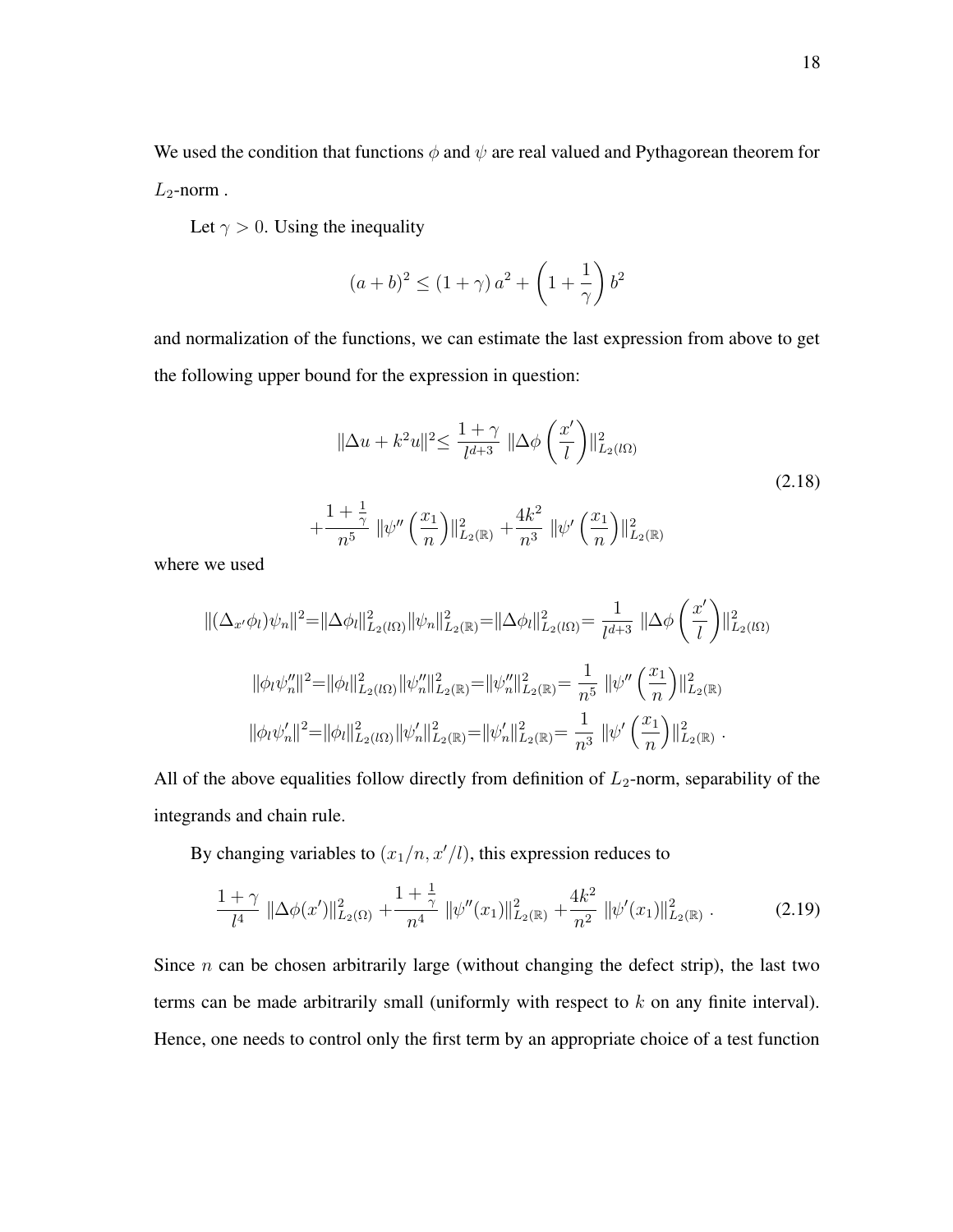$$
\nu_{d-1} = \inf \| \Delta \phi(x') \|_{L_2(\Omega)}^2,
$$

where the *infimum* is taken over real functions in  $C_0^{\infty}(\Omega)$  of unit  $L_2$ -norm. This is then the lowest eigenvalue of the bi-harmonic operator  $\Delta^2$  with Dirichlet boundary conditions in  $\Omega$ . In particular,  $\nu_{d-1} > 0$ . Now, due to arbitrariness of  $\gamma > 0$ , our condition boils down to

$$
\frac{\nu_{d-1}}{l^4} < \delta^2 \rho^2 \varepsilon^2 \tag{2.20}
$$

or

$$
l^4\delta^2\rho^2\varepsilon^2 > \nu_{d-1},\tag{2.21}
$$

which proves the statement of the theorem.

#### b. Proof of Theorem 2

Let G be a spectral gap of  $A_0$  and  $z \in \sigma(A) \cap G$ . Let also  $u(y)$  be a polynomially growing generalized eigenfunction for the operator  $A$  that corresponds to  $z$  (in the meaning explained in the introduction). Let  $x = (x_1, x') \in \mathbb{R}^d$  and  $\chi_x(y)$  be the characteristic function of the cube  $\{y \mid |y_j - x_j| \leq 1\}$  centered at x.

We now give a more precise formulation of Theorem 2:

**Theorem 3.** *There exist positive constants*  $C_1$  *and*  $C(z)$  *such that* 

$$
||\chi_x u|| \le C_1 \left(1 + |x_1|\right)^N e^{-C(z)dist(x, S_l)},\tag{2.22}
$$

*where* N *is the order of polynomial boundedness of* u*.*

**Remark 4.** *One might be concerned with the fact that albeit the eigenfunction decays exponentially away from the defect strip, the factor in front of the expression grows polynomially along the strip. However, for a generalized eigenfunction that grows polynomially*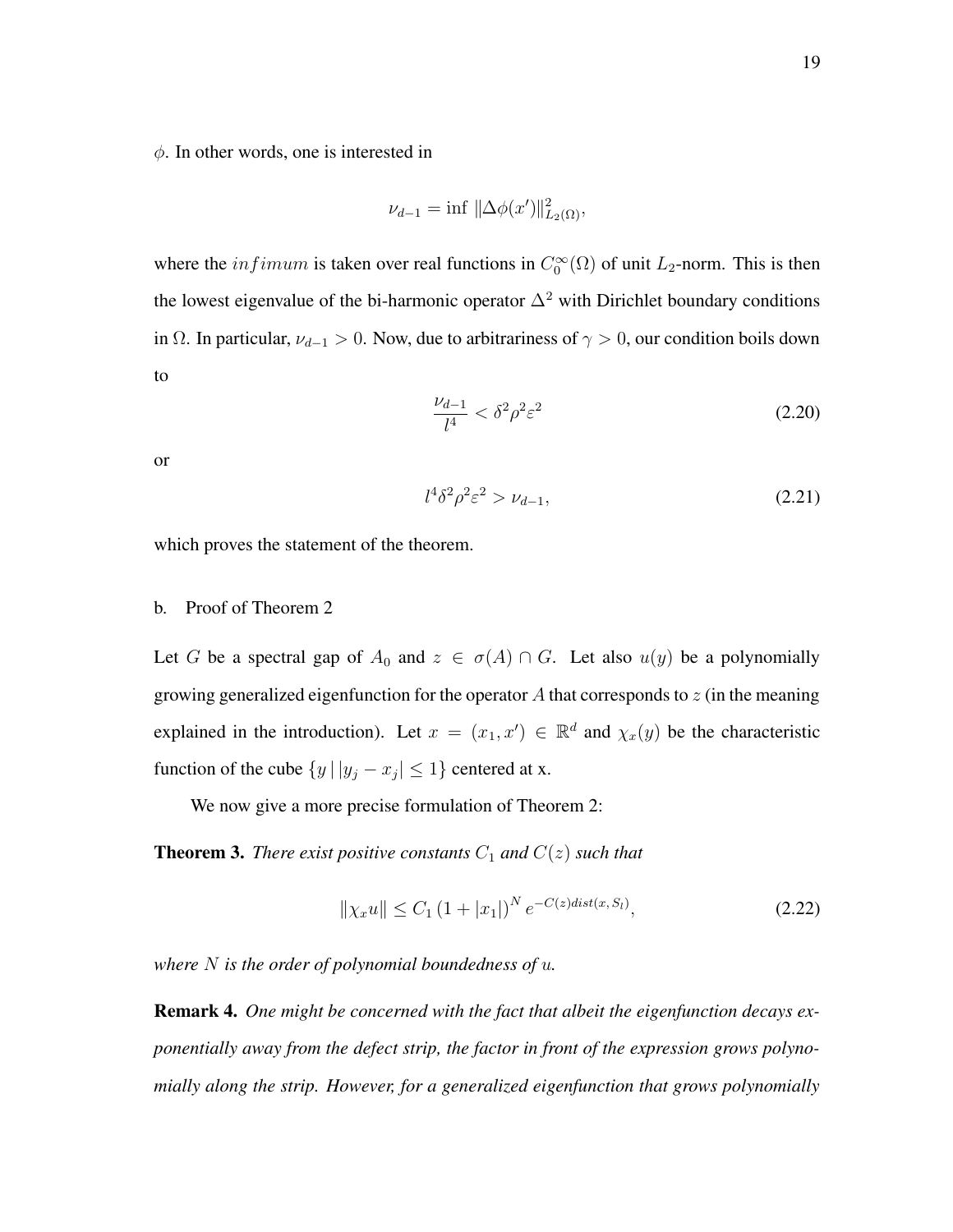*one cannot expect anything better. In the periodic situation, using Floquet-Bloch theory, one can guarantee absence of this growth. Details of this claim will be provided at the end of this section.*

**Proof.** Define the sesqui-linear form

$$
Q[\varphi, w] := \langle \nabla \varphi, \frac{1}{\varepsilon_0} \nabla w \rangle - z \langle \varphi, w \rangle_{\rho_0}
$$

with the domain  $H^1(\mathbb{R}^d)$ .

Let  $R(z) = (A_0 - z)^{-1}$  and  $\varphi := R(z)\chi_x u$ . We use here that z is not in the spectrum of  $A_0$ . Note that  $\varphi \in D(A_0)$ .

Let  $p = \max(2\text{dist}(x, S_i), 1)$  and  $\xi_x(y)$  be a nonnegative smooth cutoff function that depends on  $y_1$  only, is supported in  $(x_1 - (p + 1), x_1 + (p + 1))$  and such that it is equal to 1 on  $[x_1 - p, x_1 + p]$ . We assume further that  $\xi_x(y) \le 1$  and  $|\nabla \xi_x(y)| = |\xi'_x(y_1)| \le C$ for some constant C and all  $x, y \in \mathbb{R}^d$ . For simplicity of notation, we drop the subscript x in  $\xi = \xi_x$ . Note that  $\xi u \in H^1(\mathbb{R}^d)$ . Using  $w = \xi u$ , one gets

$$
Q[\varphi, \xi u] = \langle A_0 \varphi, \xi u \rangle_{\rho_0} - \langle z \varphi, \xi u \rangle_{\rho_0} = \langle \chi_x u, \xi u \rangle_{\rho_0} = ||\chi_x u||_{\rho_0}^2.
$$

This means that our goal should be to estimate  $Q[\varphi, \xi u]$  from above. On the other hand, using the equality  $Au = zu$ , one gets

$$
Q[\varphi, \xi u] = \langle \nabla \varphi, \frac{1}{\varepsilon_0} \nabla(\xi u) \rangle - \langle \varphi, \xi zu \rangle_{\rho_0}
$$

$$
= \langle \nabla \varphi, \frac{1}{\varepsilon_0} \nabla(\xi u) \rangle - \langle \varphi, \xi Au \rangle_{\rho_0} + \langle \varphi, \frac{\rho}{\rho_0} \xi Au \rangle_{\rho_0} - \langle \varphi, \frac{\rho}{\rho_0} \xi Au \rangle_{\rho_0}
$$
(2.23)

.

Before proceeding further, we introduce these two functions

$$
\tilde{\epsilon}(x) = \frac{1}{\varepsilon_0(x)} - \frac{1}{\varepsilon(x)}, \ \tilde{\rho}(x) = \frac{1}{\rho_0(x)} - \frac{1}{\rho(x)}
$$

Notice that both these functions are supported inside the strip  $S_l$ .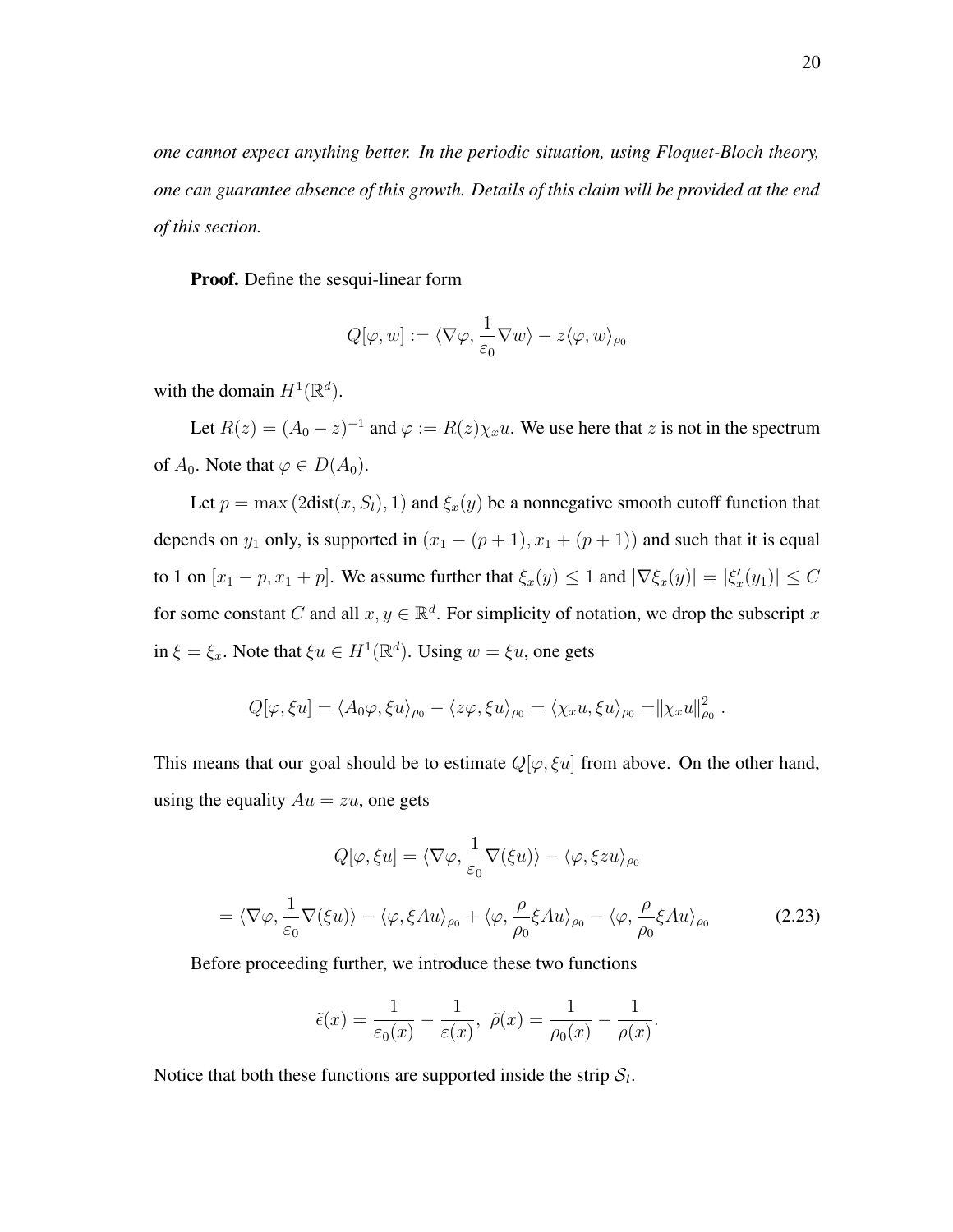Returning to (2.23), combine the second and third terms together, we get  $\langle \varphi, \xi \rho \tilde{\rho} A u \rangle_{\rho_0}$ . Performing integration by parts on the fourth term of (2.23),

$$
-\langle \varphi, \frac{\rho}{\rho_0} \xi A u \rangle_{\rho_0} = \langle \varphi, \xi \nabla \cdot \frac{1}{\varepsilon} \nabla u \rangle = -\langle \nabla(\xi \varphi), \frac{1}{\varepsilon} \nabla u \rangle
$$
  
=  $-\langle \xi \nabla \varphi, \frac{1}{\varepsilon} \nabla u \rangle - \langle \varphi \nabla \xi, \frac{1}{\varepsilon} \nabla u \rangle$  (2.24)

By expanding the first term of (2.23) and add both (2.24) and  $\langle \varphi, \xi \rho \tilde{\rho} A u \rangle_{\rho_0}$  to it, (2.23) can be rewritten as

$$
\langle \nabla \varphi, \xi \tilde{\epsilon} \nabla u \rangle + \langle \varphi, \xi \rho \tilde{\rho} A u \rangle_{\rho_0} + \langle \nabla \xi, \frac{u}{\varepsilon_0} \nabla \varphi - \frac{\varphi}{\varepsilon} \nabla u \rangle. \tag{2.25}
$$

Our last task in proving the theorem is to estimate from above the terms in (2.25). In order to do so, we need an auxiliary statement concerning the exponential decay of the resolvent, which is a result of **[3, 9]** :

**Lemma 5.** [3, 9] *There exist a positive number*  $m_z$  *that depends only on the distance of the point* z *from the gap edges, such that for a positive constant* C *the following estimates hold for the local*  $L_2(\mathbb{R}^d)$ -norm of the resolvent  $R(z)$ :

$$
||\chi_u R(z)\chi_v|| \leq Ce^{-m_z|u-v|}
$$
  

$$
||\chi_u \nabla R(z)\chi_v|| \leq Ce^{-m_z|u-v|}
$$
 (2.26)

for any  $u, v \in \mathbb{R}^d$ . Here the norms in the left hand side are the operator norms in  $L_2(\mathbb{R}^d)$ .

We can now get the needed estimates. Let  $V = [x_1 - p - 1, x_1 + p + 1] \times l\Omega$ . This is a compact domain that can be covered by the union of p fixed size domains  $V_j = [a_j, a_j +$ 2] × lΩ and which contains the supports of ( $\xi \tilde{\epsilon}$ ) and ( $\xi \tilde{\rho}$ ). Also note that dist(x, V<sub>j</sub>) ≥  $dist(x, S)$ . Now using the lemma above and (2.11) we get

$$
\left| \langle \nabla \varphi, \xi \tilde{\epsilon} \nabla u \rangle \right| \leq \left\| \chi_V \nabla \varphi \right\| \|\xi \tilde{\epsilon} \nabla u\| \leq C \|\sum_j \chi_{V_j} \nabla R(z) \chi_x u\| \|\sum_j \chi_{V_j} \nabla u\|
$$
  
\n
$$
\leq C p^2 (|x_1| + p + 1)^{2N} e^{-m_z \text{dist}(x, \mathcal{S}_l)} \leq C (|x_1| + 1)^{2N} e^{-(m_z - \eta) \text{dist}(x, \mathcal{S}_l)}
$$
\n(2.27)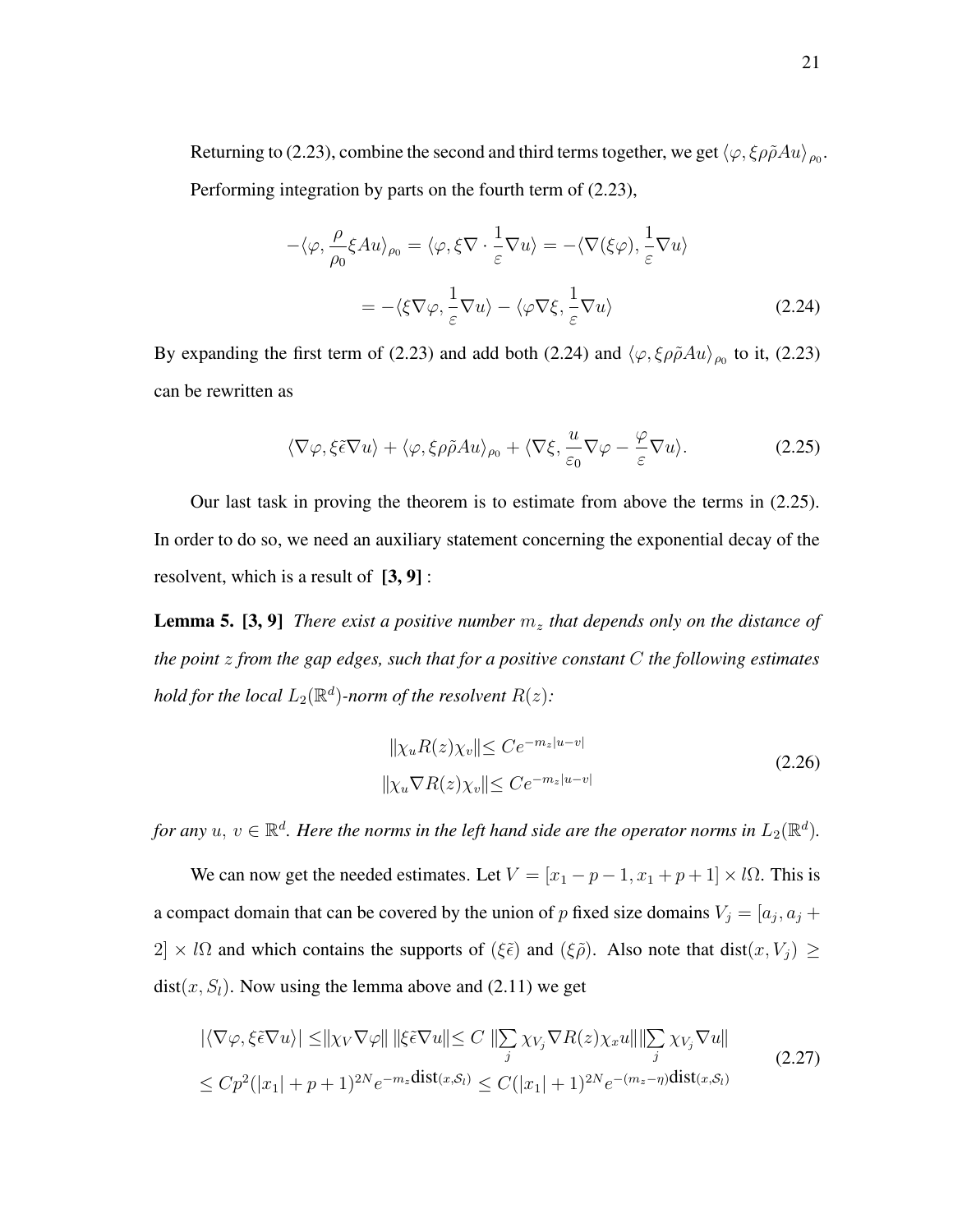We used here that  $p = \max(2\text{dist}(x, \mathcal{S}_l), 1)$ . We also denoted by C different constants. Analogously,

$$
|\langle \varphi, \xi \rho \tilde{\rho} A u \rangle_{\rho_0}| \le C|z| \sum_j \|\chi_{V_j} \varphi\| \|\xi \tilde{\rho} u\| \le C(1+|x_1|)^{2N} e^{-(m_z-\eta) \text{dist}(x, \mathcal{S}_l)} \tag{2.28}
$$

Let us move now to estimating the last term in (2.25). Denote by  $a > 0$  a number such that shifts of lΩ by vectors  $aj$  with  $j \in \mathbb{Z}^{d-1}$  cover the whole space  $\mathbb{R}^{d-1}$ . We denote

$$
W_j := ([x_1 - p - 1, x_1 - p] \cup [x_1 + p, x_1 + p + 1]) \times (l\Omega + aj).
$$

Then  $W_j = W_0 + (0, a_j)$ . Notice that  $W = \bigcup_j W_j$  covers supp  $\nabla \xi$  and  $dist(x, W_j) \ge$  $C_1(p + |j|) - C_2.$ 

We are now ready to estimate the last term of  $(2.25)$  from above. We proceed as before, using the lemma, the polynomial growth of u, and uniform boundedness of  $\nabla \xi$ .

$$
|\langle \nabla \xi, \frac{u}{\varepsilon_0} \nabla \varphi \rangle| \le C \sum_j ||\chi_{W_j} u|| ||\chi_{W_j} \nabla R(z) \chi_x u||
$$
  
\n
$$
\le C \sum_j (|x_1| + p + |j| + 1)^{2N} e^{-m_z \text{dist}(x, W_j)}
$$
  
\n
$$
\le C (|x_1| + p + 1)^{2N} e^{-m_z^1 \text{dist}(x, S_l)} \sum_j (1 + |j|)^{2N} e^{-m_z^2 |j|}
$$
  
\n
$$
\le C (|x_1| + 1)^{2N} e^{-(m_z^1 - \eta) \text{dist}(x, S_l)}
$$
\n(2.29)

where  $m_z^1$  and  $m_z^2$  are positive constants.

The expression  $|\langle \nabla \xi, \frac{\varphi}{\varepsilon} \rangle$  $\frac{\partial \varphi}{\partial \varepsilon} \nabla u$  is estimated analogously. Combining the above estimates, we get

$$
\|\chi_x u\|^2 \le C \|\chi_x u\|^2_{\rho_0} = Q[\varphi, \xi u] \le C_\eta (1+|x_1|)^{2N} e^{-m_z^1 \text{dist}(x, \mathcal{S}_l)}.
$$

This finishes the proof of the theorem.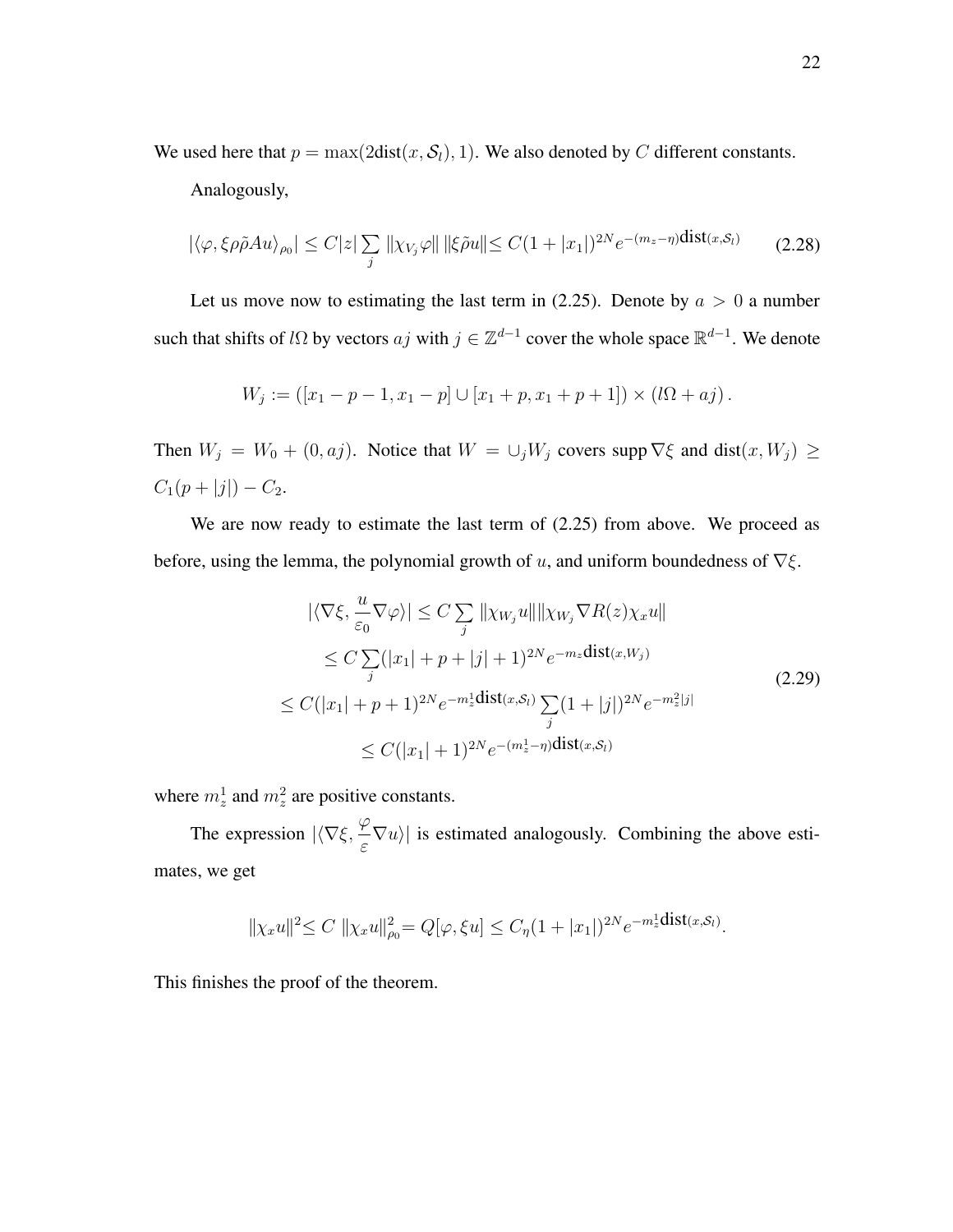If we assume that  $\varepsilon_0(x)$  and  $\rho_0(x)$  are periodic in the  $x_1$ -direction with period a, we can remove the polynomial growth of the eigenfunction along the strip. In the periodic situation, operator A has a complete set of generalized eigenfunctions that do not grow in the direction of periodicity, namely  $x_1$ -direction in this case. Indeed, suppose u is a generalized eigenfunction of  $A$  corresponding to  $z$  which satisfies (2.10). According to Bloch-Floquet theory,  $u(x)$  can be chosen as  $\tilde{u}(x)e^{ikx_1}$  where  $\tilde{u}(x)$  is periodic in  $x_1$ direction with period a and  $k = 2\pi/a$ , then u satisfies:

$$
||u||_{L_2(K+x)} + ||\nabla u||_{L_2(K+x)} \le C_K (1+|x'|)^N
$$
\n(2.30)

for any compact K and x in  $\mathbb{R}^d$ .

**Theorem 6.** *If*  $\varepsilon_0(x)$  *and*  $\rho_0(x)$  *are periodic with the same period in the*  $x_1$ *-direction then one can find a complete family of generalized eigenfunctions that satisfies (2.30), in which case*

$$
||\chi_x u|| \leq Ce^{-C(z)} \text{dist}(x, S_t) \tag{2.31}
$$

*for some constants* C*,* C(z) *and generalized eigenfunction* u *of* A *with eigenvalue* z*.*

**Proof.** Due to periodicity of operator and Bloch-Floquet theory, there exists a complete set of generalized eigenfunctions that do not grow in the waveguide's axial direction. Then repeating the previous proof one comes up with the estimate (2.31).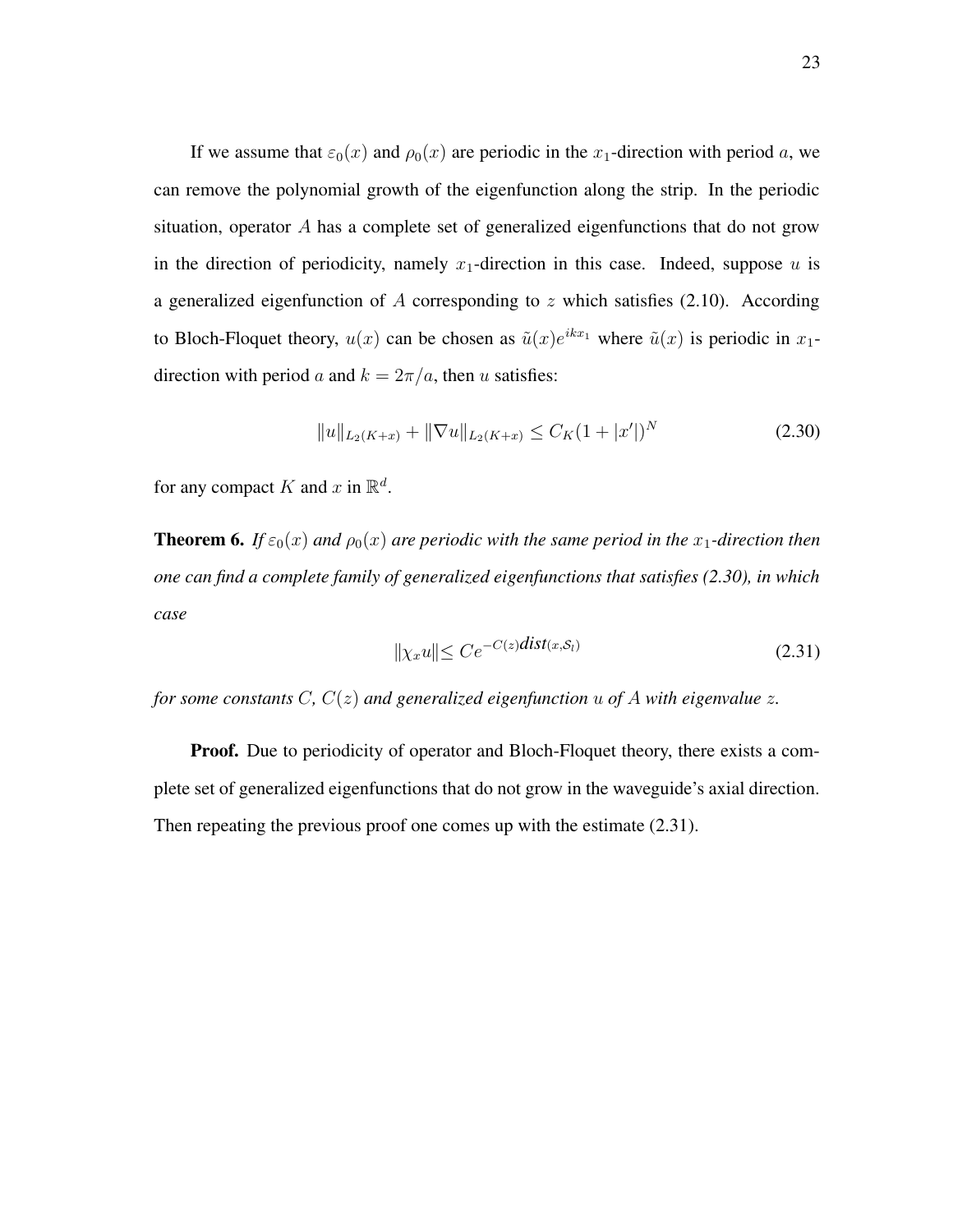#### C. Existence and Confinement of Guided Modes. Maxwell Equation

We now consider the case of the full Maxwell operator. The results in this section are contained in **[43]** . Most of the notations from previous section are employed here as well with a few differences. Throughout this section, we assume  $d = 3$ , i.e.,  $x \in \mathbb{R}^3$ . The dielectric properties of the materials are still represented by  $\varepsilon_0(x)$  (unperturbed) or  $\varepsilon(x)$ (perturbed) with upper and lower bounds as in previous section. Periodicity of bulk PBG material is still not assumed. The defect strip  $S_l$  is defined in the same way as before with  $\Omega$  a unit disc centered at the origin in  $\mathbb{R}^2$  and  $\mathcal{S}_l$  now lives in  $\mathbb{R}^3$ .

We use the notation

$$
\nabla^\times u = \nabla \times u = \text{curl } u.
$$

The operator  $M_0$  is the self-adjoint realization of

$$
M_0 := \nabla^\times \frac{1}{\varepsilon_0(x)} \nabla^\times \tag{2.32}
$$

in  $L_2(\mathbb{R}^3; \mathbb{C}^3)$  defined by means of its quadratic form

$$
\int \varepsilon_0^{-1} |\nabla^\times u|^2 dx \tag{2.33}
$$

with the domain  $H^1(\mathbb{R}^3; \mathbb{C}^3)$ .

The perturbed operator is

$$
M := \nabla^{\times} \frac{1}{\varepsilon(x)} \nabla^{\times},\tag{2.34}
$$

which corresponds to the modified medium. It is defined analogously as the background operator  $M_0$ . This operator is self-adjoint in  $L_2(\mathbb{R}^3; \mathbb{C}^3)$ .

From the (2.4), we should be considering the spectrum of the following operator

$$
\nabla^{\times} \frac{1}{\varepsilon(x)} \nabla^{\times}
$$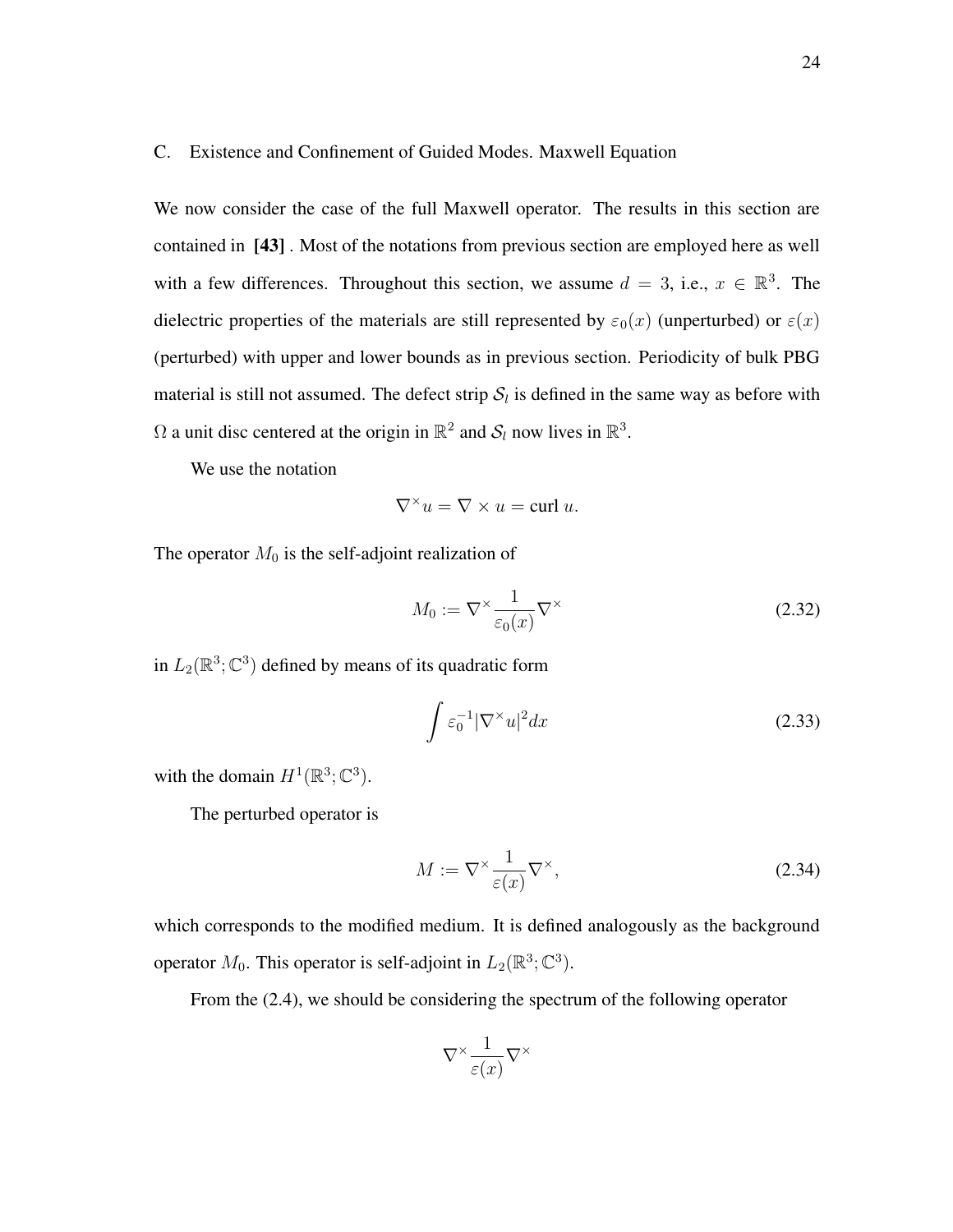on the space S, where S is the closure in  $H^1(\mathbb{R}^3; \mathbb{C}^3)$  of the linear subset  $\{ \mathbf{H} \in C^1_0(\mathbb{R}^3; \mathbb{C}^3) | \nabla \cdot$  $H = 0$ . However, the spectra of these two operators differ only at  $\lambda = 0$ . Since any gap in the spectrum occurs above zero, it is therefore sufficient to consider the unrestricted operator M.

Our goal is still the same as in previous section, which is to show that for any gap  $(\alpha, \beta)$  in the spectrum  $\sigma(M_0)$  of the unperturbed medium and under appropriate conditions on the parameters l and  $\varepsilon$  of the line defect, spectrum of the perturbed medium arises in the gap. In addition, we want to show confinement of the wave to the guide (i.e., evanescence into the bulk). The non-existence of bound states has not been established yet but is generally believed to be true.

#### 1. Formulation of the Results

Our main results are the following theorems.

**Theorem 7.** *Let*  $G = (\alpha, \beta)$  *be a non-empty finite gap in the spectrum of the "background*" *medium" operator*  $M_0$  *(in particular,*  $\alpha > 0$ ). Assume that for some  $\delta \in (0, \frac{\beta - \alpha}{2})$ 2  $)$  and  $\mu$ *is the center of any interval of length* 2δ *the following inequality is satisfied:*

$$
l^4 \delta^2 \varepsilon^2 > \nu,\tag{2.35}
$$

*where*  $\nu > 0$  *is lowest eigenvalue of the bi-harmonic operator*  $\Delta^2$  *acting on a divergence free* R 2 *-valued vector fields on* Ω *with Dirichlet boundary conditions on* ∂Ω*.*

*Then any interval of length* 2δ *in the gap* G *contains at least one point of the spectrum*  $\sigma(M)$  *of the perturbed operator.* 

This theorem guarantees that when (2.35) is satisfied, eigenmodes of the perturbed medium arise in the spectral gaps of the background medium and furthermore, the corresponding spectrum forms a  $\delta$ -net in the gap. Before one can fully associate these modes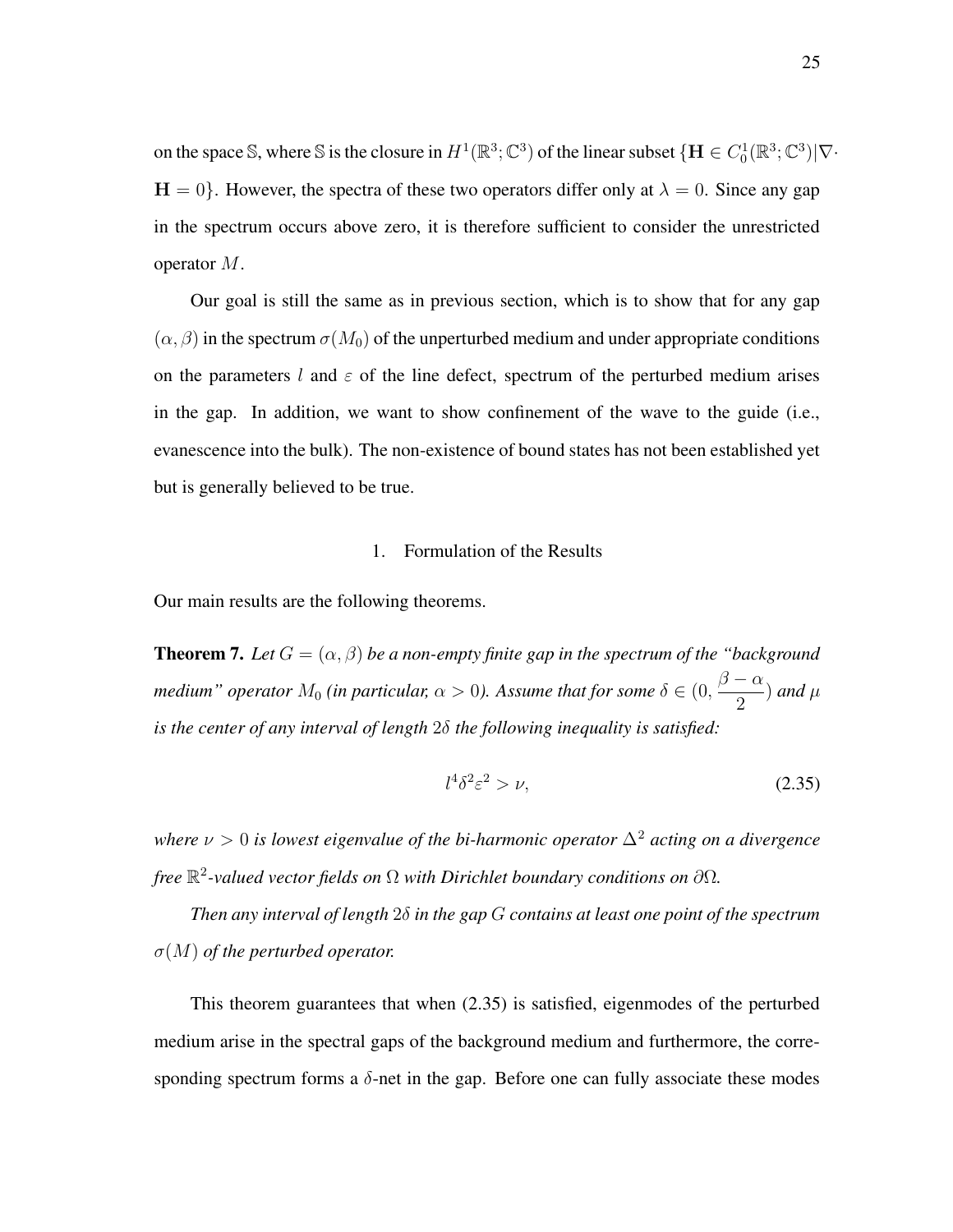with the guided waves, one needs to establish their confinement to the waveguide (i.e., their evanescent nature in the bulk of the material). This is achieved in the next result.

We will once again need to use generalized eigenfunction expansions. From **[27]** , for the operator of the type we considered, there is a complete family of generalized eigenfunction of the operator M corresponding to  $z \in \mathbb{R}$  (for almost all such z) with respect to the spectral measure. Each generalized eigenfunction  $u \in H_{loc}^1(\mathbb{R}^3, \mathbb{C}^3)$  from this family has the properties that

$$
(1+|x|)^{-N}u(x) \in L_2(\mathbb{R}^3; \mathbb{C}^3) \text{ and } (1+|x|)^{-N} \nabla^{\times} u(x) \in L_2(\mathbb{R}^3; \mathbb{C}^3) \tag{2.36}
$$

for some  $N > 0$ . The eigenvalue problem  $Mu = zu$  is satisfied in the distributional sense. Analogous to the previous section, we will use the polynomial bounded-ness condition in following form:

$$
||u||_{L_2((K+x);\mathbb{C}^3)} + ||\nabla^\times u||_{L_2((K+x);\mathbb{C}^3)} \le C_K(1+|x|)^N
$$
\n(2.37)

for any compact set  $K \subset \mathbb{R}^3$  and  $x \in \mathbb{R}^3$ . We said (2.37) as *polynomial bounded-ness of order* N.

Recall that G is a spectral gap of  $M_0$ . Let  $x = (x_1, x') \in \mathbb{R}^3$  and  $\chi_x(y)$  be the characteristic function of the cube  $\{y||y_j - x_j| \leq 1\}$  centered at x.

**Theorem 8.** *Let* u *be a polynomially bounded generalized eigenfunction of* M *corresponding to*  $z \in G \cap \sigma(M)$ *, then there exist positive constants*  $C_1$  *and*  $C(z)$  *such that* 

$$
\|\chi_x u\| \le C_1 \left(1 + |x_1|\right)^N e^{-C(z)dist(x, S_l)},\tag{2.38}
$$

*where* N *is the order of polynomial bounded-ness of* u*.*

When the bulk medium is assumed to be periodic in the  $x_1$ -direction, the polynomial growth in (2.38) disappears: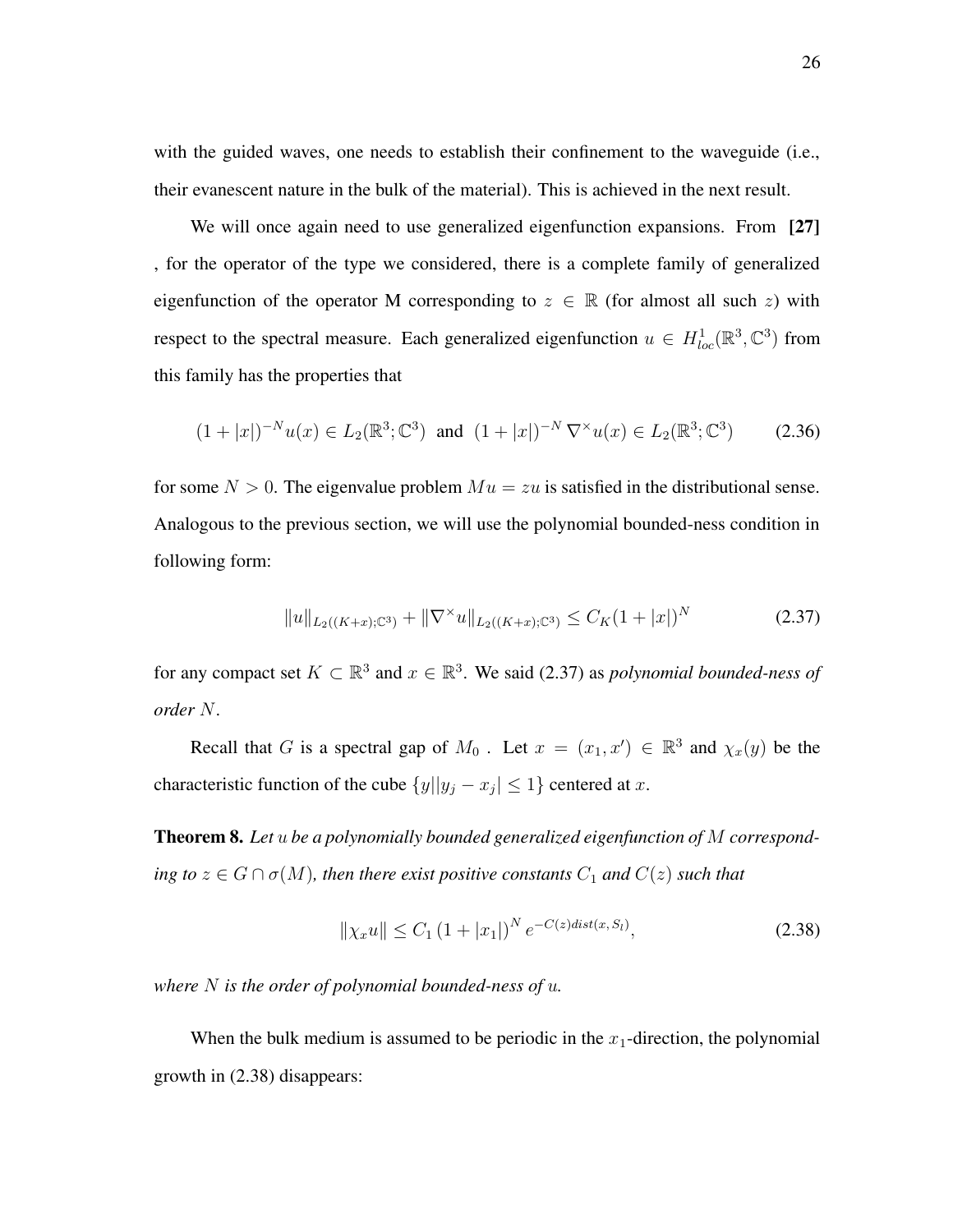$$
||u||_{L_2((K+x);{\mathbb{C}}^3)} + ||\nabla^\times u||_{L_2((K+x);{\mathbb{C}}^3)} \leq C_K (1+|x'|)^N \tag{2.39}
$$

*for any compact set*  $K \subset \mathbb{R}^3$ ,  $x \in \mathbb{R}^3$  *and generalized eigenfunction*  $u$  *in the said family. In this case, we have*

$$
\|\chi_x u\| \le C e^{-C(z)} \text{dist}(x, \mathcal{S}_l) \tag{2.40}
$$

*for some constants* C*,* C(z) *and generalized eigenfunction* u *of* M *with eigenvalue* z*.*

## 2. Proofs of the Results

We adopt the following notations: the norm and inner product in  $L_2(\mathbb{R}^n; \mathbb{C}^3)$  will be denoted by  $\|\cdot\|$  and  $\langle \cdot, \cdot \rangle$  respectively.

#### a. Proof of Theorem 7

Let  $(\mu - \delta, \mu + \delta)$  be a sub-interval of the gap G. To show  $\sigma(M) \cap (\mu - \delta, \mu + \delta) \neq \emptyset$  is equivalent to showing dist $(\mu, \sigma(M)) < \delta$ . If  $\mu \in \sigma(M)$  then dist $(\mu, \sigma(M)) < \delta$  trivially and we are done. If  $\mu \notin \sigma(M)$  then  $M_{\mu} := M - \mu I$  has an inverse. Due to self-adjointness of M in  $L_2(\mathbb{R}^3, \mathbb{C}^3)$ , we have  $||(M - \mu)^{-1}|| = \text{dist}(\mu, \sigma(M))^{-1}$ . Suppose function w has unit norm, then  $1 \leq ||M_{\mu}w|| ||M_{\mu}^{-1}||$ , then

$$
1 \leq ||M_{\mu}w|| \operatorname{dist}(\mu, \sigma(M))^{-1}
$$
  

$$
\Rightarrow \operatorname{dist}(\mu, \sigma(M)) \leq ||M_{\mu}w||.
$$

So, if  $||M_{\mu}w|| < \delta$  then dist $(\mu, \sigma(M)) < \delta$ .

So the idea of the proof is to find a function  $w(x)$  with  $||w||= 1$  for the operator M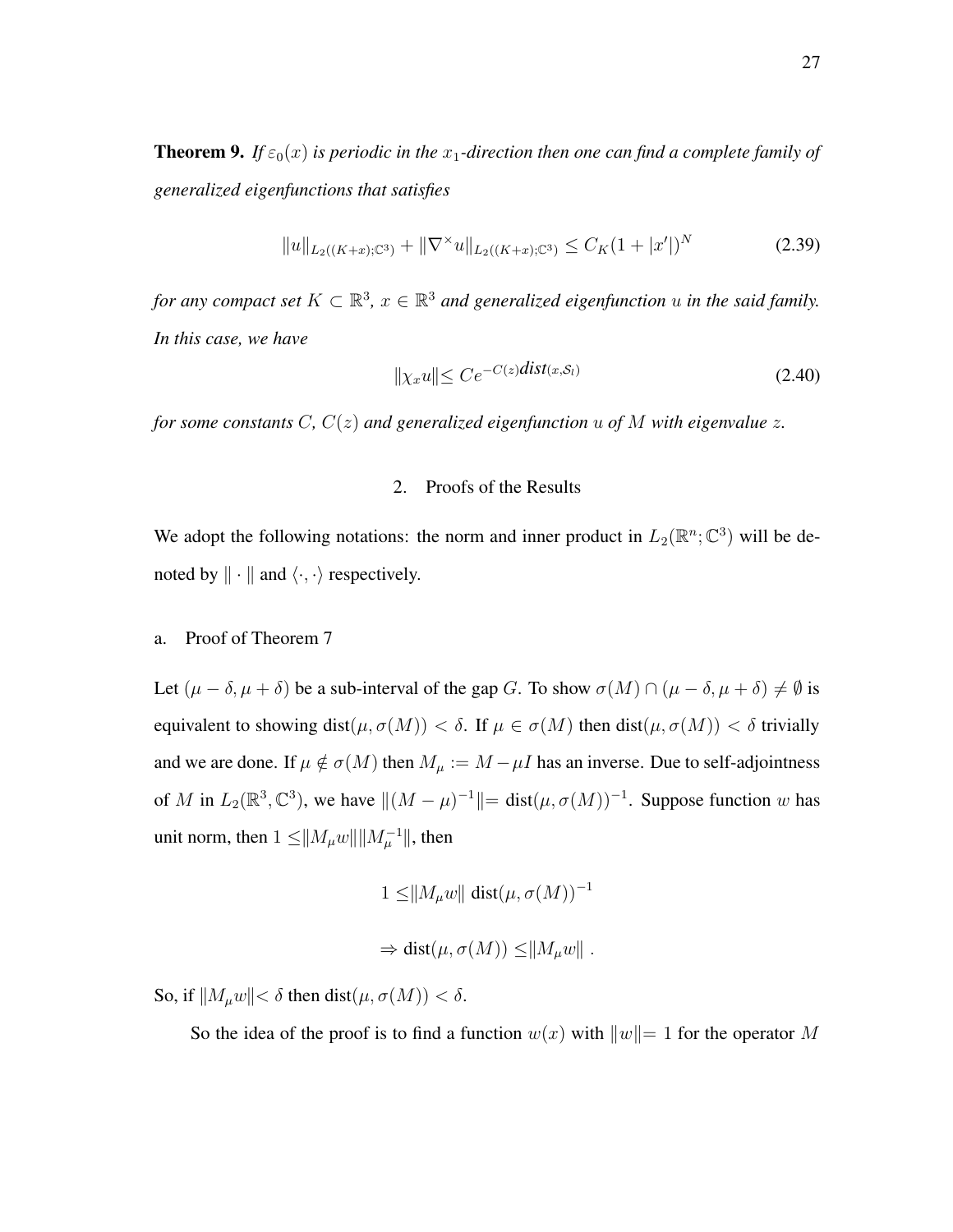such that

$$
||Mw - \mu w||^2 < \delta^2.
$$
 (2.41)

So, let us construct such a function.

Let g be a smooth divergence free real vector field on  $\mathbb{R}^2$  with compact support in  $\Omega$  and has unit  $L^2$ -norm, i.e,  $g(y, z) = (\phi(y, z), \zeta(y, z))$  where  $\phi, \zeta \in C_0^{\infty}(\Omega)$  and div  $g = 0$ . We define  $\phi_l(x') := l^{-1}\phi(x'/l)$  and  $\zeta_l(x') := l^{-1}\zeta(x'/l)$  where  $(x' = (y, z))$ . Let  $g_l := (\phi_l, \zeta_l)$  and the following are true of  $g_l$ 

i)  $||g_l|| = 1$ 

$$
\int_{l\Omega} |g_l(x')|^2 dx' = \int_{l\Omega} |\phi_l(x')|^2 + |\zeta_l(x')|^2 dx'
$$

By a change of variable  $y' = x'/l$  the above becomes

$$
\int_{\Omega} (|l^{-1}\phi(y')|^2 + |l^{-1}\zeta(y')|^2)l^2 dy' = \int_{\Omega} |\phi(y')|^2 + |\zeta(y')|^2 dy' = \int_{\Omega} |g(y')|^2 dy' = 1.
$$

ii) div  $g_l = 0$ 

div 
$$
g_l = l^{-2} \left( \frac{\partial \phi}{\partial y} (x'/l) + \frac{\partial \zeta}{\partial z} (x'/l) \right) = l^{-2} \text{div } g(x'/l) = 0.
$$

Let  $\psi(x_1) \in C_0^{\infty}(\mathbb{R})$  with a unit  $L_2$ -norm and define  $\psi_n(x_1) = n^{-1/2} \psi(x_1/n)$  for  $n > 0$ . By a change of variable  $y_1 = x_1/n$ , we see that

$$
\int_{\mathbb{R}} |\psi_n(x_1)|^2 \ dx_1 = \int_{\mathbb{R}} n^{-1} |\psi(y_1)|^2 \ n^1 dy_1 = \int_{\mathbb{R}} |\psi(y_1)|^2 \ dy_1 = 1.
$$

Introducing  $k = \sqrt{\mu \varepsilon}$ , the following function be will our candidate for an approxi-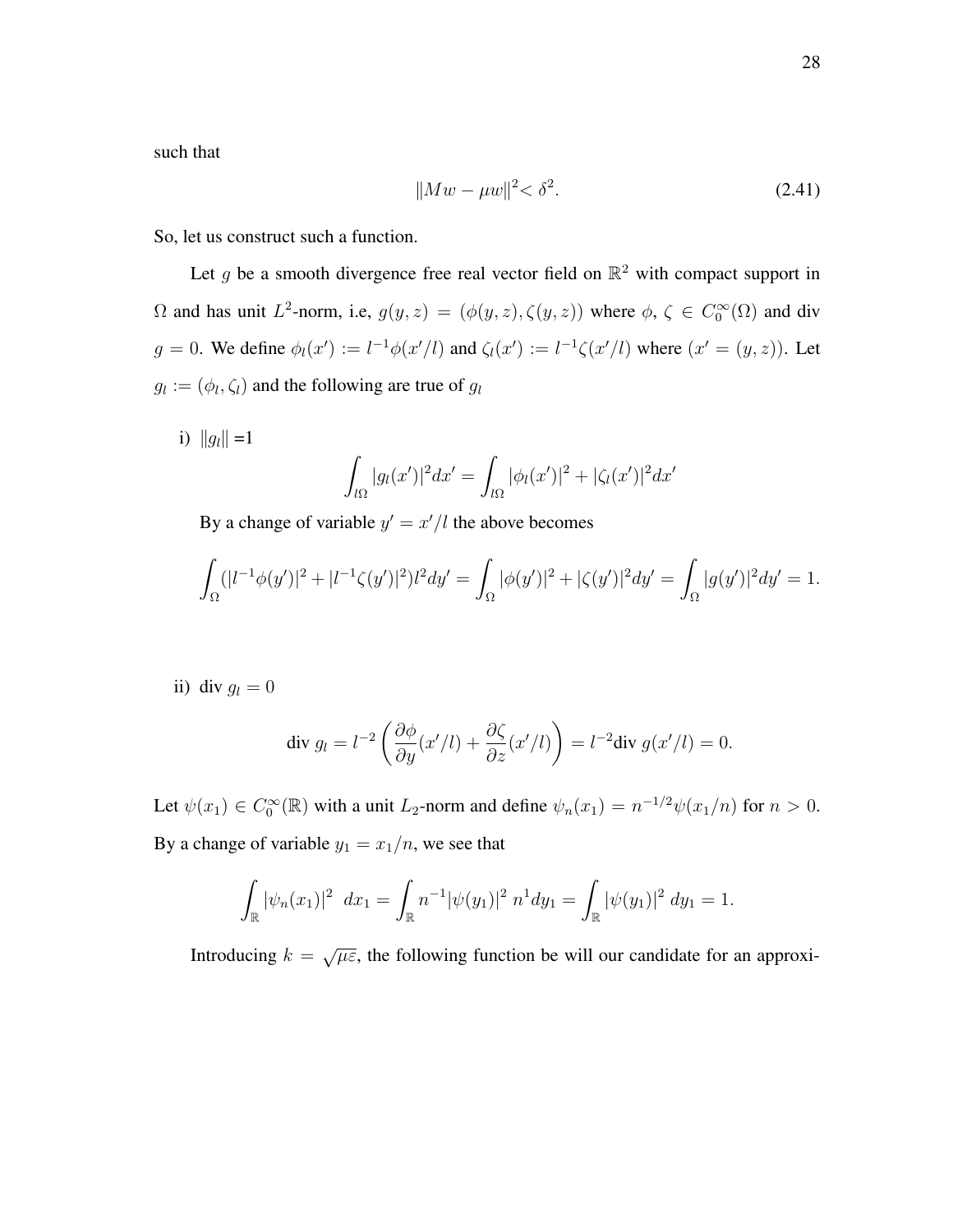mate eigenfunction

$$
w_{l,n}(x) = \psi_n(x_1) e^{ikx_1} \begin{pmatrix} 0 \\ \phi_l(x') \\ \zeta_l(x') \end{pmatrix}, \qquad (2.42)
$$

The function  $w_{l,n}$  has unit norm in  $L_2$  over  $\mathbb{R} \times l\Omega$ . Indeed,

$$
\int_{\mathbb{R}} \int_{l\Omega} |w_{l,n}|^2 dx' dx_1 = \int_{\mathbb{R}} |\psi_n(x_1)|^2 dx_1 \int_{l\Omega} |g_l(x')|^2 dx' = 1
$$

Instead of estimating the left hand side of (2.41), we will estimate

 $\|\varepsilon (Mw - \mu w)\|^2$ . Taking into account that the function w is supported inside the defect, the needed inequality (2.41) can be also rewritten as

$$
\|\varepsilon (Mw - \mu w)\|^2 < \delta^2 \varepsilon^2
$$
  

$$
\Rightarrow \|\nabla^\times \nabla^\times w - k^2 w\|^2 < \delta^2 \varepsilon^2.
$$
 (2.43)

Using the identity

$$
\nabla^{\times} \nabla^{\times} w = -\Delta w + \nabla (\nabla \cdot w)
$$

and that  $g_l$  is divergence free, we obtain

$$
\|\nabla^{\times}\nabla^{\times}w - k^2w\|^2 = \|\begin{pmatrix} 0 \\ -(\psi''_n + 2ik\psi'_n)\phi_l - \psi_n\Delta\phi_l \\ -(\psi''_n + 2ik\psi'_n)\zeta_l - \psi_n\Delta\zeta_l \end{pmatrix}\|^2
$$

understanding that all of the above norms are in  $L_2(\mathbb{R}^3; \mathbb{C}^3)$ .

Using the definition of the  $L_2$ -norm for vector functions and the condition that functions  $\phi$ ,  $\zeta$  and  $\psi$  are real valued and also through normalization of the functions and change of variables, the above expression is equal to

$$
\frac{1}{n^4} \ \|\psi''\|_{L_2(\mathbb{R})}^2 + \frac{4k^2}{n^2} \ \|\psi'\|_{L_2(\mathbb{R})}^2 + \frac{1}{l^4} \ \|\Delta\phi\|_{L_2(\Omega)}^2 + \frac{1}{l^4} \ \|\Delta\zeta\|_{L_2(\Omega)}^2
$$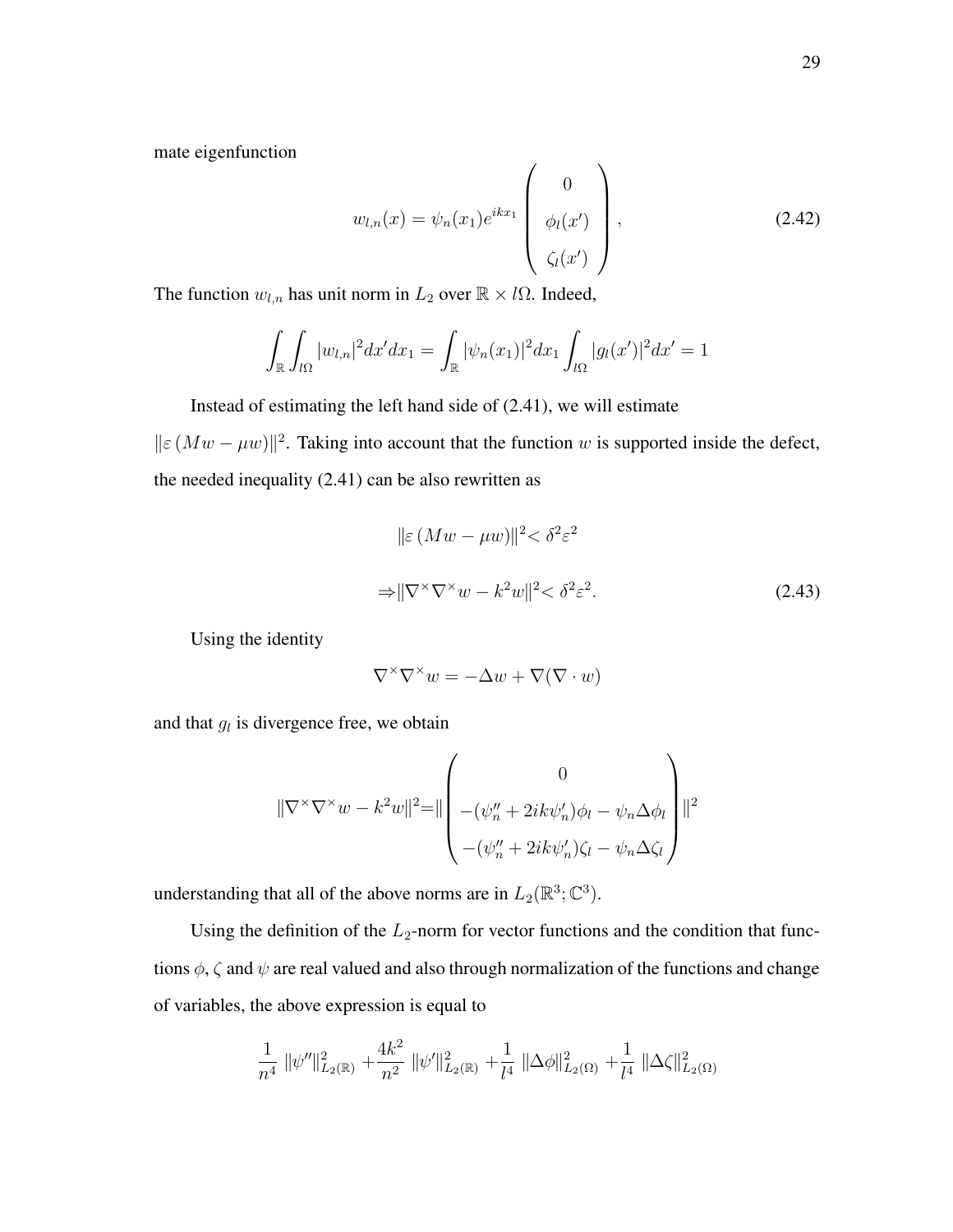$$
+\frac{2}{n^2l^2}\langle \psi'',\psi\rangle_{L_2(\mathbb{R})}\left(\langle \Delta\phi,\phi\rangle_{L_2(\Omega)}+\langle \Delta\zeta,\zeta\rangle_{L_2(\Omega)}\right)
$$

Since  $n$  can be chosen arbitrarily large (without changing the defect strip), the terms with the factor  $1/n$  can be made arbitrarily small (uniformly with respect to k on any finite interval). Hence, one needs to control only the remaining terms by an appropriate choice of a divergence free vector field  $q$ . In other words, one is interested in

$$
\frac{1}{l^4} \|\Delta \phi\|_{L_2(\Omega)}^2 + \frac{1}{l^4} \|\Delta \zeta\|_{L_2(\Omega)}^2 < \delta^2 \varepsilon^2 \tag{2.44}
$$

or

$$
\|\Delta g\|_{L_2(\Omega;\mathbb{R}^2)}^2 < l^4 \delta^2 \varepsilon^2 \tag{2.45}
$$

Let

$$
\nu = \inf \| \Delta g \|_{L_2(\Omega;\mathbb{R}^2)}^2
$$

where the *infimum* is taken over real vector fields in  $C_0^{\infty}(\Omega;\mathbb{R}^2)$  with  $||g||_{L^2(\Omega;\mathbb{R}^2)} = 1$  and  $\nabla \cdot g = 0$ . This is then the lowest eigenvalue of bi-harmonic operator  $\Delta^2$  with Dirichlet boundary conditions in  $\Omega$  on a divergence free subspace. In particular,  $\nu > 0$ . Hence our condition boils down to

$$
l^4 \delta^2 \varepsilon^2 > \nu \tag{2.46}
$$

which proves the statement of the theorem.

### b. Proof of Theorem 8

Define the sesqui-linear form

$$
Q[\varphi,w]:=\langle \nabla^\times\varphi,\frac{1}{\varepsilon_0}\nabla^\times w\rangle-z\langle\varphi,w\rangle
$$

with the domain  $H^1(\mathbb{R}^3; \mathbb{C}^3)$ .

Let  $R(z) = (M_0 - z)^{-1}$  and  $\varphi := R(z)\chi_x u$ . Here, we use that z is not in the spectrum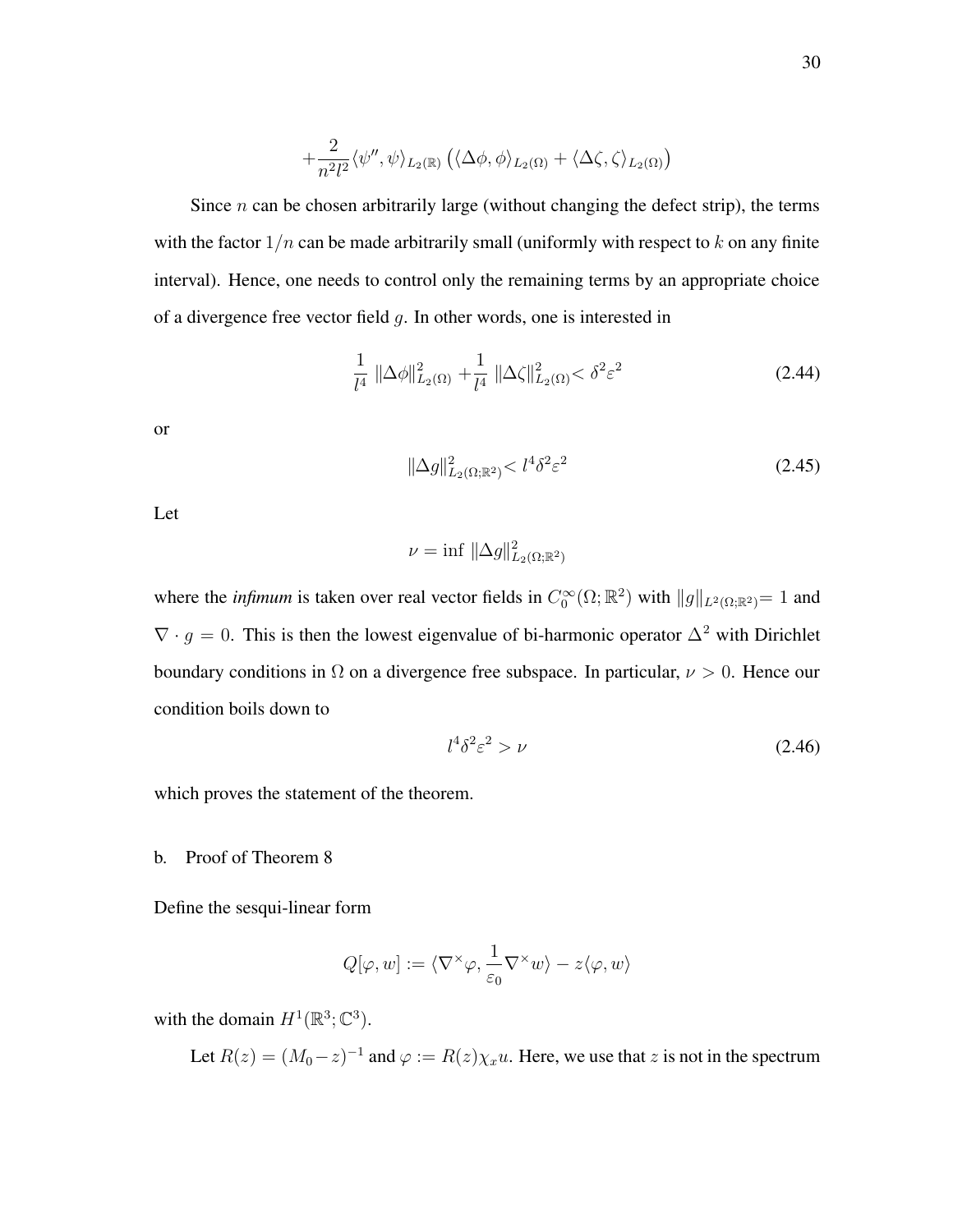of  $M_0$ . Note that  $\varphi \in D(M_0)$ .

Let  $p = \max(2\text{dist}(x, S_i), 1)$  and  $\xi_x(y)$  be a nonnegative smooth cutoff function that depends on  $y_1$  only, is supported in  $(x_1 - (p + 1), x_1 + (p + 1))$  and such that it is equal to 1 on  $[x_1 - p, x_1 + p]$ . We assume further that  $\xi_x(y) \le 1$  and  $|\nabla \xi_x(y)| = |\xi'_x(y_1)| \le C$ for some constant C and all  $x, y \in \mathbb{R}^3$ . For simplicity of notation, we drop the subscript x in  $\xi = \xi_x$ . Note that  $\xi u \in H^1(\mathbb{R}^3; \mathbb{C}^3)$ . Using  $w = \xi u$ , one gets

$$
Q[\varphi, \xi u] = \langle M_0 \varphi, \xi u \rangle - \langle z \varphi, \xi u \rangle = \langle \chi_x u, \xi u \rangle = ||\chi_x u||^2.
$$

This means that our goal should be to estimate  $Q[\varphi, \xi u]$  from above. On the other hand, using the equality  $Mu = zu$  and easily justifiable integration by parts, one gets

$$
Q[\varphi, \xi u] = \langle \nabla^{\times} \varphi, \frac{1}{\varepsilon_0} \nabla^{\times} (\xi u) \rangle - \langle \varphi, \xi zu \rangle
$$

$$
= \langle \nabla^{\times} \varphi, \tilde{\epsilon} \nabla^{\times} (\xi u) \rangle + \langle \nabla^{\times} \varphi, \frac{1}{\varepsilon} \nabla^{\times} (\xi u) \rangle - \langle \varphi, \xi Mu \rangle
$$

$$
= \langle \nabla^{\times} \varphi, \tilde{\epsilon} \nabla^{\times} (\xi u) \rangle + \langle \nabla^{\times} \varphi, \frac{1}{\varepsilon} \nabla^{\times} (\xi u) \rangle - \langle \nabla^{\times} (\xi \varphi), \frac{1}{\varepsilon} \nabla^{\times} u \rangle
$$

where

$$
\tilde{\epsilon}(x) = \frac{1}{\varepsilon_0(x)} - \frac{1}{\varepsilon(x)}.
$$

Notice that this function is supported inside the strip  $S_l$ . Using the identity  $\nabla^{\times}(\xi u) =$  $\xi \nabla^{\times} u + \nabla \xi \times u$ , the first two terms above can be combined to obtain

$$
\langle \nabla^{\times} \varphi, \tilde{\epsilon}(\xi \nabla^{\times} u + \nabla \xi \times u) \rangle + \langle \nabla^{\times} \varphi, \frac{1}{\varepsilon}(\xi \nabla^{\times} u + \nabla \xi \times u) \rangle
$$
  
=  $\langle \nabla^{\times} \varphi, \xi \tilde{\epsilon} \nabla^{\times} u \rangle + \langle \nabla^{\times} \varphi, (\tilde{\epsilon} + \frac{1}{\varepsilon}) \nabla \xi \times u \rangle + \langle \nabla^{\times} \varphi, \frac{1}{\varepsilon} \xi \nabla^{\times} u \rangle$ 

The term  $-\langle \nabla^\times(\xi\varphi),\frac{1}{\varepsilon}\rangle$  $-\frac{1}{\varepsilon}\nabla^{\times}u\rangle$  can be expanded to

$$
-\langle \xi \nabla^\times \varphi, \frac{1}{\varepsilon} \nabla^\times u \rangle - \langle \nabla \xi \times \varphi, \frac{1}{\varepsilon} \nabla^\times u \rangle
$$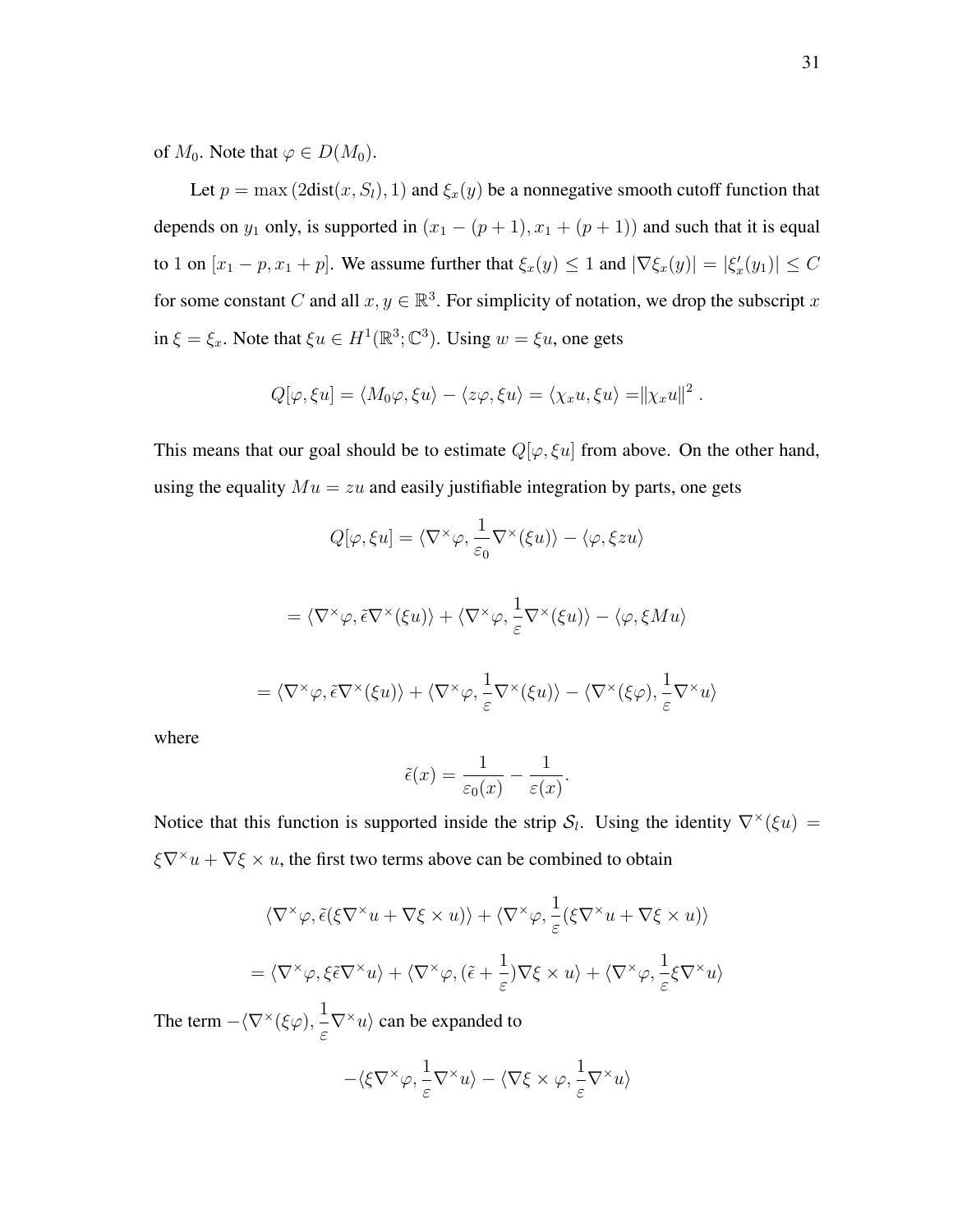Combining the last two expressions, we get

$$
\langle \nabla^{\times} \varphi, \xi \tilde{\epsilon} \nabla^{\times} u \rangle + \langle \nabla^{\times} \varphi, \frac{1}{\varepsilon_0} \nabla \xi \times u \rangle - \langle \nabla \xi \times \varphi, \frac{1}{\varepsilon} \nabla^{\times} u \rangle \tag{2.47}
$$

Our last task in proving the theorem is to estimate from above the terms in (2.47). In order to do so, we need an auxiliary statement concerning the exponential decay of the resolvent, which is a result of **[10]** :

**Lemma 10.** [10] *There exist a positive number*  $m_z$  *that depends only on the distance of the point* z *from the gap edges, such that for a positive constant* C *the following estimates hold* for the local  $L_2(\mathbb{R}^3; \mathbb{C}^3)$ -norm of the resolvent  $R(z)$ :

$$
||\chi_u R(z)\chi_v|| \leq Ce^{-m_z|u-v|}
$$
  

$$
||\chi_u \nabla^\times R(z)\chi_v|| \leq Ce^{-m_z|u-v|}
$$
 (2.48)

*for* any  $u, v \in \mathbb{R}^3$ . Here the norms in the left hand side are the operator norms in  $L_2(\mathbb{R}^3; \mathbb{C}^3)$ .

We can now get the needed estimates. Let  $V = [x_1 - p - 1, x_1 + p + 1] \times l\Omega$ . This is a compact domain that can be covered by the union of p fixed size domains  $V_j = [a_j, a_j +$  $2] \times l\Omega$  and which contains the supports of ( $\xi \tilde{\epsilon}$ ). Also note that  $dist(x, V_j) \geq dist(x, S_l)$ . Now using the lemma above and (2.37) we get

$$
\left| \langle \nabla^{\times} \varphi, \xi \tilde{\epsilon} \nabla^{\times} u \rangle \right| \leq \left\| \chi_{V} \nabla^{\times} \varphi \right\| \|\xi \tilde{\epsilon} \nabla^{\times} u\| \leq C \|\sum_{j} \chi_{V_{j}} \nabla^{\times} R(z) \chi_{x} u\| \|\sum_{j} \chi_{V_{j}} \nabla^{\times} u\|
$$
  
 
$$
\leq C p^{2} (|x_{1}| + p + 1)^{2N} e^{-m_{z} \textbf{dist}(x, \mathcal{S}_{l})} \leq C (|x_{1}| + 1)^{2N} e^{-(m_{z} - \eta) \textbf{dist}(x, \mathcal{S}_{l})}
$$
(2.49)

We used here that  $p = \max(2\text{dist}(x, \mathcal{S}_l), 1)$ . We also denoted by C different constants.

Let us move now to estimating the last term in (2.47). Denote by  $a > 0$  a number such that shifts of l $\Omega$  by vectors  $aj$  with  $j \in \mathbb{Z}^2$  cover the whole space  $\mathbb{R}^2$ . We denote

$$
W_j := ([x_1 - p - 1, x_1 - p] \cup [x_1 + p, x_1 + p + 1]) \times (l\Omega + aj).
$$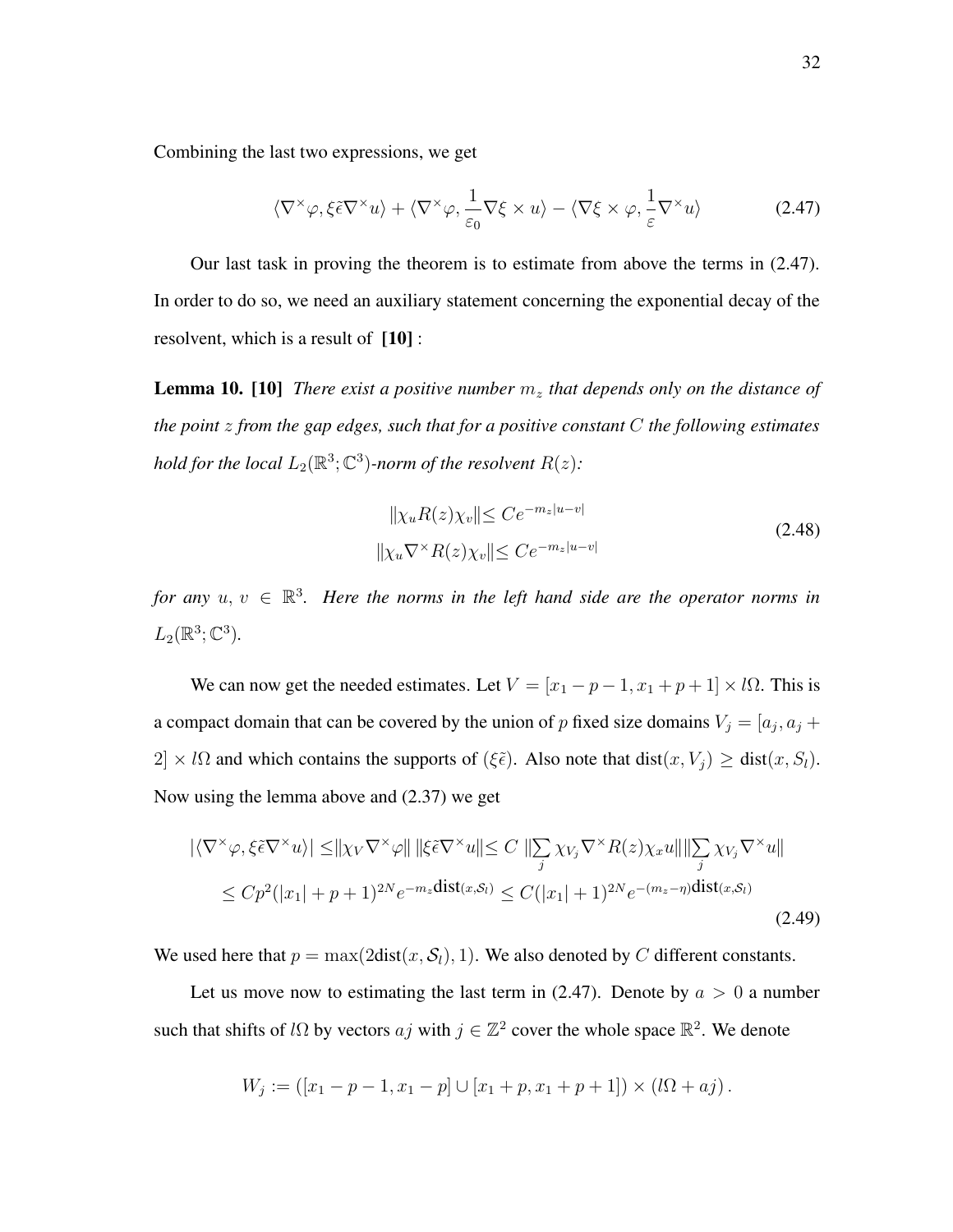Then  $W_j = W_0 + (0, aj)$ . Notice that  $W = \bigcup_j W_j$  covers supp  $\nabla \xi$  and  $dist(x, W_j) \ge$  $C_1(p + |j|) - C_2.$ 

We are now ready to estimate the last term of (2.47) from above. We proceed as before, using the lemma, the polynomial growth of u, and uniform boundedness of  $\nabla \xi$ .

$$
|\langle \nabla^{\times} \varphi, \frac{1}{\varepsilon_0} \nabla \xi^{\times} u \rangle| \le C \sum_{j} ||\chi_{W_j} u|| ||\chi_{W_j} \nabla^{\times} R(z) \chi_x u||
$$
  
\n
$$
\le C \sum_{j} (|x_1| + p + |j| + 1)^{2N} e^{-m_z \text{dist}(x, W_j)}
$$
  
\n
$$
\le C (|x_1| + p + 1)^{2N} e^{-m_z^1 \text{dist}(x, S_i)} \sum_{j} (1 + |j|)^{2N} e^{-m_z C_1 |j|}
$$
  
\n
$$
\le C (|x_1| + 1)^{2N} e^{-(m_z^1 - \eta) \text{dist}(x, S_i)}
$$
\n(2.50)

where  $m_z^1$  is a positive constant.

The expression  $|\langle \nabla \xi^{\times} \varphi, \eta \rangle|$ 1  $-\frac{1}{\varepsilon}\nabla^{\times}u\rangle$  is estimated analogously. Combining the above estimates, we get

$$
\|\chi_x u\|^2 \le C \|\chi_x u\|^2_{\rho 0} = Q[\varphi, \xi u] \le C_\eta (1+|x_1|)^{2N} e^{-m_{z,\eta}} \text{dist}(x, \mathcal{S}_l).
$$

where  $m_{z,\eta}$  is a positive constant. This finishes the proof of the theorem.

# c. Proof of Theorem 9

In this periodic situation, operator  $M$  has a complete family of generalized eigenfunctions that do not grow in the direction of periodicity, namely  $x_1$ -direction in this case. Indeed, suppose  $u$  is a generalized eigenfunction of  $M$  corresponding to  $z$  which satisfies (2.36). According to Bloch-Floquet theory,  $u(x)$  can be chosen as  $\tilde{u}(x)e^{ikx_1}$  where  $\tilde{u}(x)$  is periodic in  $x_1$ -direction with period a and  $k = 2\pi/a$ , then u satisfies (2.39). Then repeating the previous proof, one comes up with the estimate (2.40).

**Remark 11.** *Just like in the scalar case, one needs to show that the discovered modes do not correspond to bound states. This problem is still open.*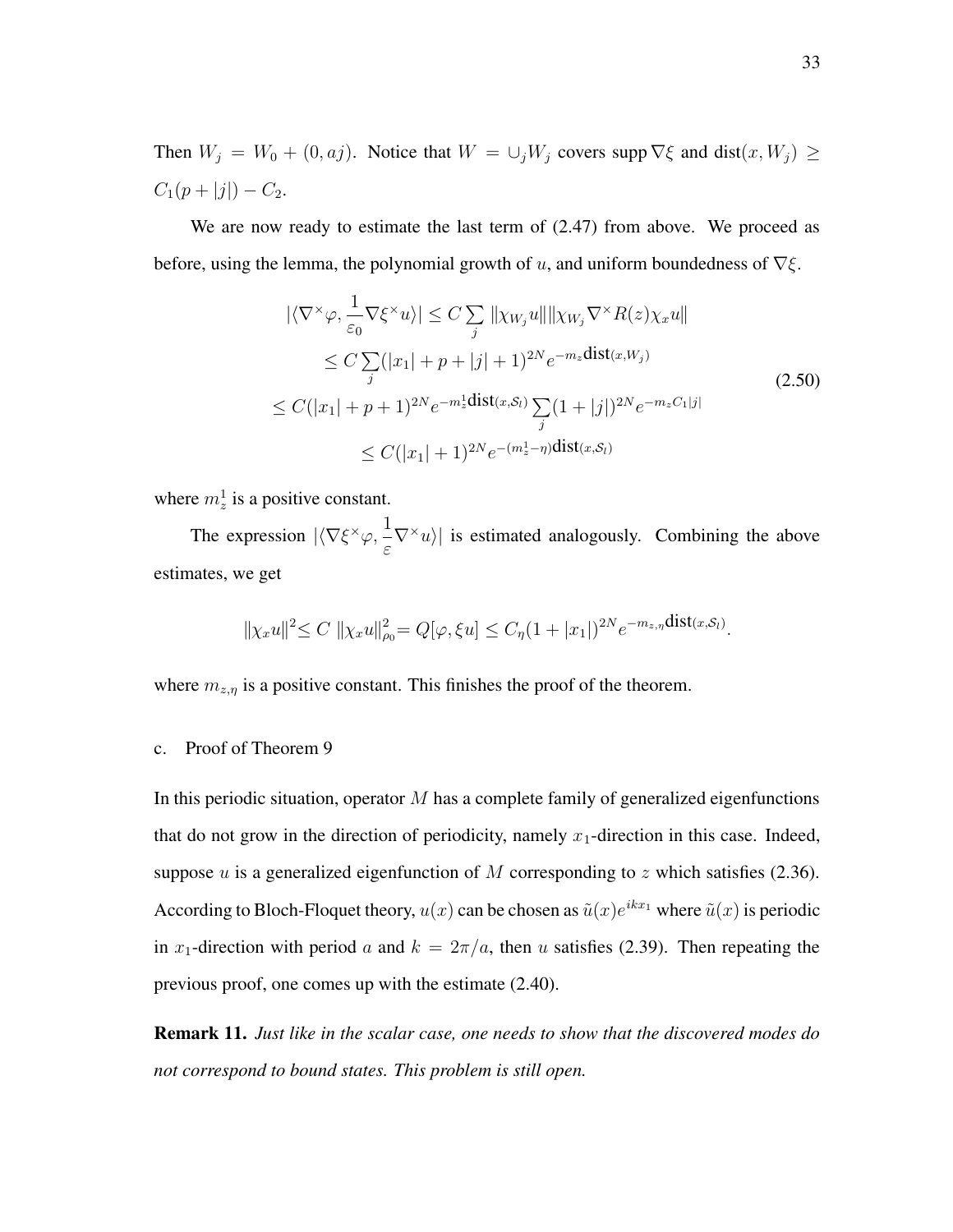### CHAPTER III

### SPECTRAL PROPERTIES OF QUANTUM GRAPHS\*

#### A. Quantum Graphs - An Introduction

We first start with defining what a graph is. A graph  $\Gamma$  consists of a set  $V(\Gamma)$  of points called vertices together with a set  $E(\Gamma)$  that consists of pairs of vertices. The elements of  $E(\Gamma)$  are called edges. We will also denote them as  $V := V(\Gamma)$  and  $E := E(\Gamma)$  if there is no ambiguity about which graphs we are referring to.

Loops and multiple edges between vertices are allowed. If  $V$  and  $E$  are finite sets, we said  $\Gamma$  is a finite graph. If either V or E is (countably) infinite then  $\Gamma$  is an infinite graph. The degree  $d_v$  of a vertex v is the number of edges incident to v. We will assume that  $d_v$ is positive and finite. Due to positivity of  $d<sub>v</sub>$ , there are no isolated vertices.

A metric graph is a graph  $\Gamma$  such that each edge e is assigned a positive length  $l_e \in \mathbb{R}$  $(0, \infty]$  and a coordinate  $x_e$  along the edge. The subscript e will be dropped if there is no ambiguity. A metric graph is considered to be a one-dimensional variety. With the coordinate system  $x_e$ , the standard notions of analysis like metric, measure, integration, limit and differentiation along the edges can be employed. Function spaces such as  $L^2(\Gamma)$ , where the function belongs to  $L^2(e)$  on each edge e in  $\Gamma$  can also be introduced.

A *quantum graph* is a metric graph equipped with a self-adjoint differential operator. In defining a differential operator on graph, one needs to impose some "boundary" conditions at the vertices. The simplest of such examples is the operator that acts as  $-\frac{d^2}{dx^2}$  $dx^2_e$ along the edges on functions that are continuous and such that at each vertex  $v$  the sum of the derivatives along the edges emanating from  $v$  is zero. This vertex condition is commonly

<sup>\*</sup>Part of this chapter is reprinted with permission from *On the limiting absortion principle and spectra of quantum graphs* by B. S. Ong, *Quantum Graphs and Their Applications*, Contemp. Math. 415 (2006). © 2006 by AMS.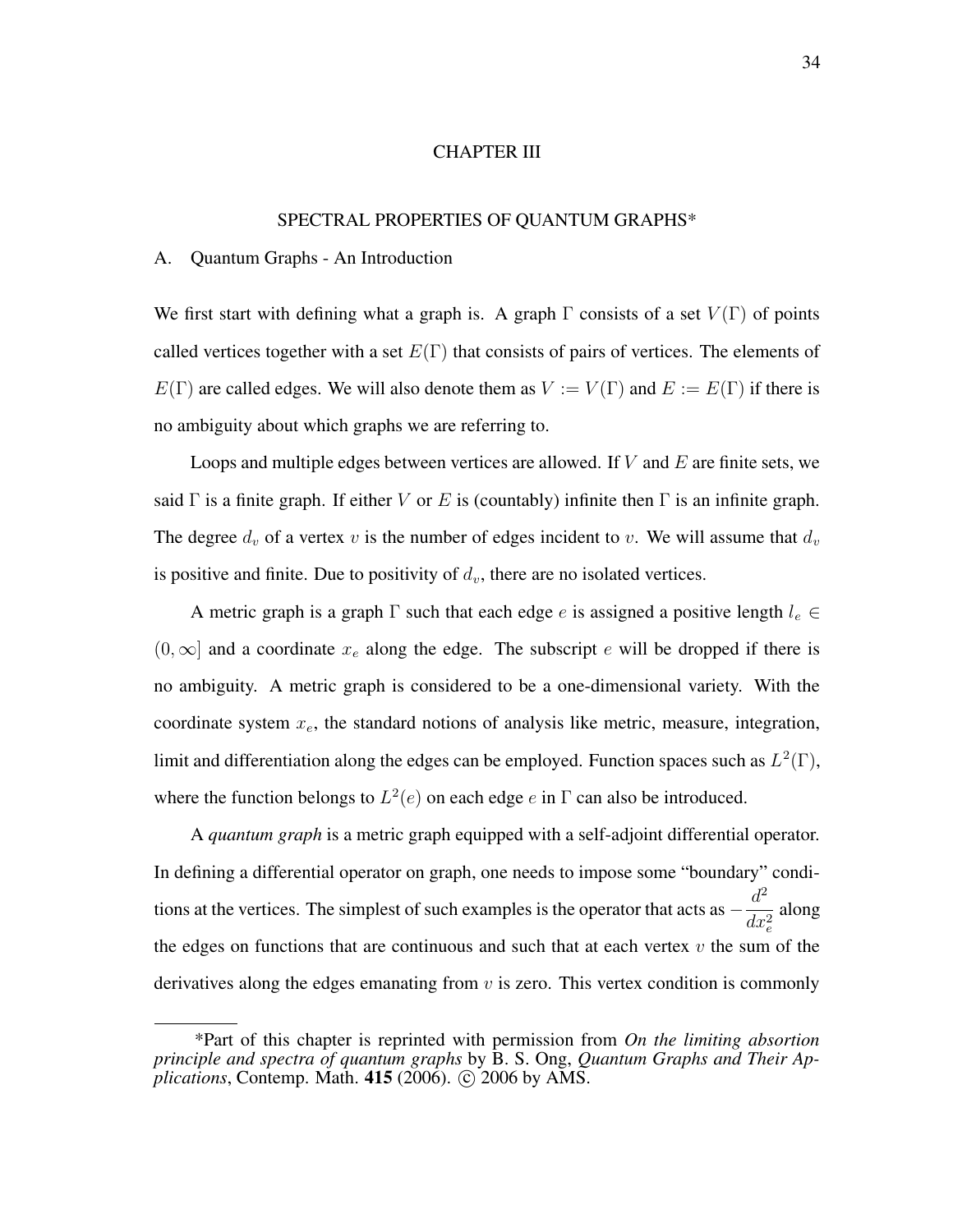known as Kirchhoff, Neumann, or zero flux condition.

Quantum graphs naturally arise as simplified models in mathematics, physics, chemistry, and engineering. There are systems that have some dimensions too small to be studied using classical physics, while too large to be considered on the quantum level only. Such systems are called *mesoscopic* and may look like surfaces (*quantum walls*), wires (*quantum wires*) or dots (*quantum dots*). See **[22]** for more details. Some models of mesoscopic systems and nanotechnology involve quantum graph theory.

The most important reason for considering quantum graphs is studying propagation of waves through media that resemble thin neighborhoods of graphs, such as circuits of quantum wires. Applications also include thin acoustic, quantum and optical waveguides. Quantum graphs model arising in photonic crystal theory were obtained and studied in **[41, 42]** . Further applications of quantum graphs can be found in **[36]** .

## 1. More on Graphs and Metric Graphs

Let  $\Gamma = (V, E)$  be a graph. If  $e = xy$  is an edge formed by joining two nonadjacent vertices  $x, y \in \Gamma$  then we will denote by  $\Gamma + e$  the graph  $(V, E \cup \{e\})$ . If  $e \in E$ , then  $\Gamma - e$ is the graph  $(V, E \setminus \{e\})$ .

We will sometimes consider metric graphs  $\Gamma$  with infinite leads. An infinite lead is an edge of infinite length with one vertex. One can naturally identify such edge with the half-axis  $\mathbb{R}^+$ . Infinite leads are not edges described in  $E(\Gamma)$ . Hence one can assume that each element of  $E(\Gamma)$  has finite length. We also make the following assumption:

**Assumption 1:** The lengths of all edges e are uniformly bounded from below:

$$
0 < c \le l_e \le \infty,\tag{3.1}
$$

where  $c$  is a positive constant. In the case of a finite graph, this is naturally true.

Functions on a metric graph  $\Gamma$  are defined along the edges. A function is said to be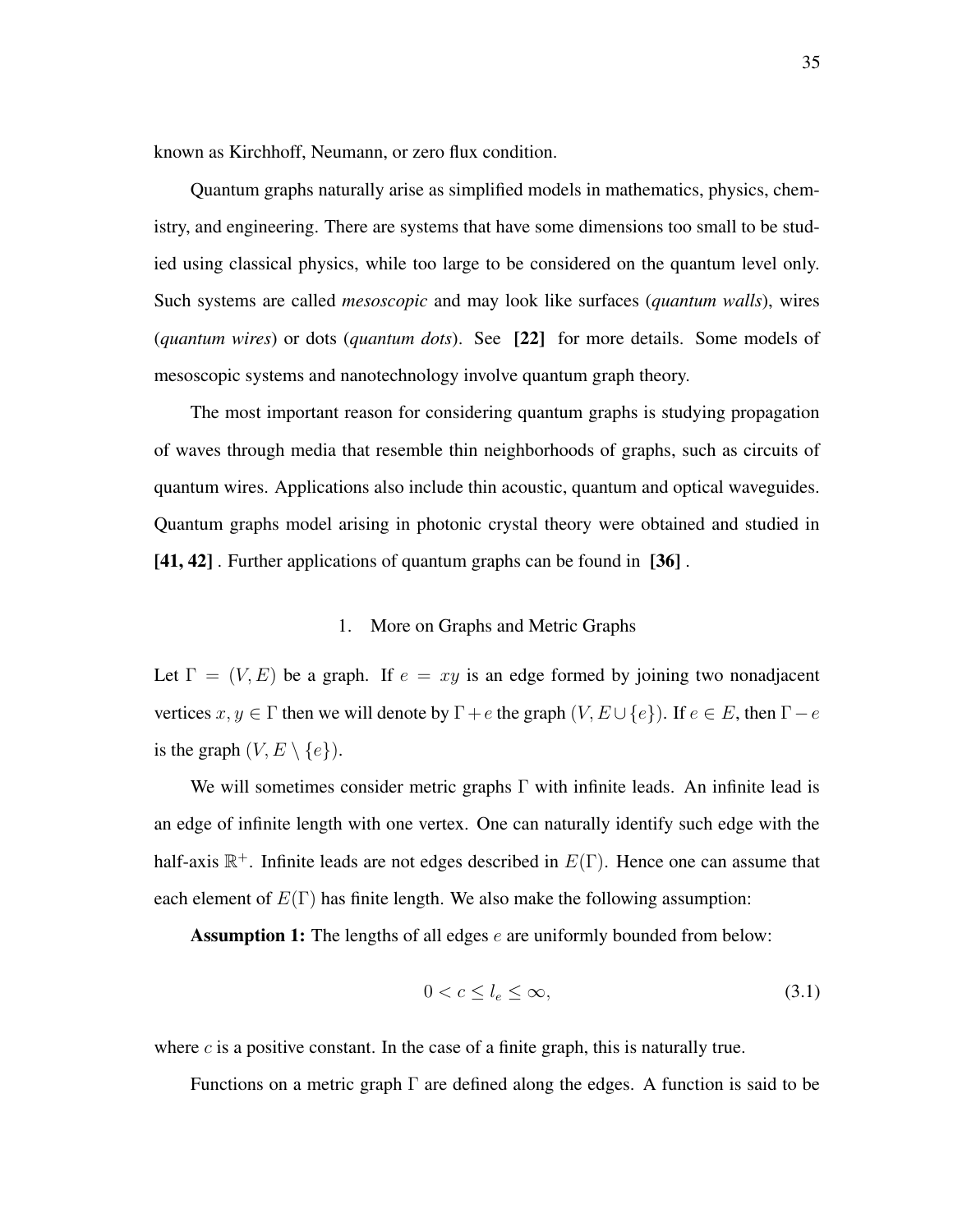continuous on  $\Gamma$  if it is continuous along all edges in  $\Gamma$  and at each vertex the function values from different edges insident to that vertex agree. As mentioned before, with the edges being identified with segments of the real line, one can define Lebesgue measure along the edges of  $\Gamma$ . Thus one can define in a natural way some function spaces on  $\Gamma$ .

**Definiton 1.** *1. The space* L 2 (Γ) *on* Γ *consists of functions* f *that are measurable and square integrable on each edge* e *and satisfy*

$$
||f||_{L^2(\Gamma)}^2 = \sum_{e \in E} ||f||_{L^2(e)}^2 < \infty.
$$

In other words,  $L^2(\Gamma)$  is the orthogonal direct sum of spaces  $L^2(e)$ .

*2. The Sobolev space* H<sup>1</sup> (Γ) *consists of all continuous functions on* Γ *that belong to* H<sup>1</sup> (e) *for each edge* e *and satisfy*

$$
||f||_{H^1(\Gamma)}^2 = \sum_{e \in E} ||f||_{H^1(e)}^2 < \infty.
$$

There is no natural way to define Sobolev spaces  $H^k(\Gamma)$  of order  $k > 1$ .

# 2. Operators on Graphs

A quantum graph is a metric graph equipped with a self-adjoint differential operator. Some of the simplest operators frequently encountered in quantum graph theory act on the edges as the negative second derivative

$$
f(x) \to -\frac{d^2 f}{dx^2}(x) \tag{3.2}
$$

or more general Schrödinger type operator

$$
f(x) \rightarrow (i\frac{d}{dx} + A(x))^2 f(x) + V(x)f(x).
$$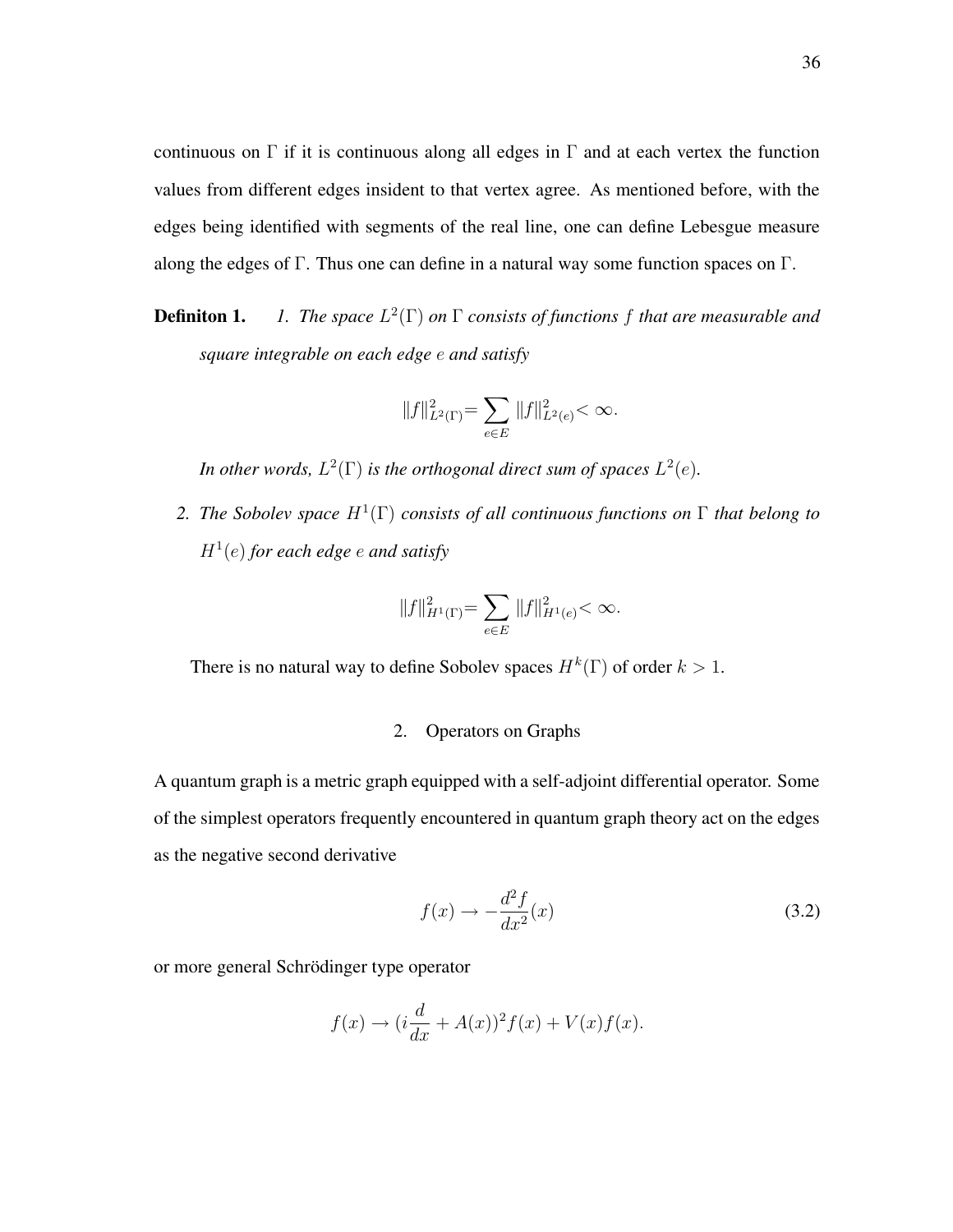Here x denotes the coordinate  $x_e$  along the edge e. Higher order differential and even pseudo-differential operators can arise as well. For the remainder of this chapter, we will only be considering operator that acts as negative second derivative on each edge.

Besides specifying the differential expression of the operator on the edges, we would also need to describe the operator's domain, which involves prescribing some "boundary" conditions at the vertices. We will only deal with local vertex conditions. In particular, we are interested in all local vertex conditions that lead to a self-adjoint realization of operator with differential expression such as  $(3.2)$ .

In considering local vertex conditions, it suffices to address the problem of selfadjointness at a single vertex v with degree  $d_v$ . For functions in  $H^1$  on each edge, let F be the vector  $(f_1(v), \ldots, f_d(v))^t$  of the vertex values of the function along each edge adjacent to v (so there are  $d_v$  edges) and  $F' = (f'_1(v), \ldots, f'_d(v))^t$  is the vector of the derivatives at  $v$  taken along the edges in the outgoing directions from  $v$ . Then the most general form of such a (homogeneous) condition is

$$
A_v F + B_v F' = 0 \tag{3.3}
$$

Here  $A_v$  and  $B_v$  are  $d_v \times d_v$  matrices. The rank of  $d_v \times 2d_v$  augmented matrix  $[A_v|B_v]$  must equal to  $d_v$  in order to ensure the correct number of independent conditions. The following theorem from [28] gives necessary and sufficient conditions on the matrices  $A_v$  and  $B_v$ that lead to the resulting operator being self-adjoint. We state the theorem without proof, which can be found in **[28]** .

**Theorem 12.** *Let* Γ *be a metric graph with finitely many edges. Consider the operator* H acting as  $-\frac{d^2}{dx^2}$  $dx_e^2$ *on each edge* e*, with the domain consisting of functions that belong to* H<sup>2</sup> (e) *on each edge* e *and satisfy the boundary conditions (3.3) at each vertex. Here*  ${A_v, B_v|v \in V}$  *is a collection of matrices of sizes*  $d_v \times d_v$  *such that each matrix*  $[A_v|B_v]$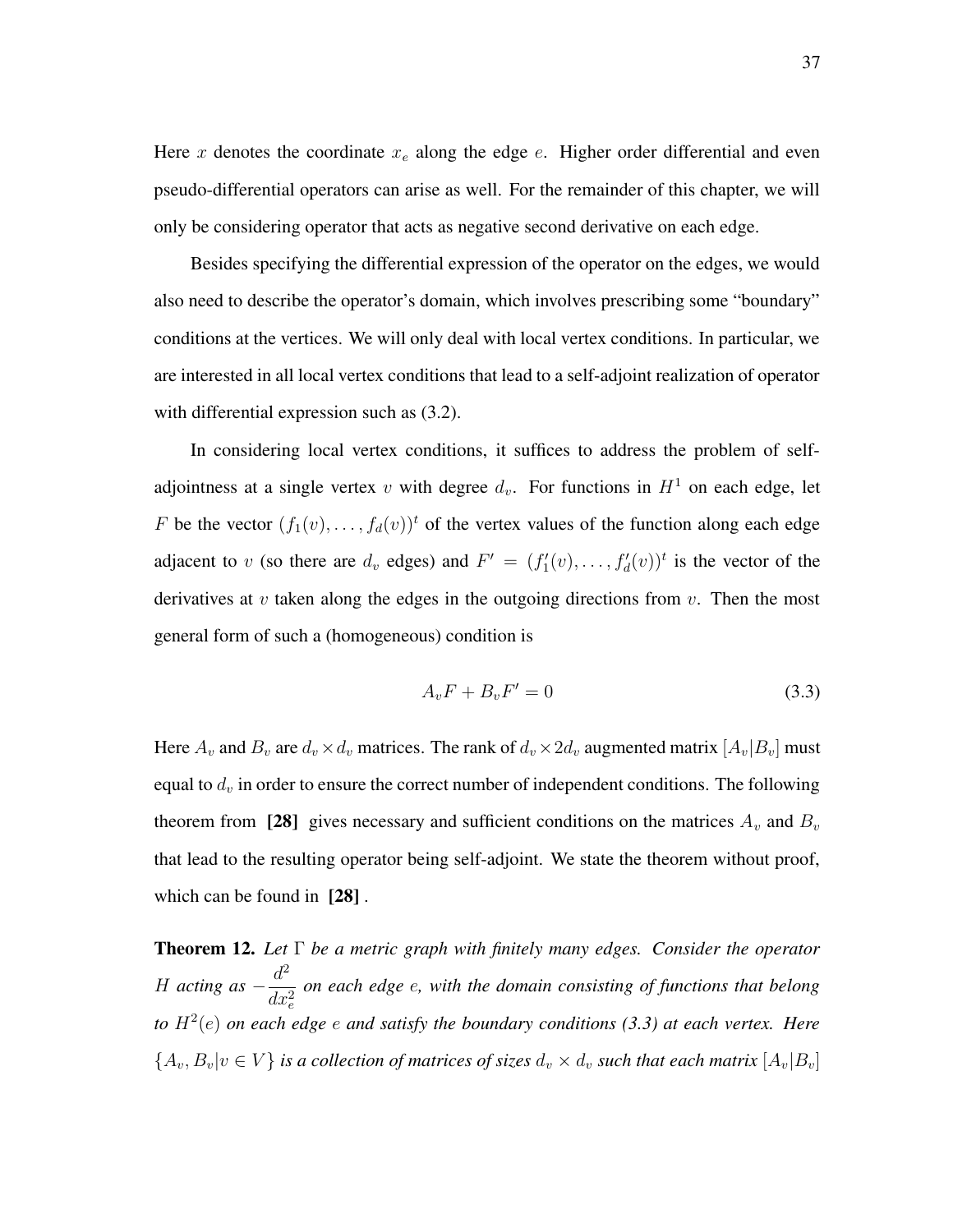*has the maximal rank. In order for* H *to be self-adjoint, the following condition at each vertex is necessary and sufficient:*

for any vertex v, the matrix 
$$
A_v B_v^*
$$
 is self adjoint. (3.4)

For the remainder of this chapter, we always assume that  $A_v$  and  $B_v$  in (3.3) satisfy (3.4).

Let  $P_v$  and  $P_{1,v}$  be the orthogonal projections in  $\mathbb{C}^d$  onto the kernels ker $B_v$  and ker $B_v^*$ respectively. The complementary orthogonal projectors onto the ranges  $R := R(B_v^*)$  and  $R_1 := R(B_v)$  are denoted as  $Q_v$  and  $Q_{1,v}$  respectively.

Suppose  $[A_v|B_v]$  is of maximal rank and  $A_vB_v^*$  is self-adjoint, then  $Q_1B_vQ: R \to R_1$ is invertible and its inverse is denoted by  $B_v^{(-1)}$ . Also  $L_v := B_v^{(-1)} A_v$  is self adjoint in  $Q\mathbb{C}^{d_v}$ . Then the condition (3.3) is equivalent to

$$
P_v F(v) = 0
$$
  
\n
$$
Q_v F'(v) + L_v Q_v F(v) = 0
$$
\n(3.5)

The proof of conditions (3.5) can be found in **[37]** . They are more convenient for quadratic forms and also in proving self-adjointnes of the operator.

In the case of an infinite graph, we also make an additional assumption:

**Assumption 2:** The following estimate holds uniformly for all vertices v:

$$
||L_v||_{\mathbb{C}^{d_v}} \leq S < \infty,
$$

or equivalently  $||B_v^{(-1)}A_vQ_v||_{\mathbb{C}^{d_v}} \leq S < \infty$ .

We now define the operator  $H$  more precisely:

**Definiton 2.** *The unbounded operator* H *in* L 2 (Γ) *which acts as the negative second derivative along the edges, is defined on domain* D(H) *consisting of functions* f *such that*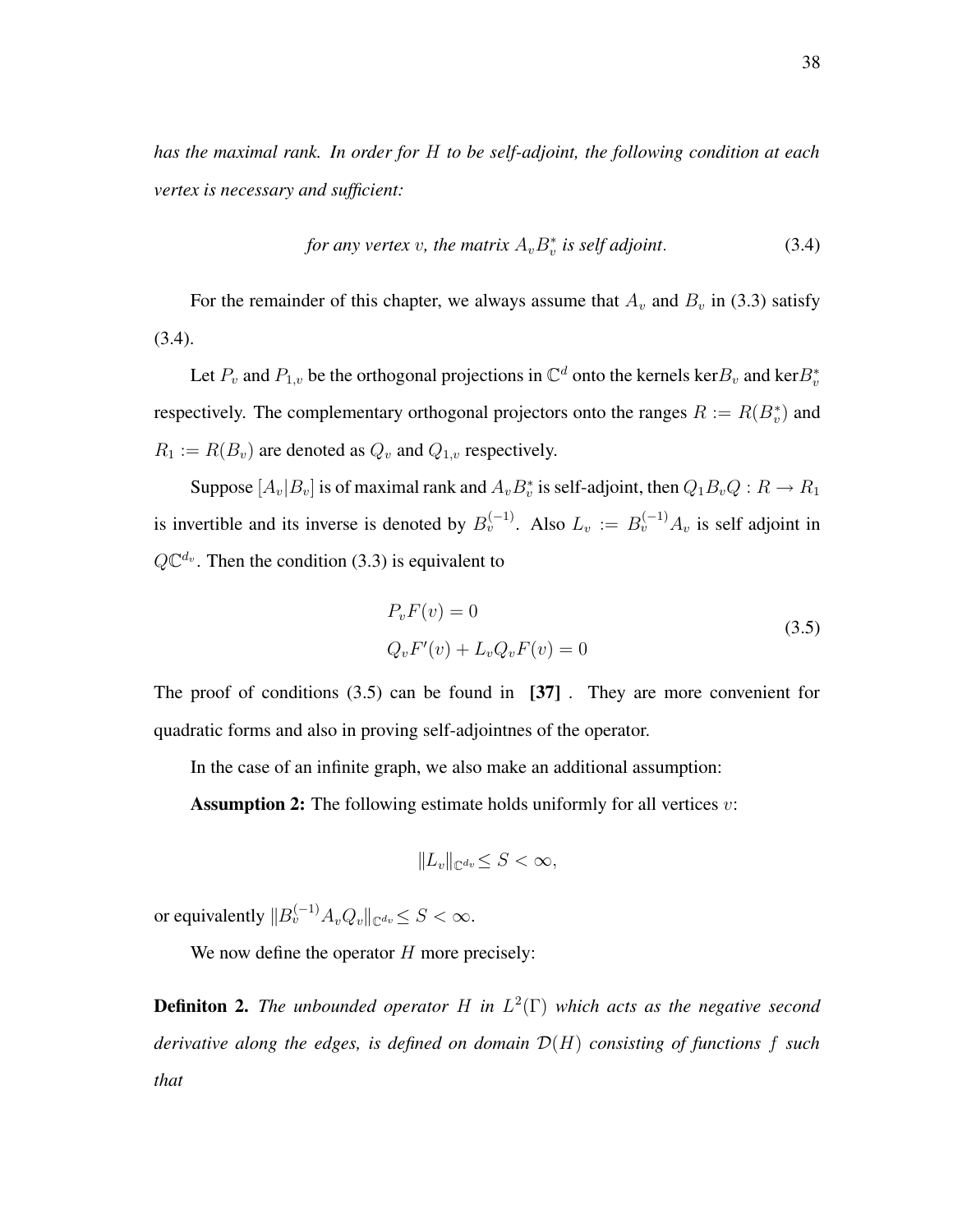- *1.*  $f \in H^2(e)$  for each edge  $e$ ,
- *2.* X e  $||f||_{H^2(e)}^2 < \infty$
- *3. for each vertex* v*, conditions (3.5) are satisfied.*

We describe the corresponding quadratic form

**Definiton 3.** *The quadratic form* h *is defined as*

$$
h[f, f] := \sum_{e \in E} \int_{e} \left| \frac{df}{dx} \right|^{2} dx - \sum_{v \in V} \langle L_{v} F, F \rangle \tag{3.6}
$$

where  $\langle , \rangle$  *denotes the standard inner product in*  $\mathbb{C}^{d_v}$ *.* 

*The domain of this form consists of all functions f that belongs to*  $H^1(e)$  *for each edge e and satisfy at each vertex the condition*  $P_vF = 0$ *, and such that* 

$$
\sum_{e} \|f\|_{H^1(e)}^2 < \infty \tag{3.7}
$$

**Remark 13.** *The first sum in the definition of* h *is finite due to Cauchy-Schwartz inequality and* (3.7). Assumption 1, (3.7) and Sobolev trace theorem show that the trace  $F(v)$  is *bounded uniformly for all* v*. Furthermore,*

$$
\sum_{v} ||F(v)||^2 \le C \sum_{e} ||f||^2_{H^1(e)} < \infty.
$$

*Using this inequality and assumption 2, we conclude that the second sum in (3.6) is finite, i.e.,*

$$
\sum_{v \in V} \langle L_v F, F \rangle \le \sum_{v \in V} ||L_v|| ||F(v)||^2 < \infty
$$

*Thus the quadratic form* h *(3.6) is well defined.*

**Theorem 14.** *Let* Γ *be a quantum graph. Under the definitions given above for the quadratic form* h *and operator* H*, the following statements hold.*

*1. The operator* H *is self-adjoint and its quadratic form is* h*.*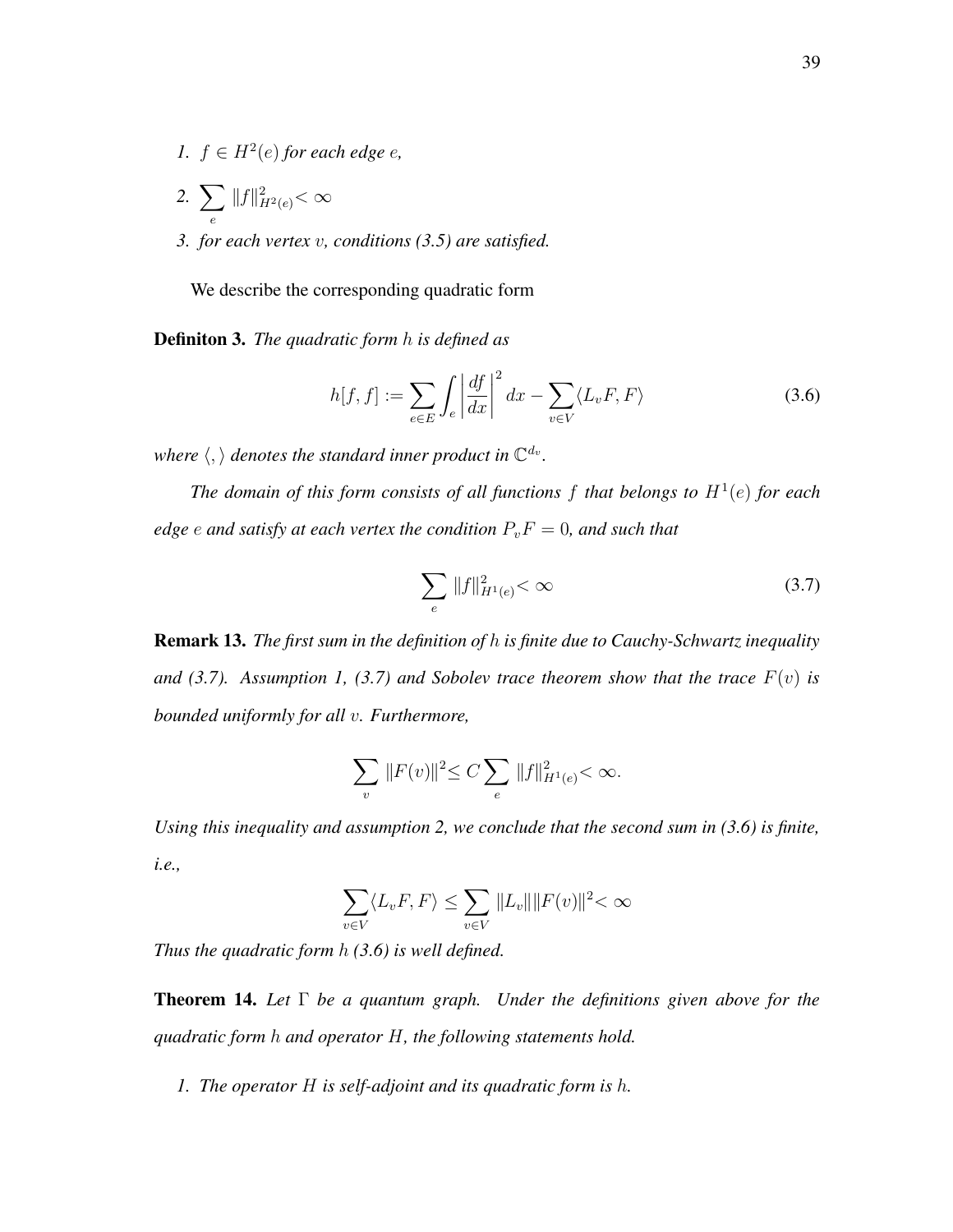*2. Let* H<sup>0</sup> *be the restriction of* H *onto the sub-domain consisting of all functions from*  $\mathcal{D}(H)$  with compact support. Then  $H_0$  is symmetric, essentially self-adjoint, and its *closure is* H*.*

Proof of the Theorem 14 can be found in **[37]** . As it was noticed in **[57]** , when the assumptions 1 and 2 do not hold, the operator  $H_0$  might not be essentially self-adjoint and thus some "conditions at infinity" are needed.

## 3. Examples of Vertex Conditions

One of the most common vertex condition is the Neumann (Kirchhoff) vertex condition. It is defined as follows

$$
f(x)
$$
 is continuous on  $\Gamma$  and at each vertex  $\sum_{v \in e} \frac{df}{dx_e}(v) = 0$  (3.8)

.

We can express the above in the form of  $(3.3)$  as

and

$$
A_v = \begin{bmatrix} 1 & -1 & 0 & \cdots & 0 \\ 0 & 1 & -1 & \cdots & 0 \\ \cdots & \cdots & 0 & 1 & -1 \\ 0 & 0 & 0 & \cdots & 0 \end{bmatrix}
$$

$$
B_v = \begin{bmatrix} 0 & 0 & 0 & \cdots & 0 \\ \cdots & \cdots & \cdots & \cdots & \cdots \\ 0 & 0 & 0 & \cdots & 0 \\ 1 & 1 & 1 & \cdots & 1 \end{bmatrix}
$$

The augmented matrix  $[A_v|B_v]$  has full rank and  $A_vB_v^* = 0$ , so (3.4) is satisfied. One can also find the orthogonal projection  $P_v$  onto the kernel of  $B_v$  and  $L_v = B_v^{(-1)} A_v Q_v$  to cast the vertex condition in the form (3.5).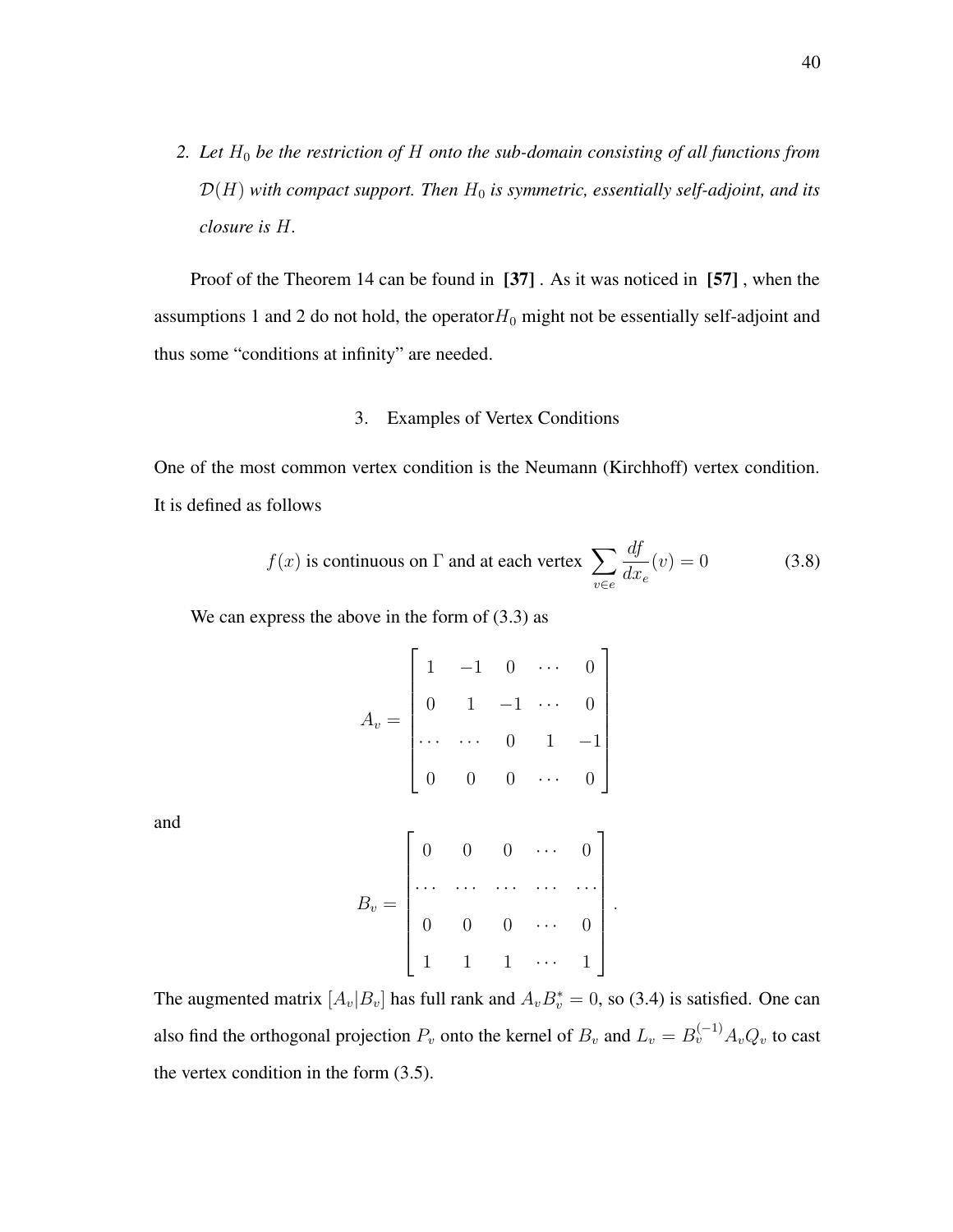A generalization of the above vertex condition can be defined as above

$$
f(x)
$$
 is continuous on  $\Gamma$  and at each vertex  $\sum_{v \in e} \frac{df}{dx_e}(v) = \alpha_v f(v)$  (3.9)

for some fixed numbers  $\alpha_v$ 's. We can express the above in the form of (3.3) as well. Matrix  $B<sub>v</sub>$  in this case is still same as the above and

$$
A_v = \begin{bmatrix} 1 & -1 & 0 & \cdots & 0 \\ 0 & 1 & -1 & \cdots & 0 \\ \cdots & \cdots & 0 & 1 & -1 \\ -\alpha_v & 0 & 0 & \cdots & 0 \end{bmatrix}.
$$

The rank of the augmented matrix  $[A_v|B_v]$  is  $d_v$ . Since

$$
A_v B_v^* = \begin{bmatrix} 0 & 0 & 0 & \cdots & 0 \\ \cdots & \cdots & \cdots & \cdots & \cdots \\ 0 & 0 & 0 & \cdots & -\alpha_v \end{bmatrix},
$$

the above is self-adjoint if and only if  $\alpha_v$  is real.

Another vertex condition is *vertex Neumann condition* where the derivative along each edge at each vertex v is required to be zero, i.e.  $f'_e(v) = 0$ . There are no restrictions placed on the function value. In this case one obtains a Neumann boundary value problem on each edge. The *vertex Dirichlet condition* is when the function value at each vertex is zero and no restriction is placed on the derivatives of the function. For this vertex condition, the operator also decouples but into a Dirichlet boundary value problem on each edge.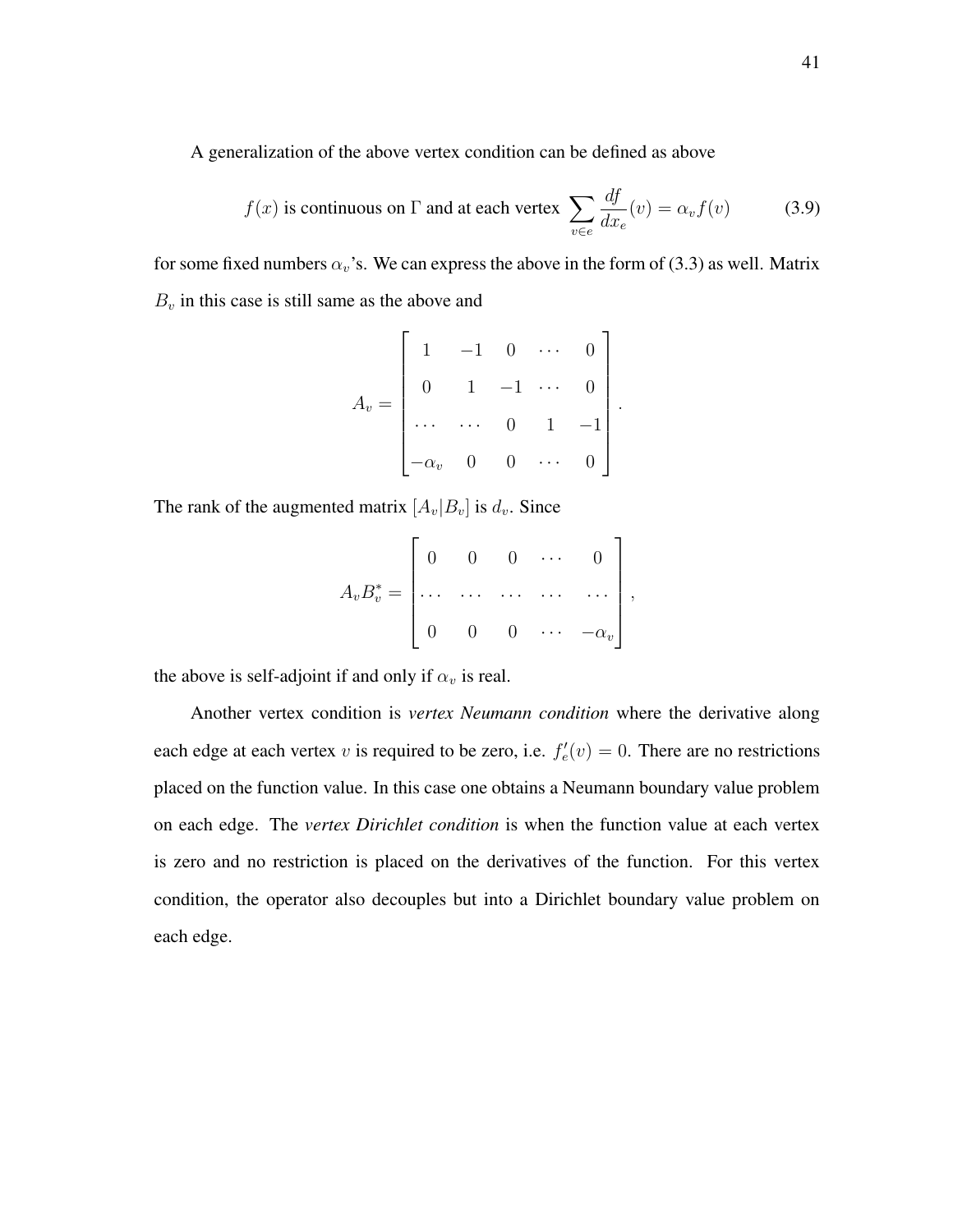## B. On the Limiting Absorption Principle and Spectra of Quantum Graphs

Consider a finite graph  $\Gamma_0$ , whose edges are equipped with coordinates (called x, or  $x_e$ , if we need to specify the edge  $e$ ) that identify them with segments of the real axis. A finite set B of vertices of cardinality  $|B| = n$ , which we will call the *boundary* of  $\Gamma_0$  is assumed to be fixed. Each vertex  $v \in B$  has an infinite edge (*lead*)  $e_v$  attached, which is equipped with a coordinate that identifies it with the positive semi-axis. Thus an infinite graph  $\Gamma$  is formed (see Fig. 5).



Fig. 5. Graph Γ.

This graph is turned into a quantum graph by equipping it with a self-adjoint differential operator  $H$  defined in (2).

We will assume that all "boundary" vertices  $v \in B$  have degree two and that the boundary conditions at any such  $v$  are "Neumann":

*i) f* is continuous at each vertex 
$$
v \in B
$$
  
\n*ii)* at each vertex  $v \in B$ ,  $\sum_{v \in e} \frac{df}{dx_e}(v) = 0$ . (3.10)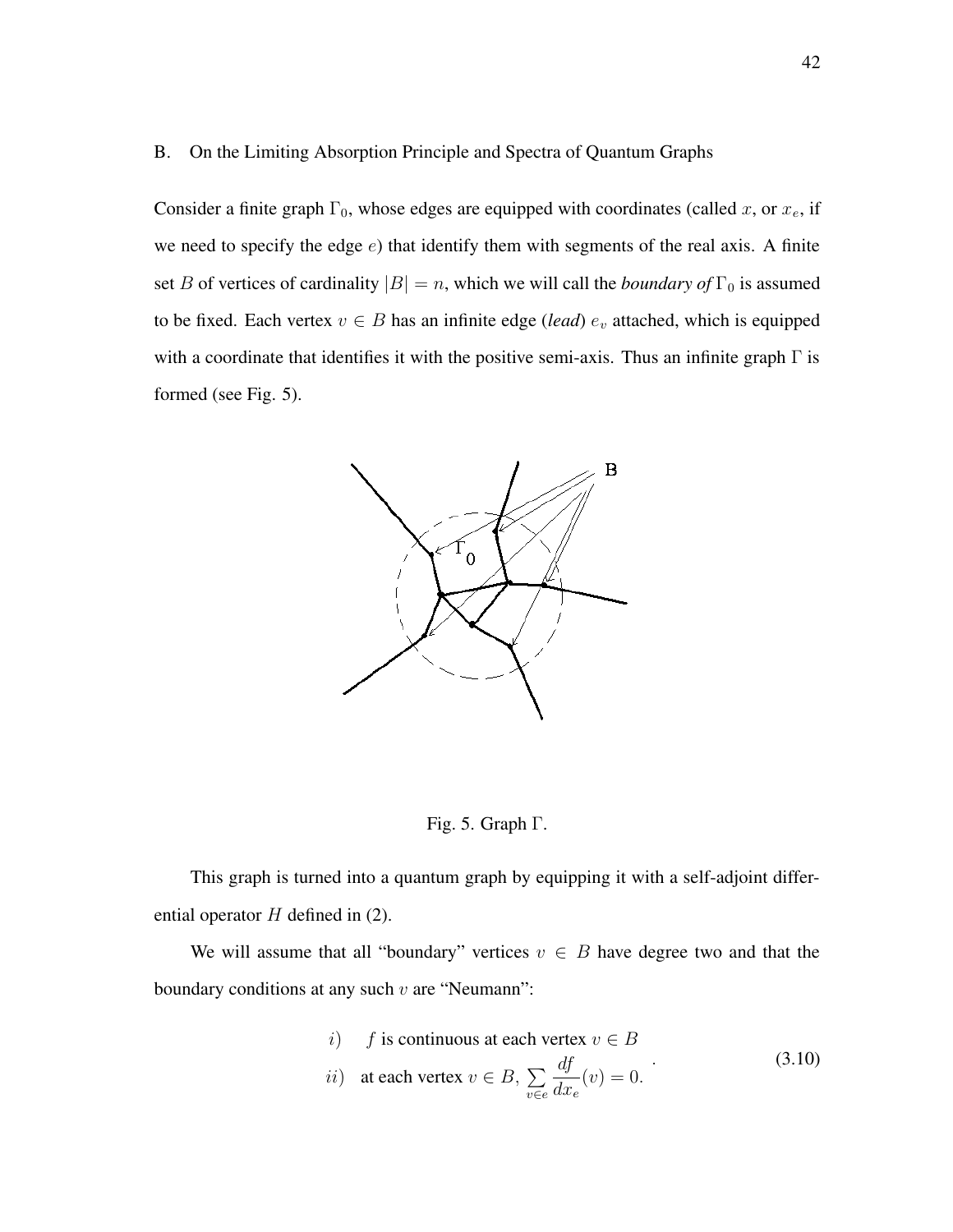Here  $\Sigma$ v∈e df  $dx_e$  $(v)$  is the sum of the derivatives of f in the outgoing directions along all edges emanating from  $v$ . In fact, these conditions simply mean that the function and its derivative are both continuous at  $v \in B$ .

This assumption on the degrees of boundary vertices and on how the conditions look like at the boundary B, in fact does not reduce the generality. Indeed, one can always introduce "fake" boundary vertices a little bit further away along the infinite edges and consider them as the new boundary. Then our assumptions are automatically satisfied, and the operator does not change at all.

It is well known (e.g.,  $[28, 37]$  and references therein), that the operator H is selfadjoint, bounded below, and in the case of a finite graph (which  $\Gamma$  is not, but  $\Gamma_0$  is) has compact resolvent and thus discrete spectrum. The structure of the spectrum of the operator H on graphs  $\Gamma$  of the type described above has been studied for quite a while (e.g., **[8, 20, 28, 29, 30, 31, 32, 33, 39, 47, 48, 52, 51]** ). It is a common knowledge that it possesses continuous part filling the nonnegative half-axis, as well as possibly point spectrum consisting of isolated eigenvalues accumulating at infinity. For completeness, we provide a proof of the following standard statement here (a variation of this proof would use Krein's resolvent formula) that claims that the continuous part of the spectrum does not depend on a finite part of the graph.

**Lemma 15.** In the presence of infinite leads (i.e., if  $n > 0$ ), the continuous spectrum of H *coincides with the nonnegative half-axis. Eigenvalues of finite multiplicity (including those embedded into the continuous spectrum) accumulating at infinity might be present.*

The proof of the lemma uses Glazman's splitting technique **[21]** . Let us choose coordinates on each of the infinite leads  $e_v$ ,  $v \in B$  that identify the leads with the nonnegative half axis. We identify the point v with the coordinate  $x = 0$ . So we have  $\Gamma = \Gamma_0 \cup \Gamma_1$ where  $\Gamma_1$  is the disjoint union of n copies of half-axes  $[0, \infty)$ . Consider the symmetric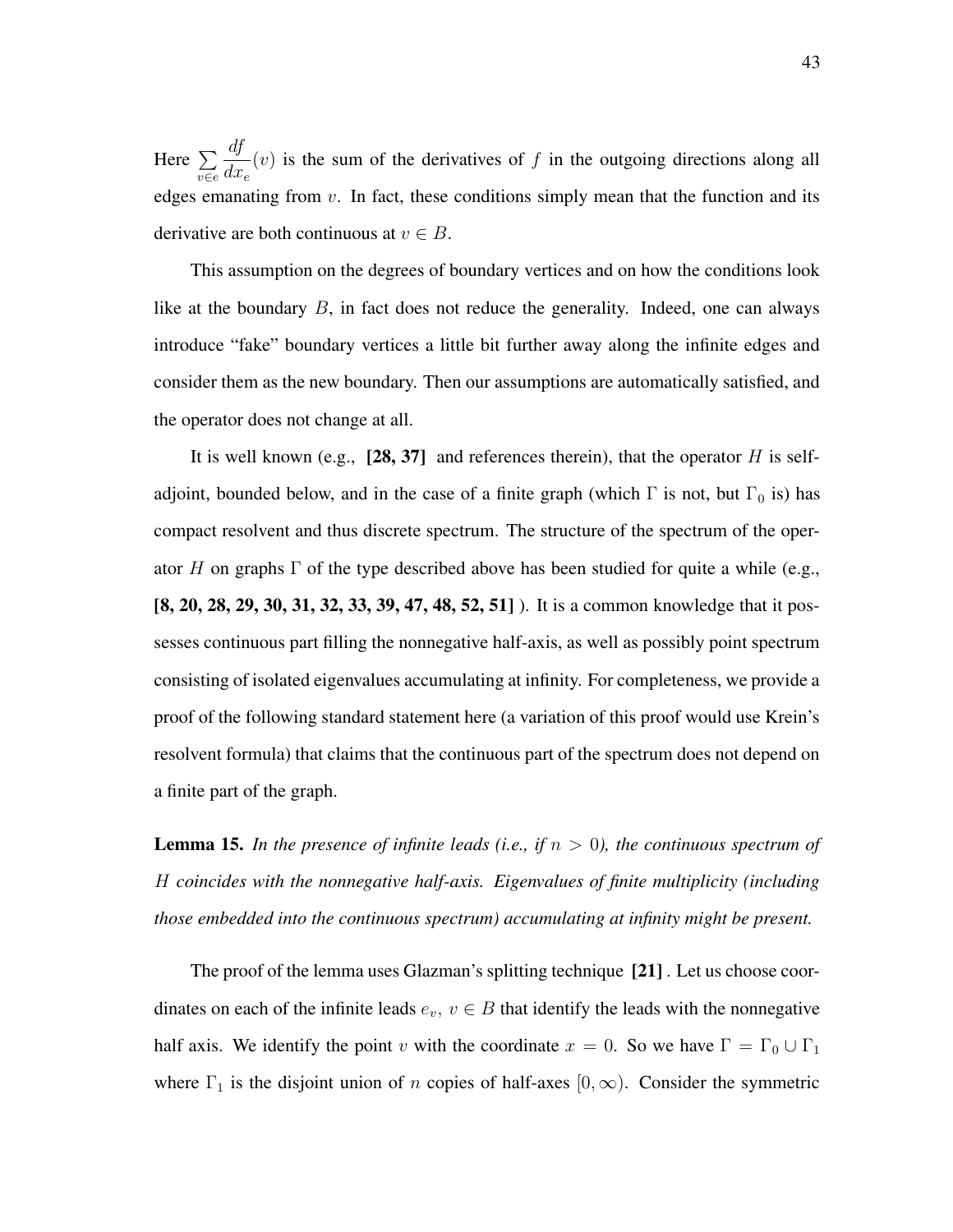operator Q that is the restriction of H on the set of those functions  $f \in D(H)$  that vanish with their first derivative at all points  $v$ . Then  $Q$  naturally splits into the orthogonal sum of two minimal operators  $Q_0 \bigoplus Q_1$  defined on  $\Gamma_0$  and  $\Gamma_1$  respectively. Since  $Q_0$  acts on a finite graph  $\Gamma_0$  and  $Q_1$  is just the direct sum of n copies of minimal operators corresponding to  $-\frac{d^2}{dx^2}$  $\frac{a}{dx^2}$  on the half-axis, we conclude that the continuous spectrum of the closure of Q is the same as that of  $Q_1$ . Noticing that H is a finite dimensional extension of  $Q$ , one can employ Theorems 4 and 11 of Chapter I from **[21]** to imply the statements of the lemma.

The goal of this section is to prove a limiting absorption principle.

**Theorem 16.** *Let*  $R(\lambda)$  *be the resolvent of* H *and* f *be any* function from the domain of *H* that is compactly supported and smooth on each edge. Then the function  $(R(\lambda)f, f)$ *can be analytically continued from the upper half-plane through* R <sup>+</sup>*, except for a discrete subset* of  $\mathbb{R}^+$ .

**Corollary 1.** *The singular continuous spectrum of* H *is empty and the absolutely continuous spectrum coincides with the nonnegative half axis.*

The results in this section is contained in **[49]** .

1. Dirichlet-to-Neumann Map and Other Auxiliary Considerations

Let us consider the finite part  $\Gamma_0$  of our graph  $\Gamma$  and treat the vertex set B as its "boundary." We need to define some auxiliary objects related to  $\Gamma_0$ .

First of all, we will consider the operator  $H_0$  on  $L_2(\Gamma_0)$  that acts as the negative second derivative along each edge, and whose domain  $D(H_0)$  consists of those functions from the Sobolev space  $H^2(e)$  on each edge  $e$  of  $\Gamma_0$  that satisfy Neumann conditions on  $B$ and satisfy conditions (3.3) at all vertices of  $\Gamma_0$  except those in B. It is standard [37] that this operator is self-adjoint, bounded below, and has compact resolvent, and thus discrete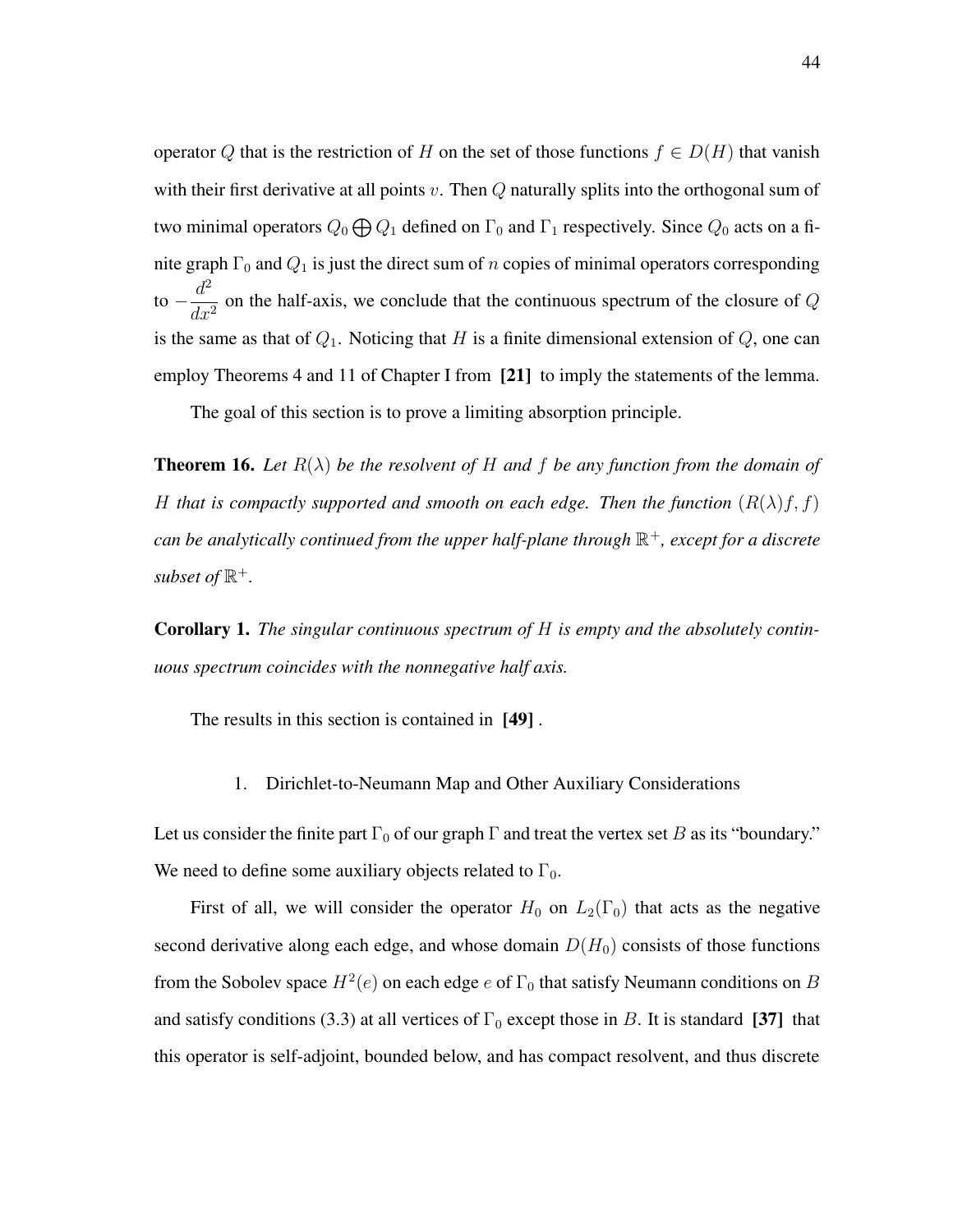spectrum  $\sigma(H_0) = \{\lambda_1, ..., \lambda_n, ...\}$  accumulating to infinity. We will denote by  $R_0(\lambda)$  the resolvent of this operator.

One can also define a linear extension operator  $E$  acting from functions defined on the (finite) set B into the domain of  $H_0$ 

$$
E: \mathbb{C}^n \mapsto D(H_0),
$$

such that  $(Ef)(v) = f(v)$  for all  $v \in B$  and the derivative of  $Ef$  at each  $v \in B$  along any edge of  $\Gamma_0$  entering v is equal to zero<sup>1</sup>. Such an operator is indeed easy to construct. For instance, for any  $v \in B$  one may define a function  $g_v$  which is equal to 1 in a neighborhood of v, is smooth on each edge entering v, and is supported inside the ball of radius  $l_0/2$ centered at v, where  $l_0$  is the smallest length of an edge of  $\Gamma_0$ . Then one can define  $Ef(x) = \sum$ v∈B  $f(v)g_v(x).$ 

Another operator  $N$  that we need is an analog of the "normal derivative at the boundary B of  $\Gamma_0$ ." It acts as follows: for any function f on  $\Gamma_0$  that belongs to  $H^2(e)$  on any edge e, one can define the value  $Nf(v)$  for  $v \in B$  as the derivative of f at v (taken in the direction towards  $v$ :

$$
Nf(v) = \frac{df}{dx_e}(v),
$$

where  $x_e$  is the coordinate along e that increases towards v We remind the reader that each vertex in  $B$  has only degree two and only one of the edges connected to each vertex in  $B$ belongs to  $\Gamma_0$ . Hence there is no ambiguity in defining N as above.

The main technical tool that we will use is the so called Dirichlet-to-Neumann operator, very popular in inverse problems **[51, 60, 61]** , spectral theory **[13, 17]** , and recently in quantum graph theory  $[6, 13, 38]$  as well. It is a linear operator  $\Lambda(\lambda)$  (in our case finite-dimensional) acting on functions defined on B, i.e.  $\Lambda(\lambda) : \mathbb{C}^n \mapsto \mathbb{C}^n$ . It is defined

<sup>&</sup>lt;sup>1</sup>We remind the reader that  $n = |B|$ .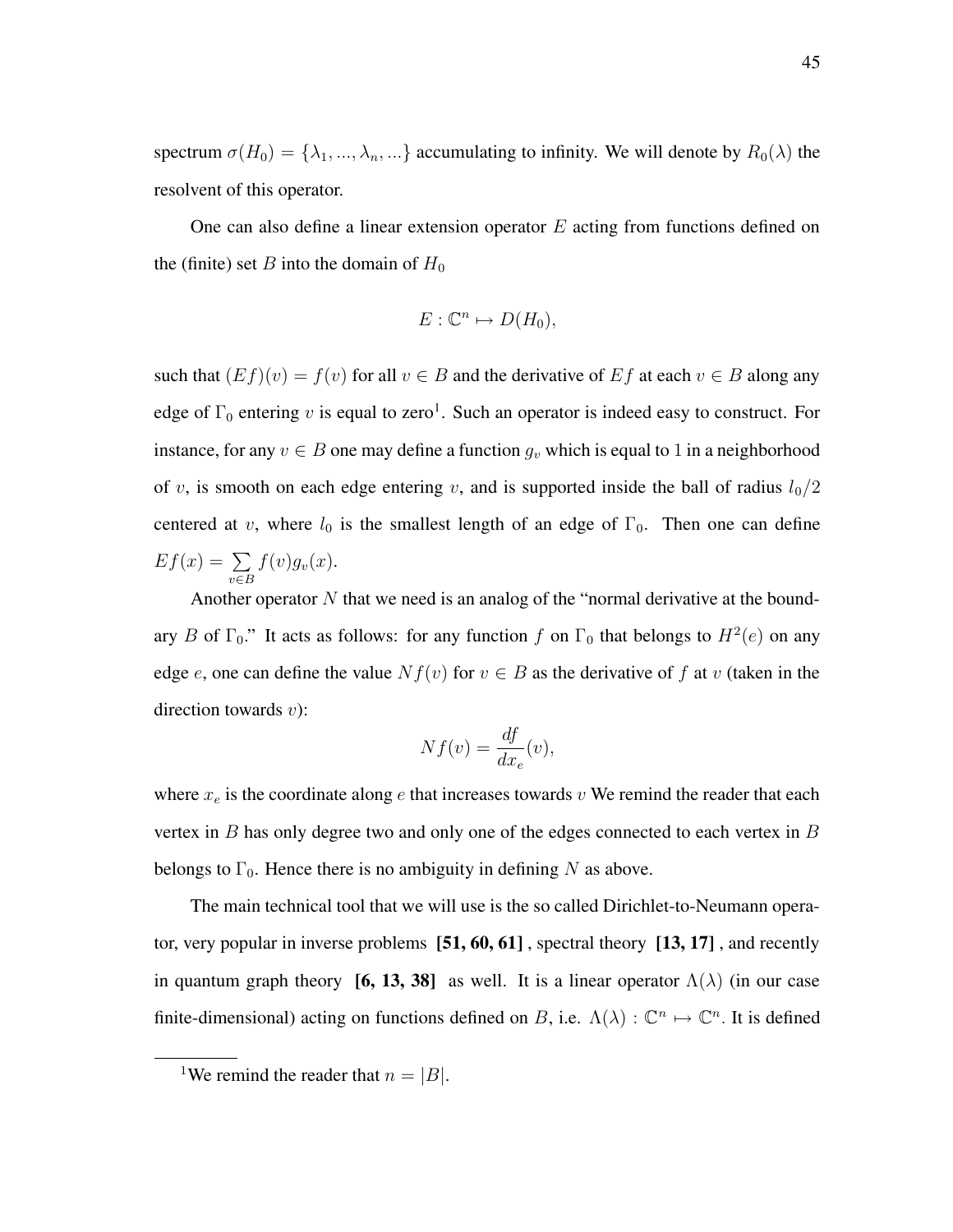as follows. Given a function  $\phi$  on B, one solves the following problem on  $\Gamma_0$ :

$$
\begin{cases}\n-\frac{d^2u}{dx^2} - \lambda u = 0 \text{ on } \Gamma_0 \\
\text{conditions (3.3) are satisfied at all vertices of } \Gamma_0 \text{ except those in } B \\
u|_B = \phi\n\end{cases}
$$
\n(3.11)

One now defines the *Dirichlet-to-Neumann map* as follows:

$$
\Lambda(\lambda)\phi = Nu,\tag{3.12}
$$

which justifies the name of the operator. The validity of this definition depends upon (unique) solvability of the problem (3.11), which holds unless  $\lambda \in \sigma(H_0)$ .

**Lemma 17.** *1. The following operator relation holds:*

$$
\Lambda(\lambda) = NR_0(\lambda)\left(\frac{d^2}{dx^2} + \lambda\right)E\tag{3.13}
$$

.

- *2. The Dirichlet-to-Neumann map* Λ(λ) *is a meromorphic matrix valued function of* λ *with poles on the spectrum of*  $H_0$ *.*
- *3. For real values*  $\lambda \in \mathbb{R} \sigma(H_0)$  *the matrix*  $\Lambda(\lambda)$  *is Hermitian.*

**Proof** of the Lemma. Let us introduce a new function  $g = u - E\phi$  on  $\Gamma_0$ . By the construction of the extension operator  $E$ ,  $g$  clearly satisfies the same vertex conditions (3.3) on  $\Gamma_0 - B$ , as well as the zero Dirichlet conditions on the boundary  $g|_B = 0$ . We also note that  $Ng = Nu$ , since  $NE\phi = 0$  for any  $\phi$ . This means that (3.11) can be equivalently rewritten as

$$
\begin{cases}\n-\frac{d^2g}{dx^2} - \lambda g = \left(\frac{d^2}{dx^2} + \lambda\right) E\phi \in L^2(\Gamma_0) \text{ on } \Gamma_0 \\
\text{conditions (3.3) are satisfied at all vertices of } \Gamma_0 \text{ except those in } B \\
g|_B = 0\n\end{cases}
$$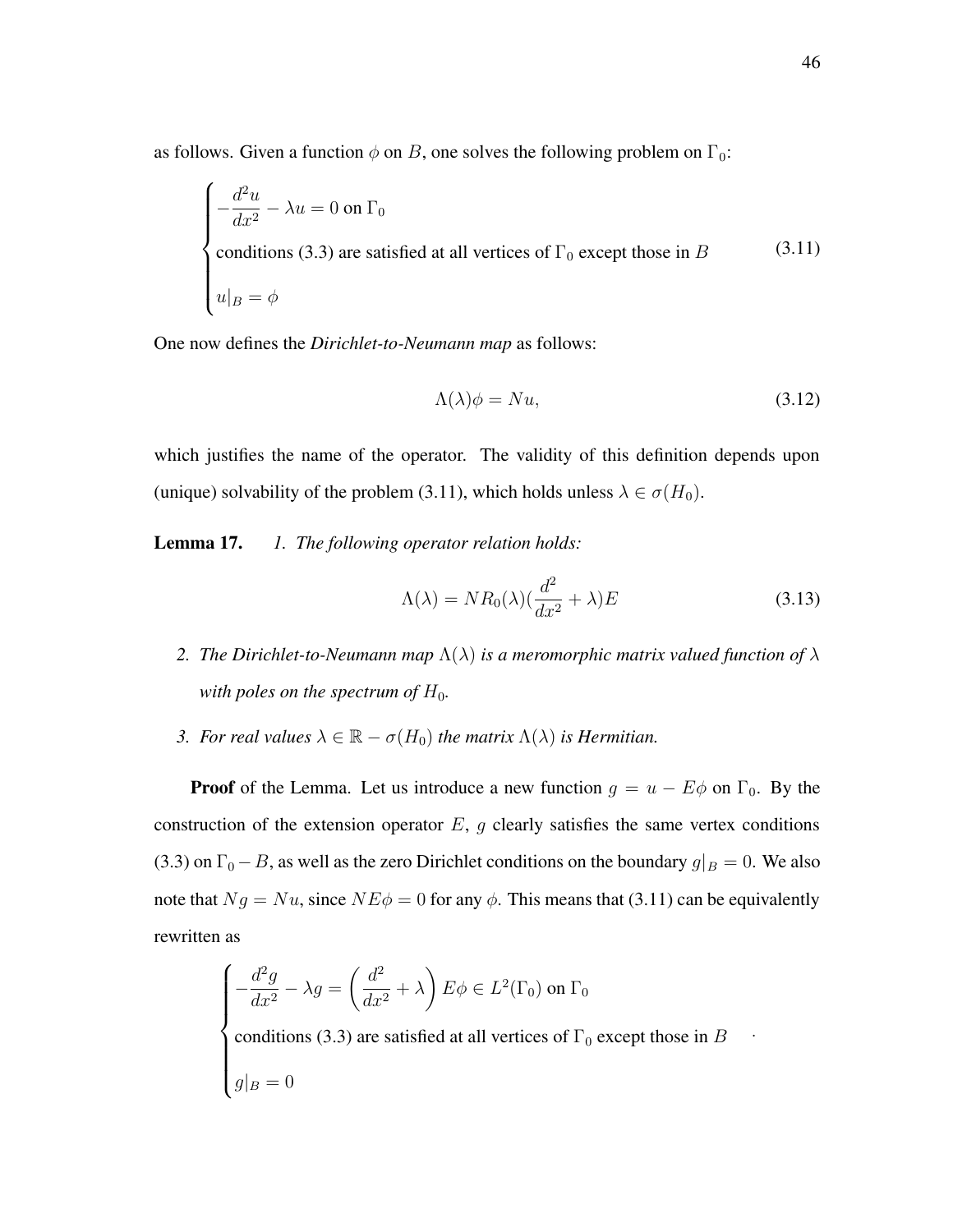In other words,  $(H_0 - \lambda)g = \left(\frac{d^2}{dx^2}\right)$  $\frac{d}{dx^2} + \lambda$  $\left( E\phi, \text{ which together with the definition of the } \right)$ Dirichlet-to-Neumann map proves the first statement of the Lemma.

The second statement of the lemma immediately follows from the first one together with the discreteness of the spectrum of  $H_0$  and standard analyticity properties of the resolvent.

The third statement is well known (e.g., **[13]** ) and can be checked by straightforward calculation.  $\Box$ 

# 2. Proof of the Main Result

The proof of Theorem 16 will use the Dirichlet-to-Neumann map to rewrite the spectral problem on Γ as a vector valued spectral problem on a half-line with a general Robin condition at the origin.

First of all, Lemma 15 implies that it is sufficient to prove absence of singular continuous spectrum on the positive half-axis only. Then the statement about absolute continuous spectrum would follow as well by the same Lemma.

Let  $R(\lambda)$  be the resolvent of H. The first statement of Theorem 16 is established in the following

**Lemma 18.** *Let* f *be a compactly supported function on* Γ *which is smooth on each edge and satisfies the vertex conditions* (3.3). *Then for any interval*  $[a, b] \subset \mathbb{R}^+$  *that does not intersect*  $\sigma(H_0)$  *one* has

$$
\sup |(R(\lambda + i\epsilon)f, f)| < \infty.
$$
\n
$$
a \le \lambda \le b
$$
\n
$$
0 < \epsilon < 1
$$
\n(3.14)

*In fact, the expression*  $(R(\lambda)f, f)$  *can be analytically continued through such intervals* [a, b]*.*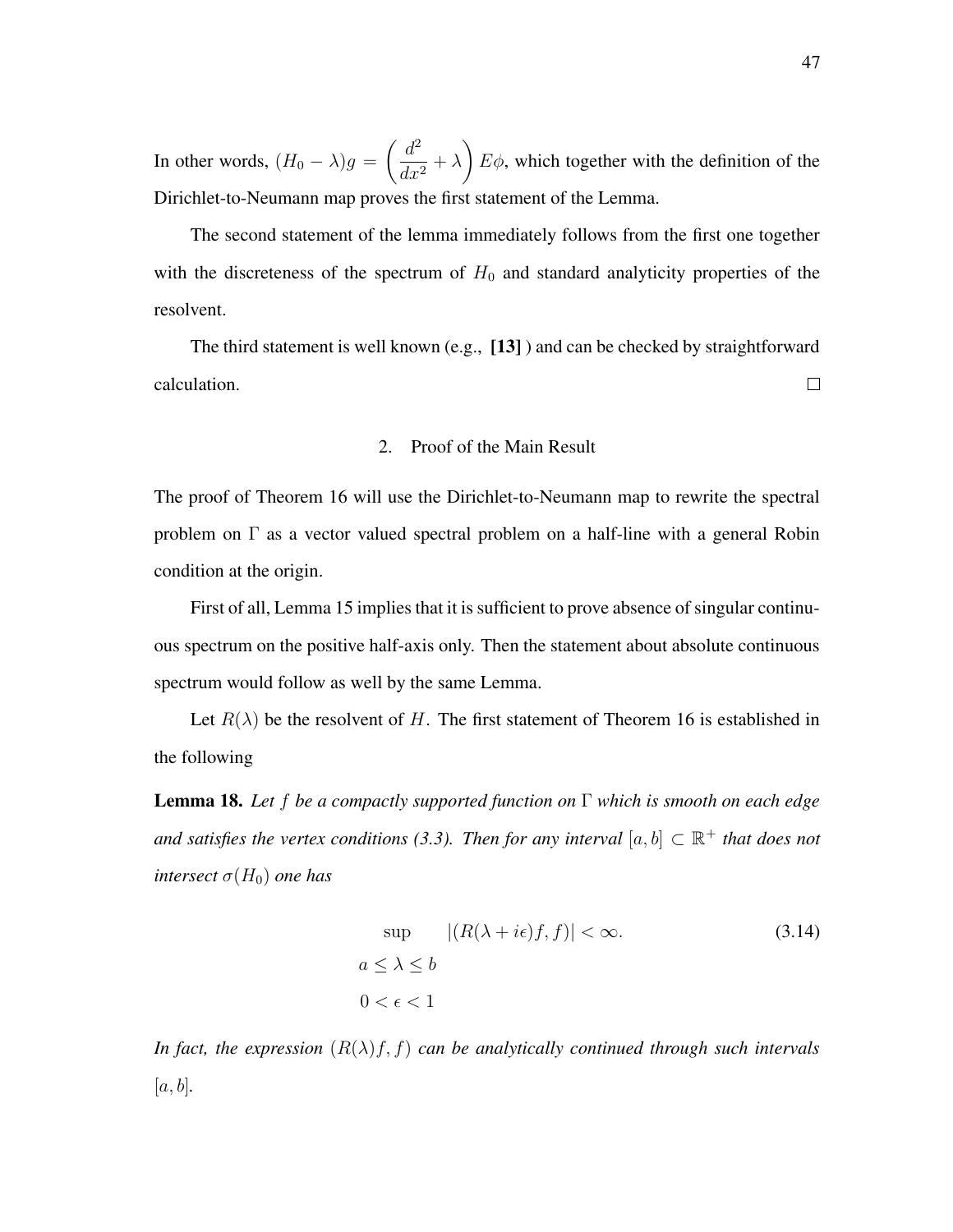So, now our task is to prove Lemma 18. This will be done using the Dirichlet-to-Neumann operator to reduce the spectral problem for H on  $\Gamma$  to a vector one on the halfline.

At this point it will be beneficial to have in mind a different geometric picture of  $\Gamma$ than in Fig. 5. Namely, imagine that all the n infinite rays  $e_v, v \in B$  are stretched along the positive half-axis in parallel, being connected at the origin by the finite graph  $\Gamma_0$  attached to the rays at the vertices of B (see Fig. 6). Any function u on  $\Gamma$  can now be viewed as the



Fig. 6. A Different Visualization of Γ.

pair  $(u_0, u_1)$ , where  $u_j = u|_{\Gamma_j}$ . Functions defined on the part  $\Gamma_1$  of  $\Gamma$  (in particular,  $u_1$ ) can be interpreted as vector-valued functions on  $\mathbb{R}^+$  with values in  $\mathbb{C}^n$  (recall that  $n = |B|$ ). In particular, interpreting  $u_1$  as such, we can write  $u|_B = u_1|_B = u(0)$ , where 0 is the origin in  $\mathbb{R}^+$ .

Let now  $f = (f_0, f_1)$  be as in Lemma 18. Then  $u = R(\lambda)f$  is a function that belongs to  $H_{loc}^2$  on each edge and satisfies vertex conditions (3.3) and the equation

$$
Hu - \lambda u = f. \tag{3.15}
$$

Here u naturally depends on  $\lambda$ . The quantity we need to estimate in (3.14) is now the inner product  $(u, f) = (u_0, f_0) + (u_1, f_1)$ . Let us write (3.15) and the vertex conditions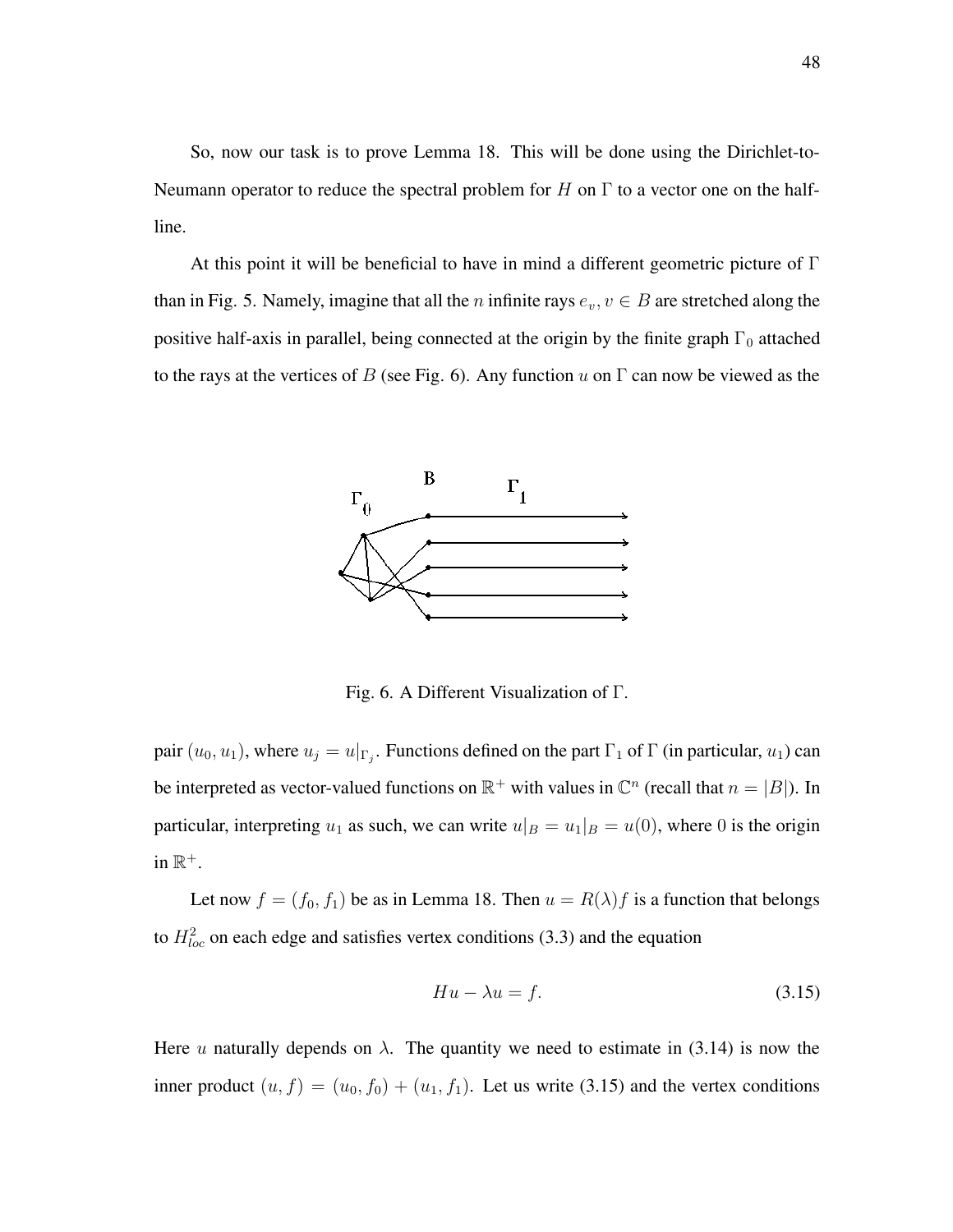separately for  $u_0$  on  $\Gamma_0$  and  $u_1$  on  $\Gamma_1$ . On the finite graph  $\Gamma_0$  we get

$$
\begin{cases}\n(-\frac{d^2}{dx^2} - \lambda)u_0 = f_0 \\
(3.3) \text{ satisfied on vertices of } \Gamma_0 \text{ except those in } B \\
u_0|_B = u_1(0)\n\end{cases}
$$
\n(3.16)

Similarly, on  $\Gamma_1$  we have

$$
\begin{cases}\n(-\frac{d^2}{dx^2} - \lambda)u_1 = f_1 \text{ on } \mathbb{R}^+ \\
u'_1(0) = Nu_0\n\end{cases}
$$
\n(3.17)

Here N is the previously introduced "normal derivative at B" operator on  $\Gamma_0$  and functions  $u_1, f_1$  are interpreted as functions on  $\mathbb{R}^+$  with values in  $\mathbb{C}^n$ .

Notice that the boundary conditions on  $B$  in (3.16) and at zero in (3.17) are just the vertex conditions (3.3) on B rewritten<sup>2</sup>.

If now we are able to express  $Nu_0$  in terms of  $u_1(0)$  and  $f_0$ , we will essentially separate problems on  $\Gamma_0$  and  $\Gamma_1$ . This can easily be done due to Lemma 17. Indeed, if  $R_0(\lambda)$  is the resolvent of the operator  $H_0$  studied in the previous section, then clearly one has

$$
u_0 = R_0(\lambda) \left(\frac{d^2}{dx^2} + \lambda\right) E(u_1(0)) + R_0(\lambda) f_0 \tag{3.18}
$$

and thus

$$
Nu_0 = \Lambda(\lambda)u_1(0) + NR_0(\lambda)f_0 = \Lambda(\lambda)u_1(0) + g(\lambda).
$$
\n(3.19)

Here, for a given  $f_0$  of the considered class,  $g(\lambda) = NR_0(\lambda)f_0$  is a known meromorphic vector function of  $\lambda$  in  $\mathbb C$  with singularities only at points of  $\sigma(H_0)$ .

<sup>&</sup>lt;sup>2</sup>When we need to remember that  $u_j(\cdot)$  also depends on  $\lambda$ , we will write it as  $u_j(\cdot, \lambda)$ .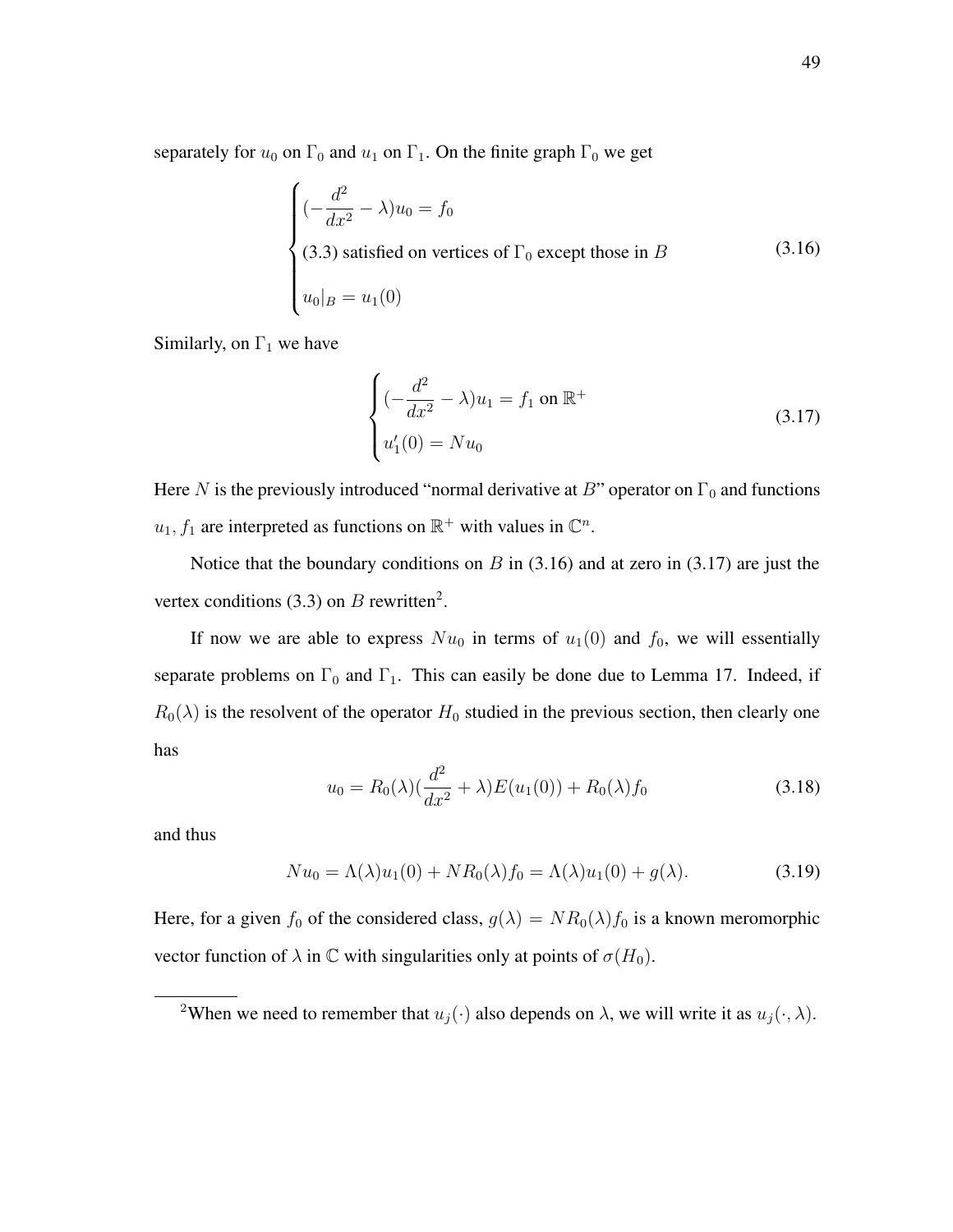Now the problem (3.17) can be rewritten as

$$
\begin{cases}\n(-\frac{d^2}{dx^2} - \lambda)u_1 = f_1 \text{ on } \mathbb{R}^+ \\
u'_1(0) = \Lambda(\lambda)u_1(0) + g(\lambda).\n\end{cases}
$$
\n(3.20)

By the construction,  $\Lambda(\lambda)$  is a meromorphic matrix function in  $\mathbb C$  with self-adjoint values along the real axis. We also observe that the only memory of the finite part of the graph is confined to the vector-function  $g(\lambda)$ . We also need to remember that  $u_1$  must belong to  $L^2(\mathbb{R}^+, \mathbb{C}^n)$ .

If we now show that both expressions  $(u_1(\cdot, \lambda), f_1(\cdot))$  and  $u_1(0, \lambda)$  continue analytically through the real axis except a discrete set, then according to (3.18) the same will hold for  $(u_0(\cdot, \lambda), f_0(\cdot))$ , and thus the Lemma and the main Theorem will be proven. Hence, we only need to concentrate on the vector problem  $(3.20)$  on the positive half-axis.

Let us consider the self-adjoint operator P in  $L^2(\mathbb{R}^+)$  naturally corresponding to −  $d^2$  $\frac{a}{dx^2}$  with the Neumann condition at the origin. Let also  $r(\lambda)$  be its resolvent. We sketch below the proof of the following well known limiting absorption result:

**Lemma 19.** *For any smooth compactly supported function* f *on* R <sup>+</sup> *and any interval*  $(a, b) \subset \mathbb{R}^+$ , the inner product  $(r(\lambda)f, f)$  as a function of  $\lambda$  can be analytically continued *through*  $(a, b)$  *from the upper half-plane Im*  $\lambda > 0$ *.* 

Let us chose in the upper half-plane the branch of  $\sqrt{\lambda}$  that has positive imaginary part. The above lemma then follows immediately from the explicit formula for  $r(\lambda)$ :

$$
(r(\lambda)f)(x) = \frac{i}{2} \int_0^\infty \frac{e^{i\sqrt{\lambda}(x+s)} + e^{i\sqrt{\lambda}|x-s|}}{\sqrt{\lambda}} f(s) ds.
$$
 (3.21)

This formula also implies that the value  $(r(\lambda)f)(0)$  has the same analyticity property.

In what follows we will abuse notations using  $r(\lambda)$  where in fact one should use  $r(\lambda) \bigotimes I$  (here I is the unit  $n \times n$  matrix).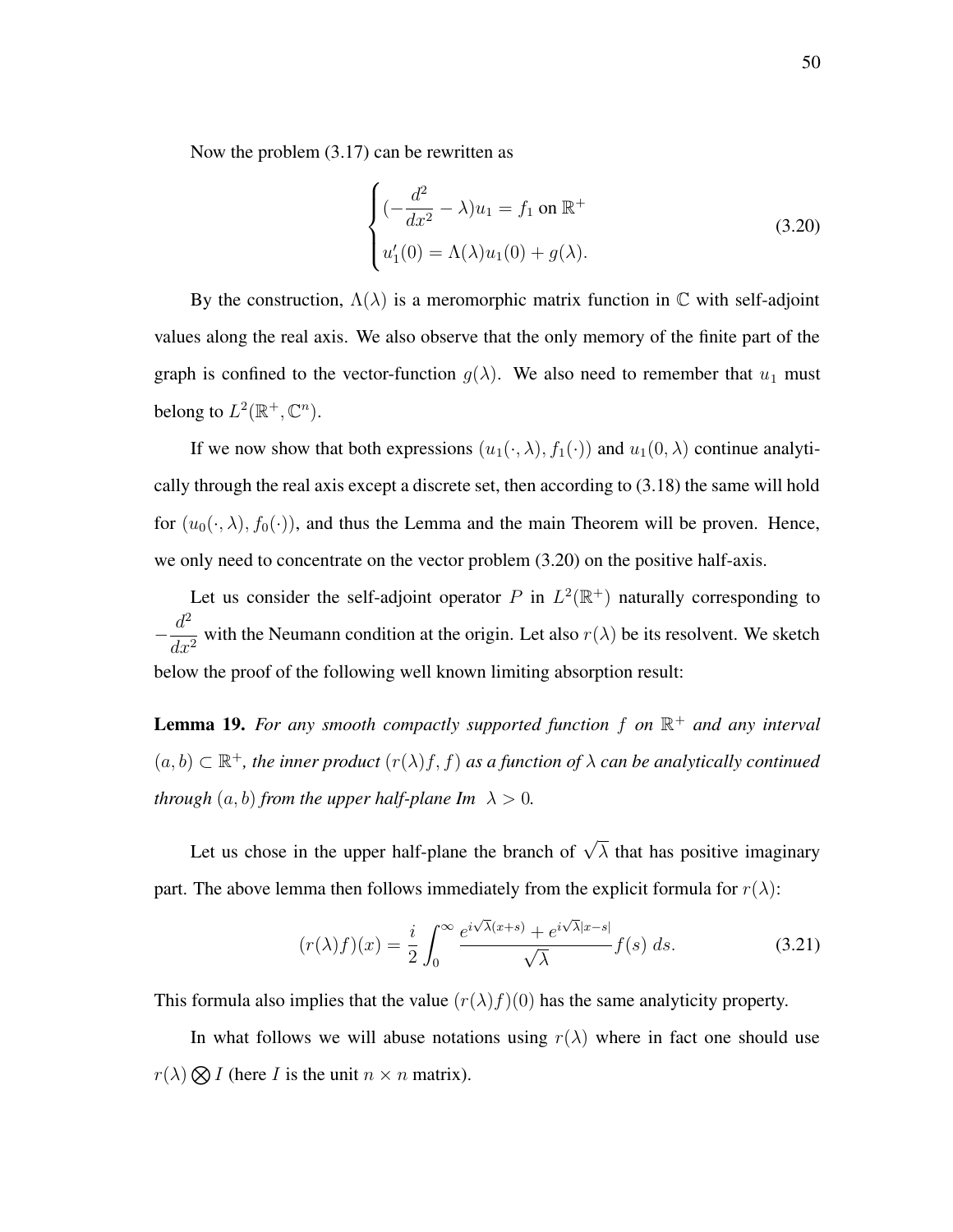It is not hard to solve (3.17) now. Indeed, after a simple computation one arrives to the formula for the solution that one can check directly when Im  $\sqrt{\lambda} > 0$ :

$$
u_1(x,\lambda) := (r(\lambda)f_1)(x) - ie^{i\sqrt{\lambda}x}A(\lambda)
$$
\n(3.22)

where the vector  $A(\lambda)$  is:

$$
A(\lambda) = \Lambda(\lambda)[\sqrt{\lambda} + i\Lambda(\lambda)]^{-1}(r(\lambda)f_1)(0) + \frac{g(\lambda)}{\sqrt{\lambda}}
$$
\n(3.23)

Notice that the matrix function  $\sqrt{\lambda} + i\Lambda(\lambda)$  is meromorphic on the Riemann surface of  $\sqrt{\lambda}$ . Due to self-adjointness of  $\Lambda(\lambda)$ , the values of that function for non-zero real  $\lambda$ are invertible. Hence, the matrix function  $(\sqrt{\lambda} + i\Lambda(\lambda))$ <sup>-1</sup> is meromorphic on the same Riemann surface.

Now the quantity of interest becomes

$$
(u_1(\cdot,\lambda),f_1(\cdot)) = (r(\lambda)f_1,f_1) - i(e^{i\sqrt{\lambda}x}A(\lambda),f_1(x)).
$$
\n(3.24)

Lemma 19 implies the needed analyticity of the first term in the sum. Since Im  $\sqrt{\lambda}$  > 0, according to the remarks after (3.21),  $(r(\lambda)f_1)(0)$  is analytic hence  $e^{i\sqrt{\lambda}x}A(\lambda)$  is analytic through  $(a, b)$  as well save for a discrete set of  $\lambda$ . Thus the final term in the sum can also be analytically continued through  $(a, b)$  as well outside of a discrete set of  $\lambda$ .

This finishes the proof of Lemma 18.

 $\Box$ 

Since the space of functions f as above is dense in  $L^2(\Gamma)$ , it is well known that (3.14) implies absence of the singular continuous spectrum (e.g., Proposition 2 and (18) in Section 1.4.5 of **[63]** or pp. 136-139 in Section XIII.6 of **[53]** ) and thus proves Theorem 16.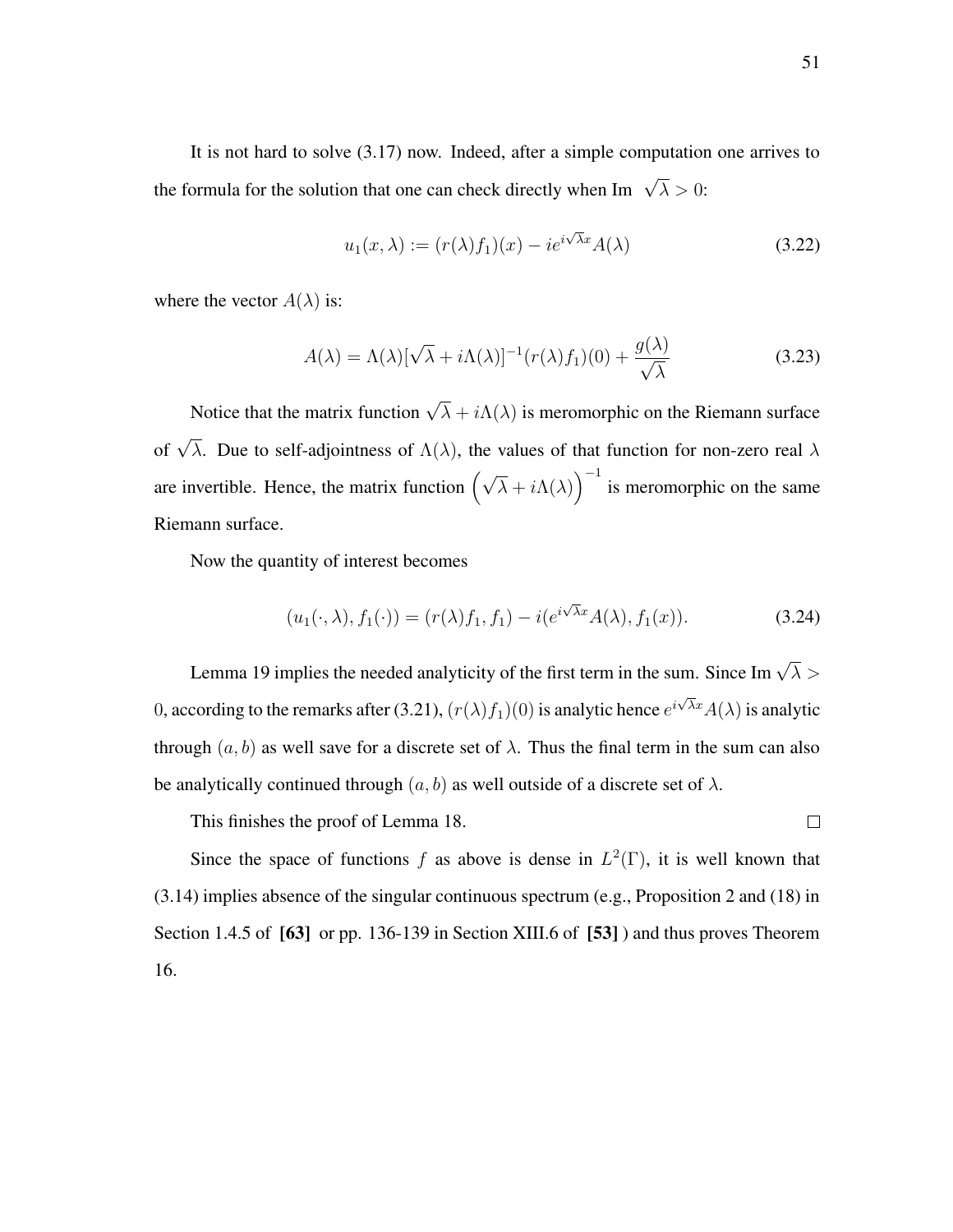# C. Resonant Gap Opening in Quantum Graphs

As we have seen in the case of photonic crystal, gaps in the spectrum are essential for guiding and localizing light. A standard way to create spectral gaps is to make the medium periodic. Unfortunately, this neither guarantees existence of gaps (except in the onedimensional case), nor allows easy control over the location of the gaps.

In this section we present a method of opening gaps in the spectrum of a finite quantum graph by inserting a finite graph (scatterer) to each vertex of the original graph. The gaps are opened around the eigenvalues of the attached graphs. This is so called resonant gap opening (vs. the Bragg scattering gaps in photonic crystals). The results in this section are contained in **[45]** .

The resonant method of opening gaps has been studied before **[2, 50, 55]** . In the case of combinatorial graphs, J. Schenker and M. Aizenman showed in **[55]** that a simple method of "decorating" a graph leads to a very controllable gap structure. In **[38]** , it was shown that similar procedure also works for quantum graphs. This "decoration" procedure uses graphs that attach "sideways" to the original graph (Fig. 7).



Fig. 7. Decorations Used by Schenker and Aizenman

However, it is often more convenient to incorporate an internal structure into each vertex of the original graph rather than attaching it (Fig. 8). This is the case, for instance,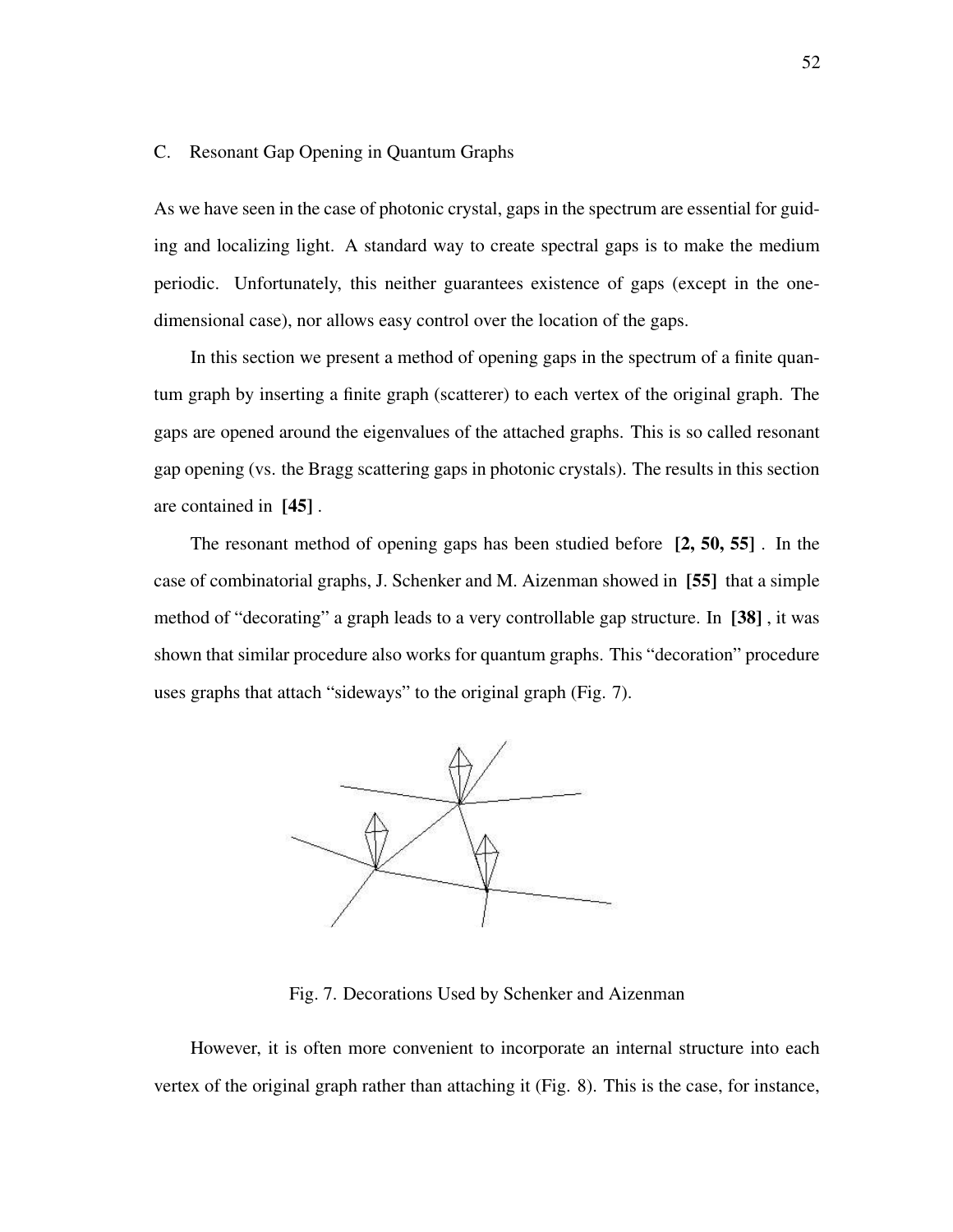in thin photonic crystals structures. We will describe this internal structures as "spiders" inside vertices of the original graph. We will show that spectral gaps can sometimes be opened using "spider" decorations.



Fig. 8. "Spider" Decoration

Let  $\Gamma_0$  be a finite regular metric graph. Regularity means that the degree  $n > 0$  of each vertex  $v$  is the same.

A *path* is a non-empty graph  $P = (V, E)$  of the form

$$
V(P) = \{v_0, v_1, \dots, v_l\}, \quad E(P) = \{v_0v_1, v_1v_2, \dots, v_{l-1}v_l\}
$$

where vertices  $v_i$  are all distinct. Hence a path does not contain loops. A path is usually denoted by listing its consecutive vertices as  $v_0v_1 \dots v_l$ . The length of a path is the number of its edges, i.e.  $|E(P)|$ . One can also say P is a path from  $v_0$  to  $v_l$  or  $v_0 - v_l$  path. Of course, a  $v_0 - v_l$  path is also a  $v_l - v_0$  path. If  $P = v_0 \dots v_l$  is a path with  $l \geq 2$ , then the graph  $C := P + v_l v_0$  is a called a *cycle*. Analogous to paths, we describe C by its sequence of vertices. The above cycle could be written as  $v_0 \dots v_l v_0$ . The length of a cycle is the number of its edges.

We define the *Dirichlet spectrum*  $\sigma_D(\Gamma_0)$  of  $\Gamma_0$  as the union over all edges e of spectra of the operators  $-\frac{d^2}{dx^2}$  $\frac{d}{dx^2}$  on  $[0, l_e]$  with zero Dirichlet conditions at the endpoints 0 and  $l_e$ . In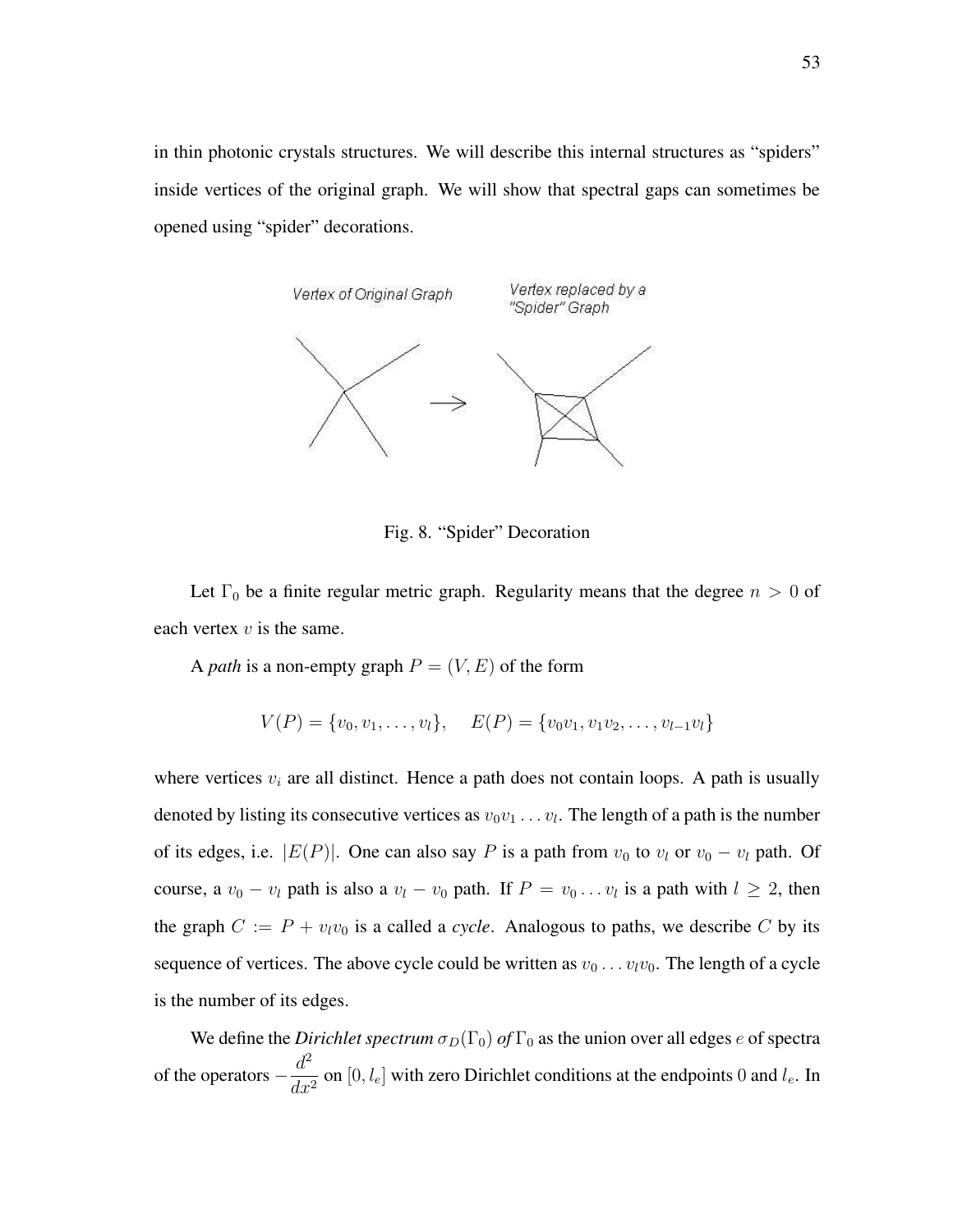other words,

$$
\sigma_D(\Gamma_0) = \left\{ \left( \frac{n\pi}{l_e} \right)^2 \mid e \in E(\Gamma_0), n \in \mathbb{N} \right\}.
$$

An odd (even) Dirichlet eigenvalue is a Dirichlet eigenvalue  $(n\pi l_e^{-1})^2$  with an odd (even)  $n$ .

We will describe now the procedure of inserting a "spider" into each vertex of  $\Gamma_0$ . Let G be a finite graph (spider) with  $|V(G)| \ge n$ . We assume that a subset  $B \subset V(G)$ is selected such that  $|B| = n$ , say  $B = \{v_1, \ldots, v_n\}$ . We replace each vertex v in  $\Gamma_0$ with G and then connect each of the edges in  $\Gamma_0$  incident to v to one of the vertices in B, see fig. 9 below. This must be done in one-to-one fashion, which is possible since  $|B| = n = deg(v)$ . Any vertices of G that are not in B will be called *internal*, and



Fig. 9. Replacing Vertex with "Spider" Decoration

correspondingly B will be considered as the *boundary of* G.

This new "decorated" graph will be denoted by Γ. Its set of vertices can be naturally identified with  $V(G) \times V(\Gamma_0)$ . Its set of edges is correspondingly  $E(\Gamma_0) \cup (E(G) \times V(\Gamma_0))$ . We will also use the notation  $B_v$  for  $B \times \{v\} \subset V(\Gamma)$ , i.e. for the boundary of the spider embedded into the vertex v.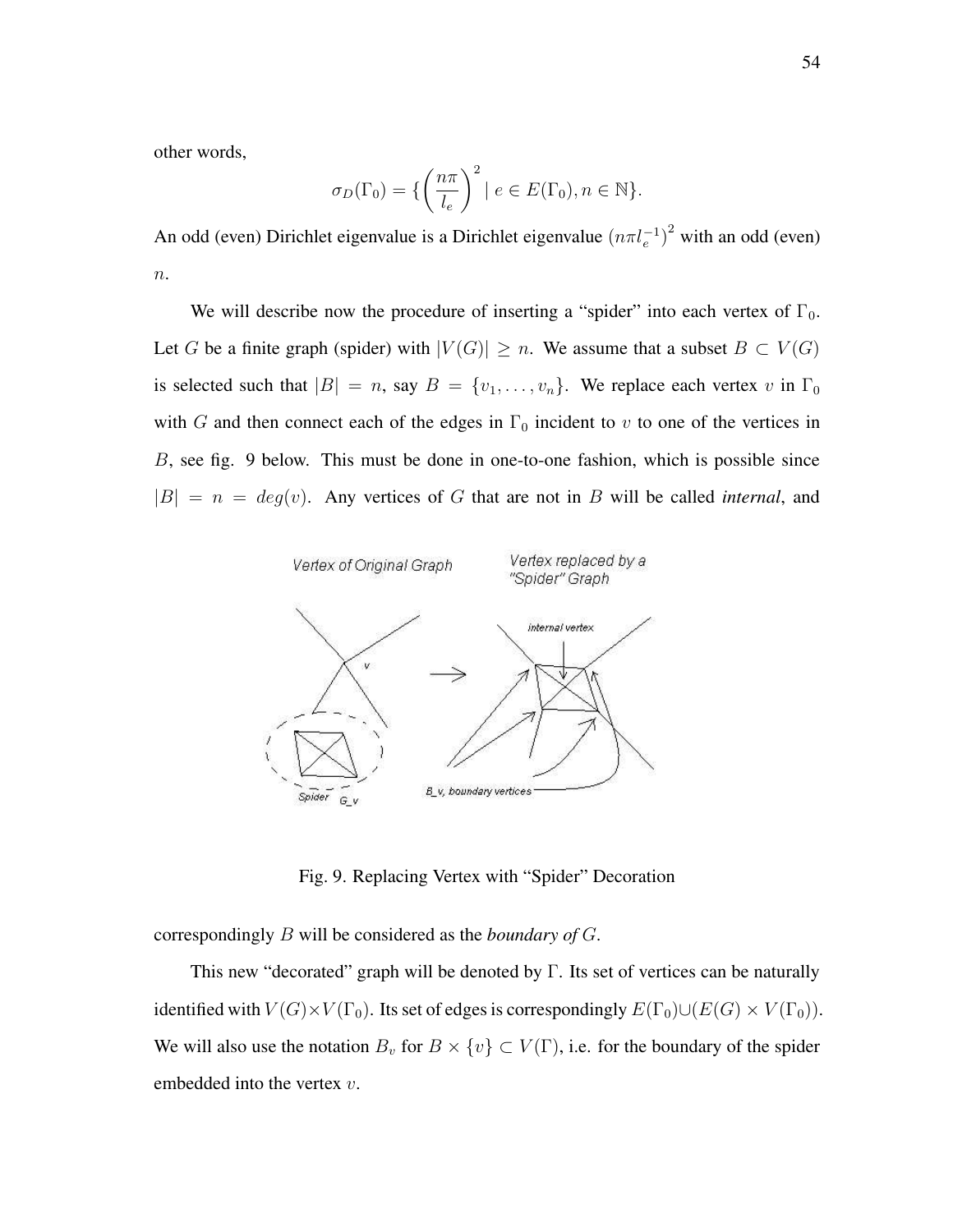We also equip this graph  $\Gamma$  with the operator  $\mathcal H$  which acts as  $-\frac{d^2}{dx^2}$  $\frac{a}{dx^2}$  along its edges and whose domain consists of functions  $f$  on  $\Gamma$  such that:

- 1.  $f \in H^2(e)$  on each edge e in  $\Gamma$ ,
- 2. f is continuous and satisfies the Neumann condition (3.10) at each vertex in  $B \times$  $V(\Gamma_0),$
- 3. at vertices of Γ that are not in  $B \times V(\Gamma_0)$  (i.e., the internal vertices of all spiders), f satisfies self-adjoint vertex conditions (3.3):

$$
\mathbf{A}_v \mathbf{F}(v) + \mathbf{B}_v \mathbf{F}'(v) = 0 \quad, v \in \bigcup_{v \in \Gamma_0} (V(G) \setminus B_v). \tag{3.25}
$$

where  $\mathbf{F}(v)$  be the vector  $(f_1(v), \ldots, f_d(v))^t$  of the vertex values of the function along each edge adjacent to  $v$  (so there are  $d_v$  edges) and  $\mathbf{F}'(v) = (f'_1(v), \dots, f'_d(v))^t$ is the vector of the derivatives at  $v$  taken along the edges in the outgoing directions from v. The matrices  $A_v$  and  $B_v$  are of size  $n \times n$  and satisfy the conditions in Theorem 12 from section A of chapter III.

The spectrum of this operator will be denoted  $\sigma(\mathcal{H})$ .

# 1. Auxiliary Dirichlet-to-Neumann Operators

Let H be the operator in  $L_2(G)$  that acts as  $-\frac{d^2}{dx^2}$  $\frac{a}{dx^2}$  on edges with zero Dirichlet conditions imposed on B and conditions (3.25) at the internal vertices of G. We denote by  $\sigma(H)$  its spectrum. It is clear, for instance, that when  $B = V(G)$  (i.e., when there are no internal vertices in G),  $\sigma(H) = \sigma_D(H)$ , and thus the spectrum depends on the edges lengths only.

Let now  $\phi$  be a function defined on vertices of B. Consider the following problem on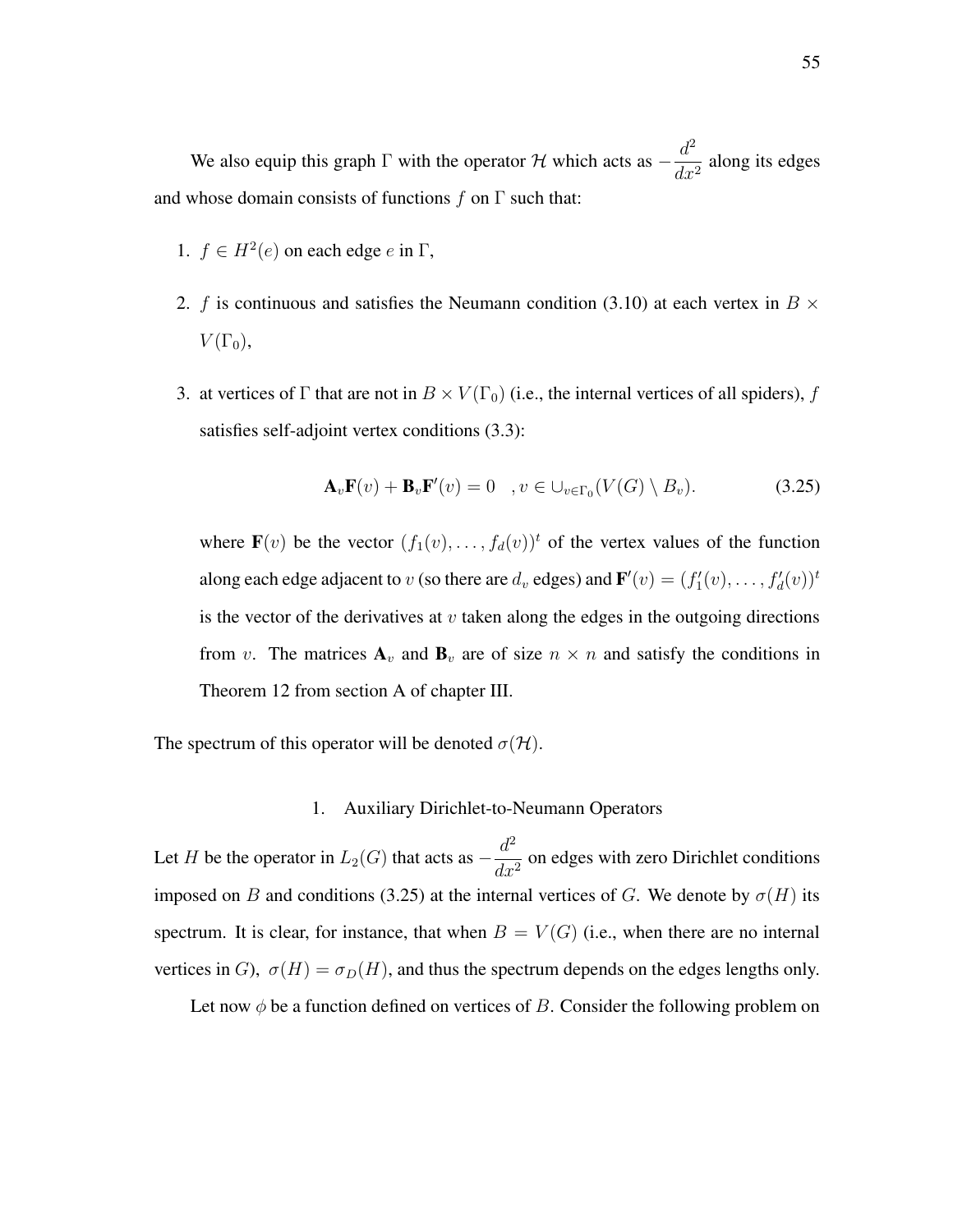G:

$$
\begin{cases}\n-u'' = \lambda u \text{ for each edge } e \in G \\
\text{conditions (3.25) are satisfied on } V(G) \setminus B \\
u|_B = \phi\n\end{cases}
$$
\n(3.26)

If  $\lambda \notin \sigma(H)$ , then (3.26) can be solved uniquely. For such  $\lambda$ , exactly like it is done in Section B of this chapter, we can introduce the Dirichlet-to-Neumann operator  $\Lambda(\lambda)$ . It acts as follows: for a given  $\phi \in L_2(B) = \mathbb{C}^n$ , one finds the solution u of (3.26) and then computes the function  $Nu$  on B, where N, as before, denotes the sum of outgoing derivatives of u along edges at each vertex in B. Then one defines  $\Lambda(\lambda)\phi := Nu$ . Properties of this matrix-function of  $\lambda$  have already been discussed in the Section B of this chapter, see in particular Lemma 17 and considerations before it.

As it was described in Lemma 17,  $\Lambda(\lambda)$  is a meromorphic matrix function with poles only in  $\sigma(H)$ . We are interested now in the situation of a pole  $\lambda_0$  such that the norm of the inverse matrix to  $\Lambda(\lambda)$  tends to zero when  $\lambda \to \lambda_0$ . To put it differently, we need that  $\|\Lambda(\lambda)\phi\| \ge C(\lambda)\|\phi\|$  when  $\lambda \to \lambda_0$ , with  $C(\lambda) \to \infty$ . Let us discuss how and when this can happen.

Let us return to the problem (3.26) for some non-zero vector  $\phi$ , considered for a pole  $\lambda = \lambda_0$  of  $\Lambda(\lambda)$ . In this case, since  $\lambda_0 \in \sigma(H)$ , the problem does not have to have a solution. The first result we have shows that if it does have a solution, then  $\Lambda(\lambda)\phi$  has no singularity at  $\lambda_0$ .

**Theorem 20.** *Let*  $\lambda_0 \in \sigma(H)$  *and*  $\phi \in S$ *, where S is the unit sphere in*  $\mathbb{C}^n$ *.* 

- *1. If* (3.26) for  $\lambda = \lambda_0$  *has a solution, then*  $\parallel \Lambda(\lambda)\phi \parallel < C < \infty$  *when*  $\lambda \to \lambda_0$ *.*
- 2. *If* (3.26) for  $\lambda = \lambda_0$  has no solution for any  $\phi \in S$ , then  $\lim_{\lambda \to \lambda_0} || \Lambda(\lambda) \phi || = \infty$  for all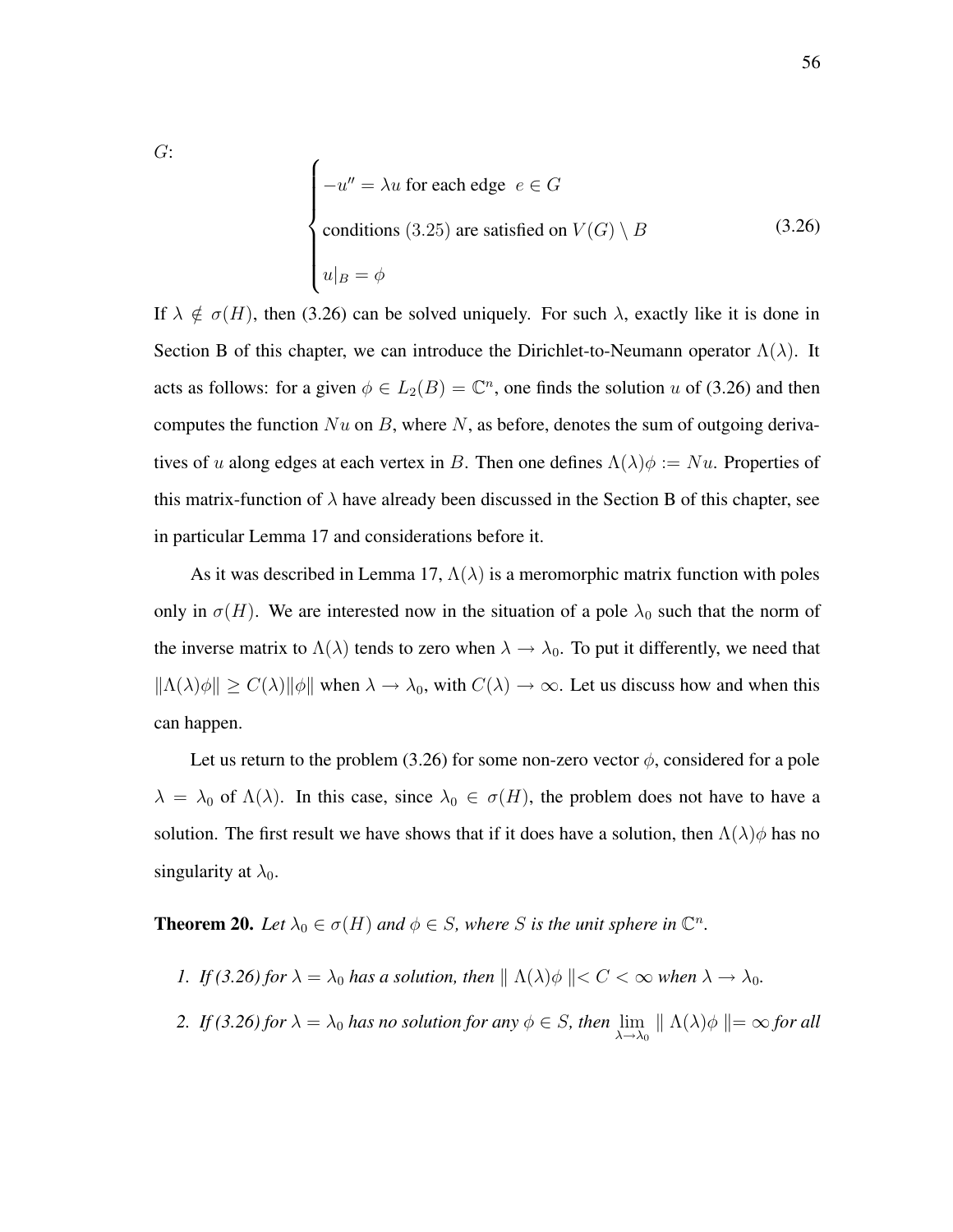$\phi \in S$ *. Moreover, the following estimate holds for*  $\lambda$  *sufficiently close to*  $\lambda_0$ *:* 

$$
\|\Lambda(\lambda)\phi\|\geq \frac{C_1}{|\lambda-\lambda_0|}\|\phi\|,\tag{3.27}
$$

*where the positive constant*  $C_1$  *is independent of*  $\phi$ *.* 

The proof is presented in the sub-section 3 below.

### 2. Spectral Gap Opening. Main Results.

We are now ready to state and prove the main result of this section.

**Theorem 21.** Let  $\lambda_0 \notin \sigma_D(\Gamma_0)$  be a pole of  $\Lambda(\lambda)$  such that the case 2 of Theorem 20 holds. *Let also*  $\delta$  *be the distance from*  $\lambda_0$  *to the set*  $\sigma_D(\Gamma_0)$ *. Then there exists*  $\varepsilon > 0$ *, depending on the* G, B*, and* δ *only, such that there is no spectrum of the operator* H *on* Γ *inside the punctured*  $\varepsilon$ -neighborhood of  $\lambda_0$ :

$$
\{|\lambda-\lambda_0|<\varepsilon,\lambda\neq\lambda_0\}.
$$

So far, we have only stated results involving  $\Lambda(\lambda)$ , one would like to know directly some sufficient conditions on the graph G itself that would lead to (3.26) for  $\lambda = \lambda_0$  having no solution for any  $\phi \in S$ .

Unfortunately we do not have sufficient conditions on any finite graph  $G$  yet but we do have a result for graph G without any internal vertices, i.e.  $V(G) = B$ . Hence  $\sigma(H)$  on such graph is the Dirichlet spectrum of G. We assume that  $\lambda_0 = \left(\frac{n_0 \pi}{l}\right)$  $l_0$  $\setminus^2$ ∈  $\sigma(H) \setminus \sigma_D(\Gamma_0)$  and for some  $n_0 \in \mathbb{N}$ .

A  $l_0$ -path refers to a path made up of edges with edge length  $l_0$ . A  $l_0$ -cycle in G is a cycle which every edge in it has length  $l_0$ . Now we are ready to introduce this condition on  $G$ ,

(G1) There exists an odd  $l_0$ -cycle in G and all vertices in this cycle belong to B. (there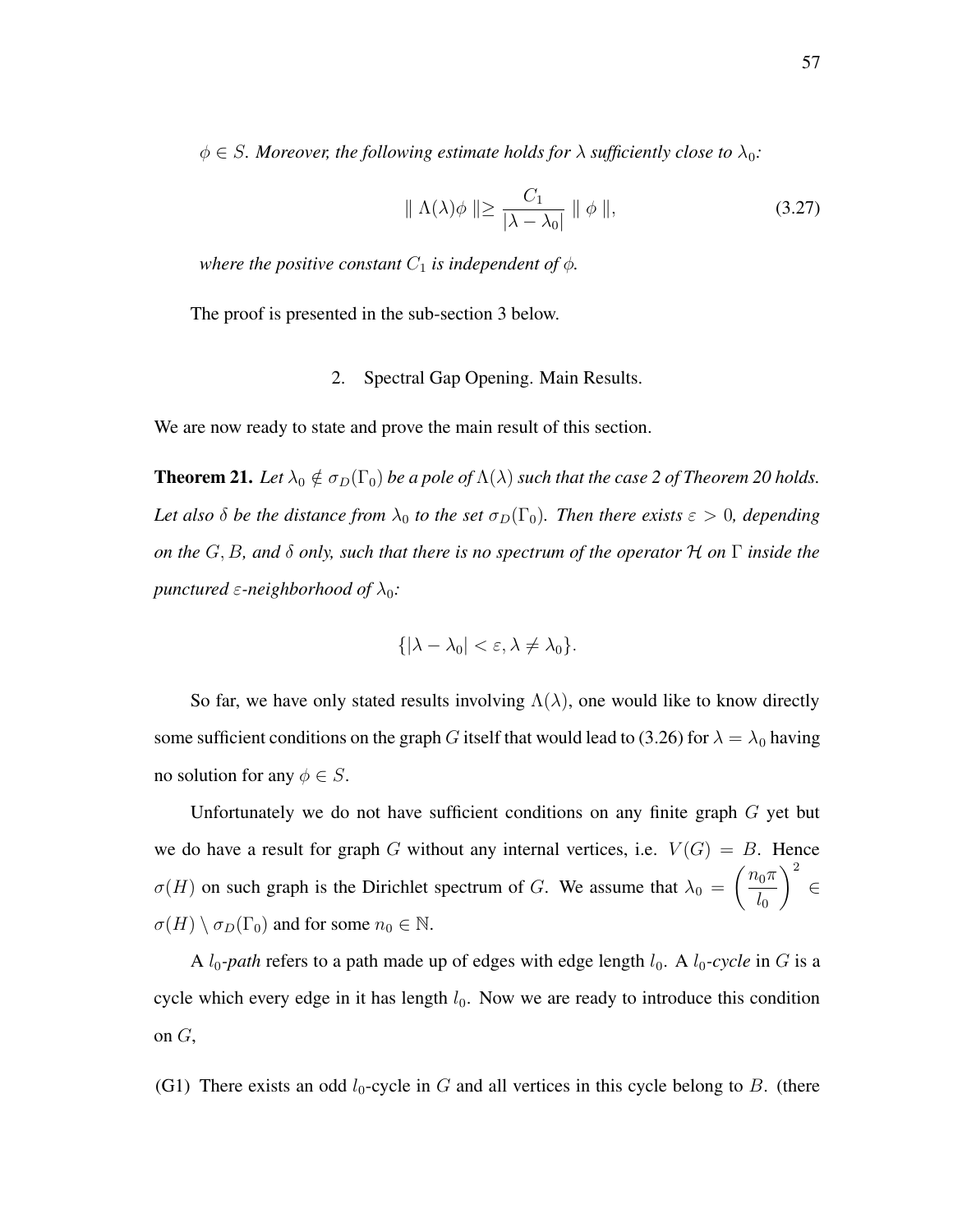can be elements of B not in the cycle). For every vertex in B, there is a  $l_0$ -path from that vertex to a vertex belonging to an odd  $l_0$ -cycle.

The following is a theorem about graph G that guarantees gap can be opened at  $\lambda_0$ .

**Theorem 22.** Assume that  $|V(G)| \geq 3$ , condition (G1) are satisfied and  $\lambda_0 = (n\pi/l_0)^2$  is *an odd eigenvalue. Then the problem* (3.26) *with*  $\lambda = \lambda_0$  *has no solution for any*  $\phi \in S$ *.* 

The last two theorems imply the following

**Corollary 2.** *Under the conditions of Theorem 22, the conclusion of Theorem 21 about spectral gaps holds.*

### 3. Proofs of the Results

### a. Proof of Theorem 20 - Case 1

We start by proving the first part of Theorem 20. Let  $\lambda \neq \lambda_0$ . We want to solve the following spectral problem

$$
\begin{cases}\n-u'' = \lambda u \text{ on each edge } e \in G \\
\text{conditions (3.25) are satisfied on } V(G) \setminus B \\
u|_{\partial G} = \phi\n\end{cases}
$$

Suppose we have a function  $\tilde{\phi}$  on G which is twice differentiable on each edge, satisfies vertex conditions (3.25) at the internal vertices of G, and such that  $\tilde{\phi}|_{\partial G} = \phi$ . Then  $w = u - \tilde{\phi}$  solves the following problem:

$$
\begin{cases}\n-w'' - \lambda w = \tilde{\phi}'' + \lambda \tilde{\phi} \text{ on each edge } e \in G \\
\text{conditions (3.25) are satisfied on } V(G) \setminus B \\
w|_{\partial G} = 0\n\end{cases}
$$
\n(3.28)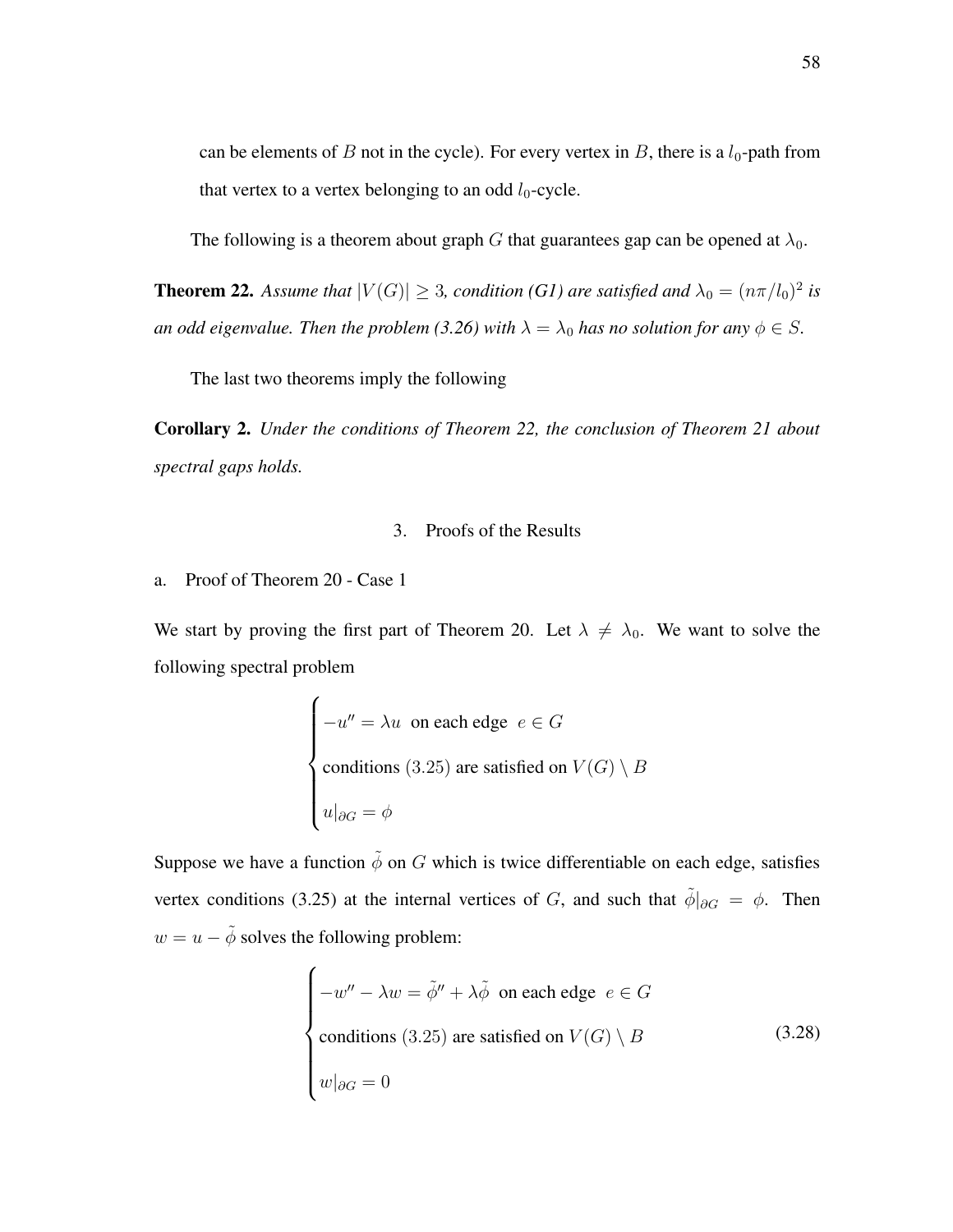By assumption that (3.26) for  $\lambda = \lambda_0$  has a non-trivial solution, we can choose a  $\tilde{\phi}$  that satisfies (3.26) for  $\lambda = \lambda_0$ . Then solution of (3.28) can be written as

$$
w = R(\lambda)(\lambda - \lambda_0)\tilde{\phi} = (\lambda - \lambda_0)R(\lambda)\tilde{\phi},\tag{3.29}
$$

where  $R(\lambda)$  is the resolvent for H. Since  $\lambda_0 \in \sigma(H)$  and H is self-adjoint,  $R(\lambda)$  has a pole of order one at  $\lambda_0$ . Then formula (3.29) proves the first part of the theorem, since the factor  $\lambda - \lambda_0$  eliminates the pole.

## b. Proof of Theorem 20 - Case 2

Let  $\{\psi_j\}_{j\in\mathbb{N}}$  be a complete set of orthonormal eigenfunctions of H corresponding to eigenvalues  $\{\lambda_j\}_{j\in\mathbb{N}}$ . We denote by  $\Psi_j(v_i)$  the sum of the outgoing derivatives of  $\psi_j$  at  $v_i$  along all edges in G connected to  $v_i$ . We also use  $\Psi_j := (\Psi_j(v_1), \dots, \Psi_j(v_n))^T$ .

Suppose  $\lambda \neq \lambda_0$ . Let  $\phi$  be any vector in S. Let  $\tilde{\phi}$  be a smooth function on each edge of G,  $\tilde{\phi}|_{\partial G} = \phi$  and satisfy condition (3.25) on internal vertices of G. As in proof of case 1 of the theorem,  $u = w + \tilde{\phi}$  where w satisfies (3.28). We write w in terms of its Fourier series.

$$
w = R(\lambda)(\tilde{\phi}'' + \lambda \tilde{\phi})
$$
  
= 
$$
\sum_{j} \langle R(\lambda)(\tilde{\phi}'' + \lambda \tilde{\phi}), \psi_j \rangle_{L^2(G)} \psi_j
$$
  
= 
$$
\sum_{j} \langle \tilde{\phi}'' + \lambda \tilde{\phi}, R(\overline{\lambda}) \psi_j \rangle_{L^2(G)} \psi_j
$$

$$
= \sum_{j} \frac{1}{\lambda - \lambda_j} \langle \tilde{\phi}'' + \lambda \tilde{\phi}, \psi_j \rangle_{L^2(G)} \psi_j
$$

$$
= \sum_{j} \frac{1}{\lambda - \lambda_j} \langle \tilde{\phi}'' + \lambda \tilde{\phi}, \psi_j \rangle_{L^2(G)} \psi_j
$$

We will drop the  $L^2(G)$  subscript for now. Applying integration by parts twice to the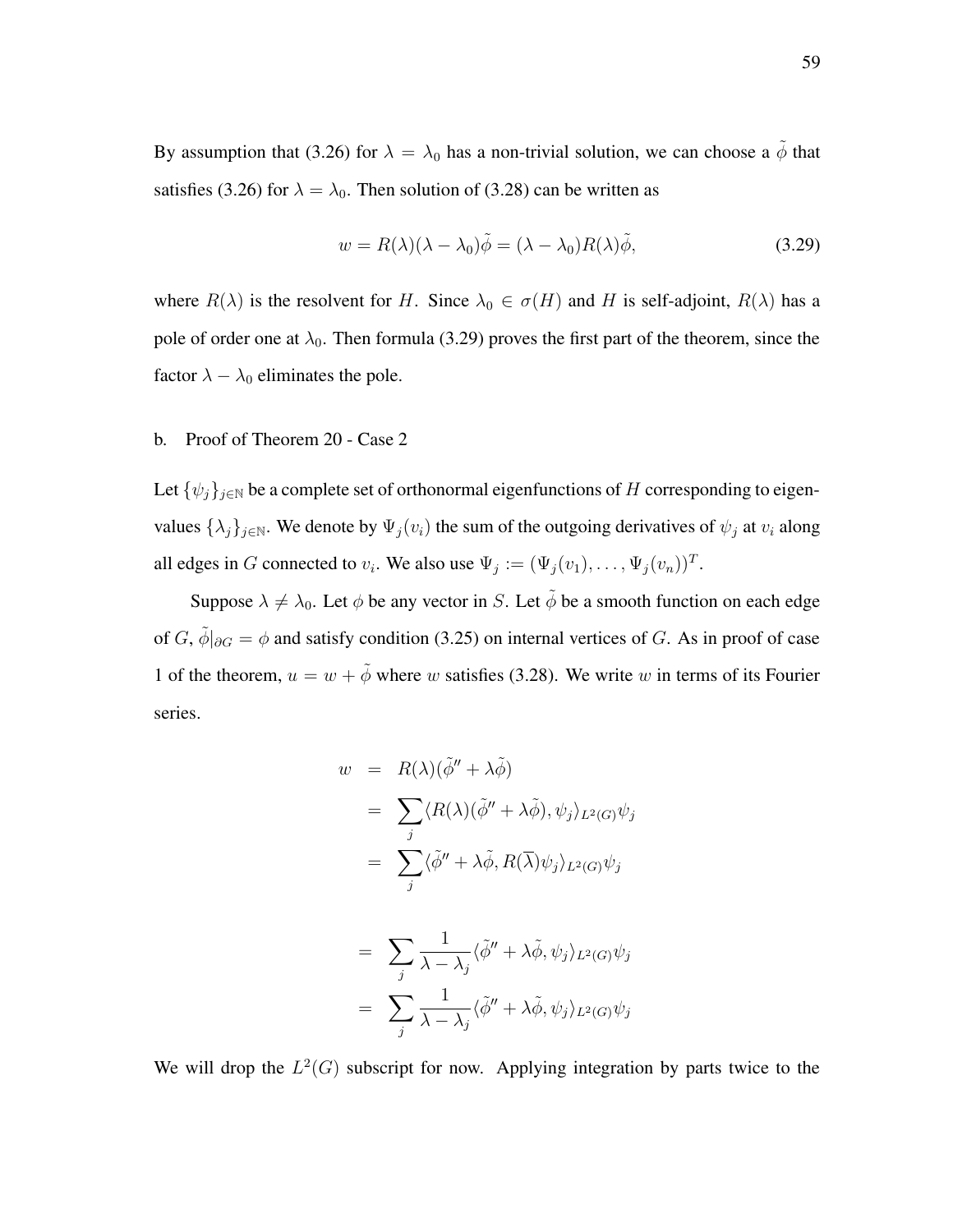integral term above, we have

$$
= \sum_{j} \frac{1}{\lambda - \lambda_{j}} \sum_{i=1}^{n} \sum_{v_{i} \in e} \tilde{\phi}(v_{i}) \frac{d\psi_{j}}{dx_{e}}(v_{i}) \psi_{j} + (\lambda - \lambda_{j}) \langle \tilde{\phi}, \psi_{j} \rangle \psi_{j}
$$
  

$$
= \left( \sum_{\lambda_{j} = \lambda_{0}} \frac{1}{\lambda - \lambda_{0}} \sum_{i=1}^{n} \sum_{v_{i} \in e} \phi_{i} \frac{d\psi_{j}}{dx_{e}}(v_{i}) + \sum_{\lambda_{j} \neq \lambda_{0}} \frac{1}{\lambda - \lambda_{j}} \langle \tilde{\phi}, \psi_{j} \rangle \right) \psi_{j} + \sum_{j} \langle \tilde{\phi}, \psi_{j} \rangle \psi_{j}
$$
  

$$
= \frac{1}{\lambda - \lambda_{0}} \sum_{\lambda_{j} = \lambda_{0}} \sum_{i=1}^{n} \phi_{i} \Psi_{j}(v_{i}) \psi_{j} + \sum_{\lambda_{j} \neq \lambda_{0}} \frac{1}{\lambda - \lambda_{j}} \langle \tilde{\phi}, \psi_{j} \rangle \psi_{j} + \sum_{j} \langle \tilde{\phi}, \psi_{j} \rangle \psi_{j}
$$

Clearly 
$$
\sum_{v_k \in e, e \in G} \frac{d\tilde{\phi}}{dx_e}(v_k)
$$
 is analytic with respect to  $\lambda$  for any  $v_k$ , hence it suffice to only consider\n
$$
\sum_{v_k \in e, e \in G} \frac{dw}{dx_e}(v_k)
$$
. Computing\n
$$
\sum_{v_k \in e, e \in G} \frac{dw}{dx_e}(v_k)
$$
, we get\n
$$
\frac{1}{\lambda - \lambda_0} \sum_{\lambda_j = \lambda_0} \langle \phi, \Psi_j \rangle_{\mathbb{C}^n} \Psi_j(v_k) + \sum_{\lambda_j \neq \lambda_0} \frac{1}{\lambda - \lambda_j} \langle \tilde{\phi}, \psi_j \rangle \Psi_j(v_k) + \sum_j \langle \tilde{\phi}, \psi_j \rangle \Psi_j(v_k)
$$
\n(3.30)

The last two terms are both analytic on a small neighborhood around  $\lambda_0$ . If the sum in the first term is nonzero at some  $v_k$  then  $\Lambda(\lambda)\phi$  has a non-removable singularity at  $\lambda_0$  for all nonzero  $φ$ .

To complete the proof, we need the following lemma to show that if (3.26) for  $\lambda = \lambda_0$ has no solution for all nonzero  $\phi$ , then

$$
\sum_{\lambda_j=\lambda_0}\langle \phi,\Psi_j\rangle_{\mathbb{C}^n}\Psi_j\neq 0
$$

holds for all  $\phi \in S$ .

**Lemma 23.** *If*  $(3.26)$  *for*  $\lambda = \lambda_0$  *has no solution for all nonzero*  $\phi \in \mathbb{C}^n$  *then*  $\sum$  $\lambda_j = \lambda_0$  $\langle \phi, \Psi_j \rangle_{\mathbb{C}^n} \Psi_j \neq$  $0$  *for all nonzero*  $\phi \in \mathbb{C}^n$ .

**Proof:** Let  $\tilde{\phi}$  be a smooth function and  $\tilde{\phi}|_{\partial G} = \phi$ . We express the solution as  $u =$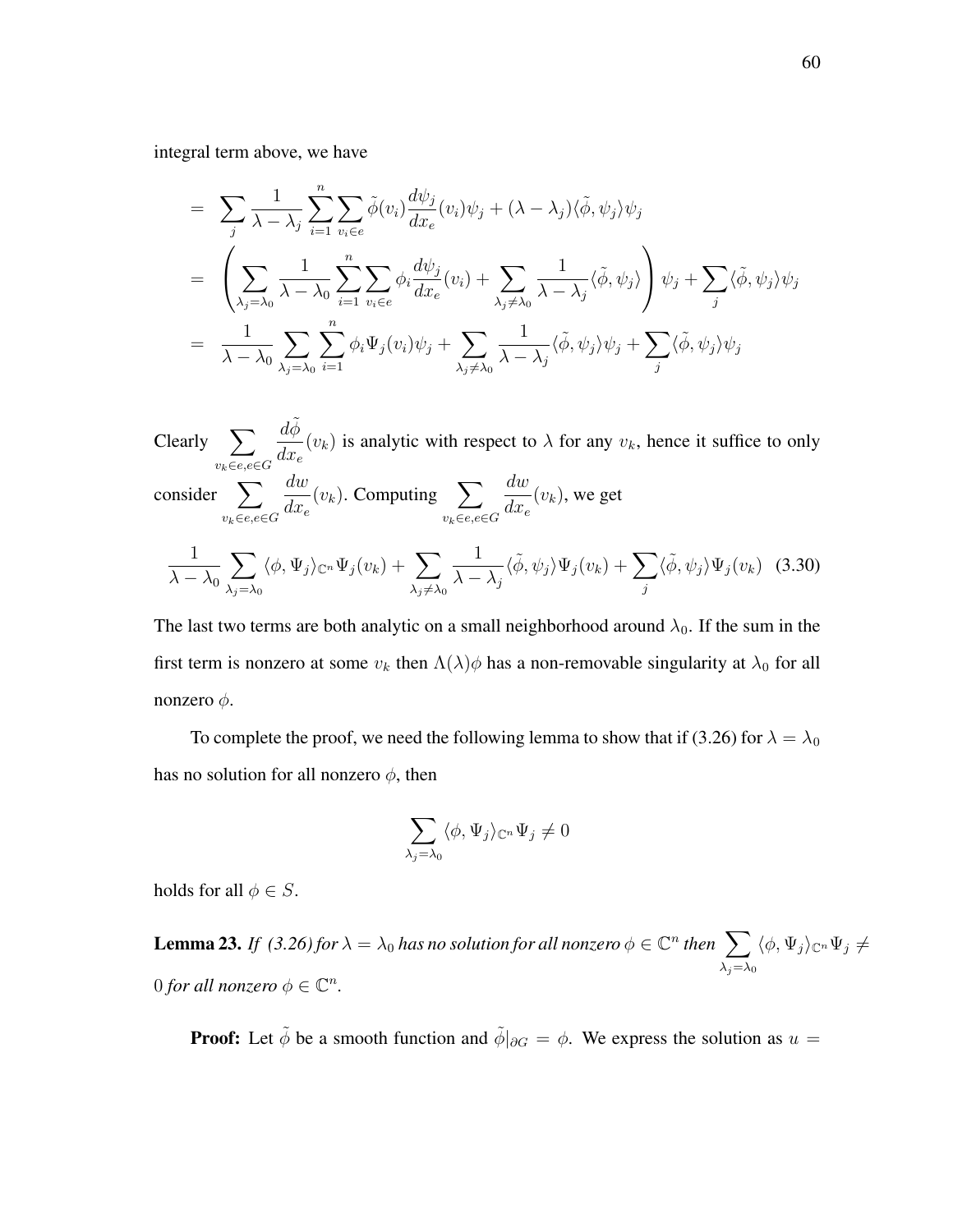$w + \tilde{\phi}$  where w satisfies

$$
Hw - \lambda_0 w = \tilde{\phi}'' + \lambda_0 \tilde{\phi}
$$
 (3.31)

By hypothesis of the lemma, (3.31) has no solution for  $\phi \neq 0$ . By Fredholm alternative, there exists  $\psi_j$  with  $\lambda_j = \lambda_0$  such that

$$
\langle \tilde{\phi}'' + \lambda_0 \tilde{\phi}, \psi_j \rangle_{L^2(G)} \neq 0
$$

but

$$
\langle \tilde{\phi}'' + \lambda_0 \tilde{\phi}, \psi_j \rangle_{L^2(G)} = \sum_{i=1}^n \tilde{\phi}(v_i) \Psi_j(v_i) = \langle \phi, \Psi_j \rangle_{\mathbb{C}^n}
$$

Next, we consider

$$
\langle \phi, \sum_{\lambda_j = \lambda_0} \langle \phi, \Psi_j \rangle \Psi_j \rangle = \sum_{\lambda_j = \lambda_0} |\langle \phi, \Psi_j \rangle|^2 > 0 \quad , \forall \phi \neq 0.
$$

Hence  $\sum$  $\lambda_j = \lambda_0$  $\langle \phi, \Psi_j \rangle_{\mathbb{C}^n} \Psi_j \neq 0$  for  $\forall \phi \neq 0$ . In particular there exist  $v_i$  such that  $\sum$  $\lambda_j = \lambda_0$  $\langle \phi, \Psi_j \rangle_{\mathbb{C}^n} \Psi_j (v_i) \neq 0.$ 

This completes the proof of the first statement of case 2 of theorem 20.

We now prove the inequality (3.27). Firstly, from the proof of lemma 23, we know that  $\sum$  $\lambda_j = \lambda_0$  $|\langle \phi, \Psi_j \rangle|^2 > 0$ ,  $\forall \phi \in S$ . Since the above sum of squares is a continuous positive function on the compact set  $S$ , there exists a positive constant  $C_1$  such that

$$
\sum_{\lambda_j=\lambda_0} |\langle \phi, \Psi_j \rangle|^2 \ge C_1 > 0 \ \forall \phi \in S. \tag{3.32}
$$

Secondly,  $\sum$ j  $|\langle \Psi_j, \phi \rangle|$  is also a continuous positive function on the compact set S, so there exists a positive constant  $C_2$  such that

$$
\sum_{j} |\langle \Psi_j, \phi \rangle| \le C_2 \ \ \forall \phi \in S.
$$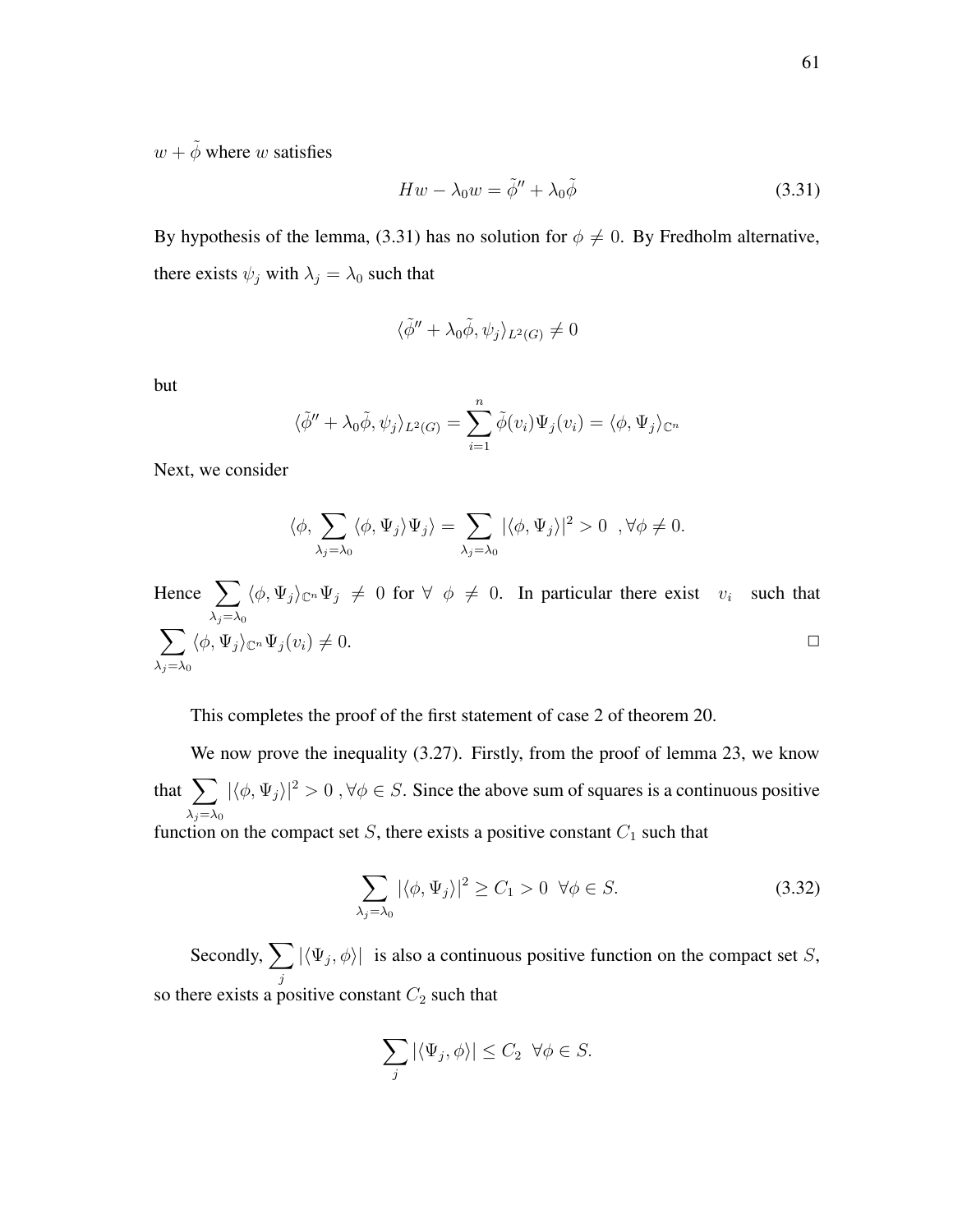Define

$$
f_j(\lambda) = \begin{cases} 1 & \text{if } \lambda_j = \lambda_0 \\ 1 + \frac{1}{\lambda - \lambda_j} & \text{if } \lambda_j \neq \lambda_0 \end{cases}
$$

Clearly  $f_j(\lambda)$  is analytic on some small neighborhood  $N(\lambda_0)$  not containing any  $\lambda_j$ . If  $\lambda_j \neq \lambda_0$  the let  $C_3 := \min_{\lambda \in N(\lambda_0)} |\lambda - \lambda_j| > 0$ . Then clearly for  $\lambda \in N(\lambda_0)$ ,

$$
|f_j(\lambda)| \le \frac{1}{|\lambda - \lambda_j|} + 1 \le \frac{1}{C_3} + 1 \quad , \forall \ j \in \mathbb{N} \text{ such that } \lambda_j \ne \lambda_0
$$

Next, assuming  $\phi \in S$ , we estimate the following:

$$
\sum_{j} |f_j(\lambda)| |\langle \tilde{\phi}, \psi_j \rangle_{L^2(G)}| |\langle \Psi_j, \phi \rangle| \le C_3 \|\tilde{\phi}\|_{L^2(G)} \sum_{j} |\langle \Psi_j, \phi \rangle| \le C_2 C_3 \|\tilde{\phi}\|_{L^2(G)}.
$$
\n(3.33)

Using the (3.30) and that  $u = w + \tilde{\phi}$ ,

$$
|\langle \Lambda(\lambda)\phi, \phi \rangle| \ge \frac{1}{|\lambda - \lambda_0|} \sum_{\lambda_j = \lambda_0} |\langle \phi, \Psi_j \rangle|^2 - \sum_j |f_j(\lambda)| |\langle \tilde{\phi}, \psi_j \rangle_{L^2(G)}| |\langle \Psi_j, \phi \rangle|
$$

$$
- |\langle \Phi, \phi \rangle|
$$
  
where  $\Phi = \left(\sum_{v_1 \in e, e \in G} \frac{d\tilde{\phi}}{dx_e}(v_1), \dots, \sum_{v_n \in e, e \in G} \frac{d\tilde{\phi}}{dx_e}(v_n)\right)^T$ .  
Using (3.32) and (3.33), we obtain

$$
|\langle \Lambda(\lambda)\phi,\phi\rangle| \geq \frac{C_1}{|\lambda-\lambda_0|} - C_2C_3 \|\tilde{\phi}\|_{L^2(G)} - \|\Phi\|.
$$

Since  $\tilde{\phi}$  is assumed to be smooth on each edge, it is in  $H^2(e)$  for each edge e in G. By using Sobolev trace theorem on each edge, both  $\|\tilde{\phi}\|_{L^2(G)}$  and  $\|\Phi\|$  can be bounded above by  $C_4$   $\|\phi\|$  for some positive constant  $C_4$ . Thus we obtained

$$
|\langle \Lambda_v(\lambda)\phi,\phi\rangle| \ge \frac{C_1}{|\lambda - \lambda_0|} - (C_2C_3 + C_4).
$$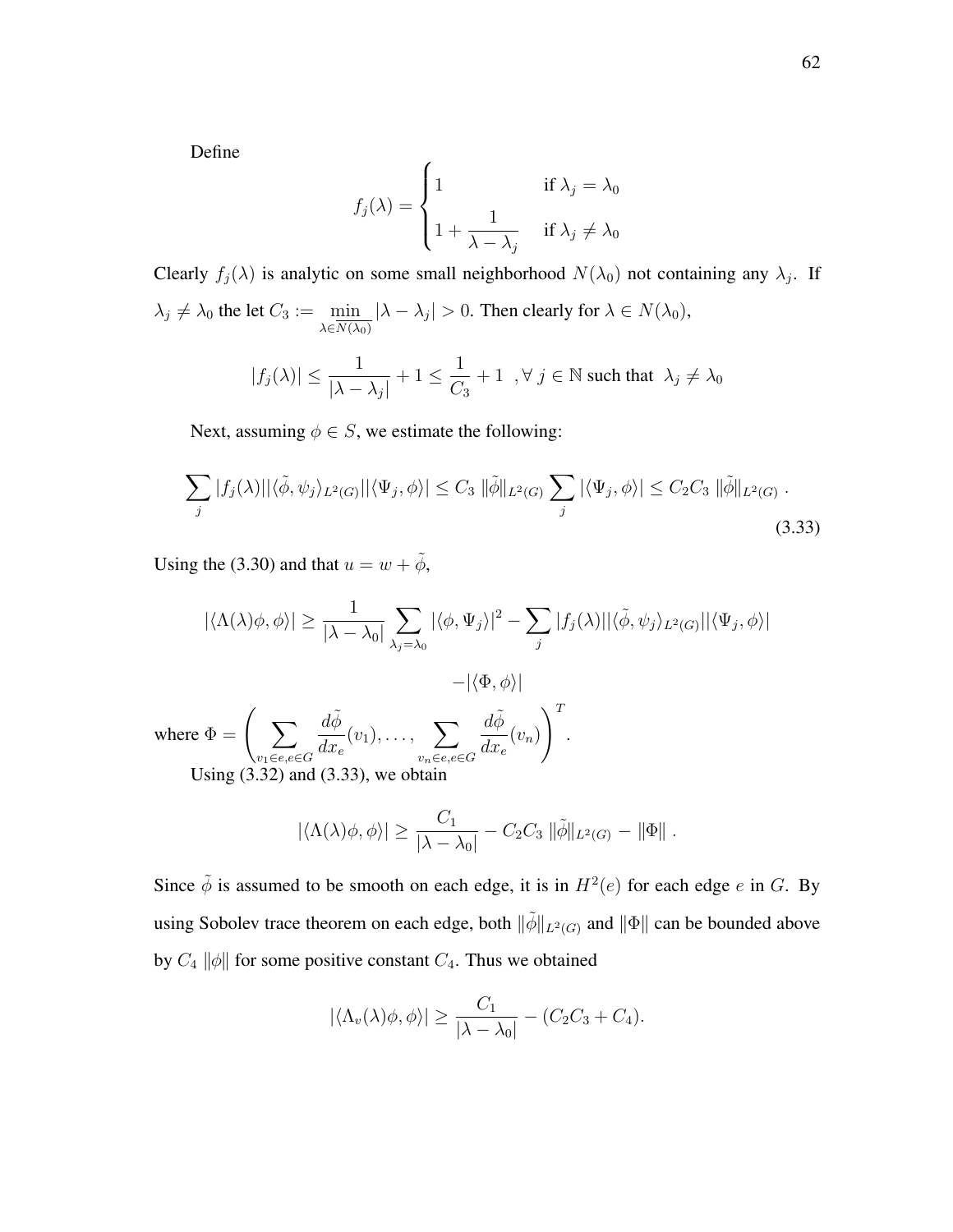Finally, for  $\lambda$  sufficiently close to  $\lambda_0$ , i.e.,  $|\lambda - \lambda_0| < \frac{C_1}{2C_0}$  $rac{C_1}{2C_5}$  then

$$
\frac{1}{|\lambda - \lambda_0|}(C_1 - C_5|\lambda - \lambda_0|) > \frac{C_1}{2|\lambda - \lambda_0|}
$$

where  $C_5 = C_2C_3 + C_4$ . The theorem then follows since  $|\langle \Lambda(\lambda)\phi, \phi \rangle| \leq ||\Lambda(\lambda)\phi||$ .

# c. Proof of Theorem 21

Suppose that  $\lambda_0 \in \sigma(H) \setminus \sigma_D(\Gamma_0)$ . Let  $u(x)$  be an eigenfunction of H corresponding to an eigenvalue  $\lambda$ . Suppose also that  $0 < |\lambda - \lambda_0| < \frac{\delta}{2}$  $\frac{1}{2}$ , then  $\lambda \notin \sigma_D(\Gamma_0)$ . The spectral problem  $\mathcal{H}u = \lambda u$  on  $\Gamma$  can be rewritten on edges of  $\Gamma_0$  and vertices in  $B_v$ , through the use of the Dirichlet-to-Neumann operator as follows:

$$
\begin{cases}\n-u'' = \lambda u \text{ on each edge of } \Gamma_0 \\
u \text{ is continuous at each vertex in } \bigcup_{v \in \Gamma_0} B_v \\
\phi'_v = -\Lambda(\lambda)\phi_v \text{ at each vertex } v \in \Gamma_0\n\end{cases}
$$
\n(3.34)

where  $\phi_v = (u(v_1), \dots, u(v_n))^T$ ,  $\phi'_v = ($ du  $dx_e$  $(v_1), \ldots,$ du  $dx_e$  $(v_n))^T$ , and  $\{v_i\} \subset B_v$ .

We have three cases depending on  $\lambda$ .

Case (i): Suppose  $\lambda > 0$ . On each edge e in  $\Gamma_0$  we have  $\sin \sqrt{\lambda} l_e \neq 0$  because  $\lambda \notin \sigma_D(\Gamma_0)$ . Thus the solution of  $-u'' = \lambda u$  on e has the following form:

$$
u_e(x) = \frac{u(0)\sin\sqrt{\lambda}(l_e - x) + u(l_e)\sin\sqrt{\lambda}x}{\sin\sqrt{\lambda}l_e}
$$
 (3.35)

where we assume e has coordinate  $x_e$  in which  $x = 0$  and  $x = l_e$  are the coordinates of the endpoints of e. Then

$$
\frac{du_e}{dx}(x) = \frac{-u(0)\cos\sqrt{\lambda}(l_e - x) + u(l_e)\cos\sqrt{\lambda}x}{\sin\sqrt{\lambda}l_e}\sqrt{\lambda}
$$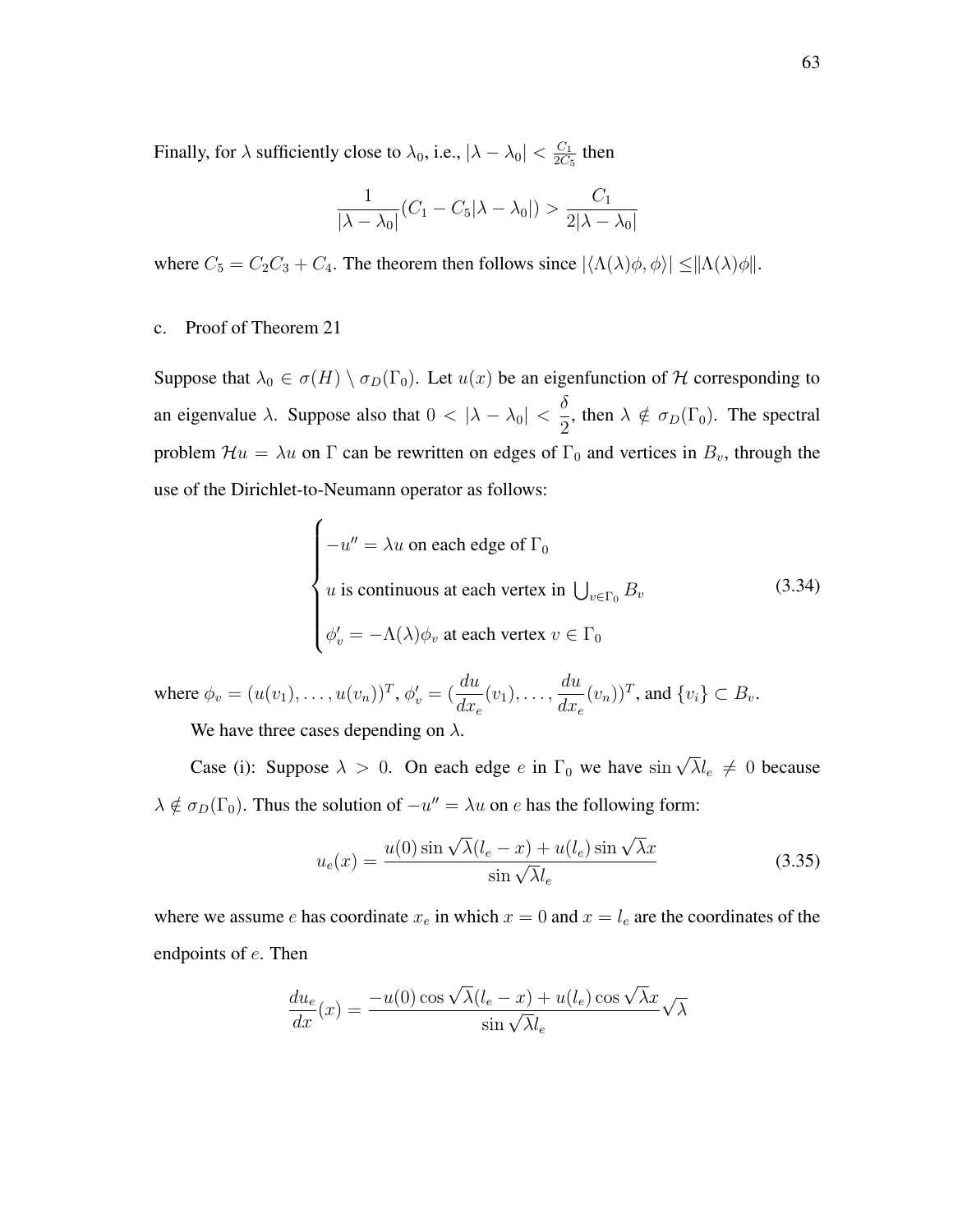and

$$
||u||_{H^{2}(e)}^{2} = \int_{e} (1+|\lambda|^{2})|u|^{2} dx + \int_{e} |u'|^{2} dx
$$
  
 
$$
\leq \frac{2(1+|\lambda|)^{2} \ell_{e}}{\sin^{2} \sqrt{\lambda} \ell_{e}} \sum_{v_{i} \in e} |u(v_{i})|^{2}.
$$

Summing the above over all edges in  $\Gamma_0$ , we have

$$
\sum_{e \in \Gamma_0} ||u||_{H^2(e)}^2 \le \sum_{e \in \Gamma_0} \frac{2(1+|\lambda|)^2 l_e}{\sin^2 \sqrt{\lambda} l_e} \sum_{v_i \in e} |u(v_i)|^2.
$$

By our assumption that  $|\lambda - \lambda_0| < \frac{\delta}{2}$  $\frac{\delta}{2}$ , it follows that  $(1+|\lambda|)^2 \leq (|\lambda_0|+1+\frac{\delta}{2})$ 2  $)^2$ . As for the estimating  $\sin \sqrt{\lambda} l_e$  term, we can inscribe a triangle inside each hump of  $|\sin \sqrt{\lambda} l_e|$ with vertices of triangle at  $((n-1)\pi, 0)$ ,  $(n\pi, 0)$  and  $(n\pi/2, 1)$ ,  $n \in \mathbb{N}$ , then it follows that

$$
|\sin\sqrt{\lambda}l_e|\geq \frac{2l_e}{\pi}\min_n|\sqrt{\lambda}-\frac{n\pi}{l_e}|
$$

There exists a positive constant C depending on  $\lambda_0$  and  $\delta$  only, such that

$$
\frac{2l_e}{\pi} \min_{n} |\sqrt{\lambda} - \frac{n\pi}{l_e}| \ge \frac{2l_e C_{\lambda_0, \delta}}{\pi} \min_{n} |\lambda - \left(\frac{n\pi}{l_e}\right)^2|.
$$

By triangle inequality,

$$
\min_{n} |\lambda - \left(\frac{n\pi}{l_e}\right)^2| \ge \min_{n} |\lambda_0 - \left(\frac{n\pi}{l_e}\right)^2| - |\lambda - \lambda_0| \ge \frac{\delta}{2}.
$$

Thus, we have

$$
|\sin\sqrt{\lambda}l_e|\geq C_{\lambda_0,\delta}l_e\tag{3.36}
$$

Since  $\Gamma_0$  is finite and using (3.36), we can estimate

$$
\sum_{e \in \Gamma_0} ||u||_{H^2(e)}^2 \le C_{\lambda_0, \delta} \sum_{v \in \Gamma_0} \sum_{v_i \in B_v} |u(v_i)|^2.
$$
 (3.37)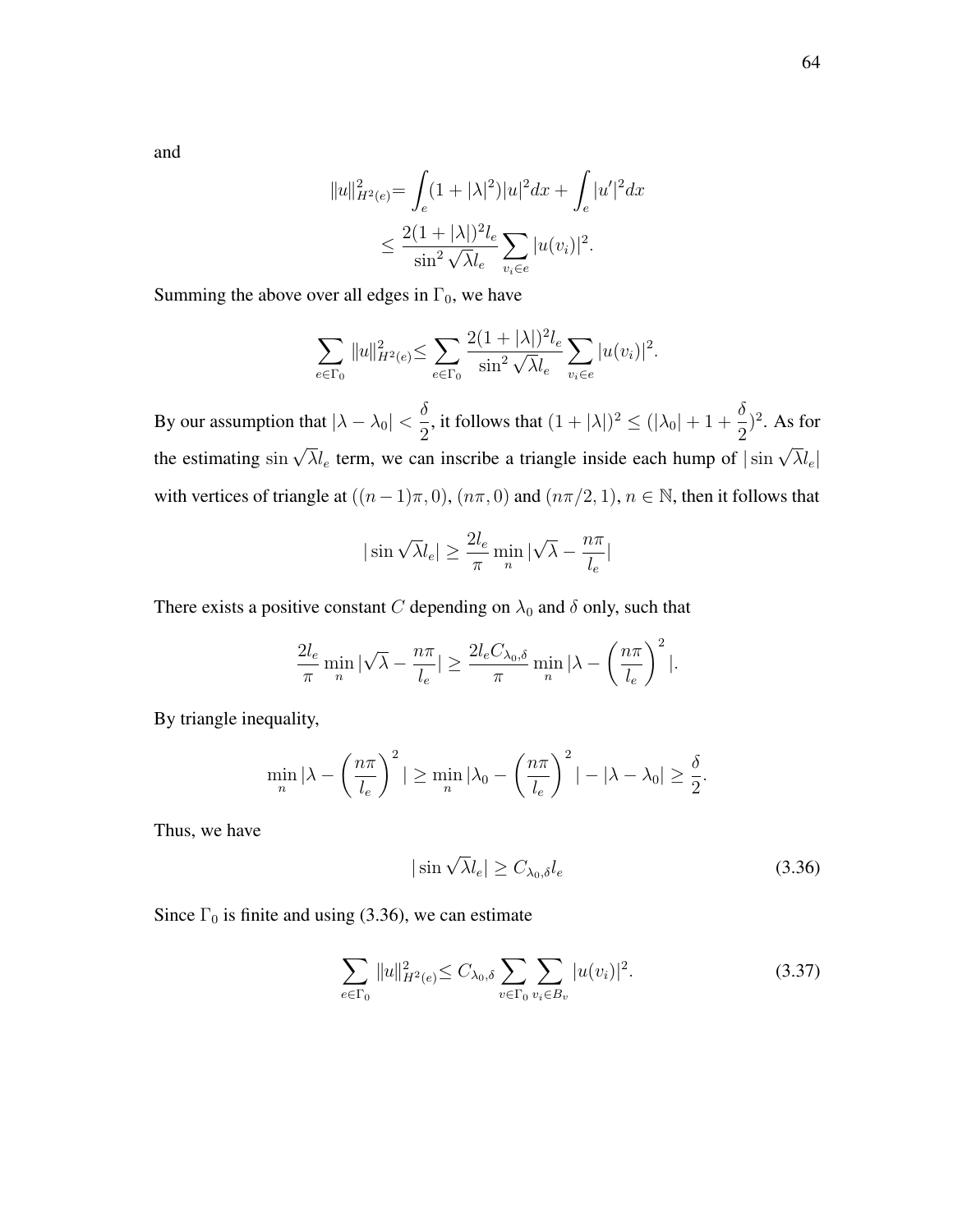Case (ii): If  $\lambda = 0$ , then solution of  $-u'' = \lambda u$  on each *e* has the following form:

$$
u_e(x) = \frac{u(0)(l_e - x) + u(l_e)x}{l_e}.
$$
\n(3.38)

Since  $\Gamma_0$  is finite, we have

$$
\sum_{e \in \Gamma_0} \|u\|_{H^2(e)}^2 = 2 \sum_{e \in \Gamma_0} \frac{2 + l_e^3}{l_e} \sum_{v_i \in e} |u(v_i)|^2 \le C \sum_{v \in \Gamma_0} \sum_{v_i \in B_v} |u(v_i)|^2.
$$
 (3.39)

Case (iii): If  $\lambda < 0$  then solution of  $-u'' = \lambda u$  on each *e* has the following form:

$$
u_e(x) = \frac{u(0)\sinh\sqrt{-\lambda}(l_e - x) + u(l_e)\sinh\sqrt{-\lambda}x}{\sinh\sqrt{-\lambda}l_e}.
$$
 (3.40)

From [53],  $||u||_{H^2(e)}$  is equivalent to the norm defined by  $(||u||_{L_2(e)}^2 + ||u''||_{L_2(e)}^2)^{1/2}$ .

$$
\sum_{e \in \Gamma_0} ||u||_{H^2(e)}^2 \le C \int_e (1 + |\lambda|^2) |u|^2 dx
$$
  
=  $C \sum_{e \in \Gamma_0} (|\lambda_0| + 1 + \frac{\delta}{2})^2 l_e \sum_{v_i \in e} |u(v_i)|^2 \le C_{\lambda_0, \delta} \sum_{v \in \Gamma_0} \sum_{v_i \in B_v} |u(v_i)|^2.$  (3.41)

Hence from (3.37), (3.39) or (3.41), we end up with

$$
\sum_{e \in \Gamma_0} ||u||_{H^2(e)}^2 \le C_{\lambda_0, \delta} \sum_{v \in \Gamma_0} ||\phi_v||^2
$$
 (3.42)

The Sobolev trace theorem then implies that

$$
\sum_{v \in \Gamma_0} \sum_{v_i \in B_v, v_i \in e} \left| \frac{du}{dx_e}(v_i) \right|^2 \le C \sum_{e \in \Gamma_0} ||u||^2_{H^2(e)} \tag{3.43}
$$

Combining (3.42), (3.43) and using the vertex condition of (3.34) we obtain

$$
\sum_{v \in \Gamma_0} ||\Lambda(\lambda)\phi_v||^2 = \sum_{v \in \Gamma_0} ||\phi'_v||^2 \le \tilde{C}_{\lambda_0, \delta} \sum_{v \in \Gamma_0} ||\phi_v||^2 \tag{3.44}
$$

If  $\phi_v = 0$  for each  $v \in \Gamma_0$  and with  $\lambda \notin \sigma_D(\Gamma_0)$  then  $u = 0$  contradicting that u is an eigenfunction. So there are  $\phi_v \neq 0$  for some v.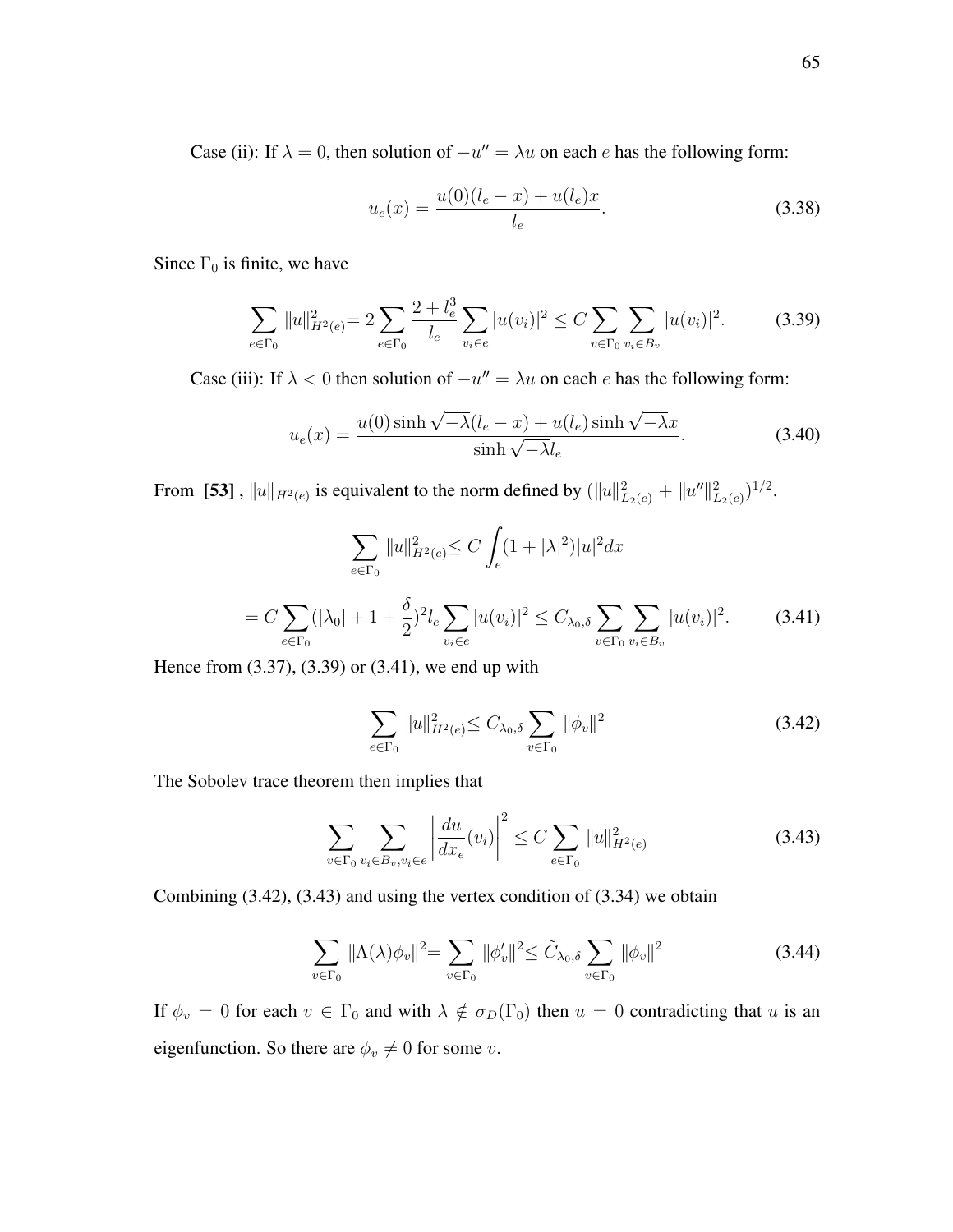If now lim  $\lim_{\lambda \to \lambda_0} ||\Lambda(\lambda)\phi_v|| = \infty$  for all  $v \in \Gamma_0$ , then we will get a contradiction in (3.44) when  $\lambda$  and  $\lambda_0$  are sufficiently close. More specifically, let  $\varepsilon = \frac{C_1^2}{2\tilde{C}}$  $2\tilde{C}_{\lambda_0,\delta}$ where  $C_1$  is the constant in (3.27). Hence  $\varepsilon$  depends only on G, B and  $\delta$ . If  $0 < |\lambda - \lambda_0| < \min\{\varepsilon, \frac{\delta}{2}\}$  $\frac{1}{2}$ , then

$$
\frac{C_1}{|\lambda - \lambda_0|} \sum_{v \in \Gamma_0} ||\phi_v||^2 \le \tilde{C}_{\lambda_0, \delta} \sum_{v \in \Gamma_0} ||\phi_v||^2
$$
\n(3.45)

The term  $\sum_{v \in \Gamma_0} ||\phi_v||^2$  is nonzero and can be cancelled, we then have

$$
2\tilde{C}_{\lambda_0,\delta} < \frac{C_1}{|\lambda - \lambda_0|} \leq \tilde{C}_{\lambda_0,\delta}
$$

contradicting (3.44).

## d. Proof of Theorem 22

Assume that there exist  $\phi \in S$  such that (3.26) for  $\lambda = \lambda_0$  has a solution.

First we consider a special case. Suppose there is an odd  $l_0$  cycle that contains all vertices in  $B_v$ . Denote the cycle as  $v_1, \ldots, v_n v_1$ . On each edge connecting  $v_i$  to  $v_{i+1}$  the solution has the form  $c_i \cos(\sqrt{\lambda_0}x) + b_i \sin(\sqrt{\lambda_0}x)$  with  $x = 0$  representing  $v_i$  and  $x = l_i$ representing  $v_{i+1}$ . Then  $u(0) = c_i = \phi_i$  and  $u(l_0) = -c_i = \phi_{i+1}$  since  $\lambda_0$  is an odd eigenvalue and thus  $\cos(\sqrt{\lambda_0}l_0) = \cos(n_0\pi) = -1$ . Hence  $\phi_i = -\phi_{i+1}$ .

Since there is an odd number of vertices in  $G_v$ , we have  $\phi_1 = -\phi_2 = \cdots = \phi_n = -\phi_1$ which forces  $\phi_1 = 0$  and thus  $\phi = 0$ . Contradicting that  $\phi \neq 0$ .

Now, we consider the general case. Suppose at  $v_{J_0}$ ,  $\phi_{J_0} \neq 0$ . If  $v_{J_0}$  belongs to an odd  $l_0$ -cycle, then by argument similar to the special case above, we arrive at a contradiction. So we assume that  $v_{J_0}$  does not belong to an odd  $l_0$ -cycle. Then by condition (G1), there is a  $l_0$ -path that connects to a vertex  $v_c$  belonging to an odd  $l_0$ -cycle. By arguments similar to the special case above,  $\phi_c$  must be zero, otherwise there is no solution to (3.26) for  $\lambda = \lambda_0$ . We denote the sequence of the vertices in the  $l_0$ -path as  $v_{J_0}v_{J_1}\dots v_{J_k}$ ,  $(v_{J_k} := v_c)$  and  $e_{J_i}$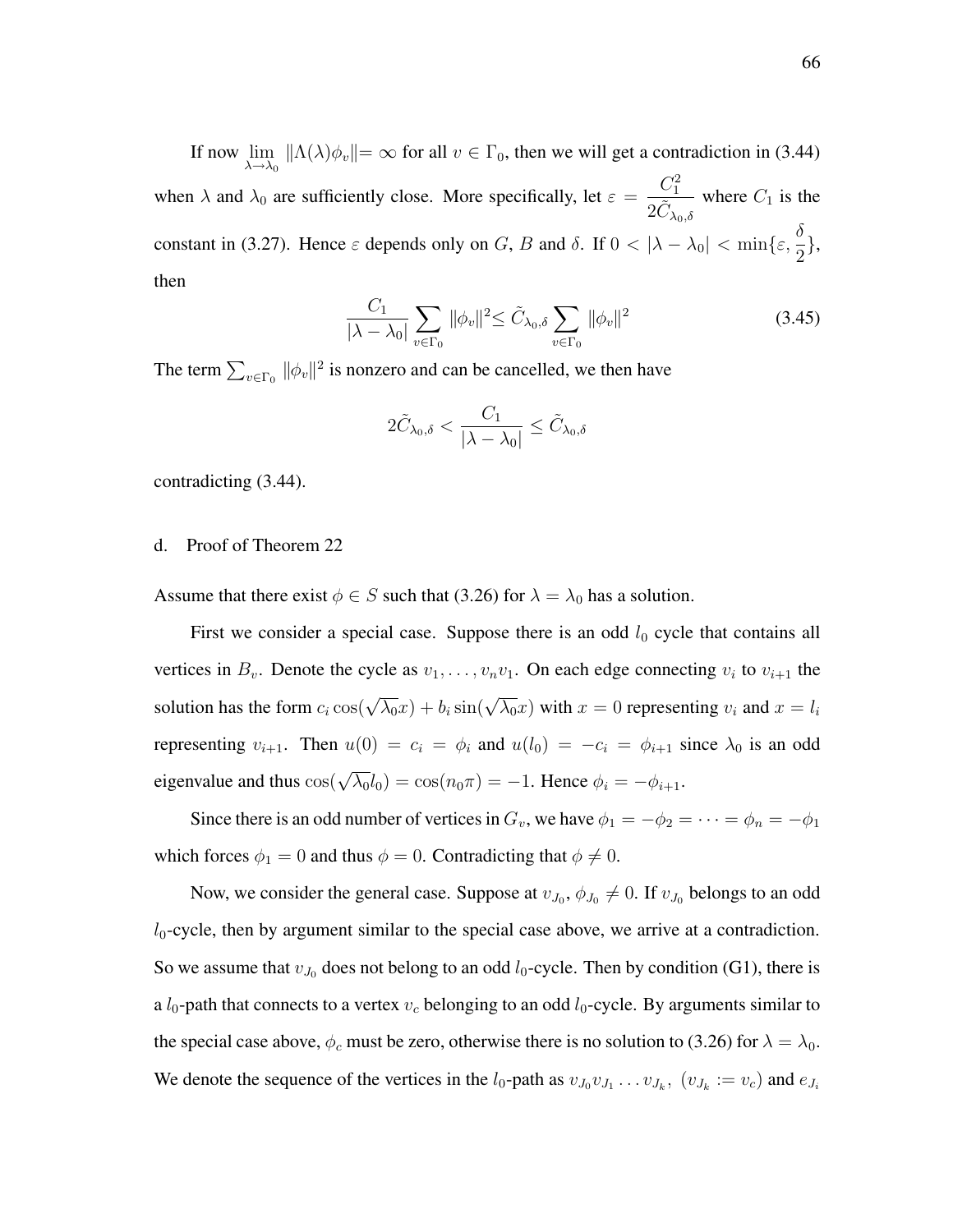as the edge connecting  $v_{J_i}$  to  $v_{J_{i+1}}$  for  $i = 0, \ldots, k - 1$ . On each edge  $e_{J_i}$ , the solution of (3.26) for  $\lambda = \lambda_0$  has the form  $c_i \cos(\sqrt{\lambda_0}x) + b_i \sin(\sqrt{\lambda_0}x)$  with  $x = 0$  representing  $v_{J_i}$ and  $x = l_0$  representing  $v_{J_{i+1}}$ . Hence, we have

$$
\phi_{J_0} = -\phi_{J_1} = \dots = (-1)^{k-1} \phi_{J_{k-1}} = (-1)^k \phi_{J_k} = 0.
$$

Thus  $\phi = 0$  contradicting that  $\phi \neq 0$ . Hence a solution for (3.26) for  $\lambda = \lambda_0$  for  $\phi \neq 0$ cannot exist.

## 4. Some Remarks and Examples

We provide now some examples. Example 1 shows that when  $\lambda_0$  is not an odd eigenvalue, then there might exist  $\phi \neq 0$  such that  $\lim_{\lambda \to \lambda_0} ||\Lambda(\lambda)\phi|| < \infty$  or equivalently (3.26) for  $\lambda = \lambda_0$  has solution for  $\phi$ . On the other hand, example 2 shows that the same might happen when there is no odd cycle (G1 is not satisfied). Finally, example 3 shows that when second statement of (G1) is not satisfied, the same situation might also happen. Example 4 provides a situation when our technique does work and gaps do open.

Example 1: Suppose G is an equilateral triangle with edge length  $l_e := l$  and  $\lambda_0$  is an even Dirichlet eigenvalues, i.e.  $\lambda_0 = \frac{n_0^2 \pi^2}{n_0^2}$ where  $n_0$  is even, then (3.26) for  $\lambda = \lambda_0$  has solution for  $\phi = (1, \ldots, 1)^T$ , i.e.  $u(x) = \cos(\frac{n_0 \pi}{l})$  $\frac{1}{l}$  $\frac{1}{l}$  $\frac{1}{l}$  $\frac{1}{l}$  $\frac{1}{l}$  $(x)$  on each edge. The Dirichlet-to-Neumann matrix is

$$
\Lambda(\lambda) = \frac{\sqrt{\lambda}}{\sin(\sqrt{\lambda}l)} \begin{bmatrix} -2\cos(\sqrt{\lambda}l) & 1 & 1 \\ 1 & -2\cos(\sqrt{\lambda}l) & 1 \\ 1 & 1 & -2\cos(\sqrt{\lambda}l) \end{bmatrix}.
$$

For  $\phi = (1, \ldots, 1)^T$  and  $\lambda_0 = (n_0 \pi l^{-1})^2$ , then

$$
\Lambda(\lambda)\phi = 2\frac{\sqrt{\lambda}(1-\cos(\sqrt{\lambda}l))}{\sin(\sqrt{\lambda}l)}\phi \stackrel{\lambda \to \lambda_0}{\longrightarrow} 0
$$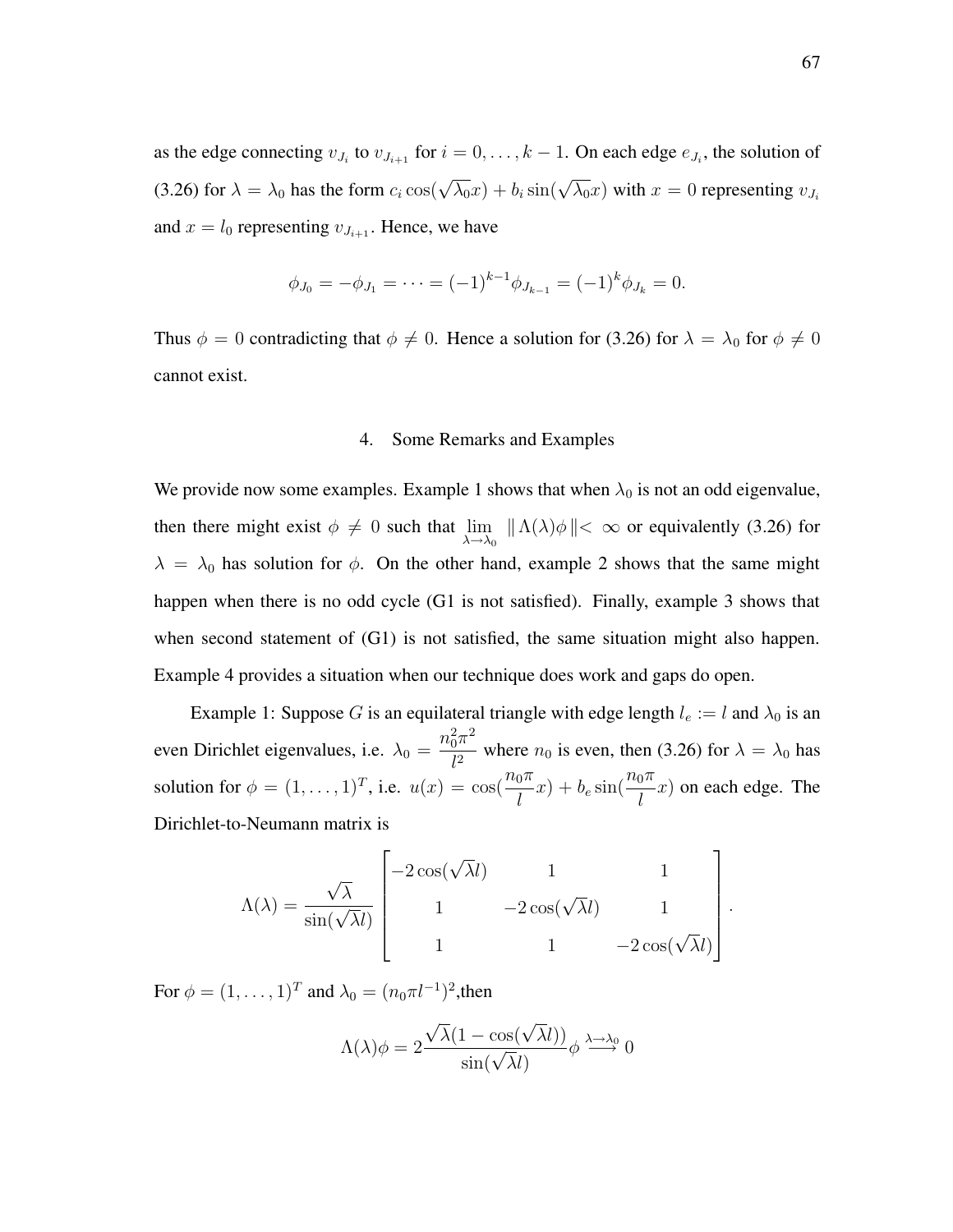Example 2: Let  $G$  be a graph with four vertices and four edges with each vertex having degree two. Assume that all four edges are of same length *l*. Thus the graph is a quadrilateral and

$$
\Lambda(\lambda) = \frac{\sqrt{\lambda}}{\sin(\sqrt{\lambda}l)} \begin{bmatrix} -2\cos(\sqrt{\lambda}l) & 1 & 0 & 1 \\ 1 & -2\cos(\sqrt{\lambda}l) & 1 & 0 \\ 0 & 1 & -2\cos(\sqrt{\lambda}l) & 1 \\ 1 & 0 & 1 & -2\cos(\sqrt{\lambda}l) \end{bmatrix}.
$$

Take  $\phi = (1, -1, 1, -1)^T$  and  $\lambda_0 = (n_0 \pi l^{-1})^2$  where  $n_0$  is an odd positive integer. Then

$$
\Lambda(\lambda)\phi = -\frac{2\sqrt{\lambda}(1+\cos(\sqrt{\lambda}l))}{\sin(\sqrt{\lambda}l)}\phi \stackrel{\lambda \to \lambda_0}{\longrightarrow} 0
$$

 $\Box$ 

Example 3: Let  $G$  be a graph on 4 vertices and looks like the picture below (see Fig. 10). The side of the equilateral triangle has length l.



Fig. 10. Graph G for Example 3

Take  $\lambda_0 = (\pi l^{-1})^2$  to be an odd Dirichlet eigenvalues, then (3.26) for  $\lambda = \lambda_0$  has a

 $\Box$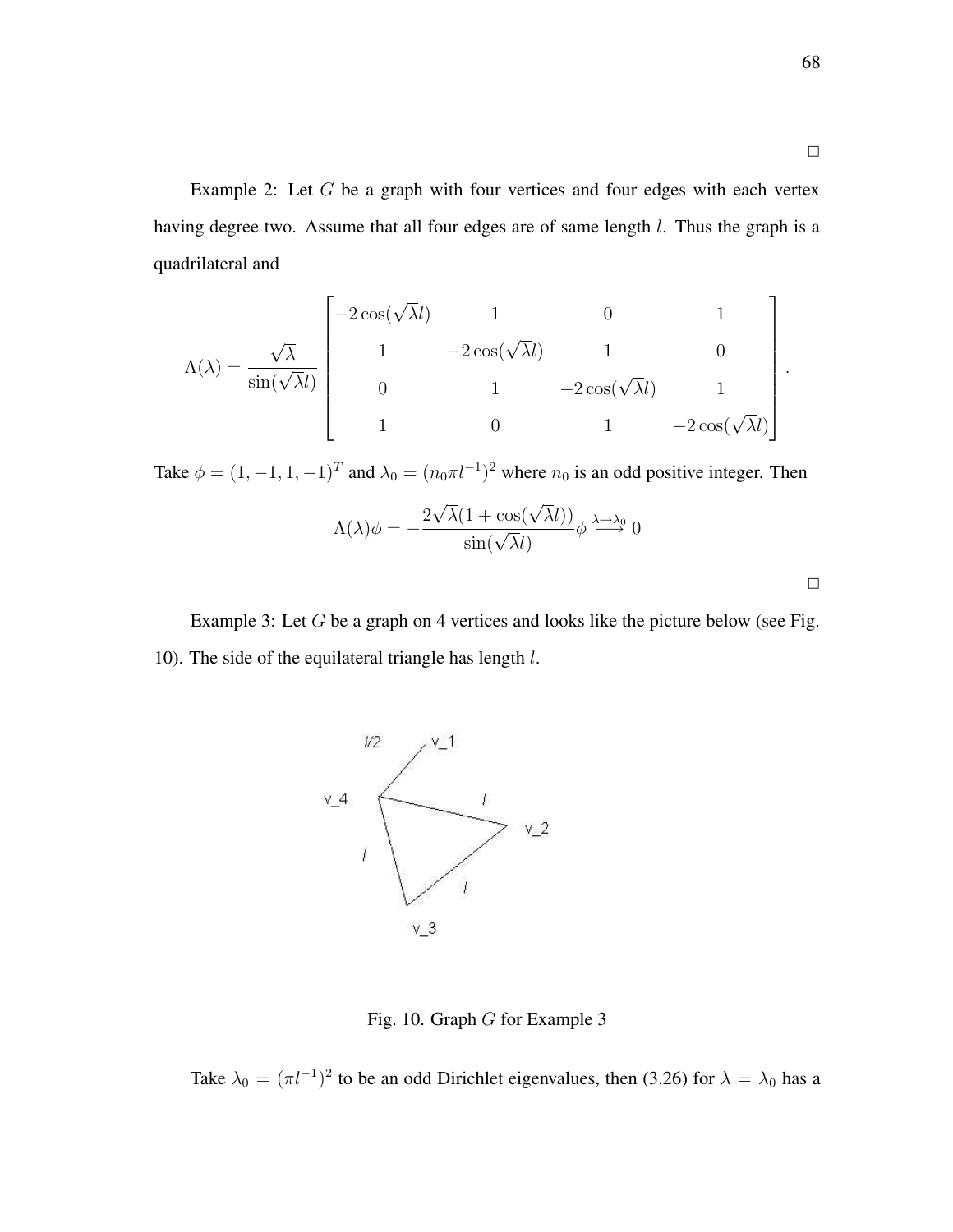solution for  $\phi = (1, 0, 0, 0)^T$ . Indeed, the solution u which is zero on the triangle and has the form  $\sin(\pi x/l)$  on the remaining edge.

$$
\Lambda(\lambda) = \frac{\sqrt{\lambda}}{\sin(\sqrt{\lambda}l)} \begin{bmatrix} -p & 0 & 0 & q \\ 0 & -2\cos(\sqrt{\lambda}l) & 1 & 1 \\ 0 & 1 & -2\cos(\sqrt{\lambda}l) & 1 \\ q & 1 & 1 & -2\cos(\sqrt{\lambda}l) - p \end{bmatrix}.
$$

where  $p = \cot(\sqrt{\lambda}l/2)\sin(\sqrt{\lambda}l)$  and  $q = \csc(\sqrt{\lambda}l/2)\sin(\sqrt{\lambda}l)$ . Once again

$$
\Lambda(\lambda)\phi\to 0
$$

Example 4: Let  $G$  be a graph like in the above except all four edges have the same length *l*. Also take  $\lambda_0 = (n_0 \pi l^{-1})^2$  to be an odd Dirichlet eigenvalue. Then (3.26) for  $\lambda = \lambda_0$  does not have a solution for any nonzero  $\phi$  and  $\Lambda(\lambda) =$  $\sqrt{\lambda}$  $\sin(\sqrt{\lambda}l)$  $A(\lambda)$  where

$$
A := \begin{bmatrix} -\cos(\sqrt{\lambda}l) & 0 & 0 & 1 \\ 1 & -2\cos(\sqrt{\lambda}l) & 1 & 0 \\ 0 & 1 & -2\cos(\sqrt{\lambda}l) & 1 \\ 1 & 0 & 1 & -3\cos(\sqrt{\lambda}l) \end{bmatrix}
$$

Let  $p_1 = -\cos(\sqrt{\lambda}l)$ . Note that  $\det(A(\lambda)) = 3p_1^2(4p_1^2 - 3)$ . For  $-\cos(\sqrt{\lambda_0}l) = 1$ ,  $\det(A(\lambda_0)) = 3 \neq 0$ . Hence

$$
\lim_{\lambda \to \lambda_0} \| \Lambda(\lambda) \phi \| = \infty.
$$

**Remark 24.** *Conditions of Theorem 22 are rather restrictive. It requires that for a graph on* n *vertices, at least* n *edges need to be of the same length corresponding to the Dirichlet*  $eigenvalue$   $\lambda_0$ . By perturbation theory, it is clear that spectral gaps are stable under small *perturbation and hence such restrictive conditions are not necessary.*

.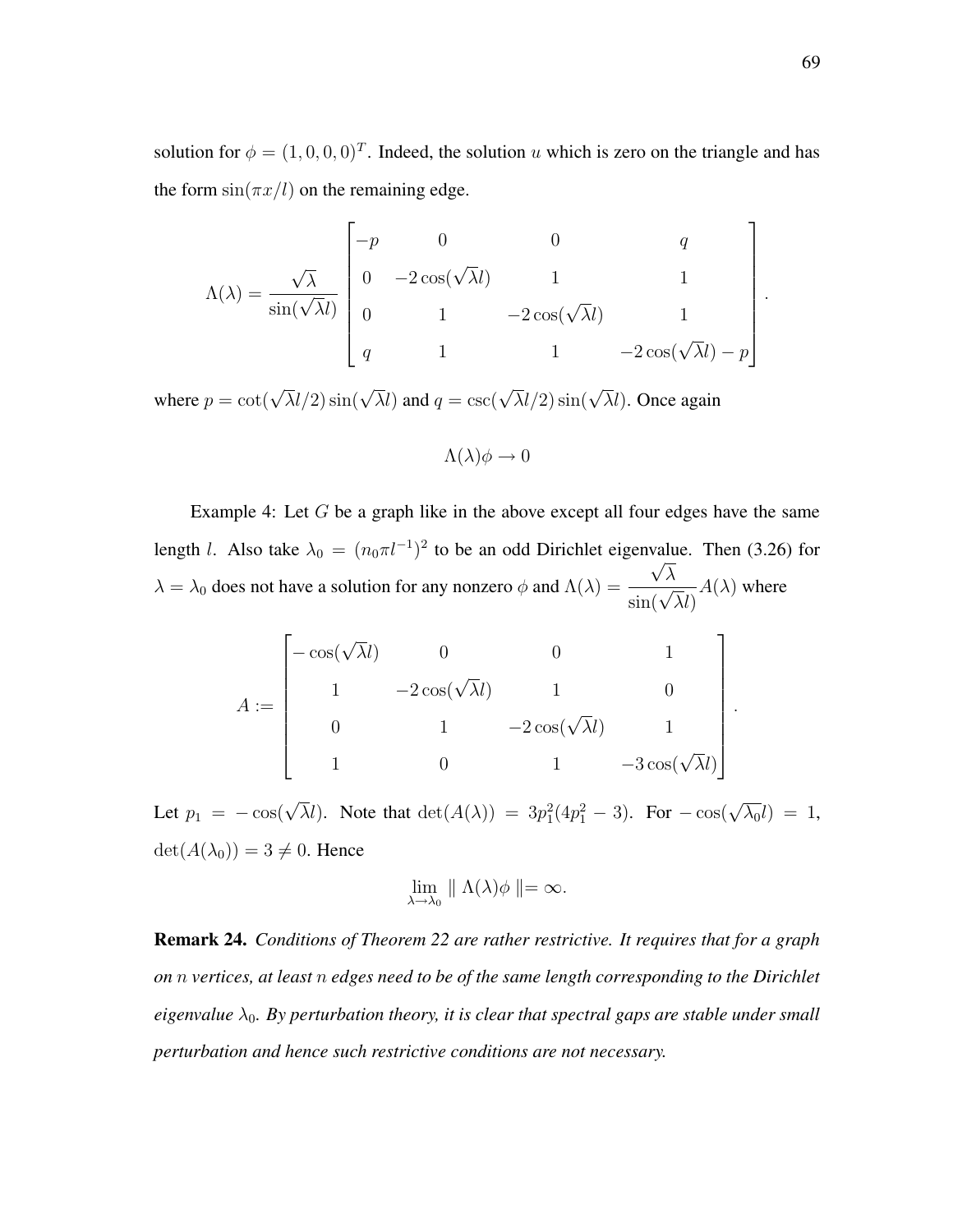# CHAPTER IV

#### SUMMARY

In this dissertation, we described our results concerning two areas of applied spectral theory.

Photonic crystals offer great promises in lasers, high-speed computers and in the area of telecommunications. Already, fiber-optic cables, which guide light, have revolutionized the telecommunications industry. Photonic crystals provide potentially better means of guiding and localizing light than current optical materials.

In the area of photonic crystal waveguides (PBG waveguides), we proved existence and confinement of guided waves through a linear defect in a PBG material, provided some "strength" conditions on the defect. The results are obtained both for the scalar (corresponding to 2D photonic or any dimension acoustic guides) and the full 3D Maxwell cases. See **[43, 44]** .

The most important reason for considering quantum graphs is studying propagation of waves through media that resemble thin neighborhoods of graphs, such as circuits of quantum wires. Applications also include thin acoustic, quantum and optical waveguides.

One of the results in quantum graphs that we have is establishing a limiting absorption principle and thus absence of singular continuous spectrum for scattering graphs. The limiting absorption principle is useful in understanding the spectrum of a quantum graph which in turn gives us information about quantum dynamics on such objects. See **[49]** .

As we have seen in the case of photonic crystal, gaps in the spectrum are essential for guiding and localizing light. A standard way to create spectral gaps is to make the medium periodic. Unfortunately, this neither guarantees existence of gaps (except in the one-dimensional case), nor allows easy control over the location of the gaps. We present a novel procedures of opening spectral gaps in regular finite quantum graphs. This procedure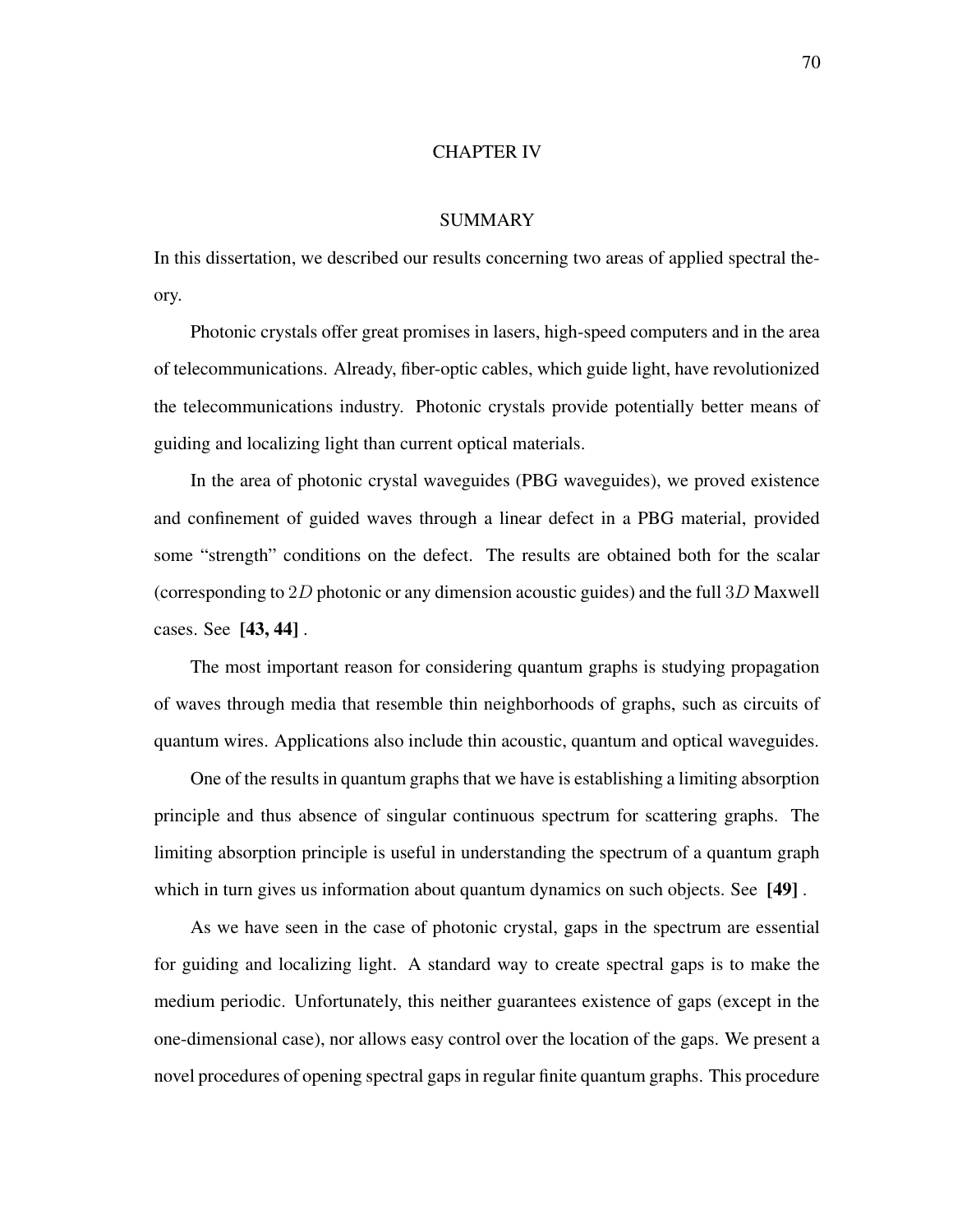also allows some control over the location of the gaps. See **[45]** .

The work done in this dissertation clearly can and needs to be continued further. For instance, concerning photonic crystal waveguides, one would like to show that the spectra of Maxwell and Acoustic operators are absolutely continuous (i.e., that no bound states can arise). Propagation of guided waves in bent waveguides are very important in application and thus would be a natural choice for the next project.

In quantum graph theory, the resonant gap opening procedure is very important for applications and thus the technique needs to be extended to any graph (finite or infinite). Also one needs to obtain weaker conditions on the scatters that ensure that gaps can be opened.

The results are published in one paper **[44]** , one more paper is accepted for publication **[49]** , and two more are in preparation **[43, 45]** .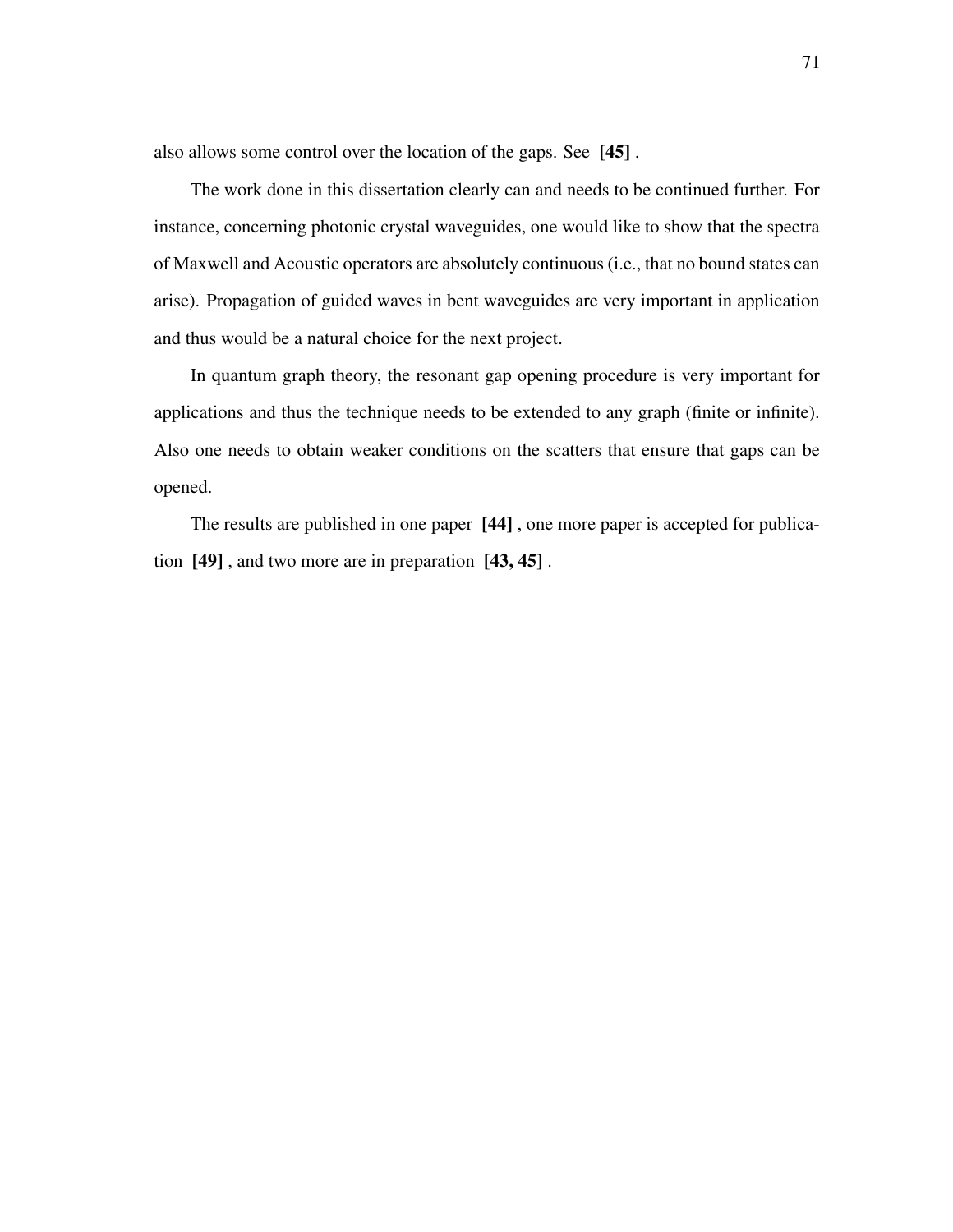## REFERENCES

- [1] H. Ammari and F. Santosa, *Guided waves in a photonic bandgap structure with a line defect*, SIAM J. Appl. Math. **64** (2004), no. 6, 2018–2033.
- [2] J. Avron, P. Exner, and Y. Last, *Periodic Schroding ¨ er operators with large gaps and Wannier-Stark ladders*, Phys. Rev. Lett. **72** (1994), 869–899.
- [3] J. M. Barbaroux, J. M. Combes, and P. D. Hislop, *Localization near band edges for random Schrödinger operators, Helv. Phys. Acta* **70** (1997), 16–43.
- [4] Ju. M. Berezanskii, *Expansions in Eigenfunctions of Selfadjoint Operators*, AMS, Providence, RI, 1968.
- [5] M. Sh. Birman and T. A. Suslina, *Periodic magnetic Hamiltonian with a variable metric. The problem of absolute continuity*, Algebra i Analiz **11** (1999), no. 2; English translation in St. Petersburg Math. J. **11** (2000), no. 2, 203–232.
- [6] J. D. Bondurant and S. A. Fulling, *The Dirichlet-to-Robin transform*, J. Phys. A **38** (2005), 1505–1532.
- [7] V. I. Derguzov, *On the discreteness of the spectrum of the periodic boundary-value problem associated with the study of periodic waveguides*, Siberian Math. J. **21** (1980), 664–672.
- [8] P. Exner and P. Seba, *Free quantum motion on a branching graph*, Rep. Math. Phys. **28** (1989), 7–26.
- [9] A. Figotin and A. Klein, *Localization of classical waves I: Acoustic waves*, Commun. Math. Phys. **180** (1996), 439–482.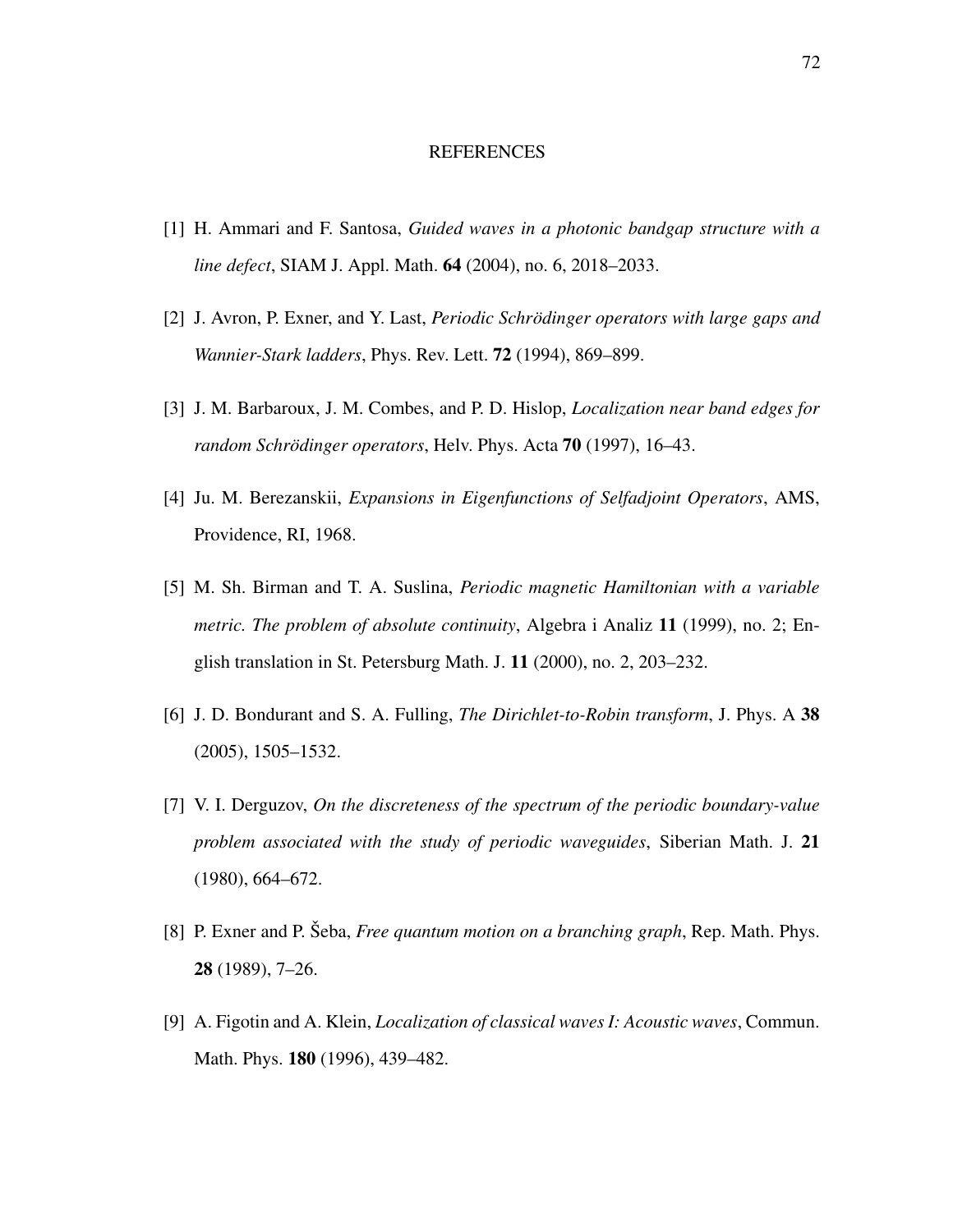- [10] A. Figotin and A. Klein, *Localization of classical waves II: Electromagnetic waves*, Commun. Math. Phys. **184** (1997), no. 2, 411–441.
- [11] A. Figotin and A. Klein, *Localized classical waves created by defects*, J. Stat. Phys. **86** (1997), no. 1-2, 165–177.
- [12] N. Filonov and F. Klopp, *Absolute continuity of spectrum of a Schrodinger operator with a potential that is periodic in some direction and decays in others*, Doc. Math. **9** (2004), 107–121.
- [13] C. Fox, V. Oleinik, and B. Pavlov, *Dirichlet-to-Neumann map machinery for resonance gaps and bands of periodic networks*, in *Recent Advances of Differential Equations and Mathematical Physics*, Contemp. Math., AMS, Providence, RI, 2006 (to appear).
- [14] R. L. Frank, *On the scattering theory of the Laplacian with a periodic boundary condition. I. Existence of wave operators*, Doc. Math. **8** (2003), 547–565.
- [15] R. L. Frank and R. G. Shterenberg, *On the scattering theory of the Laplacian with a periodic boundary condition. II. Additional channels of scattering*, Doc. Math. **9** (2004), 57–77.
- [16] L. Friedlander, *On the spectrum of a class of second order periodic elliptic differential operators*, Commun. Math. Phys. **229** (2002), 49–55.
- [17] L. Friedlander, *On the spectrum of a class of second order periodic elliptic differential operators*, Comm. Partial Diff. Equat. **15** (1990), 1631–1647.
- [18] L. Friedlander, *Absolute continuity of the spectra of periodic waveguides*, Contemporary Math. **339** (2002), 37–42.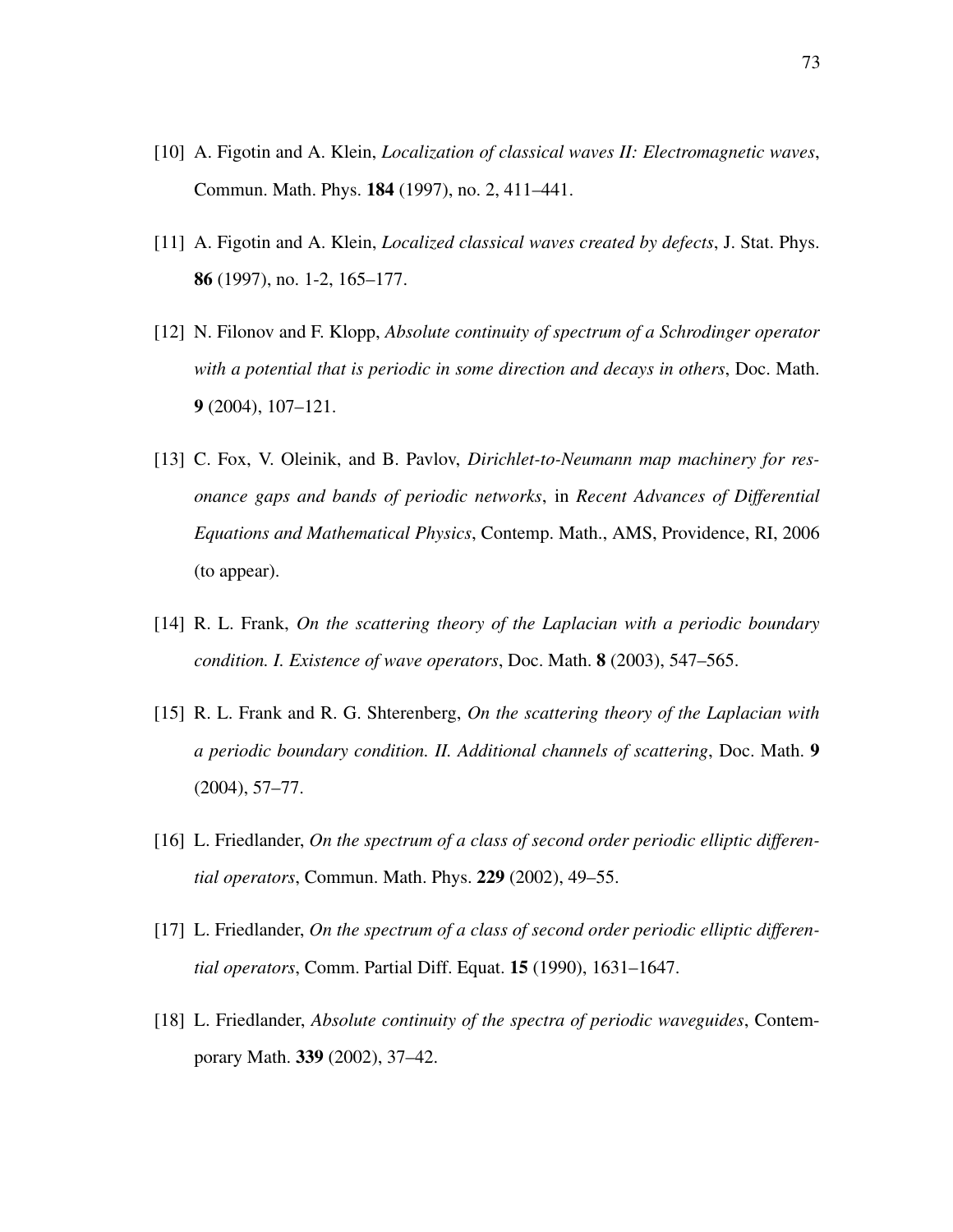- [19] I.M. Gelfand, *Eigenfunction expansions for equations with periodic coefficients*, Dokl. Akad. Nauk. SSR, **73** (1950), no. 6, 1117–1120.
- [20] N. Gerasimenko and B. Pavlov, *Scattering problems on non-compact graphs*, Theor. Math. Phys., **74** (1988), no. 3, 230–240.
- [21] I. M. Glazman, *Direct Methods of Qualitative Spectral Analysis of Singular Differential Operators*, Israel Program Science Translation, Jerusalem, 1965.
- [22] Y. Imry, *Introduction to Mesoscopic Physics (Mesoscopic Physics and Nanotechnology)*, Oxford University Press, New York, NY, 1997.
- [23] J. D. Jackson, *Classical Electrodynamics*, 3rd ed., Wiley, New York, NY, 1998.
- [24] J. D. Joannopoulos, R. D. Meade, and J. N. Winn, *Photonic Crystals, Molding the Flow of Light*, Princeton Univ. Press, Princeton, NJ, 1995.
- [25] S. John, *Strong localization of photons in certain disordered dielectric superlattices*, Phys. Rev. Lett. **58** (1987), 2486–2489.
- [26] S. G. Johnson and J. D. Joannopoulos, *Photonic Crystals, the Road from Theory to Practice*, Kluwer Academic Publishers, Boston, 2002.
- [27] A. Klein, A. Koines, and M. Seifert, *Generalized eigenfunctions for waves in homogeneous media*, J. Funct. Anal. **190** (2002), no. 1, 255–291.
- [28] V. Kostrykin and R. Schrader, *Kirchhoff's rule for quantum wires*, J. Phys. A **32** (1999), 595–630.
- [29] V. Kostrykin and R. Schrader, *Kirchhoff's rule for quantum wires. II: The inverse problem with possible applications to quantum computers*, Fortschr. Phys. **48** (2000), 703–716.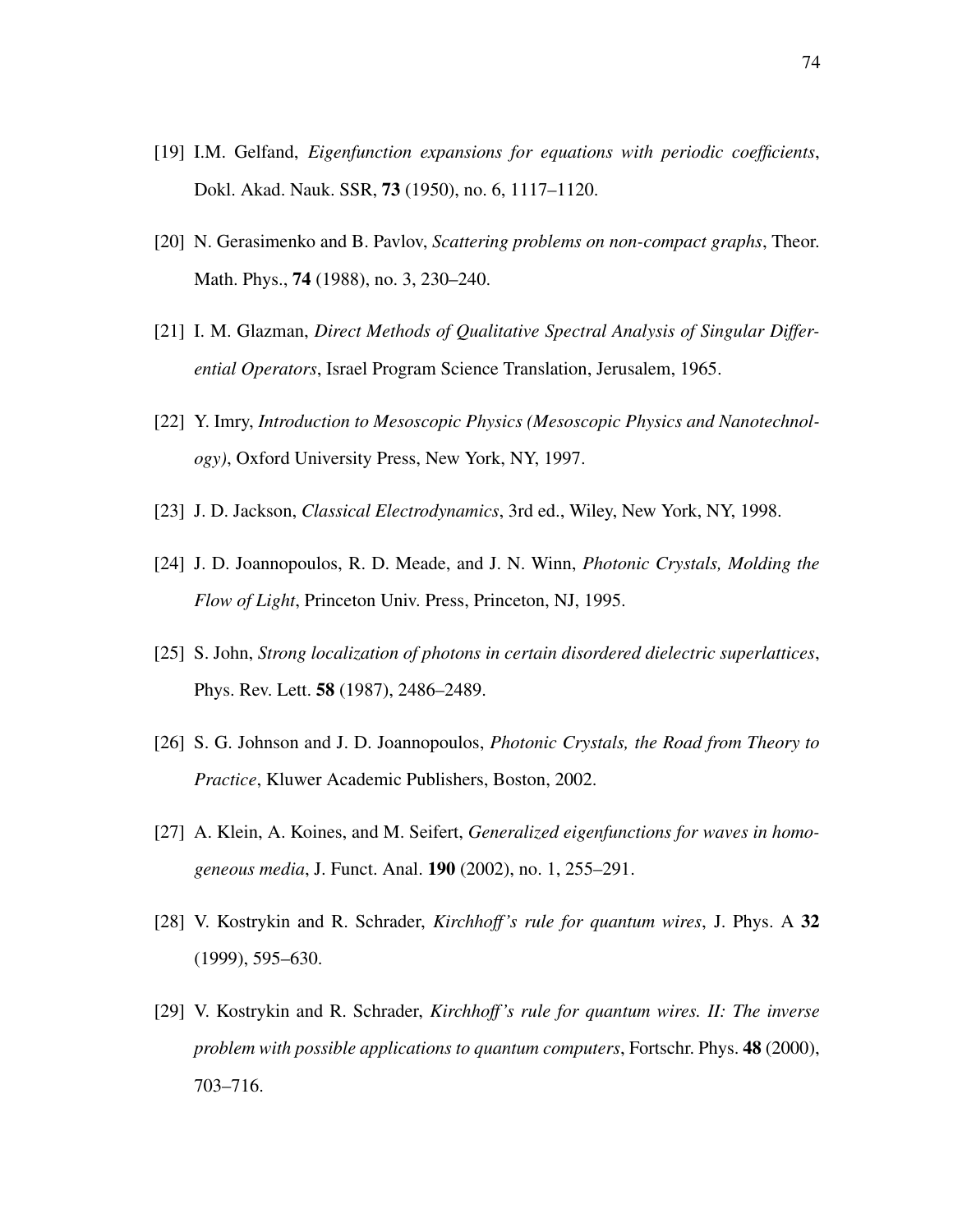- [30] V. Kostrykin and R. Schrader, *The generalized star product and the factorization of scattering matrices on graphs*, J. Math. Phys. **42** (2001), 1563–1598.
- [31] T. Kottos and U. Smilansky, *Quantum chaos on graphs*, Phys. Rev. Lett. **79** (1997), 4794–4797.
- [32] T. Kottos and U. Smilansky, *Periodic orbit theory and spectral statistics for quantum graphs*, Ann. Phys. **274** (1999), 76–124.
- [33] T. Kottos and U. Smilansky, *Chaotic scattering on graphs*, Phys. Rev. Lett. **85** (2000), 968–971.
- [34] P. Kuchment, *Floquet Theory for Partial Differential Equations*, Birkhäuser Verlag, Basel, 1993.
- [35] P. Kuchment, *Differential and pseudo-differential operators on graphs as models of mesoscopic systems*, in *Analysis and Applications*, H. Begehr, R. Gilbert, and M. W. Wong (Editors), Kluwer Academic Publishers, Boston, 2003, 7–30.
- [36] P. Kuchment, *Graph models of wave propagation in thin structures*, Waves in Random Media **12** (2002), no. 4, R1-R24.
- [37] P. Kuchment, *Quantum graphs I: some basic structures*, Waves in Random media **14** (2004), S107–S128.
- [38] P. Kuchment, *Quantum graphs II*, J. Phys. A: Math. Gen. **38** (2005), 4887–4900.
- [39] P. Kuchment (Editor), *Quantum graphs and their applications*, special issue of Waves in Random Media **14** (2004), no. 1.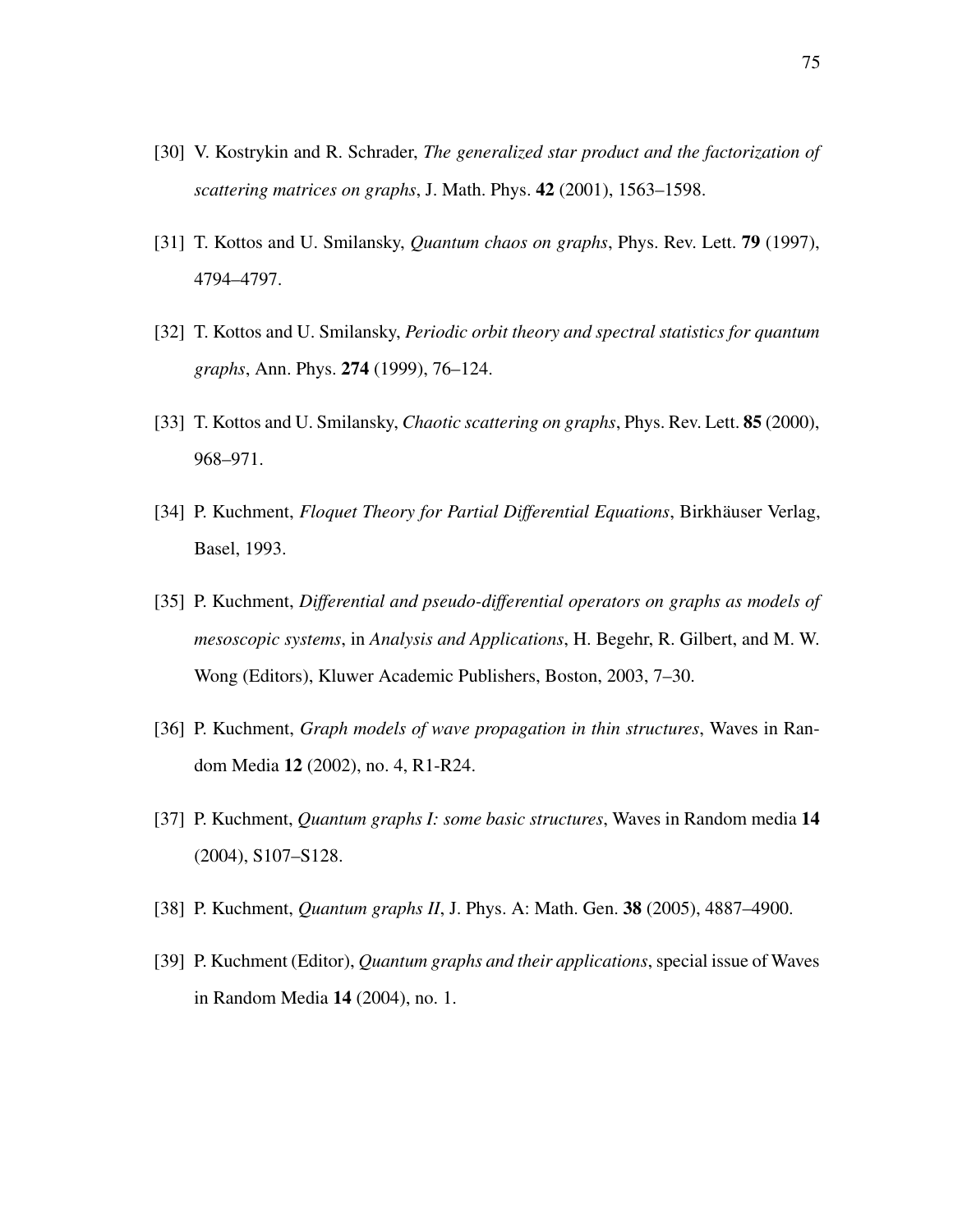- [40] P. Kuchment, *The mathematics of photonics crystals*, Ch. 7 in *Mathematical Modeling in Optical Science*, G. Bao, L. Cowsar and W. Masters (Editors), SIAM, Philadelphia, 2001, 207–272.
- [41] P. Kuchment and L. Kunyansky, *Spectral properties of high contrast band-gap materials and operators on graphs*, Experimental Mathematics **8** (1999), no. 1, 1-28.
- [42] P. Kuchment and L. Kunyansky, *Differential operators on graphs and photonic crystals*, Adv. Comput. Math. **16** (2002), 263–290.
- [43] P. Kuchment and B.S. Ong, *On guided electromagnectic waves in photonic crystal waveguides*, 2006, in preparation.
- [44] P. Kuchment and B.S. Ong, *On guided waves in photonic crystal waveguides*, in *Waves in Periodic and Random Media*, Contemp. Math. **339**, AMS, Providence, RI, 2002, 105–115.
- [45] P. Kuchment and B.S. Ong, *On opening spectral gaps in quantum graphs*, 2006, in preparation.
- [46] J. T. Londergan, J. P. Carini, and D. P. Murdock, *Binding and Scattering in Two-Dimensional Systems*, Springer Verlag, Berlin, 1999.
- [47] Yu. B. Melnikov and B. S. Pavlov, *Two-body scattering on a graph and application to simple nanoelectronic devices*, J. Math. Phys. **36** (1995), 2813–2825.
- [48] A. Mikhailova, B. Pavlov, and L. Prokhorov, *Modelling quantum networks*, preprint arXiv:math-ph/0312038, 2004.
- [49] B.S. Ong, *On the limiting absorption principle and spectra of quantum graphs*, in *Quantum Graphs and Their Applications*, Contemp. Math. **415**, AMS, Providence, RI, 2006.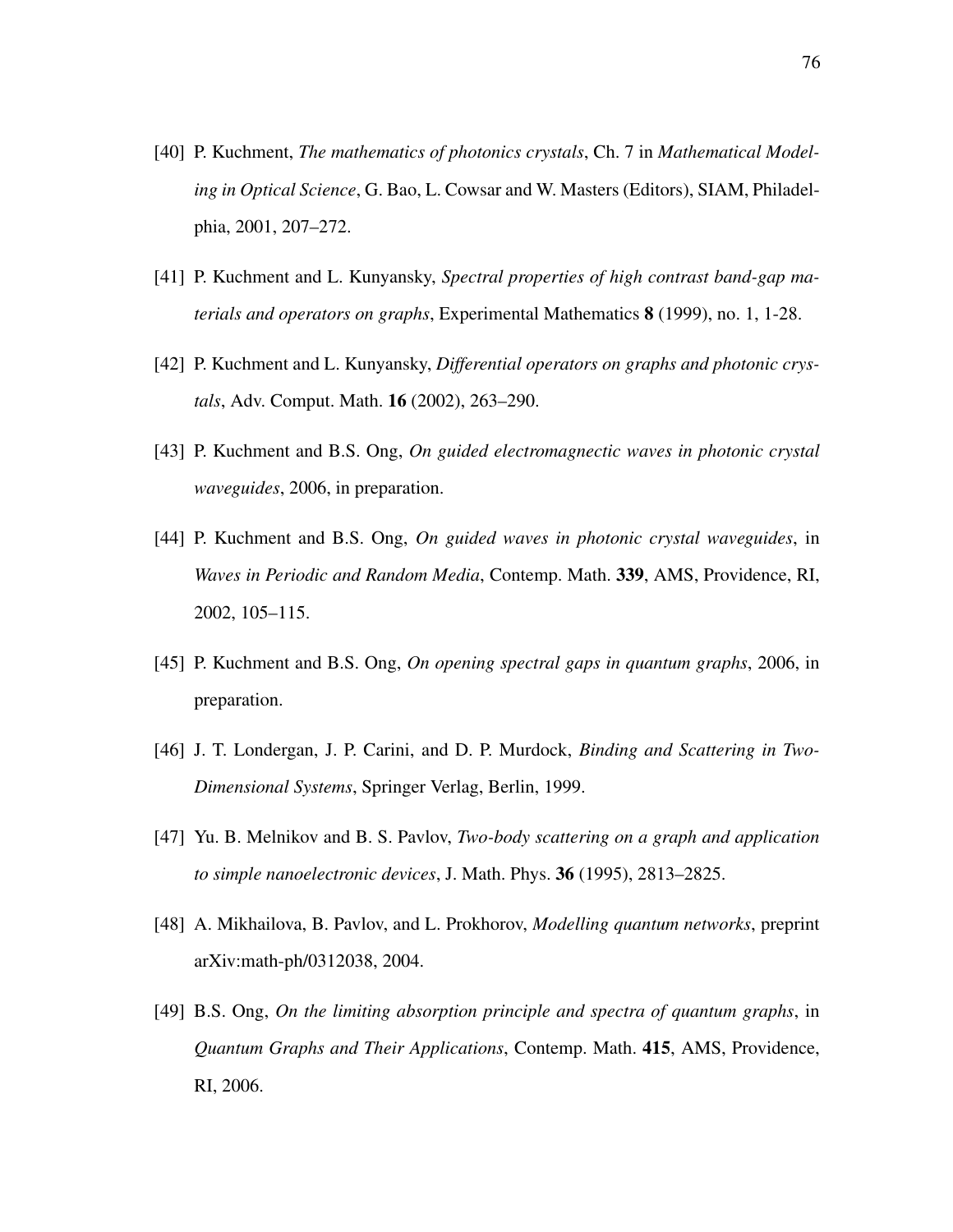- [50] B.S. Pavlov, *The theory of extensions and explicitly solvable models*, Russian. Math. Surveys **42** (1987), 127–168.
- [51] B. Pavlov, S*-matrix and Dirichlet-to-Neumann operators*, in *Encyclopedia of Scattering: Scattering, vol. 2*, R. Pike and P. Sabatier (Eds.), Academic Press, New York, 2001, 1678–1688.
- [52] B. S. Pavlov and M. D. Faddeev, *A model of free electrons and the scattering problem*, Theor. and Math. Phys. **55** (1983), no. 2, 485–492.
- [53] M. Reed and B. Simon *Methods of Modern Mathematical Physics, IV: Analysis of Operators*, Academic Press, New York, 1978.
- [54] K. Sakoda, *Optical Properties of Photonic Crystals*, Springer Verlag, Berlin, 2001.
- [55] J. Schenker and M. Aizenman, *The creation of spectral gaps by graph decoration*, Lett. Math. Phys. **53** (2000), 253–261.
- [56] A. V. Sobolev and J. Walthoe, *Absolute continuity in periodic waveguides*, Proc. London Math. Soc. **(3)** (2002), no. 85, 717–741.
- [57] M. Solomyak, *On the spectrum of Laplacian on regular metric graphs*, Waves in Random Media **14** (2004), S155–171.
- [58] R. G. Shterenberg, *Schrödinger operator in a periodic waveguide on the plane and quasi-conformal mappings*, Zap. Nauchn. Sem. POMI **295** (2003), 204–243 (in Russian).
- [59] R. G. Shterenberg and T. A. Suslina, *Absolute continuity of the spectrum of a magnetic Schroding ¨ er operator in a two-dimensional periodic waveguide*, Algebra i Analiz **14** (2002), 159–206; English transl. in St. Petersburg Math. J. **14** (2003).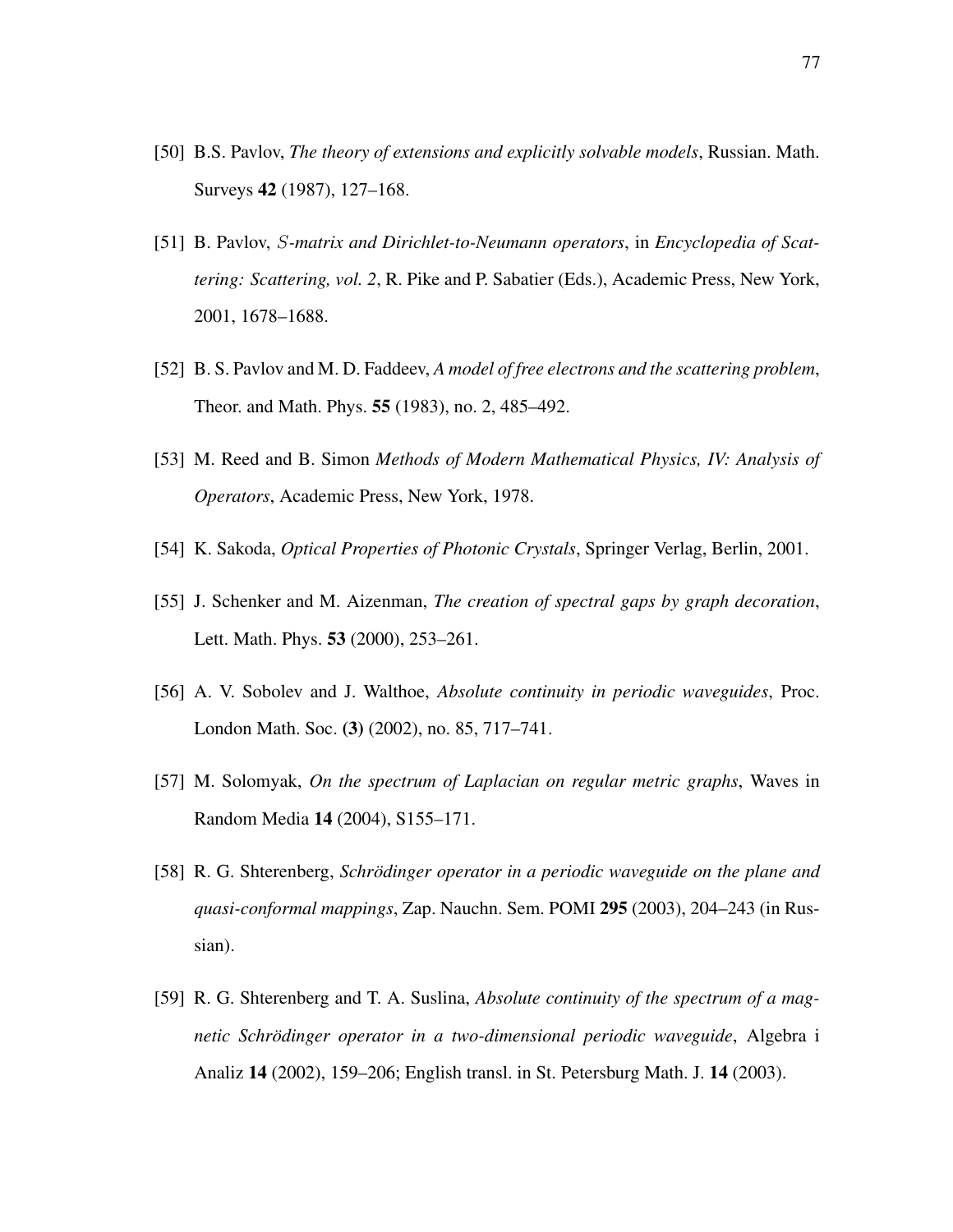- [60] J. Sylvester and G. Uhlmann, *The Dirichlet to Neumann map and its applications*, in *Inverse Problems in Partial Differential Equations*, SIAM, Philadelphia, 1990, 101–139.
- [61] G. Uhlmann, *Inverse boundary value problems and applications*, Asterisque **207** (1992), 153–211.
- [62] E. Yablonovitch, *Inhibited spontaneous emission in solid-state physics and electronics*, Phys. Rev. Lett. **58** (1987), 2059–2062.
- [63] D. Yafaev, *Mathematical Scattering Theory*, AMS, Providence, RI, 1992.